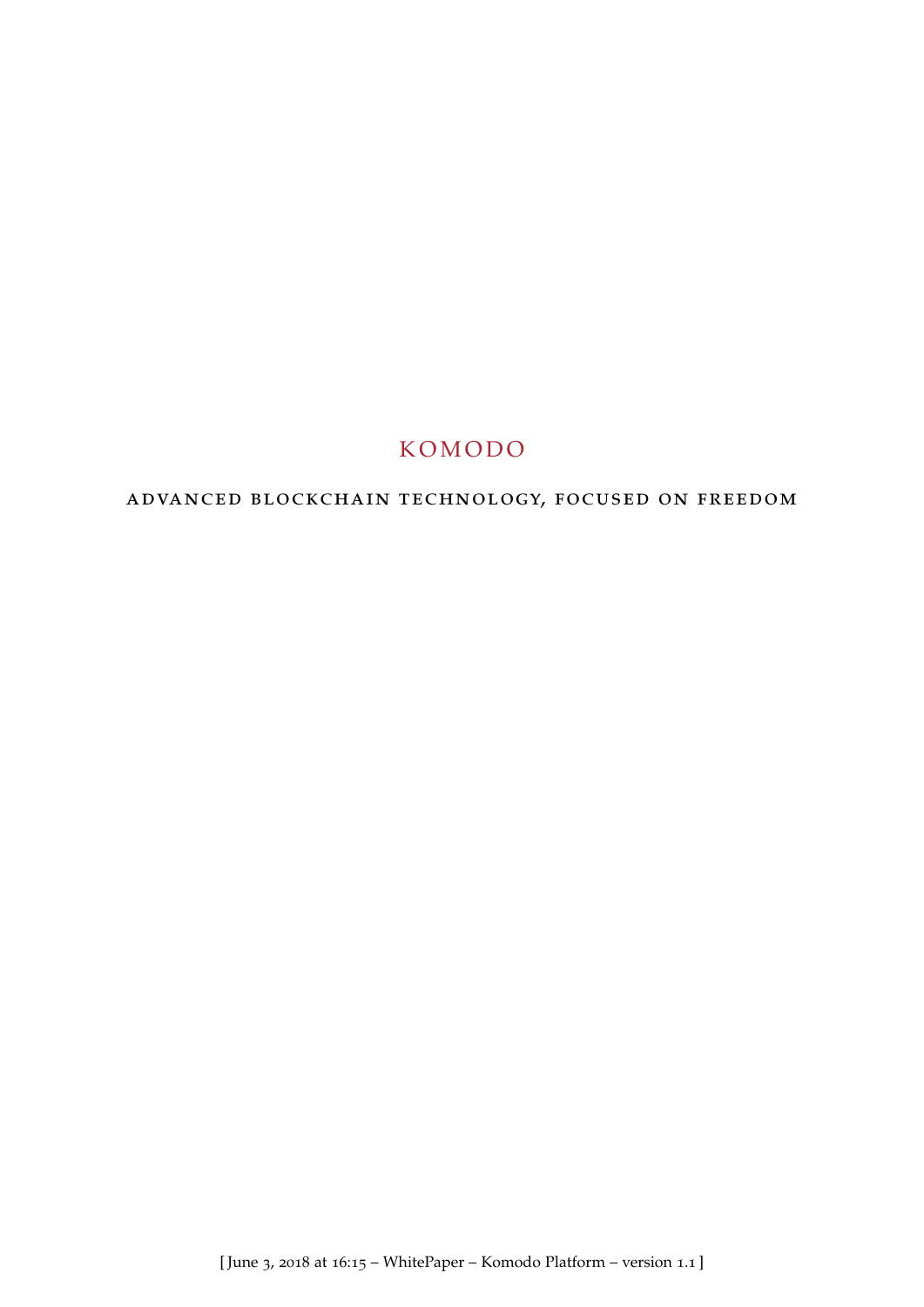### INTRODUCTION TO KOMODO

The Komodo project focuses on empowering users with Freedom through blockchain technology. There are many forms of Freedom that Komodo can provide, and we are currently focusing on empowering two types of users: the blockchain entrepreneur, and the average cryptocurrency investor. Together, our community of entrepreneurs, investors, and other users form an economic ecosystem.

The foundational pillar of the Komodo ecosystem is security. Komodo provides a unique and innovative form of security that is as strong as the Bitcoin network, yet does not require the incredible cost. Every member of the Komodo ecosystem receives the benefits of this security. The investor relies on it for everyday use. The entrepreneur relies on it to protect their blockchain innovation at a cost that is affordable even to small businesses and startups.

Another of Komodo's powerful technologies is a new method of trading cryptocurrencies directly from one person to another. It is a new kind of "decentralized exchange." Our decentralized exchange removes all forms of middlemen, vouchers, and escrow services. It relies on an underlying concept called the "atomic swap", and we are the leaders in this technology.

Our atomic-swap powered decentralized exchange serves both the investor and the blockchain entrepreneur.

For the investor, they can trade cryptocurrencies without having to pass through a centralized exchange, which can be an arduous and even dangerous process. They also do not have to use an escrow service, voucher, nor even an intermediary coin—not even Bitcoin. Furthermore, there is no registration process required, nor are there any withdrawal limits. We currently support approximately 95% of the cryptocurrencies in existence, including Bitcoin-protocol based coins, Ethereum, and Ethereum-based ERC<sub>20</sub> tokens.

For the entrepreneur, our decentralized exchange enables the release of new products to the world without middleman involvement. Furthermore, even entrepreneurs who have previously built other blockchain projects outside our ecosystem can easily feature their coin on our decentralized exchange. The only requirement is that the blockchain product have the proper security elements in the core of the blockchain's code.

Komodo also has powerful privacy features built into our platform. This allows the investor to trade and purchase goods and services within their right to privacy. It also allows the entrepreneur to release their product, and to crowdsource funds, from an audience that may prefer to maintain this privacy.

There are many other technologies and features in the Komodo ecosystem, and we are experiencing a rapid growth of both entrepreneurs and investors.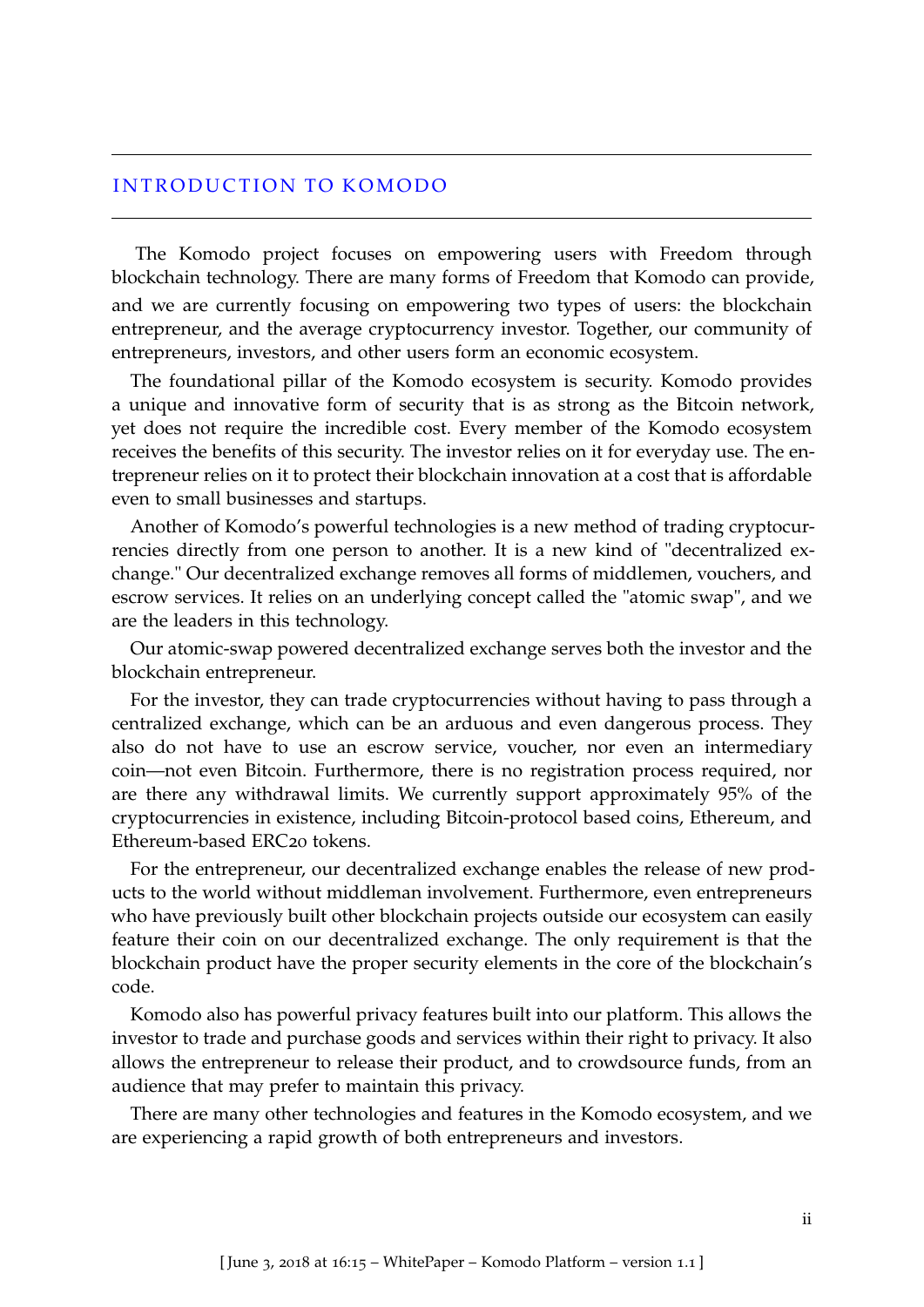This Komodo white paper provides an in-depth discussion about Komodo's unique security features, our decentralized exchange, the method of releasing new products on it, and our native privacy features.

We welcome feedback from our readers. If you have any questions or concerns over the course of reading this material, please reach out to our team directly. You may find our contact information on our accompanying website: <komodoplatform.com>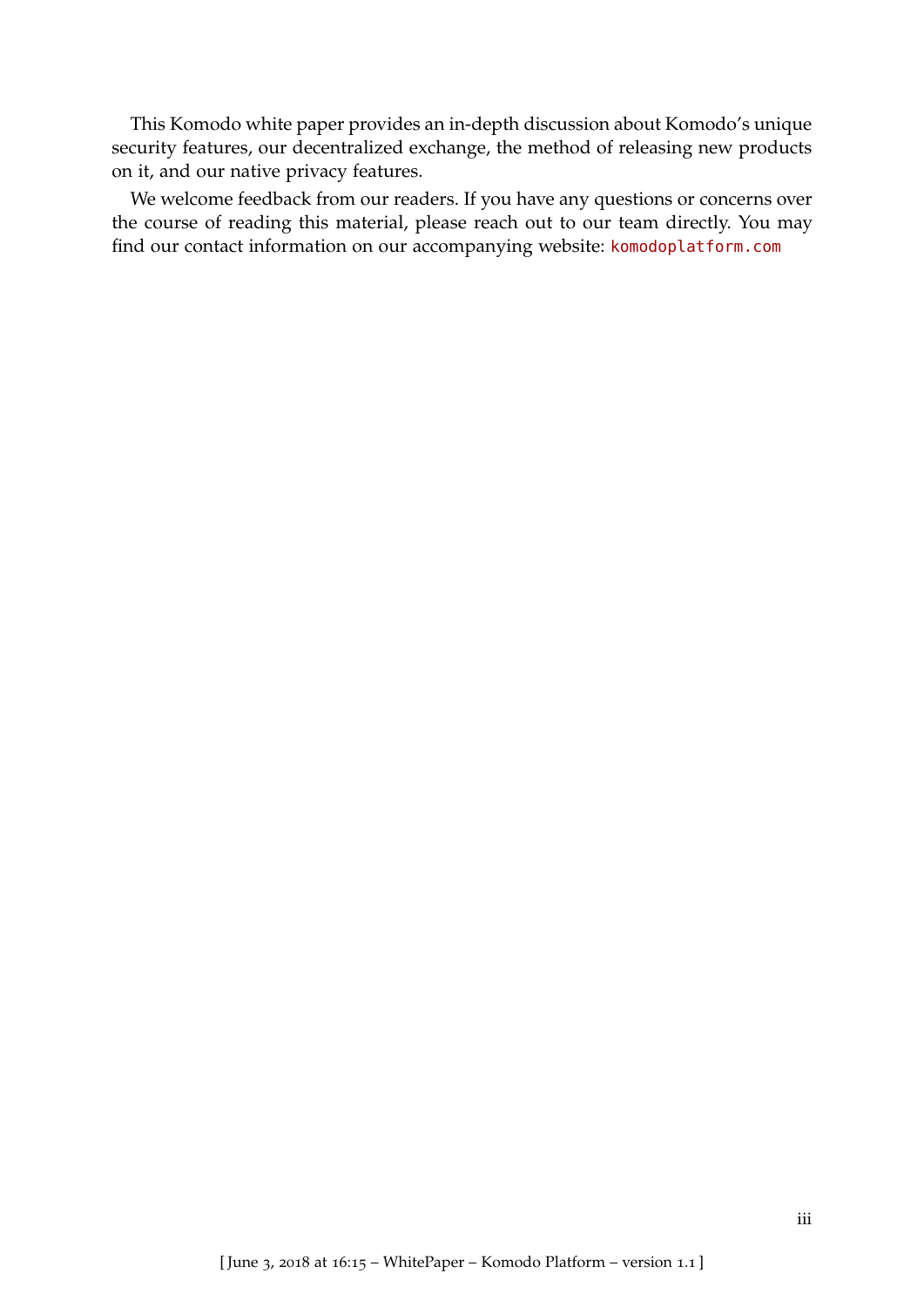# **CONTENTS**

| $\mathbf I$ |                                                                             |                                                                 | KOMODO'S METHOD OF SECURITY: DELAYED PROOF OF WORK (DPOW)             |                         |  |  |  |
|-------------|-----------------------------------------------------------------------------|-----------------------------------------------------------------|-----------------------------------------------------------------------|-------------------------|--|--|--|
| $\mathbf 1$ | A FOUNDATIONAL DISCUSSION OF BLOCKCHAIN SECURITY<br>$\overline{\mathbf{2}}$ |                                                                 |                                                                       |                         |  |  |  |
|             | 1.1                                                                         |                                                                 |                                                                       | $\overline{2}$          |  |  |  |
|             |                                                                             | 1.1.1                                                           |                                                                       | $\overline{\mathbf{2}}$ |  |  |  |
|             |                                                                             | 1.1.2                                                           | The Consensus Mechanism Provides Security Against a "Double           |                         |  |  |  |
|             |                                                                             |                                                                 |                                                                       | $\overline{3}$          |  |  |  |
|             |                                                                             | 1.1.3                                                           | A Miner Competes to Add Blocks to the Network's History, in           |                         |  |  |  |
|             |                                                                             |                                                                 |                                                                       | $\overline{3}$          |  |  |  |
| 2           | POW IS CURRENTLY THE MOST SECURE FORM OF CONSENSUS MECHA-                   |                                                                 |                                                                       |                         |  |  |  |
|             | <b>NISMS</b>                                                                |                                                                 |                                                                       | 8                       |  |  |  |
|             | 2.1                                                                         |                                                                 |                                                                       | 8                       |  |  |  |
|             |                                                                             | 2.1.1                                                           | The Network Effect: Bitcoin's Ability to Dominate Begins              | 8                       |  |  |  |
|             | 2.2                                                                         |                                                                 | The Longest Chain Rule: The "Secret Sauce" of PoW Domination          | 9                       |  |  |  |
|             |                                                                             | 2.2.1                                                           | The Simple Effects of The Longest Chain Rule                          | 9                       |  |  |  |
|             |                                                                             | 2.2.2                                                           |                                                                       | 9                       |  |  |  |
|             |                                                                             | 2.2.3                                                           | An Internal Conflict of Interest Arises Within the Bitcoin Network 10 |                         |  |  |  |
|             |                                                                             | 2.2.4                                                           | The Longest Chain Rule: The History Which is Longer First, Wins       | 10                      |  |  |  |
|             | 2.3                                                                         |                                                                 | The "Easy" Way to Destroy a PoW Network: The 51% Attack               | 11                      |  |  |  |
|             | 2.4                                                                         |                                                                 | Size is Yet Another Reason Behind Bitcoin's Current Success Among     |                         |  |  |  |
|             |                                                                             | 12                                                              |                                                                       |                         |  |  |  |
|             | 2.5                                                                         |                                                                 | The "Hard" Way to Destroy a PoW Network: The Genesis Attack           | 12                      |  |  |  |
|             |                                                                             | 2.5.1                                                           | A Genesis Attack on the Bitcoin Network                               | 12                      |  |  |  |
|             |                                                                             | 2.5.2                                                           | The More Realistic Dangers of The Genesis Attack                      | 13                      |  |  |  |
|             | 2.6                                                                         | The Financial and Eco-Unfriendly Problems with All PoW Networks |                                                                       | 14                      |  |  |  |
|             |                                                                             | 2.6.1                                                           |                                                                       | 14                      |  |  |  |
|             |                                                                             | 2.6.2                                                           | Miners are Free to Mine Other Networks                                | 15                      |  |  |  |
|             |                                                                             | 2.6.3                                                           | The Primary Alternative Consensus Mechanism: Proof of Stake.          | 15                      |  |  |  |
|             |                                                                             | 2.6.4                                                           | The Security Risks and Shortcomings of PoS                            | 16                      |  |  |  |
|             |                                                                             | 2.6.5                                                           | A Summary of the PoW Consensus Mechanism                              | 17                      |  |  |  |
| 3           | THE KOMODO SOLUTION                                                         |                                                                 |                                                                       | 18                      |  |  |  |
|             | 3.1                                                                         |                                                                 | Abstract of the Delayed Proof of Work Consensus Mechanism (dPoW).     | 18                      |  |  |  |
|             |                                                                             | 3.1.1                                                           | A Note About Komodo's Iguana Core Technology                          | 19                      |  |  |  |
|             |                                                                             | 3.1.2                                                           | A Brief Discussion on the Security Provided by the Notary Nodes       | 19                      |  |  |  |
|             | 3.2                                                                         |                                                                 |                                                                       | 20                      |  |  |  |
|             |                                                                             | 3.2.1                                                           | Understanding Security and Economic Incentives in the Komodo          |                         |  |  |  |
|             |                                                                             |                                                                 |                                                                       | 23                      |  |  |  |
|             | 3.3                                                                         |                                                                 |                                                                       | <b>26</b>               |  |  |  |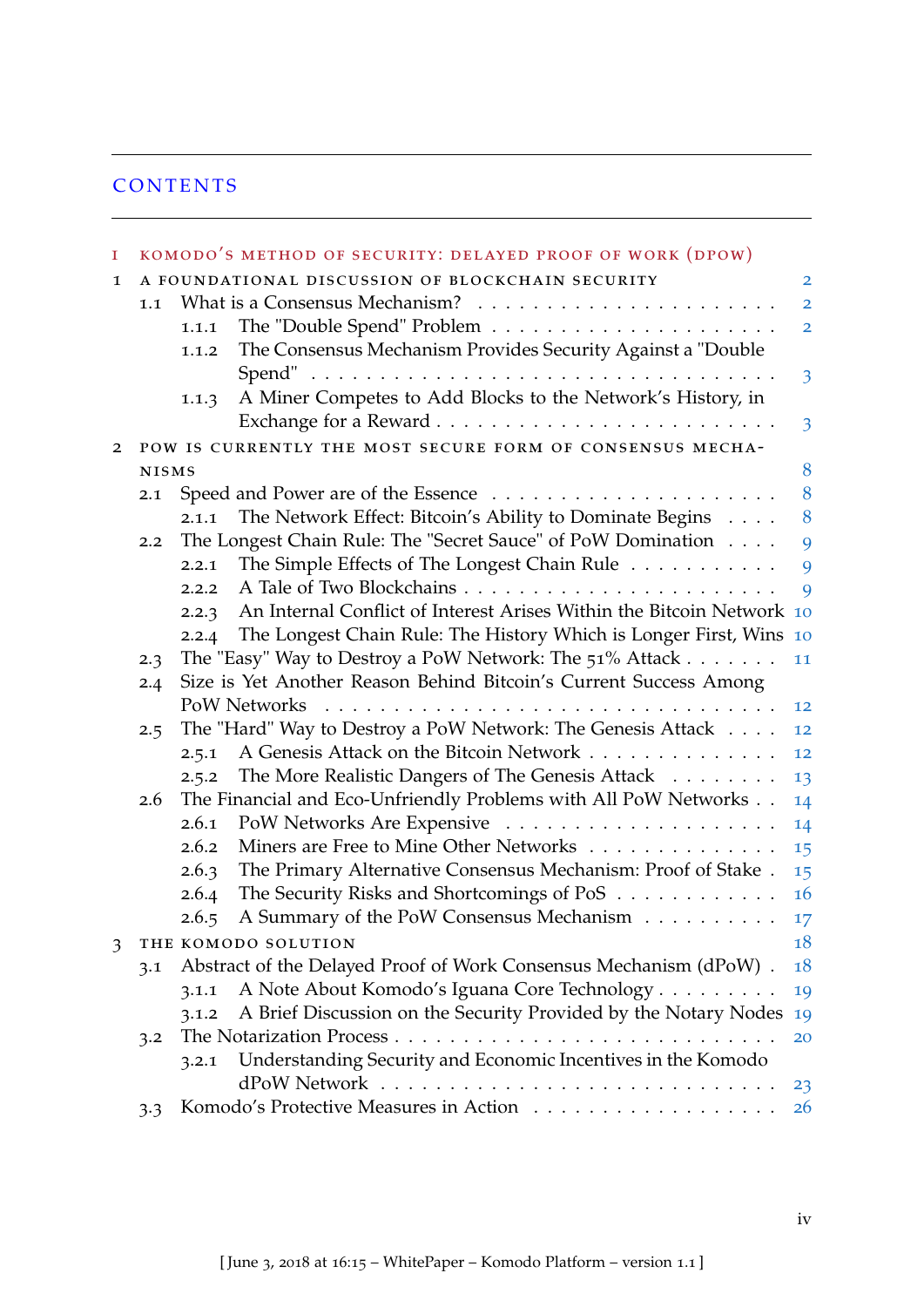|   |               | 3.3.1                                                        | Notarizations Provide a Defense Against Both the 51% Attack       | <b>26</b> |  |  |  |
|---|---------------|--------------------------------------------------------------|-------------------------------------------------------------------|-----------|--|--|--|
|   | 3.4           | The dPoW Consensus Mechanism is Inherent in All Komodo Asset |                                                                   |           |  |  |  |
|   |               | Chains                                                       |                                                                   | 28        |  |  |  |
| п |               |                                                              | THE DECENTRALIZED INITIAL COIN OFFERING(DICO)                     |           |  |  |  |
| 4 |               | ABSTRACT OF THE DECENTRALIZED INITIAL COIN OFFERING<br>32    |                                                                   |           |  |  |  |
|   | 4.1           |                                                              |                                                                   | 33        |  |  |  |
|   |               | 4.1.1                                                        | Specific Weaknesses in the Centralized ICO Model                  | 33        |  |  |  |
|   |               | 4.1.2                                                        | Third-Party Discrimination via the Centralized ICO                | 34        |  |  |  |
|   |               | 4.1.3                                                        | Centralization of ICO Technology: Whales, Hackers, and Hu-        |           |  |  |  |
|   |               |                                                              |                                                                   | 34        |  |  |  |
|   |               | 4.1.4                                                        |                                                                   | 35        |  |  |  |
| 5 |               |                                                              | THE KOMODO SOLUTION                                               | 37        |  |  |  |
|   | 5.1           |                                                              |                                                                   | 37        |  |  |  |
|   | 5.2           |                                                              | The Process of Creating a New Blockchain in the Komodo Ecosystem. | 37        |  |  |  |
|   |               | 5.2.1                                                        | The First Command to Create a New Coin                            | 38        |  |  |  |
|   | 5.3           |                                                              |                                                                   | 38        |  |  |  |
|   | 5.4           |                                                              |                                                                   | 39        |  |  |  |
|   |               | 5.4.1                                                        | The Entire Coin Supply is Distributed in the Genesis Block        | 39        |  |  |  |
|   | 5.5           |                                                              |                                                                   | 40        |  |  |  |
|   | 5.6           |                                                              |                                                                   | 41        |  |  |  |
|   |               | 5.6.1                                                        | The Trials and Travails of the Centralized ICO Method             | 41        |  |  |  |
|   | 5.7           |                                                              |                                                                   | 42        |  |  |  |
|   |               | 5.7.1                                                        | Powered by Komodo's BarterDEX & Jumblr Technology                 | 42        |  |  |  |
|   |               | 5.7.2                                                        | The Many Solutions of the dICO Model: Security, Privacy, De-      |           |  |  |  |
|   |               |                                                              |                                                                   | 43        |  |  |  |
|   |               |                                                              | III KOMODO'S ATOMIC-SWAP POWERED, DECENTRALIZED EXCHANGE: BAR-    |           |  |  |  |
|   | <b>TERDEX</b> |                                                              |                                                                   |           |  |  |  |
| 6 | 6.1           |                                                              | ABSTRACT(BARTERDEX)                                               | 46        |  |  |  |
|   |               |                                                              |                                                                   | 46        |  |  |  |
|   |               | 6.1.1                                                        | The Beginnings and Travails of Decentralized Exchanges            | 47        |  |  |  |
|   |               | 6.1.2                                                        |                                                                   | 47        |  |  |  |
|   | 6.2           | 6.1.3                                                        | Recent Improvements in BarterDEX                                  | 48        |  |  |  |
|   |               | 6.2.1                                                        |                                                                   | 49        |  |  |  |
|   |               | 6.2.2                                                        | Order Matching with Full-Relay and Non-Relay Nodes                | 49        |  |  |  |
|   |               | 6.2.3                                                        |                                                                   | 49        |  |  |  |
|   |               | 6.2.4                                                        | Iguana Core Provides the Foundation for Our "Smart Address"       | 50        |  |  |  |
|   |               |                                                              |                                                                   | 50        |  |  |  |
|   | 6.3           |                                                              | The UTXO: An Elusive, Yet Fundamental Concept                     | 52        |  |  |  |
|   |               | 6.3.1                                                        | Comparing the UTXO to Fiat Money                                  | 53        |  |  |  |
|   |               | 6.3.2                                                        | Understanding Cryptocurrencies and Their UTXOs                    | 53        |  |  |  |
|   |               |                                                              |                                                                   |           |  |  |  |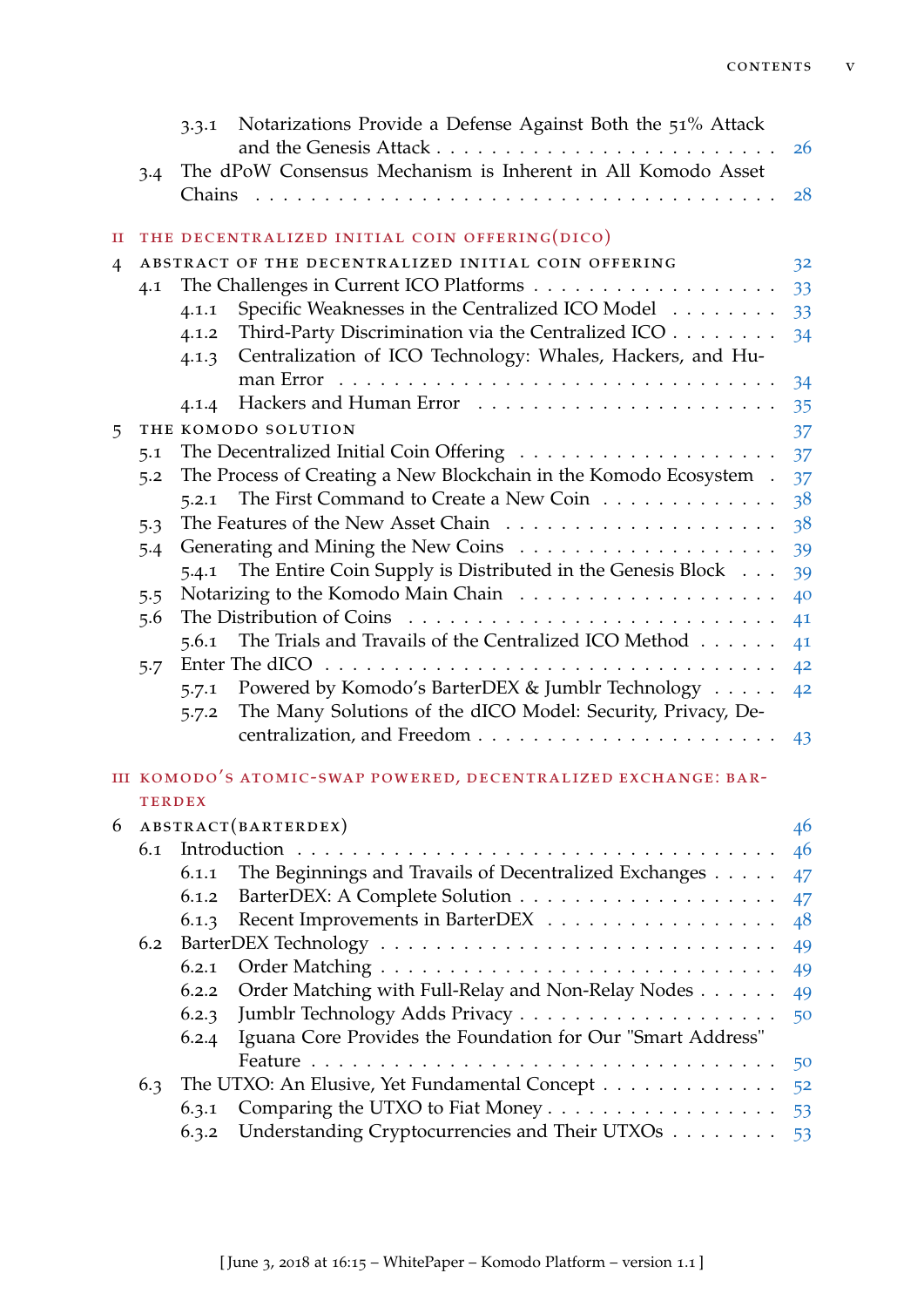|                                                   | 6.4 |                                                |                                                                    | 57 |  |  |
|---------------------------------------------------|-----|------------------------------------------------|--------------------------------------------------------------------|----|--|--|
|                                                   |     | 6.4.1                                          | How BarterDEX Deals with Order Offers and UTXOs                    | 58 |  |  |
|                                                   | 6.5 |                                                | Detailed Explanations of the BarterDEX Process                     | 59 |  |  |
|                                                   |     | 6.5.1                                          | Atomic Swaps on The Komodo BarterDEX                               | 60 |  |  |
|                                                   |     | 6.5.2                                          |                                                                    | 60 |  |  |
|                                                   |     | 6.5.3                                          |                                                                    | 61 |  |  |
|                                                   |     | 6.5.4                                          | Incentives and Disincentives to Maintain Good Behavior             | 63 |  |  |
|                                                   |     | 6.5.5                                          | Additional BarterDEX Atomic Swap Details                           | 64 |  |  |
|                                                   | 6.6 |                                                | A More Detailed Explanation of the Atomic-Swap Connection Process. | 65 |  |  |
|                                                   |     | 6.6.1                                          |                                                                    | 67 |  |  |
|                                                   |     | 6.6.2                                          |                                                                    | 71 |  |  |
|                                                   |     | 6.6.3                                          | A Brief Discussion on the Future of BarterDEX                      | 72 |  |  |
| IV                                                |     |                                                | KOMODO'S NATIVE PRIVACY FEATURE: JUMBLR                            |    |  |  |
| $\overline{7}$                                    |     |                                                | ABSTRACT(JUMBLR)                                                   | 74 |  |  |
|                                                   | 7.1 |                                                |                                                                    | 74 |  |  |
|                                                   |     | 7.1.1                                          | The Option of Privacy is Essential to the Komodo Ecosystem         | 74 |  |  |
|                                                   |     | 7.1.2                                          | Challenges for Privacy-centric Systems and the Komodo Solution     | 74 |  |  |
|                                                   | 7.2 |                                                |                                                                    | 75 |  |  |
|                                                   |     | 7.2.1                                          |                                                                    | 75 |  |  |
|                                                   |     | 7.2.2                                          | A Brief Explanation of the Two Foundational Technologies           | 75 |  |  |
|                                                   | 7.3 |                                                |                                                                    | 76 |  |  |
|                                                   |     | 7.3.1                                          | Anonymizing Native Komodo Coin (KMD)                               | 76 |  |  |
|                                                   |     | 7.3.2                                          |                                                                    | 77 |  |  |
|                                                   | 7.4 |                                                |                                                                    | 79 |  |  |
|                                                   |     | 7.4.1                                          | Jumblr's Process of Breaking Down Funds                            | 79 |  |  |
|                                                   |     | 7.4.2                                          | Jumblr's Process of Moving the Individual Lots into a Private      |    |  |  |
|                                                   |     |                                                | Address                                                            | 79 |  |  |
|                                                   | 7.5 |                                                |                                                                    | 80 |  |  |
|                                                   |     |                                                |                                                                    | 80 |  |  |
|                                                   |     | 7.5.2                                          | Further Security Enhancements to Combat the Timing and Knap-       | 81 |  |  |
|                                                   |     | 7.5.3                                          |                                                                    | 81 |  |  |
| Offering Privacy to Other Cryptocurrencies<br>7.6 |     |                                                |                                                                    |    |  |  |
|                                                   |     | 7.6.1                                          | The Current Jumblr Process: Manual non-KMD to KMD Trading          | 82 |  |  |
|                                                   |     |                                                |                                                                    | 82 |  |  |
|                                                   |     | 7.6.2                                          | Future Capabilities: Jumblr Automates the BarterDEX Trading        |    |  |  |
|                                                   |     |                                                |                                                                    | 83 |  |  |
|                                                   | 7.7 |                                                | A Word on Risks Inherent in Jumblr and the Komodo Ecosystem        | 83 |  |  |
|                                                   | 7.8 |                                                | Jumblr Provides the Komodo Ecosystem with Privacy                  | 84 |  |  |
| V                                                 |     |                                                | ADDITIONAL INFORMATION REGARDING THE KOMODO ECOSYSTEM              |    |  |  |
| 8                                                 |     | 87<br>FINAL NOTES REGARDING THE KOMODO PROJECT |                                                                    |    |  |  |
|                                                   | 8.1 |                                                |                                                                    | 87 |  |  |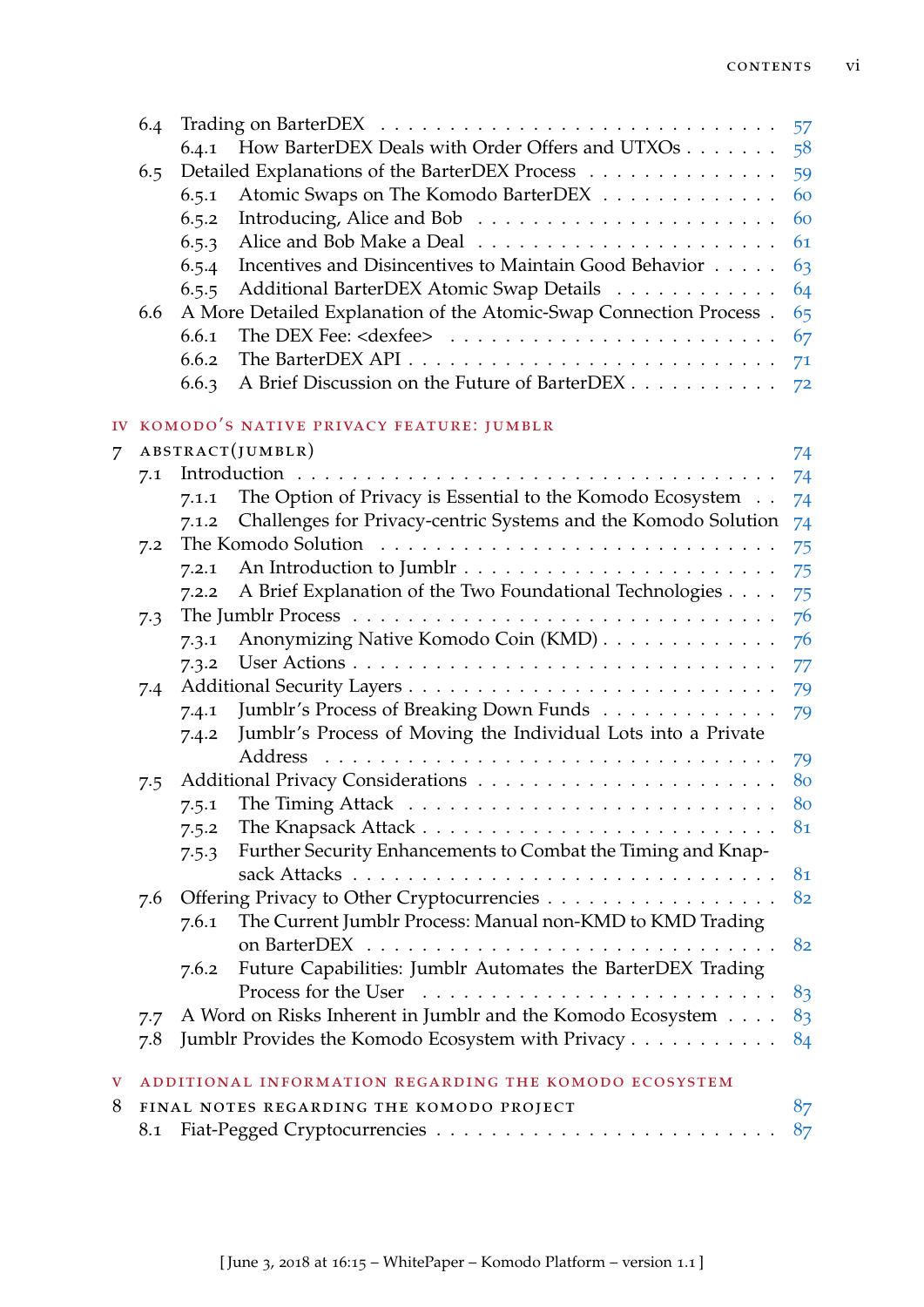|  |  | 8.2.1 Bitcoin-protocol Based Smart Contracts 88                         |  |
|--|--|-------------------------------------------------------------------------|--|
|  |  | 8.2.2 Crypto Conditions, Merkle Root of Merkle Root (MoM), and          |  |
|  |  |                                                                         |  |
|  |  | 8.3 Details Regarding the Primary Chain of the Komodo Ecosystem: KMD 88 |  |
|  |  |                                                                         |  |
|  |  | 9 ACKNOWLEDGEMENTS AND REFERENCES                                       |  |
|  |  |                                                                         |  |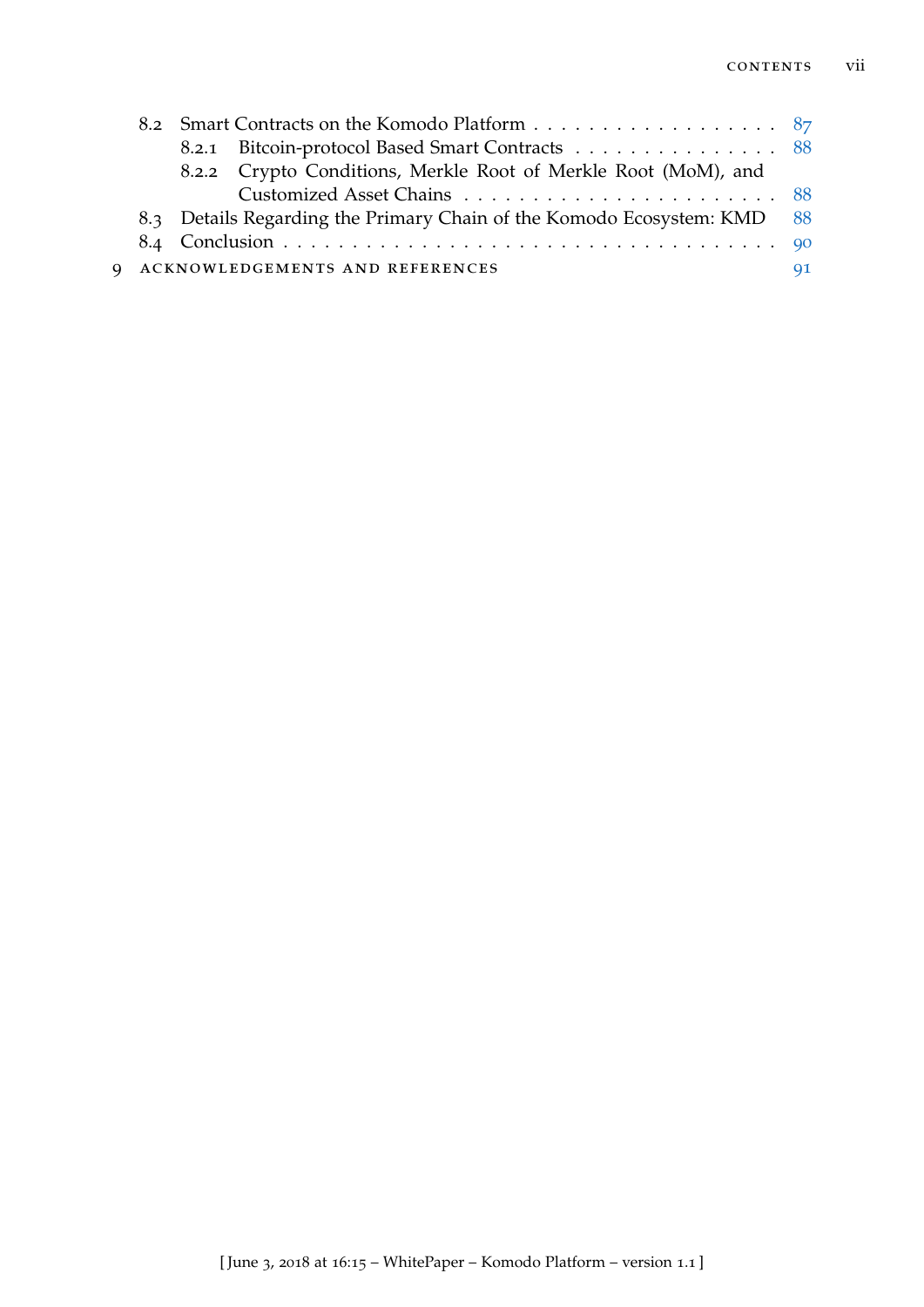# Part I

# KOMODO'S METHOD OF SECURITY: DELAYED PROOF OF WORK (DPOW)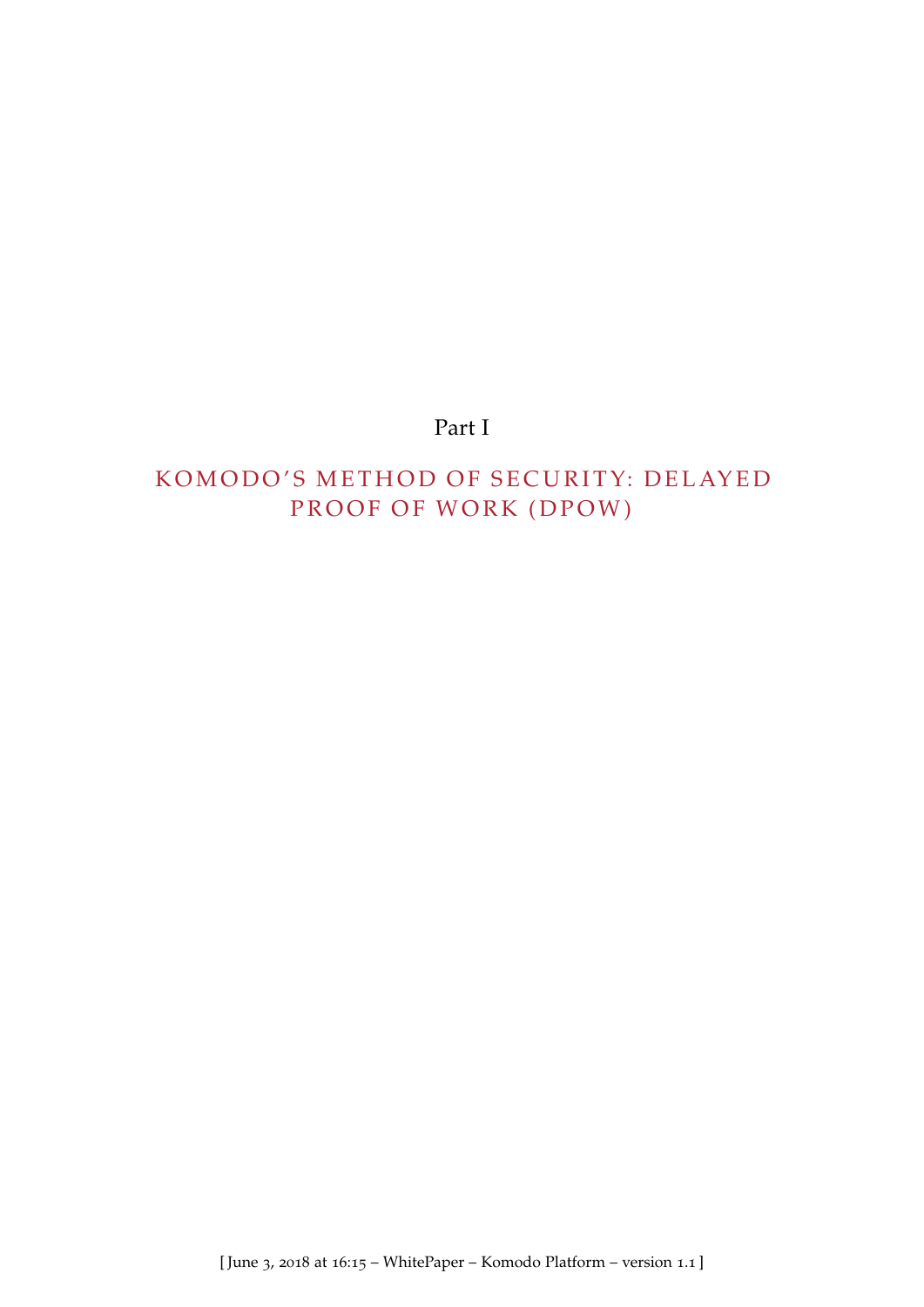1

### <span id="page-8-0"></span>A FOUNDATIONAL DISCUSSION OF BLOCKCHAIN SECURITY

Komodo's form of providing security is called Delayed Proof of Work technology (dPoW). It builds on the most advanced form of blockchain security in existence, Proof of Work technology (PoW). The latter form of security is the method that the Bitcoin network utilizes. To understand the value of Komodo's dPoW security, we must first explain how PoW works and why it is the most secure method of maintaining a decentralized blockchain. We must also examine PoW's shortcomings, so that we may understand the need for Komodo's dPoW method and the advantages it provides to the blockchain community.

<span id="page-8-1"></span>To understand how PoW technology functions, we begin by explaining the roots that make the Bitcoin protocol a viable means of securely transferring value.

# WHAT IS A CONSENSUS MECHANISM?

### <span id="page-8-2"></span>*The "Double Spend" Problem*

The creation of blockchain technology stems from the early mathematical studies of encryption using computer technology.

One such example is related to the information-encoding device, "Enigma," invented by the Germans at the end of World War I. Alan Turing, a British Intelligence agent, famously beat the Enigma device by inventing the world's first "digital computer." This provided enough computing power to break Enigma's encryption and discover the German secret communications<sup>[1](#page-8-3)</sup>.

This early affair with encryption set off a race throughout the world to develop myriad forms of securely transferring information from one party to another via computer technology. While each new form of computer encryption provided more advantages, there remained one problem that prevented encryption from being useful as a means of transferring not just information, but also financial value.

This challenge is known as the "Double Spend" problem. The issue lies in the ability of computers to endlessly duplicate information. In the case of financial value, there are three important things to record: who owns a specific value; the time at which

<span id="page-8-3"></span><sup>1</sup> [https://en.wikipedia.org/wiki/Enigma\\_machine](https://en.wikipedia.org/wiki/Enigma_machine)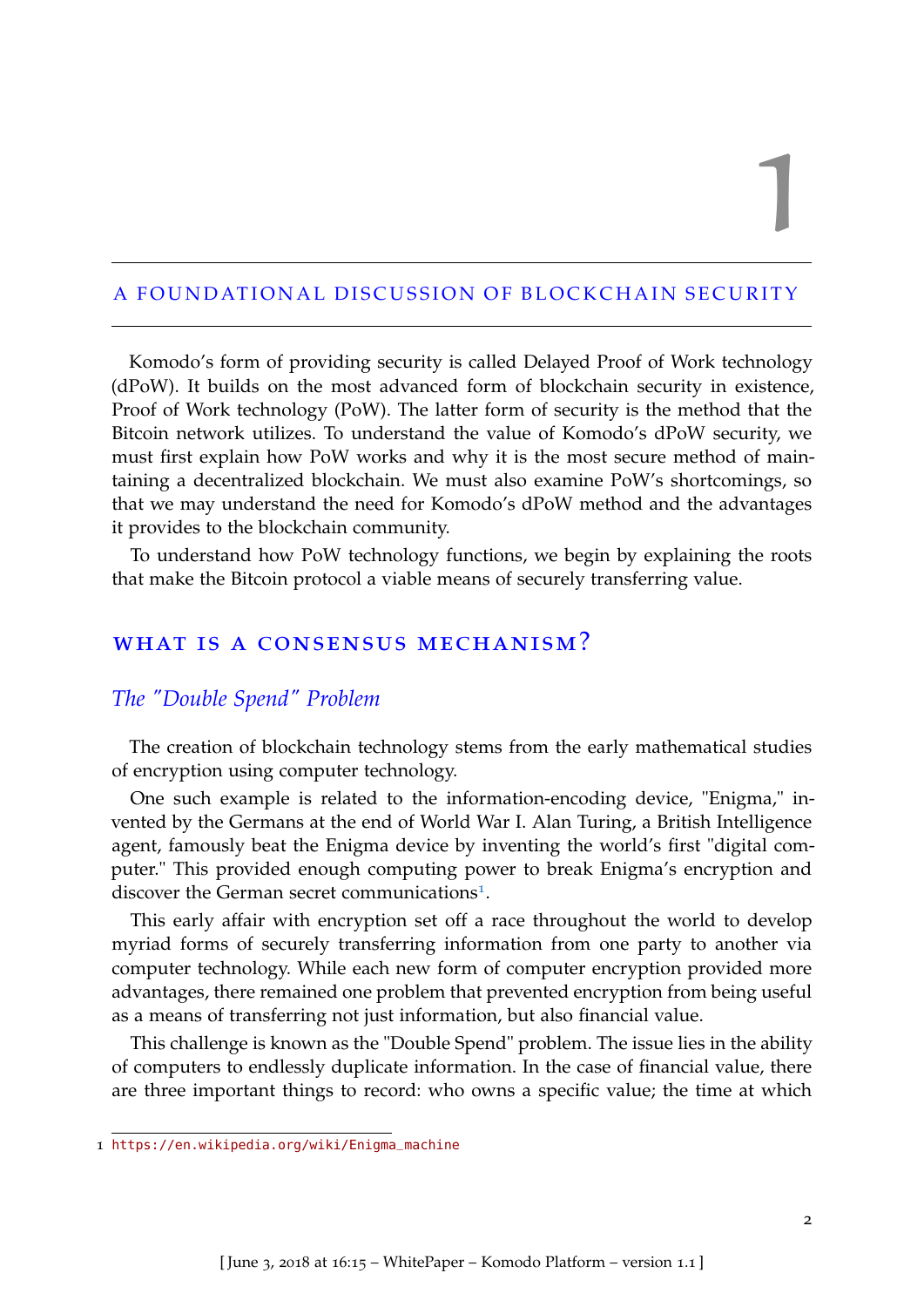the person owns this value; the wallet address in which the value resides. When transferring financial value from one person to another, it is essential that if Person A sends money to Person B, Person A should not be able to duplicate the same money and send it again to Person C.

The Bitcoin protocol<sup>[2](#page-9-2)</sup>, invented by an anonymous person (or persons) claiming the name of Satoshi Nakamoto, solved the Double Spend problem. The underlying math and computer code is both highly complex and innovative. For the purposes of this paper we need only focus on the one aspect of the Bitcoin protocol that solves the Double Spend problem: the consensus mechanism.

### <span id="page-9-0"></span>*The Consensus Mechanism Provides Security Against a "Double Spend"*

The consensus mechanism invented by Nakamoto is perhaps one of the most powerful innovations of the twenty-first century. His invention allows individual devices to work together, using high levels of encryption, to securely and accurately track ownership of digital value (be it financial resources, digital eal estate, etc.). It performs this in a manner that does not allow anyone on the same network (i.e. the Internet) to spend the same value twice.

Let us suppose a user, Alice, indicates in her digital wallet that she wants to send cryptocurrency money to a friend. Alice's computer now gathers several pieces of information, including any necessary permissions and passwords, the amount that Alice wants to spend, and the receiving address of her friend's wallet. All this information is gathered into a packet of data, called a "transaction," and Alice's device sends the transaction to the Internet.

There are several types of devices that will interact with Alice's transaction on the Internet. These devices will share the transaction information with other devices supporting the cryptocurrency network. For this discussion, we need only focus on one type of device: a cryptocurrency miner.

*Note: The following descriptions are simplified explanations of a truly complex byzantine process. There are many other strategies cryptocurrency miners devise to out-mine their competition, and those strategies can vary widely.*

# <span id="page-9-1"></span>*A Miner Competes to Add Blocks to the Network's History, in Exchange for a Reward*

#### *Step One: Preparing the Preliminary Information*

This device is performing an activity called cryptocurrency "mining." Let us focus now on a mining device that captures Alice's raw transaction data. This device is owned by a tech-savvy miner, named Bob, who wants to add Alice's transaction to the permanent history of the Bitcoin network.

<span id="page-9-2"></span><sup>2</sup> [https://en.wikipedia.org/wiki/Bitcoin\\_network](https://en.wikipedia.org/wiki/Bitcoin_network)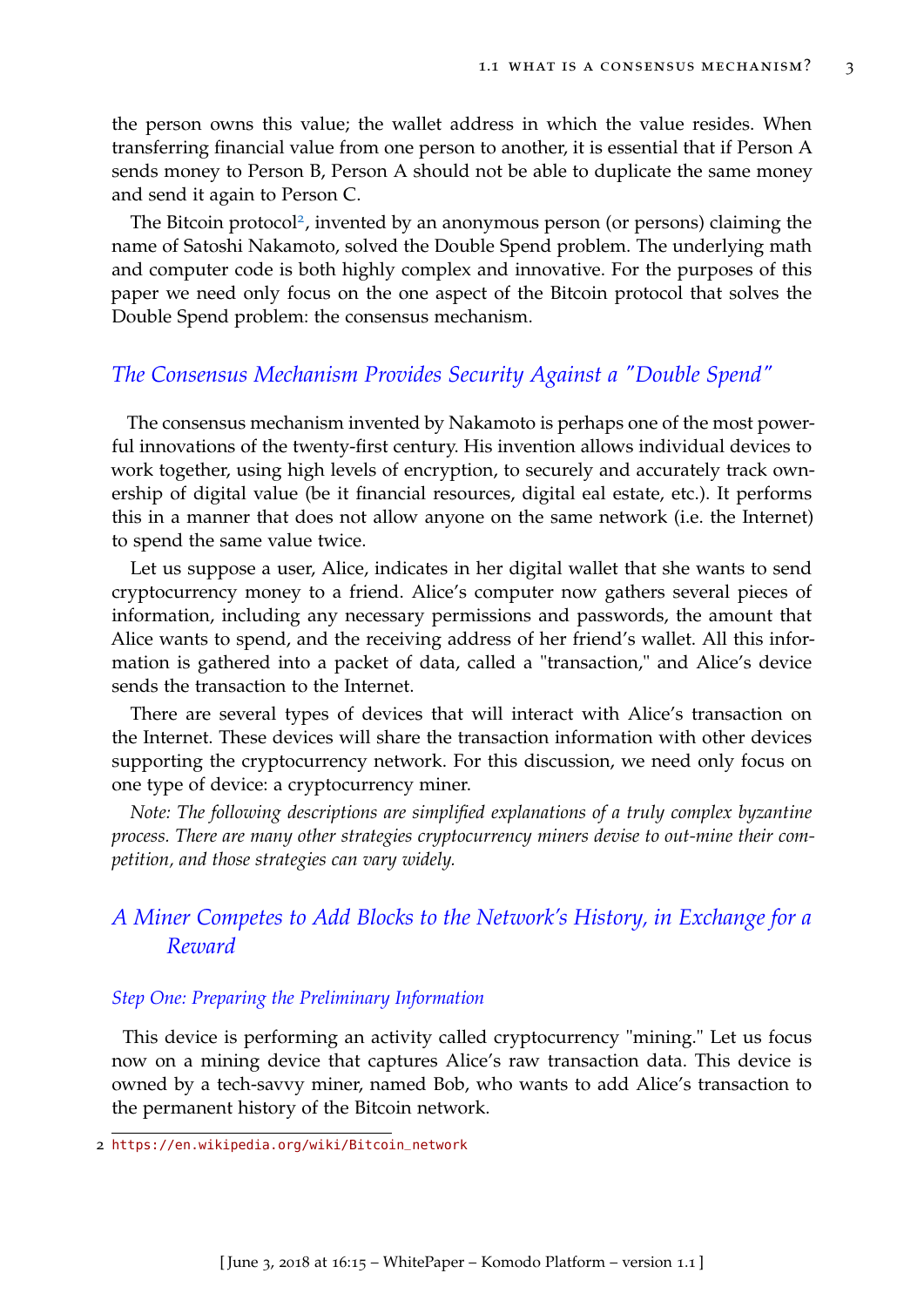If Bob is the first person to properly process Alice's transaction he will receive a financial reward. One key part of this reward is a percentage-based fee, taken from Alice's total transaction amount.

### *The Mempool is the Collection of All Raw Transactions Waiting to be Processed*

Furthermore, Bob does not have just one transaction alone to mine. Rather, he has an entire pool of raw transactions, created by many people across the Internet. The raw data for each of these transactions sits in the local memory bank of each miner's mining device, awaiting the miner's commands. Miners call this pool of transactions, the "mempool." Most miners have automated systems to determine the transactionselection process, based on estimated profit.

#### *Creating Transaction Hashes*

After Bob makes his choices about which transactions he will attempt to mine (and we assume that he includes Alice's transaction), Bob's mining device then begins a series of calculations.

His device will first take each individual transaction's raw data and use mathematical formulas to compress the transaction into a smaller, more manageable form. This new form is called a "transaction hash." For instance, Alice's transaction hash could look like this:

### b1fea52486ceoc62bb442b530a3f0132b826c74e473d1f2c220bfa78111c **5082**

Bob will prepare potentially hundreds of transaction hashes before proceeding to the next step.One important thing to understand about the compression of data in the Bitcoin protocol, including the transaction hash above, is that calculations herein obey a principle called, The Cascade Effect.

#### *The Cascade Effect: Changing One Bit of Data Changes the Entire Result*

The Cascade Effect simply means that were Bob to attempt to change even the smallest bit in the raw data—whether from a desire to cheat, or by mistake, or for any other reason—the entire transaction hash would dramatically change. In this way, the mathematical formulas in the Bitcoin protocol ensure that Bob cannot create an improper history.

Were Bob to attempt to create an incorrect transaction hash, other miners on the network could use the raw transaction data from Alice, perform the proper mathematical formulas in the Bitcoin protocol, and immediately discover that Bob's hashes are incorrect. Thus, all the devices on the network would reject Bob's incorrect attempts and prevent him from claiming rewards.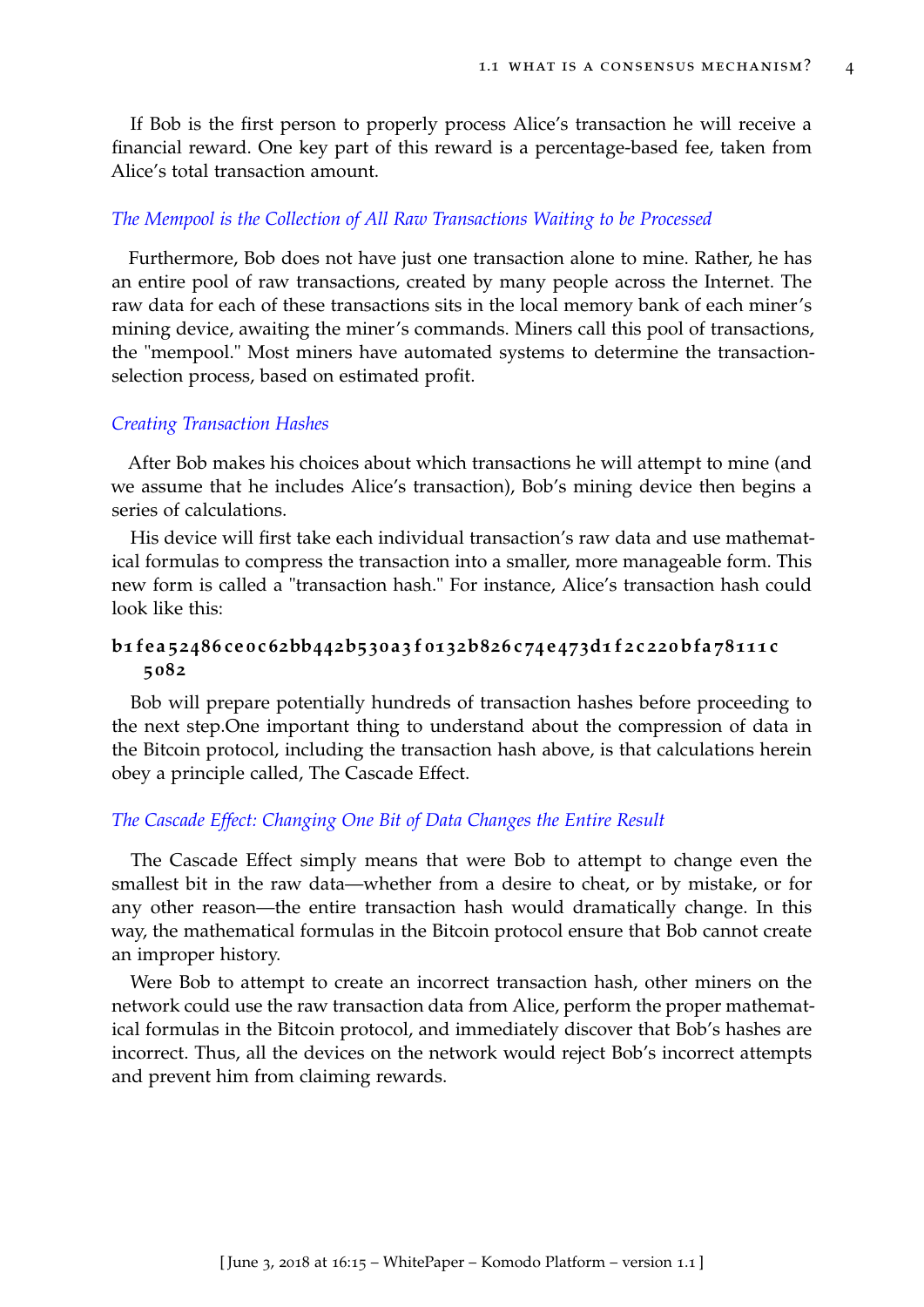### *Step One Continued: Finishing the Preliminary Calculations*

Now, using more mathematical formulas, Bob takes the transaction hashes he is attempting to process and compresses them into a new manageable piece of data.

This is called, "the merkle root." It represents all the transactions that Bob hopes to process, and from which he hopes to gain a reward. Bob's merkle root could look like this:

### 7dac2c5666815c17a3b36427de37bb9d2e2c5ccec3f8633eb91a4205cb4c10 **f f**

Finally, Bob will gather information provided from the last miner that successfully added to the permanent blockchain history. This information is called, "the block header." It contains a large amount of complex data, and we won't go into all the details. The one important element to note is that the block header gives Bob clues about how to properly add the next piece of information to the permanent Bitcoin history. One of these hints could look like this:

### **" d i f f i c u l t y " : 1.0 0 0 0 0 0 0 0**

We will return to this clue further on.

Having all this information, Bob is nearly prepared. His next step is where the real challenge begins.

#### *Step Two: The Race to Finish First*

Bob's computer is going to gather all the above information and collect it into a set of data called a "block." Mining this block and adding it to the list of blocks that came before is the process of creating a "chain" of blocks—hence the industry title, "blockchain."

However, adding blocks to the blockchain is not so easy. While Bob may have everything up to this point correctly prepared, the Bitcoin protocol does not yet give Bob the right to add his proposed block to the chain.

The consensus mechanism is designed to force the miners to compete for this right. By requiring the miners to work for the right to mine a new valid block, competition spreads across the network. This provides many benefits, including time for the transactions of users (like Alice) to disseminate around the world, thus providing a level of decentralization to the network.

Therefore, although Bob would prefer to immediately create a new valid block and collect his reward, he cannot. He must win the competition by performing the proper work first. This is the source of the title of the Bitcoin-protocol consensus mechanism, "Proof of Work" (PoW).

The competition that Bob must win is to be the first person to find an answer to a simple mathematical puzzle, designed by Satoshi Nakamoto. To solve the puzzle, Bob guesses at random numbers until he discovers a correct number. The correct number is determined by the internal complex formulas of the consensus mechanism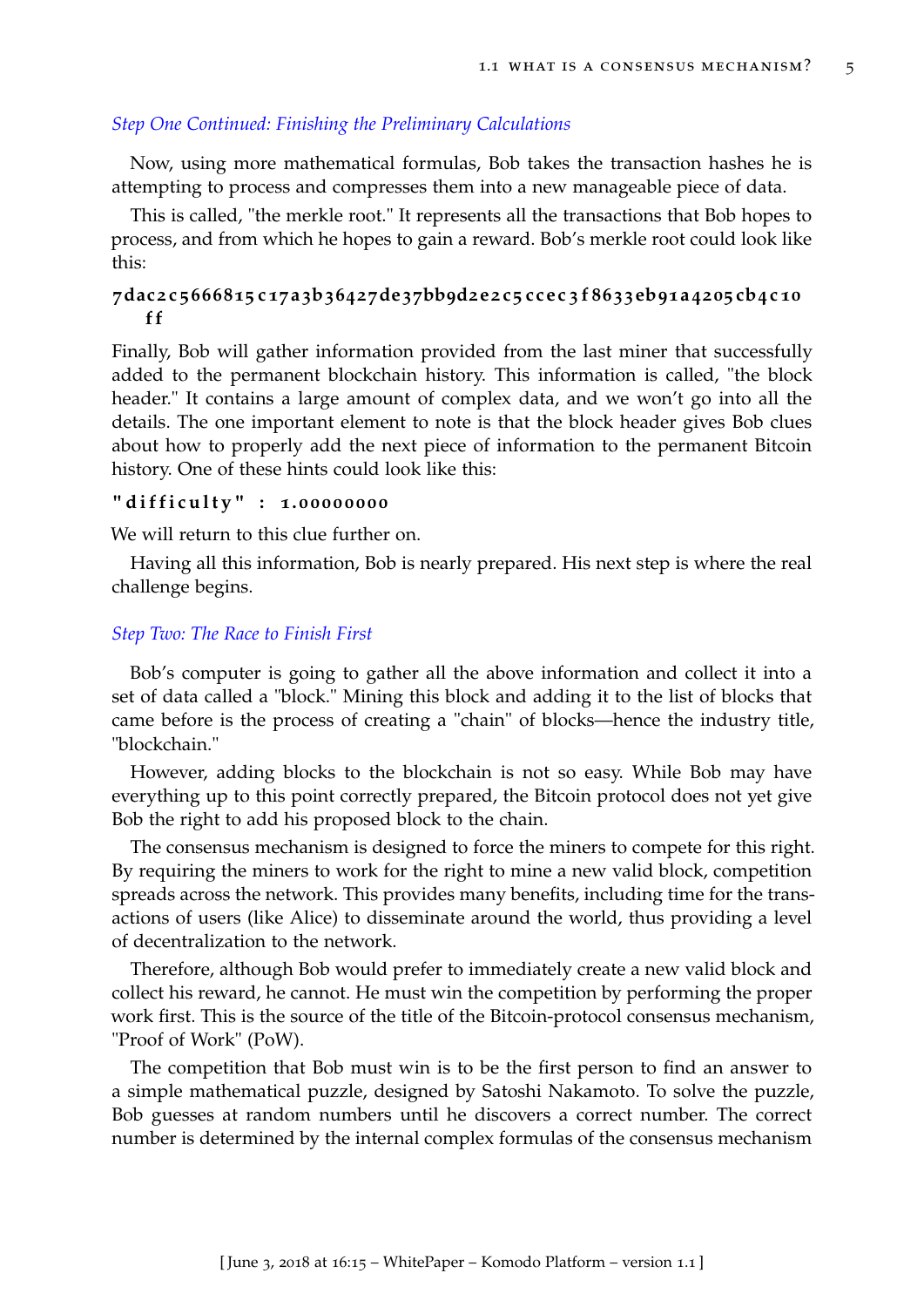and cannot be discovered by any means other than guessing. Bitcoin miners call this number a "nonce," which is short for "a 'number' you use 'once.'"

Bob's mining device will make random guesses at the nonce, one after another, until a correct nonce is found. With each attempt, Bob will first insert the proposed nonce into the rest of his block. To find out if his guess is correct, he will next use mathematical formulas (like those he used earlier) to compress his attempt into a "block hash."

A block hash is a small and manageable form of data that represents the entire history of the Bitcoin blockchain and all the information in Bob's proposed block. A block hash can look like this:

### 000000000019d6689c085ae165831e934ff763ae46a2a6c172b3f1b60a8ce **26 f**

Recall now The Cascade Effect, and how it states that changing one small number in the data before performing the mathematical computations creates a vastly different outcome.

Since Bob is continually including new guesses at the nonce with each computation of a block hash, each block-hash attempt will produce a widely different sequence of numbers.

Miners on the Bitcoin network know when a miner, such as Bob, solves the puzzle; by observing the clues that were provided earlier. Recall that the last time a miner successfully added data to the blockchain, they provided these clues in their block header. One of the clues from the previous block header can look like this:

### **" d i f f i c u l t y " : 1.0 0 0 0 0 0 0 0**

This detail, "difficulty," simply tells miners how many zeros should be at the front of the next valid block hash. When the difficulty setting is the level displayed above, it tells miners that there should be exactly ten zeros.

Observe Bob's attempted block hash once again, which he created after making a guess at a nonce, adding this proposed nonce into his block, and performing the mathematical formulas:

### 000000000019d6689c085ae165831e934ff763ae46a2a6c172b3f1b60a8ce **26 f**

The block hash above has ten zeros at the beginning, which matches the number of zeros in the difficulty level.

Therefore, the hash that Bob proposed is correct. This must mean that he guessed a correct nonce. All the miners on the network can prove for themselves that Bob was correct by taking all the same information from their mempools, adding Bob's nonce, and performing the mathematical calculations. They will receive the same result, and therefore Bob is the winner of this round.

On the other hand, due to the Cascade Effect, if Bob's attempted nonce had produced a block hash with the incorrect number of zeros at the front, his block hash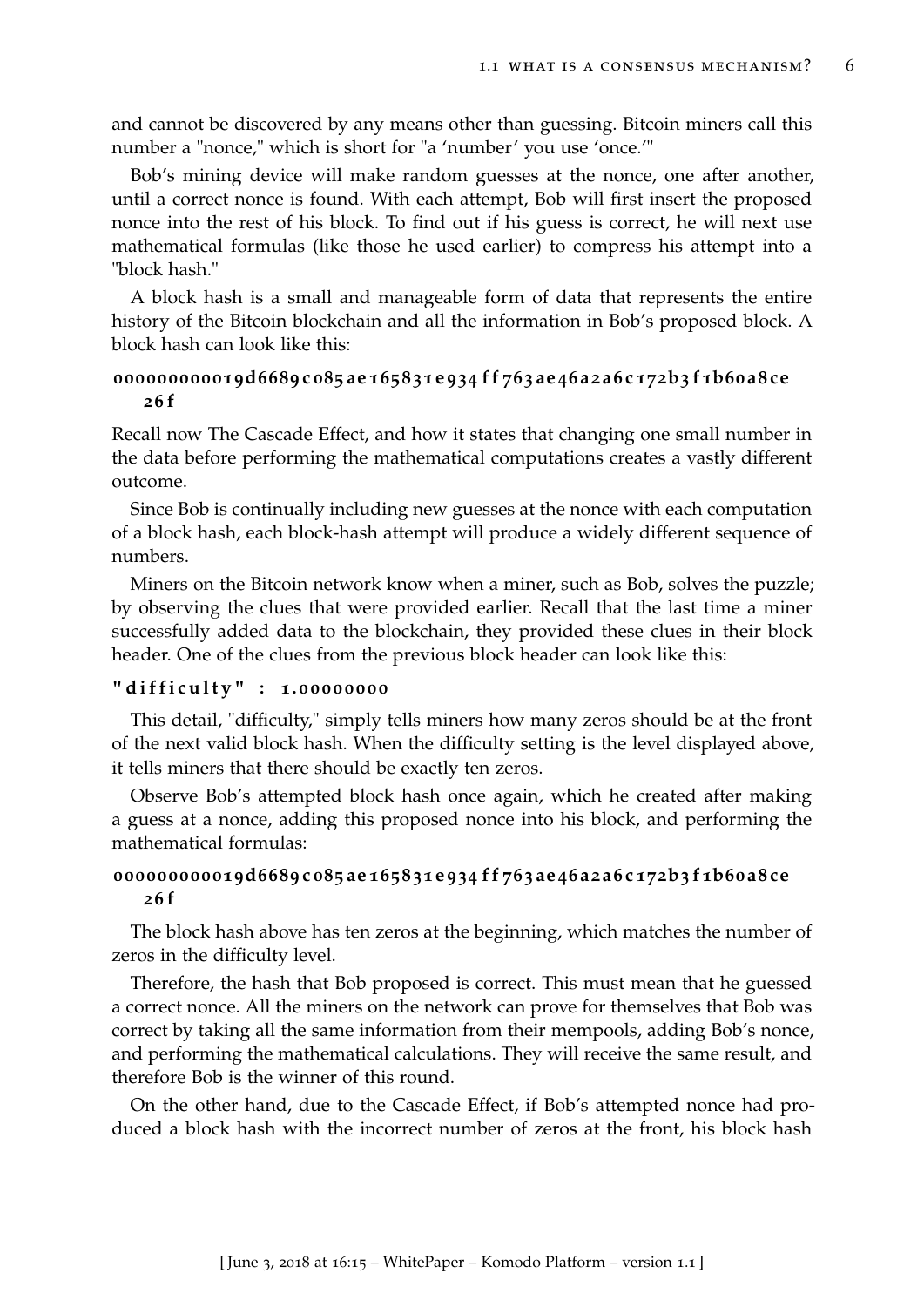would be invalid. The network would not afford him the right to add an incorrect block hash to the network, and all the miners would continue searching.

#### *Step Three: Bob Finds the Nonce*

Once a miner discovers a nonce that produces a valid block hash, the miner has "found a new block," and can send the signal across the Internet. The consensus mechanism running on every other mining device can verify for themselves the calculations. Once verified, the consensus mechanism grants the miner the right both to add the proposed block to the blockchain, and to receive the reward.

Let us return to Bob's machine, having just guessed a correct nonce, and thus holding a valid block hash. Bob's machine instantly sends out the winning information across the Internet, and Bob collects his reward from the Bitcoin network.

All the other miners must readjust. Earlier, they were searching for the correct nonce based off the information from the previous block header. However, Bob's new valid block includes a new block header. All the other miners on the network abandon their current work, adopt Bob's new block header, make many recalculations in their underlying data, and begin their search for the next nonce.

There is no sympathy in the Bitcoin protocol for any miner's wasted efforts. Suppose another machine on the network was also trying to mine Alice's transaction, and lost to Bob in the race. Only Bob earns the reward from Alice's transaction, and the other miner receives nothing in return for their costs and time.

For Alice, this process seems simple. She first indicated the wallet address of her friend and sent cryptocurrency. After a certain amount of time, her friend received the money. Alice can ignore the byzantine process of the miners that occurred between these two events. Alice may not realize it, but the PoW consensus mechanism provides the foundation of security upon which she relies.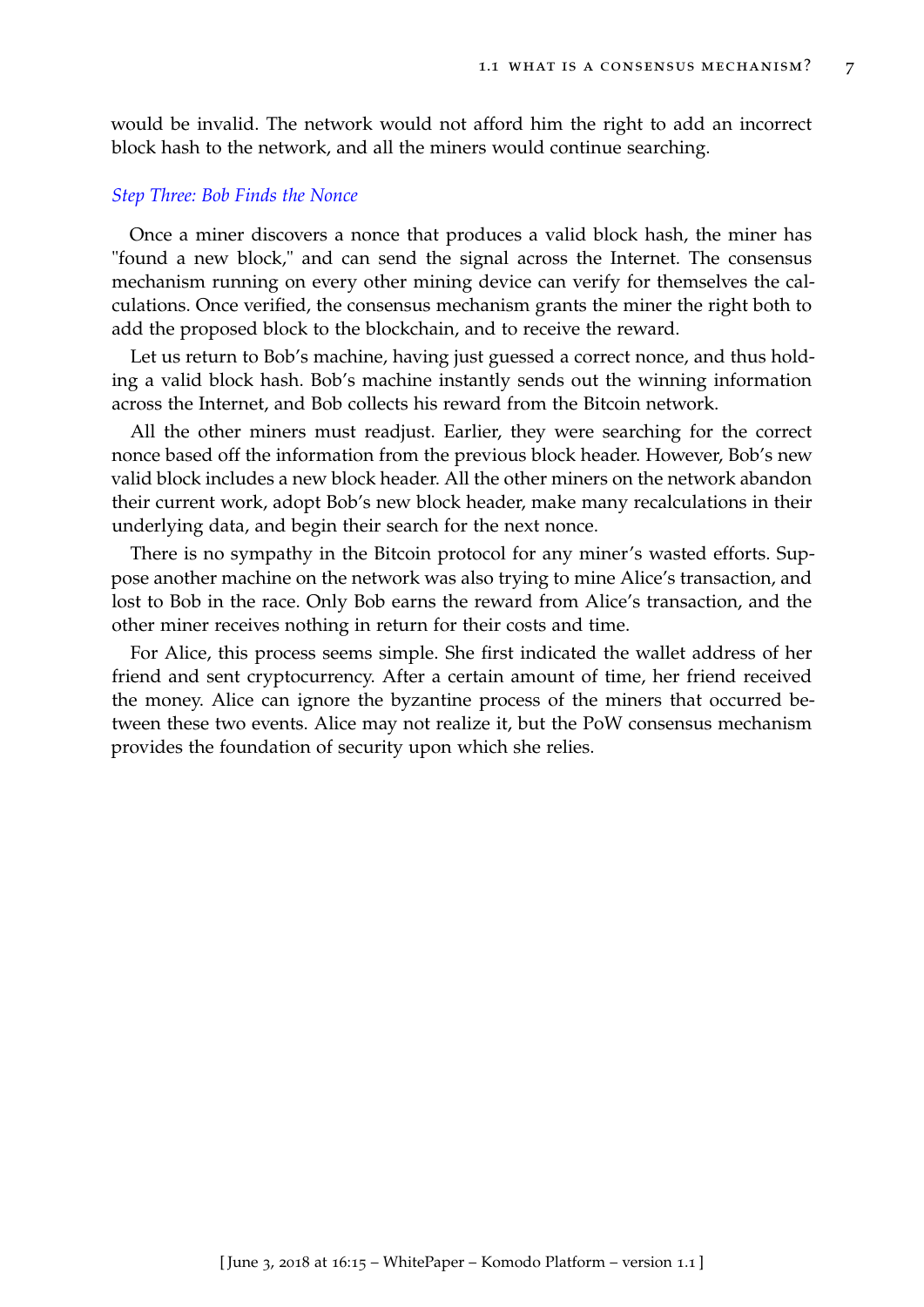## <span id="page-14-0"></span>POW IS CURRENTLY THE MOST SECURE FORM OF CONSENSUS MECHANISMS

There are several reasons why PoW networks, especially Bitcoin, continue to dominate in terms of security and blockchain success. A simple, preliminary reason is that PoW networks foster ever- increasing speed and computer power. Miners must constantly update and innovate above their competitors to continue earning rewards.

There are yet more reasons behind PoW's success, and The Longest Chain Rule is one of the most notable. This rule can also be dangerous to the unwary and unprepared entrepreneur of a new blockchain product.

### <span id="page-14-1"></span>speed and power are of the essence

Among miners, having a faster and more powerful computer can mean earning rewards more frequently. For miners seeking to maximize profit, competition requires constant upgrades to machinery and to a miner's customized underlying code.

The frequency at which a device can create proposed block hashes is called "hash power." The more hash power a collective PoW network has across all miners mining the blockchain, the more secure thenetwork. This competitive pressure provides one important advantage in security to PoW networks, compared to alternate consensus mechanisms.

# <span id="page-14-2"></span>*The Network Effect: Bitcoin's Ability to Dominate Begins*

A high level of security fosters a sense of trust among users, and this can grow a PoW network's audience. As the audience grows, both the number of transactions and the price of the coin increase. This attracts more miners. The rising level of miners provides greater overall hash rate to the network, which in turn fosters a stronger sense of trust. This increased sense of security can raise the number of users on the network, which can increase the number of miners, and the cycle repeats.

In economics, this is classified as a "Network Effect," where a cycle of behavior encourages more of the same behavior, with compounding interest. Due to the Network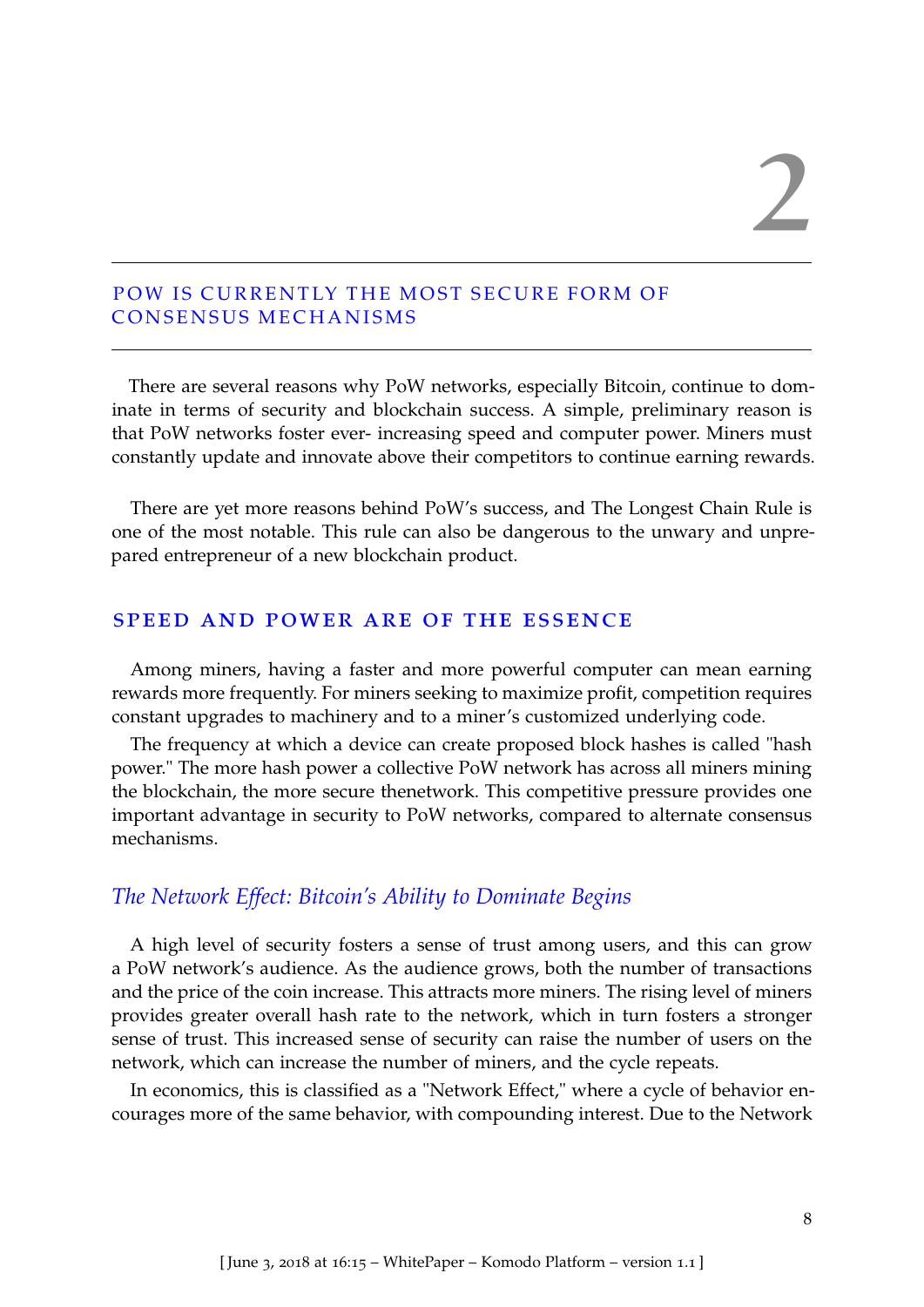Effect, and the fact that Bitcoin is the oldest PoW network, Bitcoin is increasing its security at a rate faster than the rate of other PoW networks.

Furthermore, consider the effect caused when the price of a PoW-blockchain coin rises. Before the rise, assume the blockchain coin is worth one dollar. A miner is justified in spending the necessary money (on equipment, upgrades, and electrical costs, etc.) to justify one dollar's worth of hash rate. If the price shifts upwards to two dollars, the miner must upgrade their entire business to justify two dollars' worth of a matching hash rate. If the miner does not upgrade, their competitor will, and then the miner will no longer be able to compete for rewards.

# <span id="page-15-0"></span>the longest chain rule: the "secret sauce" of pow domination

There are many more reasons why PoW networks continue to dominate in security. Yet, for our discussion, there is one element that rises above all others. It is called, "The Longest Chain Rule," and some can argue that it is "the secret sauce" that fuels PoW's strength.

The Longest Chain Rule is the determining factor whenever two competing versions of the blockchain history arise on the network. The rule simply states that whichever of the two versions grows longer first, wins. The other version is overwritten, and therefore all transactions and rewards on that version are erased. The simplicity of this rule is a key to understanding why PoW consensus mechanisms continue to outperform their competition.

### <span id="page-15-1"></span>*The Simple Effects of The Longest Chain Rule*

On a surface level, this rule prevents a double spend by a network user. For instance, consider a husband and wife accidentally attempting to spend the same money at the exact same time, while each person is traveling in a different part of the world.

*Komodo Team Note: For the sake of the discussion, we are oversimplifying the following actions so that they take place within only a few milliseconds. We also oversimplify the technical details, for clarity. The full explanation of this process is provided in the [Bitcoin wiki,](https://en.bitcoin.it/wiki/Main_Page) for those who would like to gain a deeper understanding.*

### <span id="page-15-2"></span>*A Tale of Two Blockchains*

Let us suppose that the husband is in Asia and the wife is in the Americas. Both are purchasing a car. The husband uses all the funds from the family Bitcoin wallet to purchase a car at precisely 8:00 PM (UTC). The wife makes her purchase at the exact same moment, for a similar amount. After making his purchase, the husband's transaction hash is immediately sent to a mining device in China, where it is held in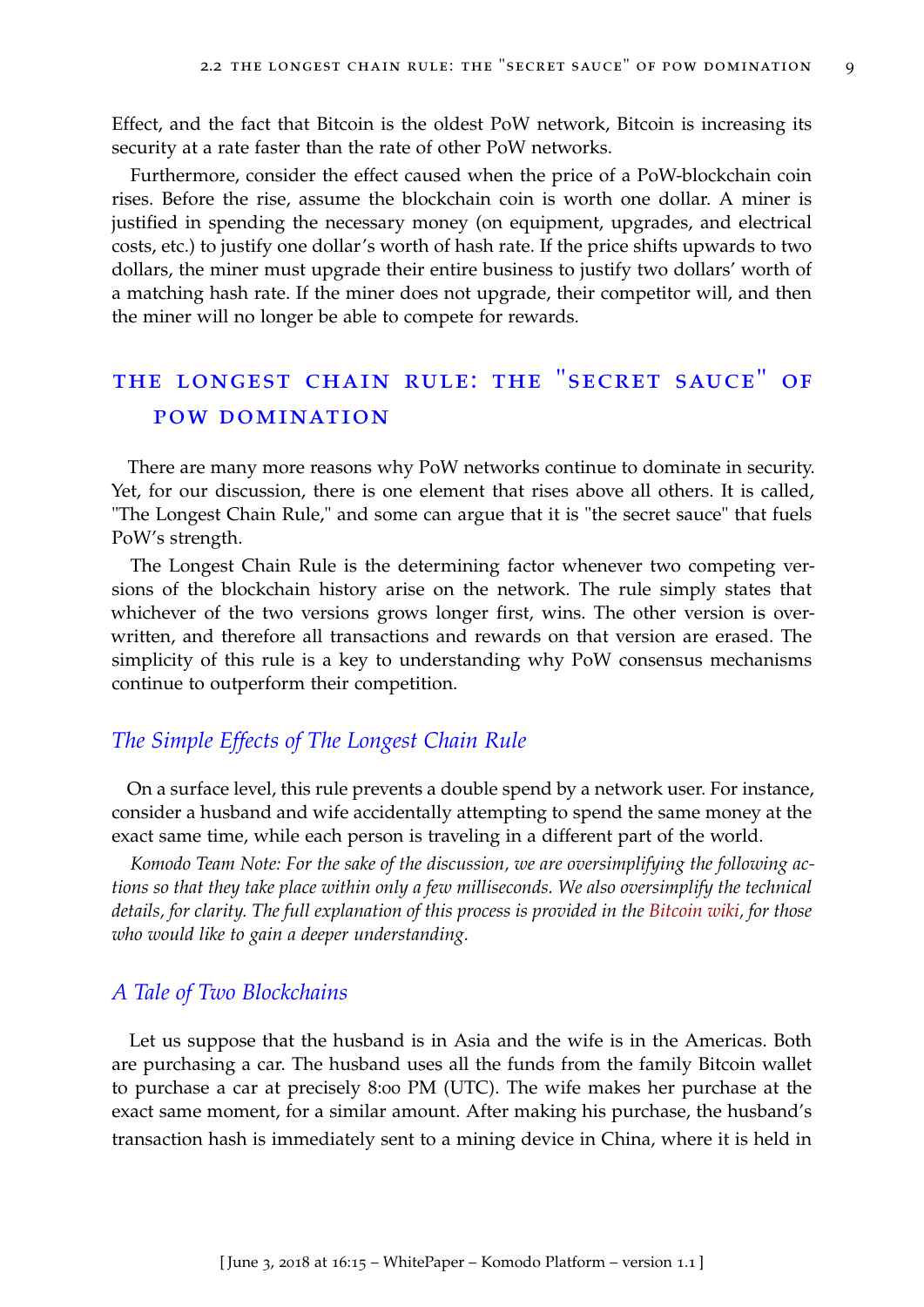the miner's local mempool (recall that a mempool is a collection of all raw transaction data across the network).

Let us suppose that the husband's transaction arrives in the Chinese miner's mempool at the exact moment that the Chinese mining equipment finds a correct nonce and a valid block hash. The Chinese miner declares the winning information, mines a new block, and collects a reward. All the miners in his local (Asian) vicinity (who receive the winning information faster than in the Americas, due to proximity) complete the block verification process, increase the length of the blockchain, and begin searching for the next valid block hash.

On the opposite side of the world, essentially the exact same actions happen. The wife's transaction is sent to the nearest miner, this time located in Washington state of the United States. Just as the transaction enters the Washington state miner's mempool, the miner discovers a valid block hash. He sends out the signal, mines a new block, and also collects the reward (this is the same reward that the Chinese miner is attempting to claim). All the miners in the local (US) vicinity verify the information immediately and begin searching for a new valid block hash based on the Washington state miner's recent block.

### <span id="page-16-0"></span>*An Internal Conflict of Interest Arises Within the Bitcoin Network*

Note the paradox here. There are now two versions of the Bitcoin history that are valid, yet different.

These two versions make their way across the Internet, around the world, each to the other side. When the competing messages arrive, the Bitcoin protocol sees that there is a conflict: the same money was spent twice.

Consider how on each side of the world the miners are spending their financial and temporal resources to further their own interests. There is no economic incentive for either side to submit to the other, by nature. Therefore, there is a conflict of interest within the Bitcoin network itself. The Bitcoin network would swiftly fail, were it not for The Longest Chain Rule.

### <span id="page-16-1"></span>*The Longest Chain Rule: The History Which is Longer First, Wins*

The Longest Chain Rule simply declares that whichever of the two competing blockchains grows longer first, wins. The consensus mechanism erases the other version.

Let us suppose that the Chinese mining equipment is superior in this instance, and the Chinese miner manages to discover the next valid block hash and send out the signal before the Washington state miner can do likewise. Across the world, the moment the information arrives that the Chinese miner completed yet another valid block, the Bitcoin protocol erases the Washington state miner's version of the Bitcoin history.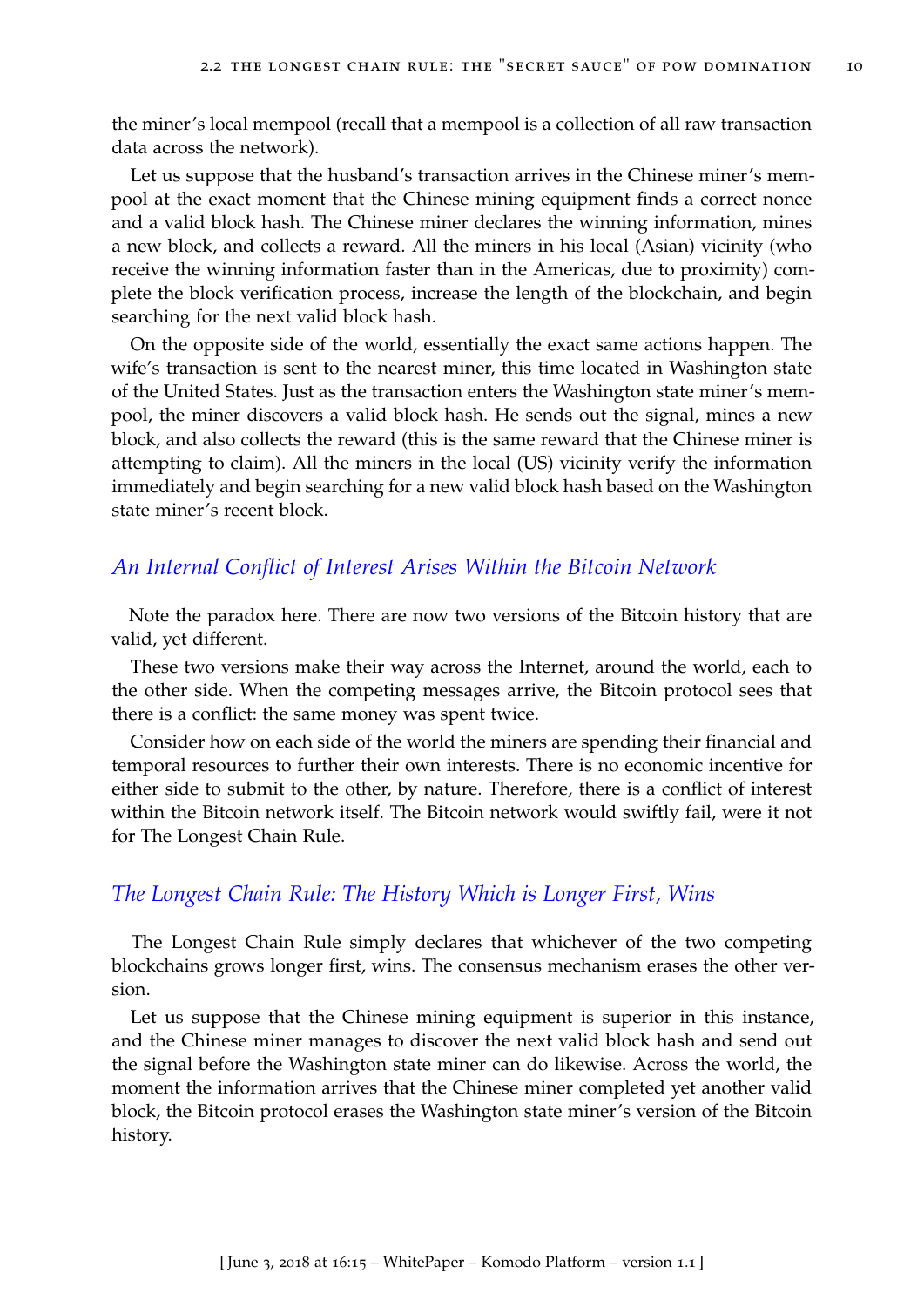There is no sympathy for any wasted efforts, nor for any misunderstandings between the wife and her car dealer. The Bitcoin protocol's consensus mechanism simply presses forward. The Washington state miner's rewards disappear, as though they never occurred. The wife's purchase of a car likewise evaporates.

*(Typically, a normal and prepared car dealer utilizing cryptocurrency would not consider a customer's transactions acceptable until several new blocks were added to the blockchain. In this manner,cryptocurrency users can ensure that a transaction is beyond contestation before the customer can, for example, drive a new car off the lot.)*

The Washington state miner gets a raw deal in this scenario, but the network benefits as a whole. The Longest Chain Rule provides the necessary security to prevent a Double Spend. The network accurately recorded one family member's purchase of a car, prevented the mistaken double spend, and ensured that the most competitive miner received a just reward.

This example illuminates the importance of The Longest Chain Rule. However, there is a dark side to this rule for the unsuspecting and unprepared blockchain developer.

# <span id="page-17-0"></span>the "easy" way to destroy a pow network: the  $51\%$  ATTACK

Here's where intrigue enters the picture. The "easiest" way to steal money on a PoW blockchain (such as Bitcoin) is to perform a 51% Attack.

In this attack, the malicious actor first spends cryptocurrency in exchange for something of value, which they take from their victim. Next, the malicious actor creates an alternate version of the PoW network's history wherein those transactions never took place. Using advanced mining equipment, the malicious actor then "attacks" the PoW network by mining blocks to this "false" history faster than the rate at which other miners on the PoW network can mine blocks to the "true" history.

Assuming the malicious actor has a sufficient hash rate, as this "false" history grows longer than the "true" history, the Longest Chain Rule will cause the consensus mechanism to overwrite the "true" version. The earlier transactions the malicious actor made would be as though they never occurred. Therefore, the malicious actor would keep both their original funds and whatever item of value they exacted from their victim.

<span id="page-17-1"></span>This is known as the 51% Attack. The number 51% derives from the fact that to successfully perform this attack, the attacker must add enough hashing power to the overall PoW network to form a majority of the hash rate.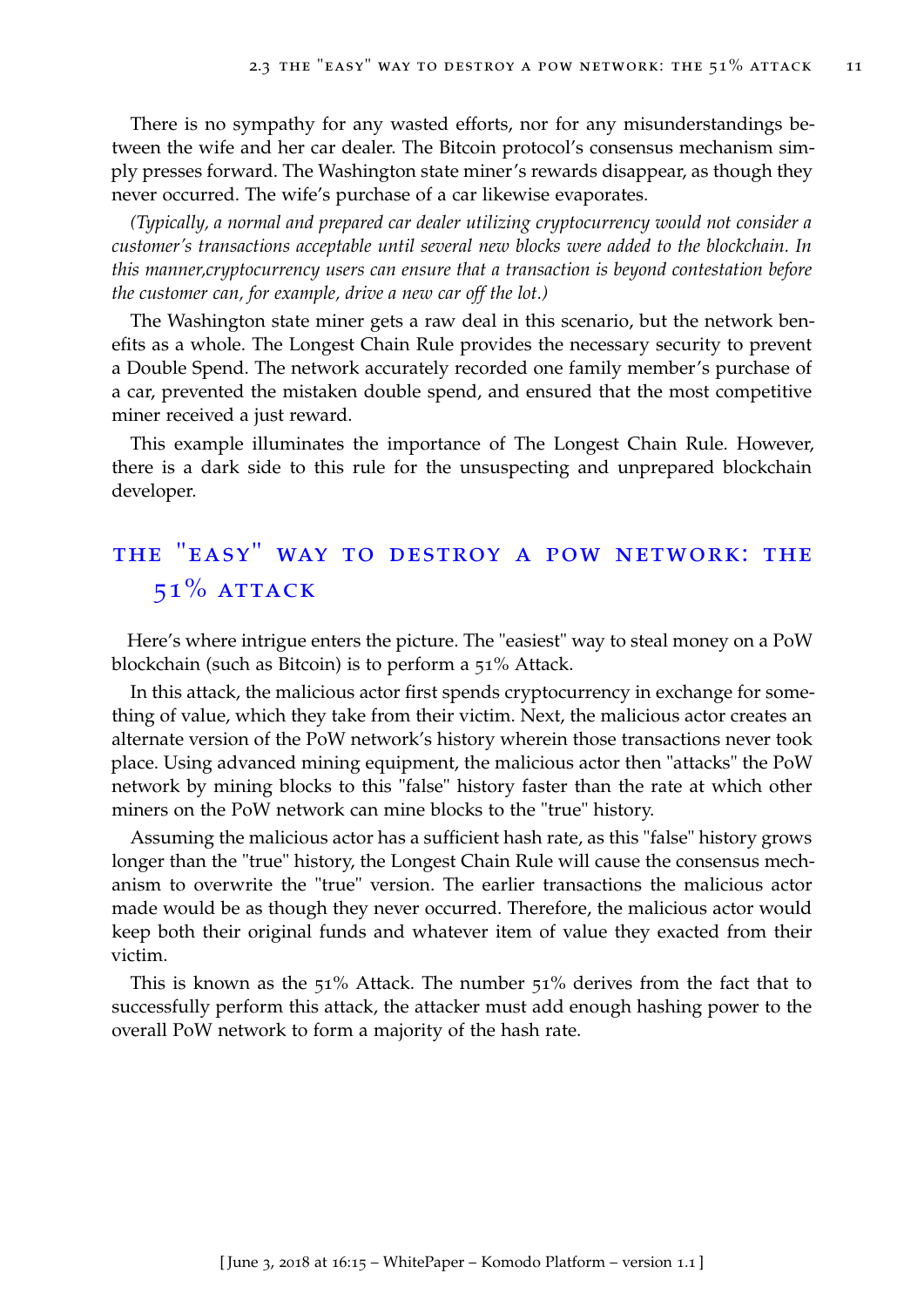# size is yet another reason behind bitcoin's current success among pow networks

Today, Bitcoin's overall hash rate is enormous. The collective of computers around the world mining Bitcoin is effectively the largest supercomputer ever created by man. As of the writing of this paper, some estimate that [the Bitcoin network consumes more](https://arstechnica.com/tech-policy/2017/12/bitcoins-insane-energy-consumption-explained/) [electricity than the entire country of Denmark,](https://arstechnica.com/tech-policy/2017/12/bitcoins-insane-energy-consumption-explained/) and the number of miners continues to grow.

Therefore, to attempt a 51% Attack against the Bitcoin network could cost millions, if not billions of dollars in computer hardware. It would also require a sustained consumption of electricity that is likely unfeasible for a single geographical location, and would be expensive even for a decentralized-hardware network. So long as the miners of Bitcoin remain interested in the Bitcoin network, therefore, Bitcoin has a level of security that is nigh impenetrable.

<span id="page-18-0"></span>*We will return to the proposition of the miners' ability to choose a different network to mine, later.*

# the "hard" way to destroy a pow network: the genesis attack

## <span id="page-18-1"></span>*A Genesis Attack on the Bitcoin Network*

Recall that according to the original version of the Bitcoin protocol, sometimes called the "vanilla" version<sup>[1](#page-18-2)</sup>, the Longest Chain Rule only requires that the blocks in the longest chain all be properly mined. Furthermore, recall that computers can endlessly duplicate code.

Finally, note that during our explanation, when describing a malicious actor's attempt to create an empty, meaningless blockchain history, we use quotation marks when employing the word, "false." Likewise, when describing the blockchain history trusted by the people on the network, we include the word "true" in quotations.

We do this because at the core level, the consensus mechanism is purposefully blind regarding any human user's preference between "truth" and "false." The code only sees "truth" in terms of properly mined blocks, and overall blockchain length. Nothing more.

Now suppose the existence of a supercomputer a thousand times more powerful than the entirety of the Bitcoin-miner network. This supercomputer could, in theory, stealthily re-create and execute the initial code that spawned the very first block of the Bitcoin blockchain—the "Genesis Block." The supercomputer could then grind out

<span id="page-18-2"></span><sup>1</sup> <https://www.worldcryptoindex.com/bitcoin-scaling-problem-explained/>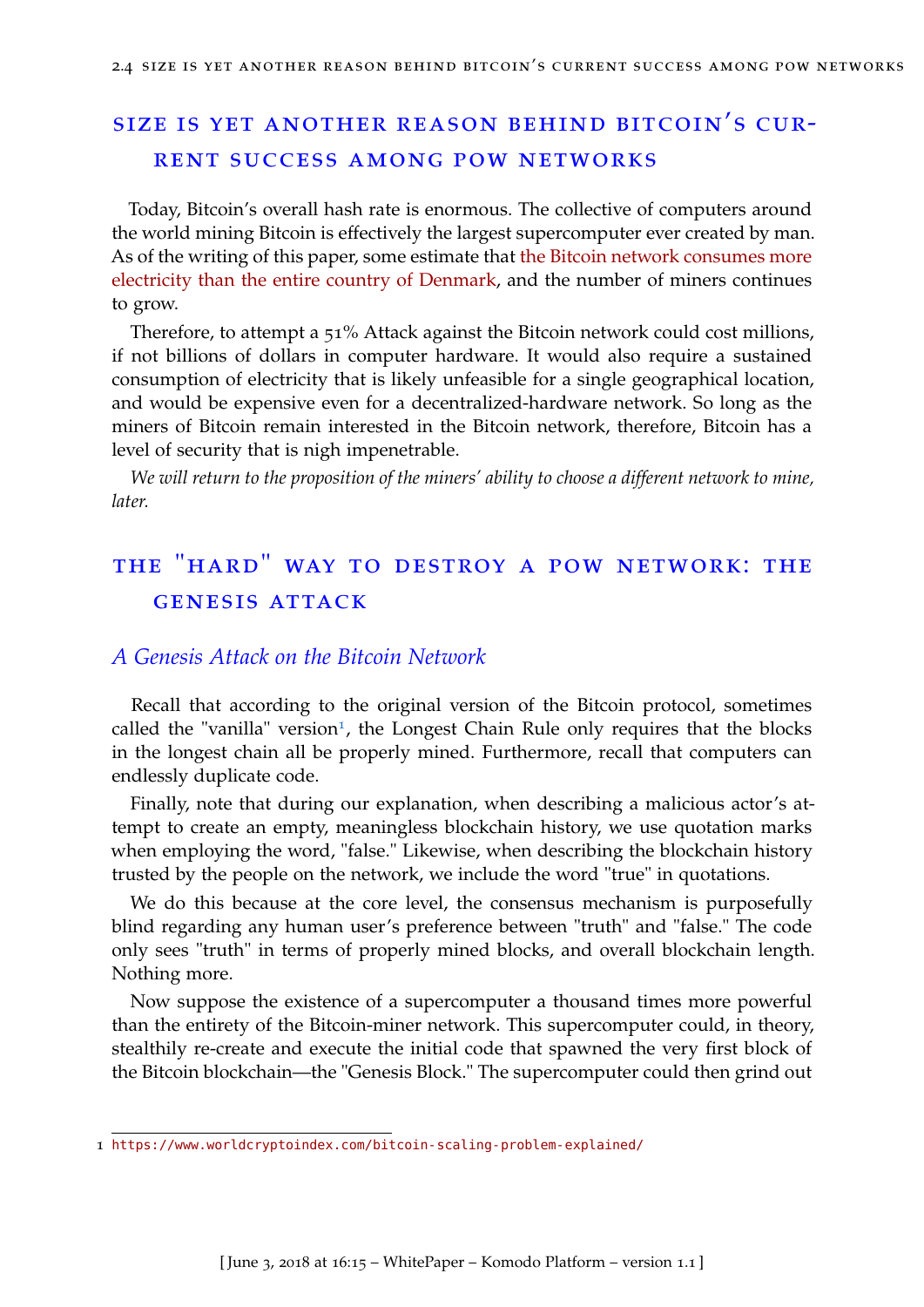block hashes, one-by-one, mining meaningless blocks and adding them to this empty, "false" version of the Bitcoin history.

Once this meaningless blockchain's length sufficiently exceed the so-called "true" blockchain used today, the supercomputer could then release its "false" version to the Internet.

Throughout the world, (assuming the vanilla protocol) the Bitcoin network would automatically recognize the "false" blockchain as the correct blockchain! This would all be according to the code. The so-called "false" blocks would be properly mined, and the length would be longer than the chain that users currently trust. The vanilla protocol would, in theory, replace the so-called "true" history with the empty variant.

It might seem to users like a virus being uploaded to the Internet. It could destroy all human trust in the current version of the Bitcoin protocol, wreaking financial havoc throughout the cryptocurrency realm. While users of the Bitcoin protocol would naturally protest, the entire operation would be entirely in agreement with the underlying code.

When observing Bitcoin's current hash power, the creation of such an anti-Bitcoin supercomputer is clearly not feasible in the immediate future. Assuming Bitcoin miners remain interested in the Bitcoin network, the risk of a Genesis Attack on Bitcoin is essentially non-existent.

However, consider the implications of the Genesis Attack on unsuspecting or underprepared smaller PoW blockchain projects.

### <span id="page-19-0"></span>*The More Realistic Dangers of The Genesis Attack*

Let us assume a naïve blockchain entrepreneur building a new product. They are generally aware that malicious actors throughout the world are likely to attack their blockchain, stealing funds and otherwise causing trouble. Therefore, the naïve entrepreneur decides to implement what they believe is the most secure method of a blockchain consensus mechanism, PoW, and they offer ample financial rewards to miners to incentivize a secure network.

The entrepreneur and their entire audience may not realize it, but so long as their network's overall hash rate remains below the threshold of an attack by even an average supercomputer, their entire blockchain history is vulnerable to complete annihilation. A technically astute competitor, seeing the vulnerability, and possessing ownership of the requisite computer hardware, would be able to create an empty and longer version of the same blockchain code and vaporize their competitor's financial records.

The cryptocurrency industry is young, and few but the most advanced of developers understand the many ways in which blockchain competition can be technically eliminated. Therefore, we have seen but a few serious cases of the Genesis Attack. One notable instance occurred when an original Bitcoin developer, Luke-jr, used a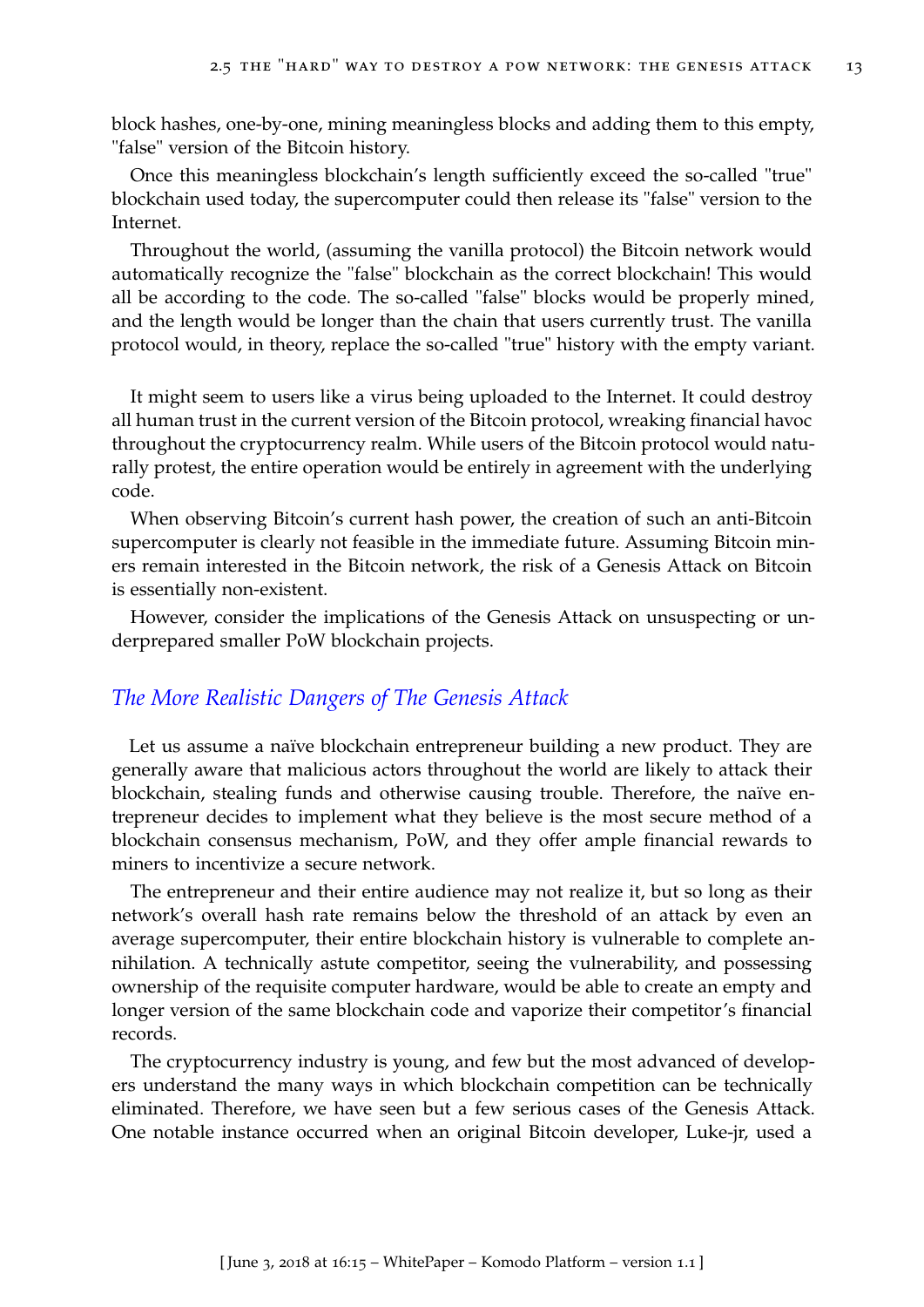variation of the attack to destroy a blockchain project called Coiledcoin. Luke- jr per-formed this attack out of a belief that Coiledcoin was a disingenuous project<sup>[2](#page-20-3)</sup>. Setting aside any human sentiment on either side of the event, the fact stands that Luke-jr's variation of the Genesis Attack was the end of the Coiledcoin network.

The complexity in establishing a secure PoW blockchain remains a challenge for would-be entrepreneurs. Furthermore, there are existing PoW developers that are not fully aware of their vulnerability. Likewise, there are would-be malicious actors that have yet to realize the many methods available to cause frustration. The potential danger surrounding the issue of the Genesis Attack shows the relative youthfulness of the cryptocurrency industry.

For a PoW blockchain network to maintain Bitcoin-level security, therefore, it must maintain a hash rate that is high enough to constantly mine blocks faster than a potential competitor could either perform the 51% Attack (destroying the most recent of transactions), or the deadly Genesis Attack (complete annihilation).

# <span id="page-20-0"></span>the financial and eco-unfriendly problems with all pow networks

The problems with young PoW networks do not stop there, and furthermore, even Bitcoin's PoW network has issues: the security of a PoW network comes at a high cost to the environment, and miners have no obligation to mine any particular network.

### <span id="page-20-1"></span>*PoW Networks Are Expensive*

Some estimate that by 2020, the Bitcoin network alone will consume more electricity than the entire world currently consumes (as of 2017) [3](#page-20-4) . Having just one PoW network in existence, therefore, is already strain enough on our environment. It is also a burden on our infrastructure and our worldwide economy. On the one hand, adding additional PoW blockchains to the world can serve the purpose of forcing free- market competition on the Bitcoin developers, encouraging ethical and innovative behavior. Therefore, some competition among PoW networks is likely useful.

<span id="page-20-2"></span>However, as a human species, we can consider that there are more financially sound and eco-friendly methods of innovating with blockchain technology without always directly competing with Bitcoin PoW security. Our innovation, delayed Proof of Work, is one response to this fact, as we will soon discuss.

<span id="page-20-3"></span><sup>2</sup> <https://bitcointalk.org/index.php?topic=56675.msg678006#msg678006>

<span id="page-20-4"></span><sup>3</sup> <https://arstechnica.com/tech-policy/2017/12/bitcoins-insane-energy-consumption-explained/>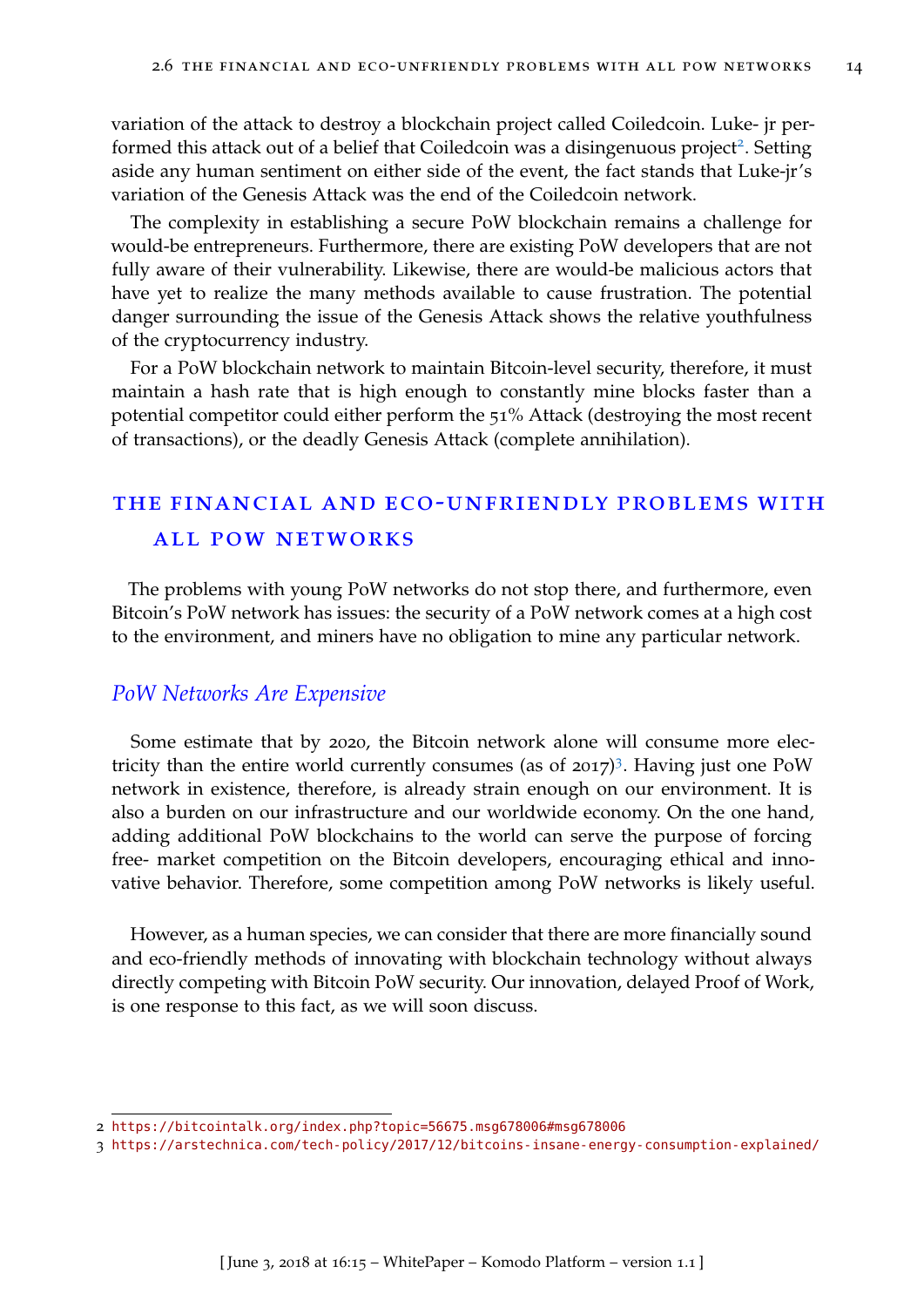## *Miners are Free to Mine Other Networks*

In November of 2017, for a few hours the majority of Bitcoin network miners switched their hash power to a competitor's PoW network, the "Bitcoin Cash"[4](#page-21-1) network. This switch was the result of clever software engineering on the part of the Bitcoin Cash team.

The team recognized that most miners on the Bitcoin network are set to automatically mine whichever network is most profitable. Therefore, the team conducted a calculated change in their underlying protocol that caused the profitability of the Bitcoin Cash network to dramatically increase. The majority of the world's Bitcoin mining equipment, running via automation, recognized the higher profitability and switched to the Bitcoin Cash network automatically.

While Bitcoin Cash's play for a majority hash rate only proved effective for a matter of hours, their accomplishment raised awareness to a tacit principle in the network: Bitcoin's hash rate is not bound to Bitcoin. The hardware is free to serve any compatible network the miners choose.

At the time of the writing of this paper, between Bitcoin and Bitcoin Cash, ~80% of the available hash rate is aligned with the former, and  $\sim$ 20% with the latter. There is speculation in the industry that if the Bitcoin Cash network creates a more favorable position, the balance of hashing power could change on a long-term basis. Furthermore, there are many other blockchain competitors who may gain the attention of Bitcoin's miners in the future.

Were a shift in the balance of hash rate to occur, Bitcoin would no longer be the leader of security in the cryptocurrency realm. The price of Bitcoin would likely drop as users realized the resulting lack of security leadership. This might cause more miners to switch to a more profitable network to cover the cost of operating their expensive hardware. As miners abandon Bitcoin, and as users continue to leave, the situation becomes a reversal of the Network Effect. The Bitcoin network would come crashing downwards at an ever-compounding rate.

This is all theoretical, but it raises yet another concern that we need to illuminate: the security of a blockchain depends on many things, including the potentially fickle support of human blockchain miners. Our innovation, delayed Proof of Work (dPoW), takes this fact into account as we empower members of the Komodo ecosystem with Bitcoin-level security. Before we finally turn to our own solution, we must discuss the primary competitor to the PoW consensus mechanism, Proof of Stake (PoS).

### <span id="page-21-0"></span>*The Primary Alternative Consensus Mechanism: Proof of Stake*

Perhaps the most popular alternative consensus mechanism is Proof of Stake (PoS). In this mechanism, blocks are mined not by miners performing work, but rather by any user "staking" their coins on the open network for the right to mine blocks.

<span id="page-21-1"></span><sup>4</sup> <https://www.coinwarz.com/network-hashrate-charts/bitcoincash-network-hashrate-chart>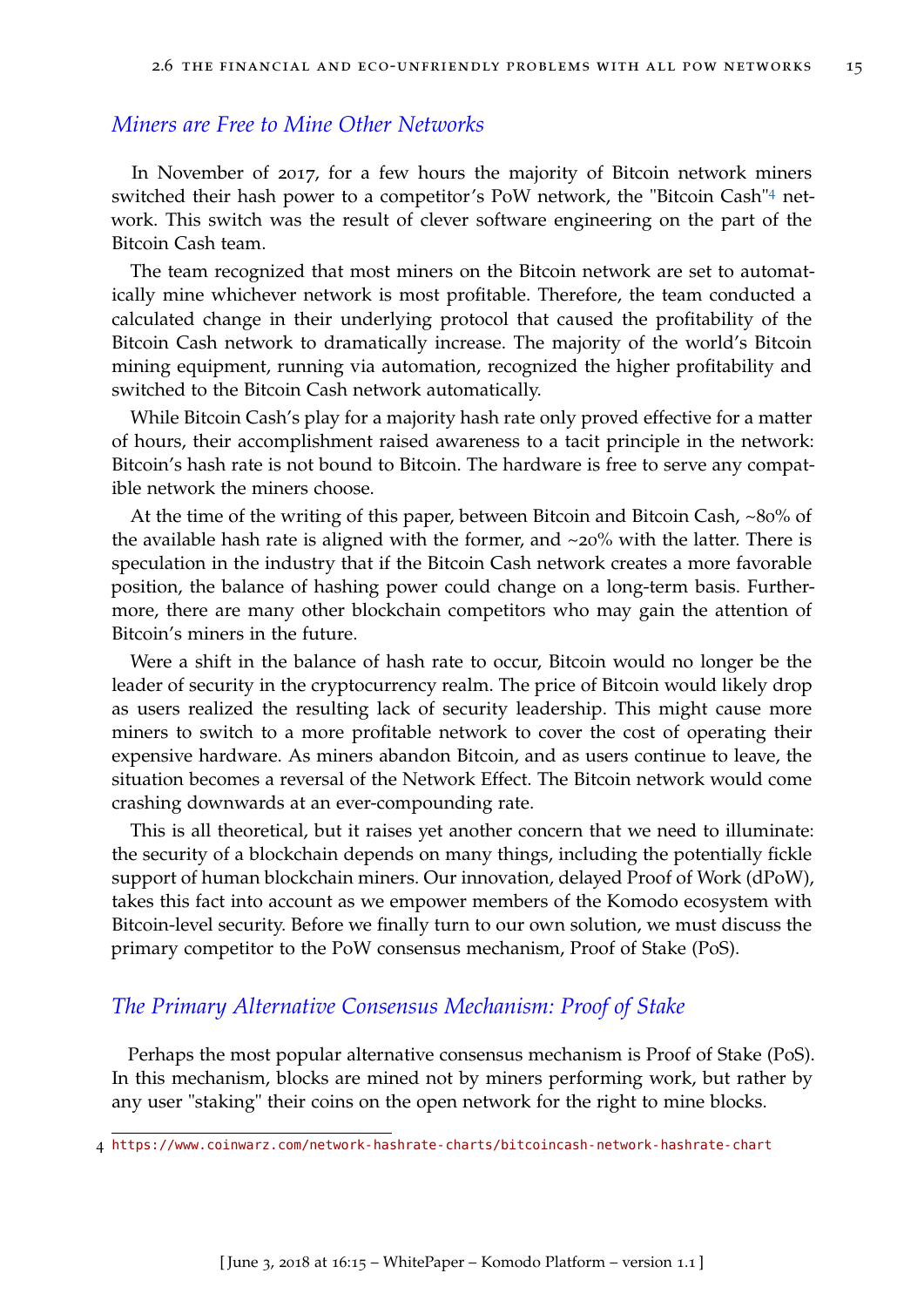The meaning of "staking" has different variations depending on the specific rules set forth by the developers of the unique variant of the PoS consensus mechanism. In general, staking one's coins means placing them as collateral on the open network in exchange for the right to mine new blocks.

Users who stake their coins, thereby, can periodically extract a portion of the mempool, mine new blocks, and earn rewards. There is no need to perform any hardwareexpensive proof-of-work calculations, as the user's incentive to be honest is encouraged by the fact that their own wealth hangs in the balance.

## <span id="page-22-0"></span>*The Security Risks and Shortcomings of PoS*

The downside to PoS is that a user who simply leaves a large portion of wealth staked (and therefore continually claims rewards) gradually becomes a centralized point of wealth through the power of compound interest. On PoS networks, monopolies are a constant danger. The owner of a monopoly has power over the well-being of the network.

Once a majority of the supply is obtained, the owner gains a position known as "Nothing at Stake." The owner can mine "false" blocks to the PoS blockchain and use their own majority supply over the network to declare these "false" blocks valid. All other stakeholders on the network must adopt these "false" blocks, lest the majority holder use their strength to declare competing blockchain versions as invalid.

If a non-majority holder attempts to challenge the monopoly holder's version, the non-majority holder can achieve little more than the loss of coins they placed at stake. Compare this with non-majority holder in a PoW system: the question over the "truth" of the blockchain history depends not upon ownership of wealth, but upon the miner's innovation and performance. PoW-based systems do not suffer from the risk of monopolies, therefore, as majority stakeholders gain no unique control over the mining of new blocks.

Variations of PoS, including the popular Delegated Proof of Stake (DPoS) and Delegated Byzantine Fault Tolerance (DBFT) systems, do not resolve the underlying issue of monopoly ownership and centralized manipulation. In a vanilla PoS system, the malicious actor needs only to purchase a majority supply of the coin to mine "false" blocks. In a DPoS/DBFT type system, wherein the ecosystem stakeholders elect and endow delegates with the responsibility to mine new blocks, the malicious actor has only to compromise most of the delegates. Thereafter, the compromised delegates can mine "false" blocks, and the users of the ecosystem have no direct means to retaliate, beyond abandoning the network.

This is not to say that PoS and its variants have no use cases. Indeed, there are scenarios in which PoS can be useful for entrepreneurs. In the Komodo ecosystem, our dPoW consensus mechanism can provide security to networks that use either type of consensus mechanism.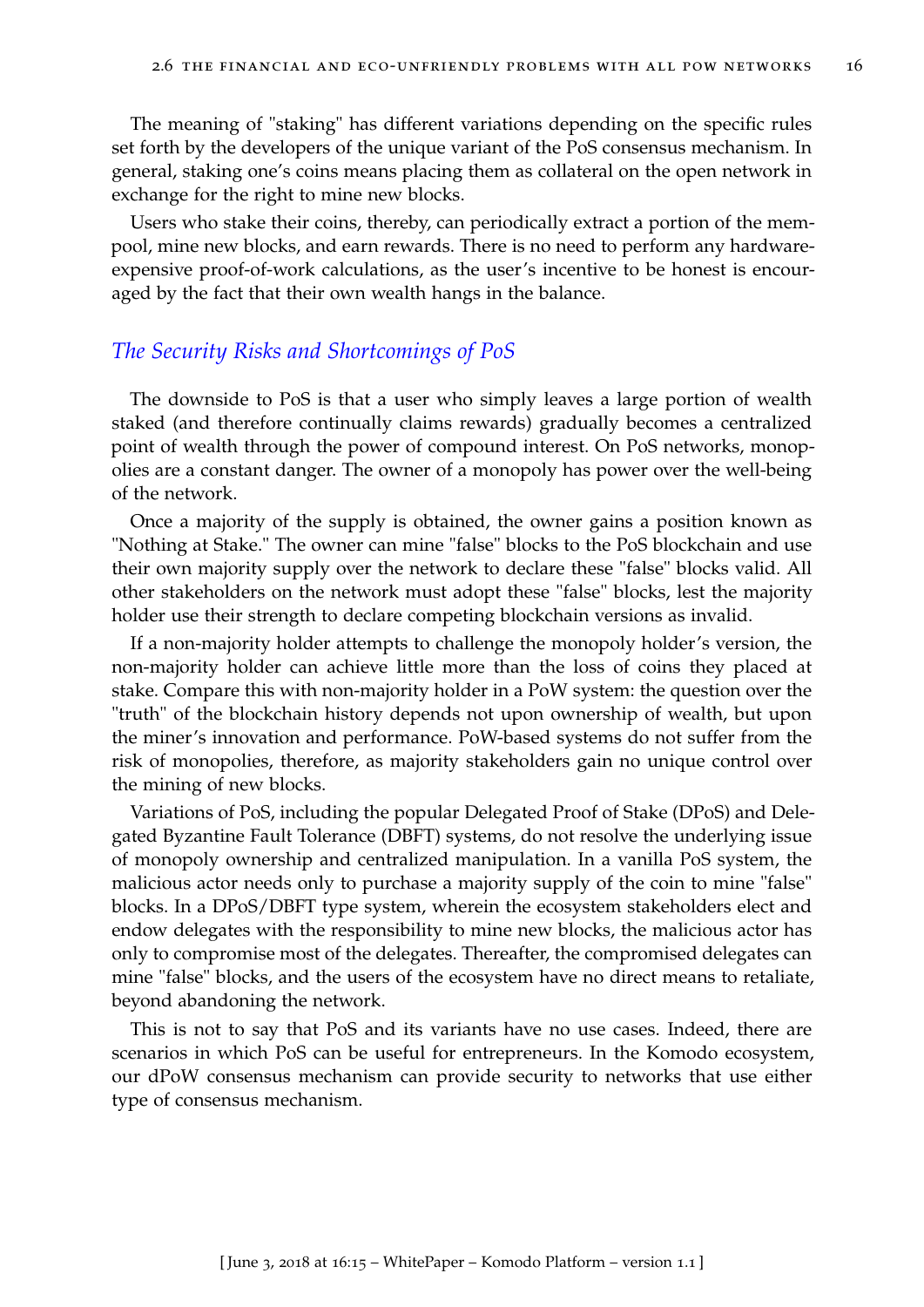<span id="page-23-0"></span>After the following section summary, we finally turn our attention to our dPoW consensus mechanism.

### *A Summary of the PoW Consensus Mechanism*

In short, the PoW consensus mechanism, as designed by Satoshi Nakamoto, is currently the soundest method of blockchain security. It solves the Double Spend problem and creates a secure network, capable of transferring financial value. Furthermore, competition among miners and the Longest Chain Rule create fairness on the blockchain. The combination of features provides a high level of defenseagainst two of the most dangerous methods of blockchain destruction—the 51% Attack and the Genesis Attack—assuming a strong overall hash rate on the network.

New PoW blockchains can opt to compete directly with Bitcoin's hash rate, and some level of competition is good for the ethical values and innovative power of the cryptocurrency industry. However, it is not necessary, cost-effective, nor eco-friendly that every new blockchain innovation requiring security should attempt to compete directly with Bitcoin. Not only is this unsustainable, but it is also unreliable, as it depends on the arbitrary choices of the decentralized network of miners around the world.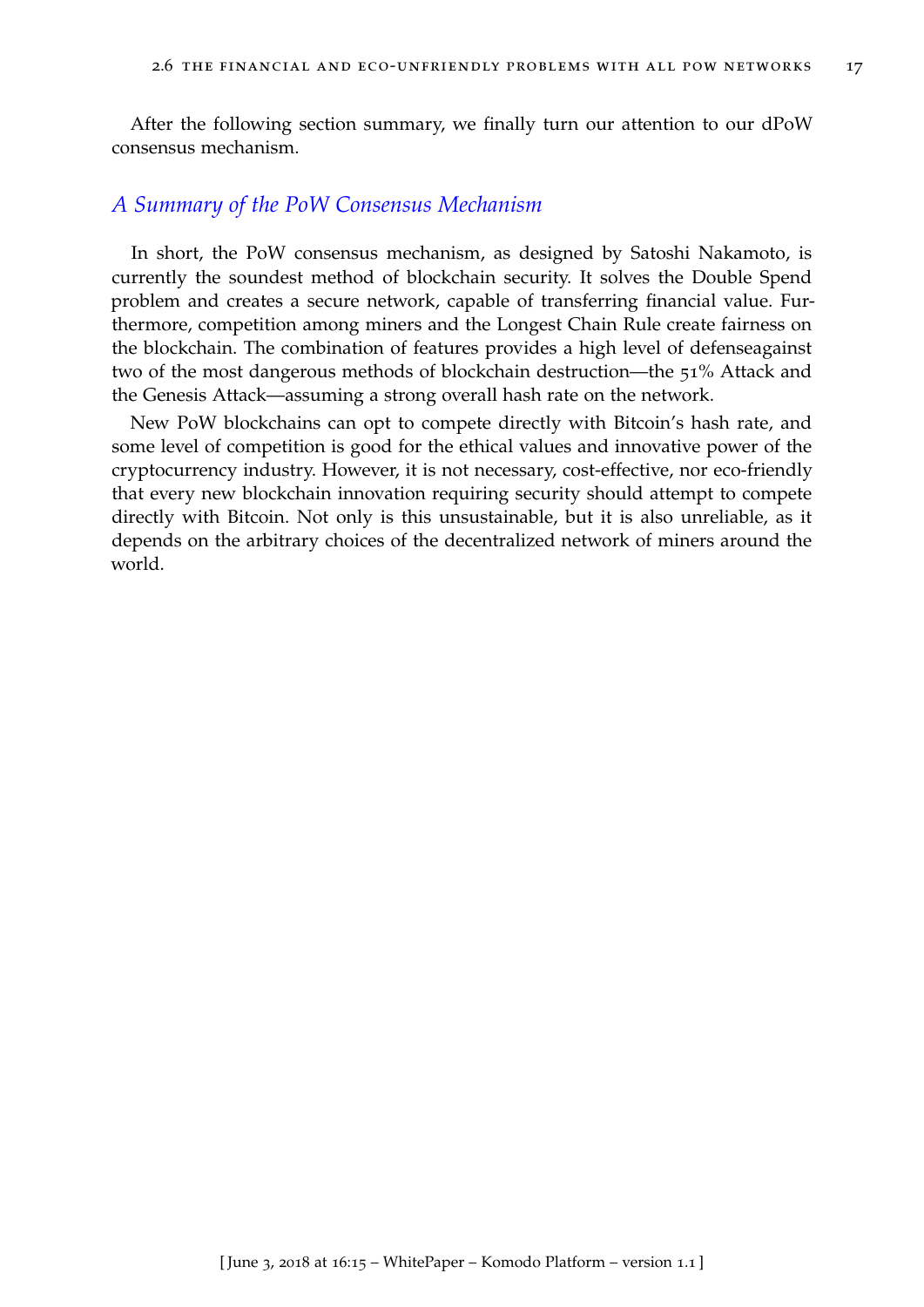### <span id="page-24-0"></span>THE KOMODO SOLUTION

# <span id="page-24-1"></span>abstract of the delayed proof of work consensus mechanism (dpow)

Komodo presents a technology, the delayed Proof of Work consensus mechanism, that solves the problems described above. Komodo's unique consensus mechanism provides the same level of security as the strongest PoW network, without attempting direct competition. Instead, Komodo's consensus mechanism uses the chosen PoW network as a storage space for "backups" of Komodo transactions. By this method, in the event of an attempted attack on Komodo's blockchain history, even a single surviving copy of the Komodo main chain will allow the entire ecosystem to overwrite and overrule any of the attacker's attempted changes.

In a key difference separating Komodo from regular PoW networks, our dPoW consensus mechanism does not recognize the Longest Chain Rule for any transactions that are older than the most recent "backup" of the Komodo blockchain. For conflicts that may arise which refer to transactions that are older than the most recent "backup," our consensus mechanism looks to the backups in the chosen PoW blockchain to find the accurate record.

Furthermore, entrepreneurs who build independent blockchains (asset chains) in the Komodo ecosystem can likewise elect to have backups of their own records inserted into the Komodo main chain. In this manner, the records of the entrepreneur's chain are then included in the backup that is pushed into the protective hash rate of the main PoW blockchain (Bitcoin). Thus, entrepreneurs and developers in the Komodo ecosystem can have their independent blockchains protected by the chosen PoW network's hash rate.

Therefore, to destroy even the smallest asset chain that is employing Komodo's dPoW security, the attacker would have to destroy: a) all existing copies of the asset chain; b) all copies of the Komodo main chain; c) the accompanying PoW security network into which the dPoW backups are inserted (Bitcoin). This endows the Komodo ecosystem with higher than Bitcoin-level security, while avoiding the excessive financial and eco-unfriendly costs.

In addition, the dPoW security provided by Komodo is not only greater than Bitcoin, but is also more flexible. The Komodo security services are performed by no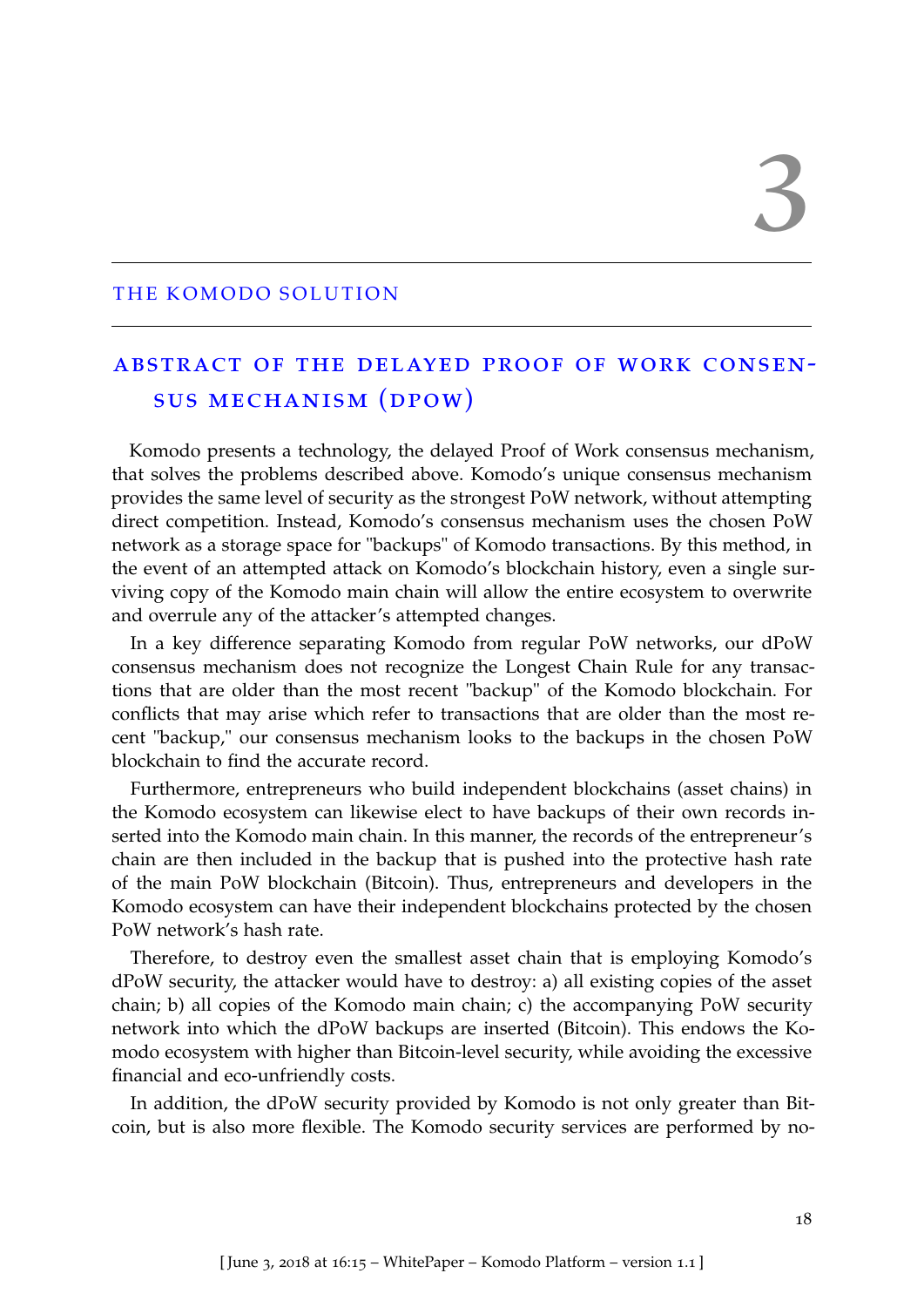tary nodes, chosen through a stake-weighted vote. Notary nodes have the freedom to switch notarization to another PoW network. Reasons the notary nodes might elect to switch networks could include an event where worldwide miners' hashing power changes to another PoW network, or the cost of notarization to the current PoW network becomes more than necessary. Through this flexibility, the Komodo ecosystem maintains both a superior level of security and a more flexible and adaptive nature than Bitcoin itself.

### <span id="page-25-0"></span>*A Note About Komodo's Iguana Core Technology*

All the following processes are supported by a deeper Komodo technology called Iguana Core. Readers of our entire white paper will note that Iguana Core is featured in each section. This is because Iguana Core is the heart of the underlying technology that enables the vast Komodo ecosystem to work together. The Iguana Core code itself is complex and to fully explain would require a separate white paper.

In short, Iguana Core is a collection of code that serves many purposes. One function of Iguana Core is to empower the blockchain technologies Komodo either builds or adopts to act in coordination with each other. Often, Iguana Core can advance their initial capabilities beyond original expectations. In the case of dPoW, the code that underlies notary-node functionality spawned from Iguana Core technology.

Iguana Core is coded in the C programming language—the language of choice of our lead developer, JL777. The C language is designed to enable computers to process high volumes of information in a secure manner at high speed. This aligns with Komodo's directives to provide security and scalability to our users.

### <span id="page-25-1"></span>*A Brief Discussion on the Security Provided by the Notary Nodes*

Security is the foundational aspect of the Komodo ecosystem. Therefore, for the reader, we must first discuss the nature of the security the notary nodes provide. More detailed explanations on individual components will follow.

The Komodo ecosystem uses a stake-weighted vote to elect parties who will run sixty-four separate "notary nodes." These notary nodes perform the "backup" process via automation provided by the Iguana Core software that runs at the heart of our system. These backups are called "notarizations." Each notarization performed by the notary nodes acts as a marker of the "true" history for the Komodo ecosystem, and this marker's accuracy is secured by the hash power of the chosen PoW network.

The notary nodes work together in a decentralized and trustless manner both to create each notarization and to write it to the chosen PoW network (Bitcoin). Frequency varies between two to six notarizations per hour, and the yearly cost to perform this service is ~180 BTC. Funds for this service were raised as a part of our initial Komodo ICO, and our holdings allow us to continue this method for many years before we will be required to implement a business model to replenish our reserves.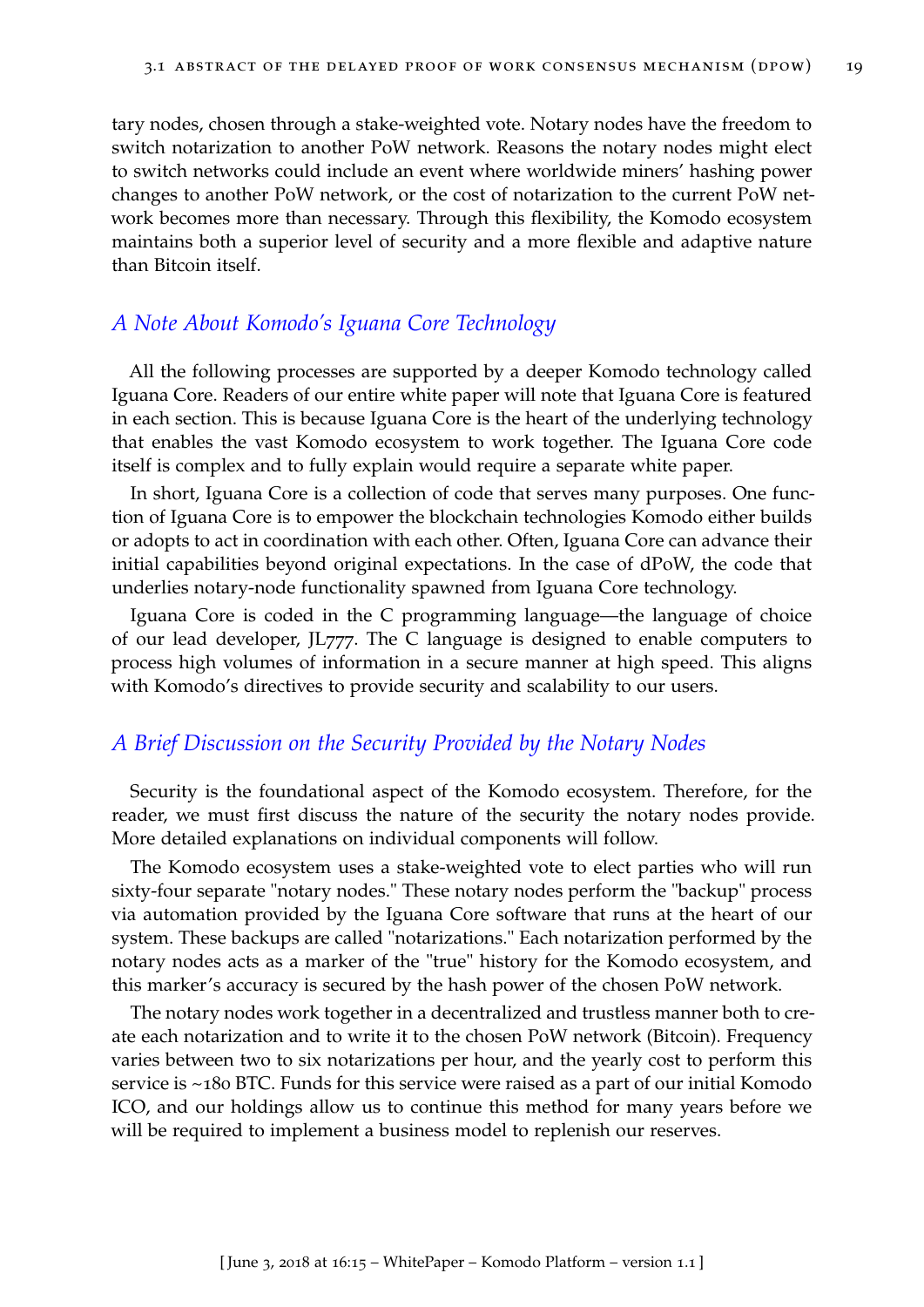With our dPoW mechanism, each confirmation on the chosen PoW network is also a confirmation of the entire Komodo ecosystem's history. The only sacrifice that is made is the time it takes to push the Komodo ecosystem's records into the protection of the main hash rate. For this reason, we name our consensus mechanism, "delayed Proof of Work" (dPoW).

Our consensus mechanism is designed to keep the advantages provided by the PoW system, circumvent the excessive financial and eco-unfriendly overhead costs, and avoid the security risks found in a PoS system. We accomplish these measures by several means. The most important measure is that all actions a notary node takes are publicly verifiable, and the Iguana Core software running on the users' machines verifies notary nodes' actions. The notary nodes themselves are not arbiters of "truth."

Therefore, the only type of "false" behavior a malicious notary node can perform is to withhold notarization. There are sixty-four notary nodes. The minimum number of notary nodes required to maintain the Komodo ecosystem is thirteen. Thus, a malicious actor would have to compromise fifty-one notary nodes to shut down the Komodo ecosystem. Such an action would be uneconomic, as this would be destroying the access to the financial rewards a notary node receives for performing its duties. By this design, notary nodes have only one economically favorable position: to properly transfer the records of the Komodo ecosystem into a secure location and to increase Komodo's market share and value.

For the average user, when performing a trade of goods and services where security is desired, the user simply needs to wait until the notarization process is complete. After the notary nodes are finished, the only way to break the security protecting their transaction history requires breaking the security of the chosen PoW network (Bitcoin). The Iguana Core code running in the main Komodo software automates the verification process. Entrepreneurs and developers should be aware of this information as they design business models and services for their users.

Thus, Komodo's dPoW consensus mechanism maintains the security innovated by Satoshi Nakamoto, and because it enables the Bitcoin hash rate to serve more independent blockchains than just the single Bitcoin blockchain, dPoW even expands on Nakamoto's original design.

#### <span id="page-26-0"></span>the notarization process

#### *Step One: Gathering the Appropriate Data*

The process of notarization is simple. Roughly every ten to twenty-five minutes, the notary nodes perform a special block hash mined on the Komodo blockchain and take note of the overall Komodo blockchain "height" (i.e. the number of total blocks in the Komodo blockchain since inception). The notary nodes process this specific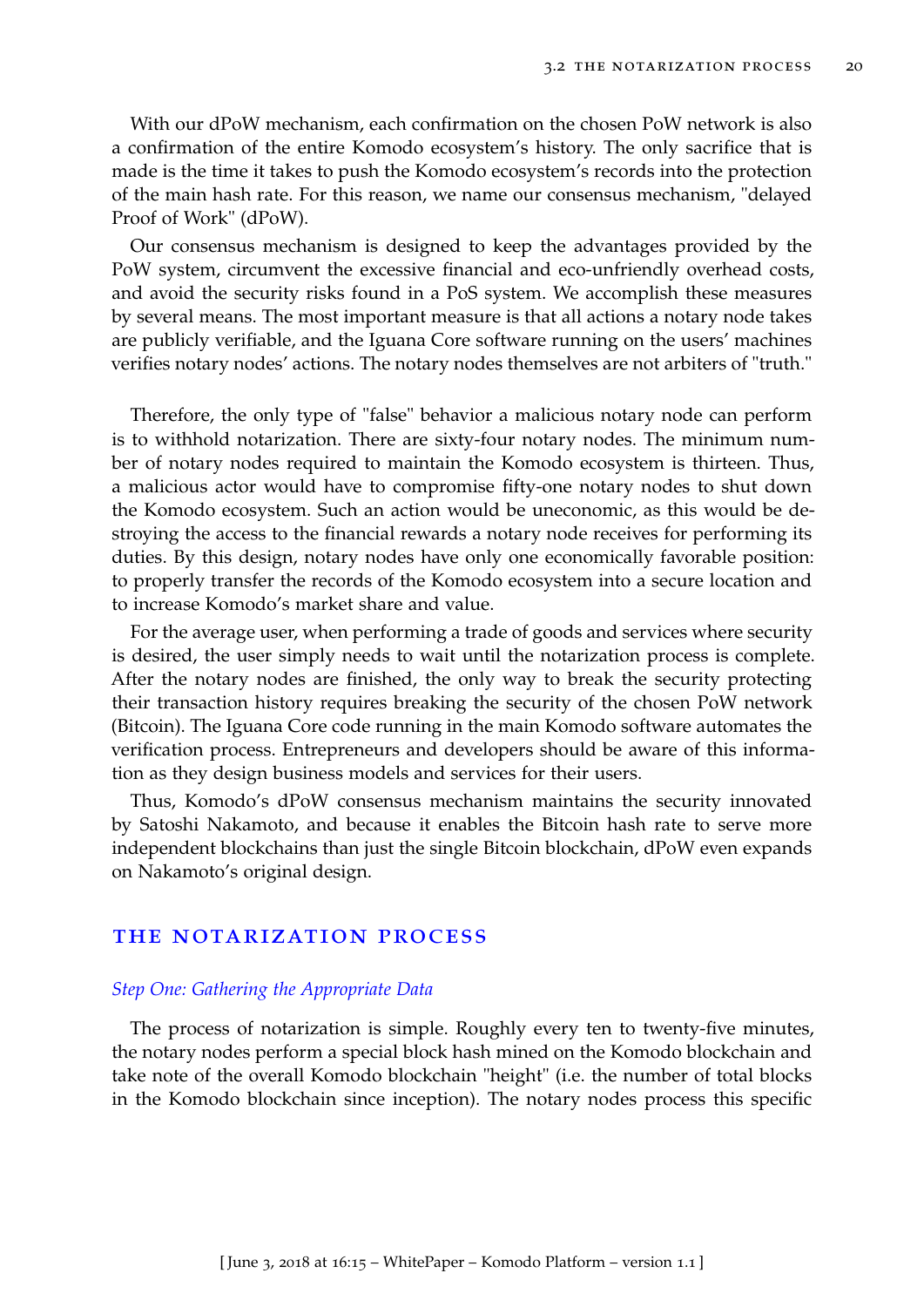block in such a manner that their signatures are cryptographically included within the content of the notarized data.

The pieces going into the notarization process could look like this<sup>[1](#page-27-0)</sup>:

# 0a88371cc63969d29492110592189f839557e606db6f2b418ecfe8af24451c **07**

• This is the "block hash" from the KMD blockchain—mined and cryptographically signed by the notary nodes

### **Block 607240**

• This is the blockchain "height" of the Komodo blockchain at the time of notarization (i.e. the total number of KMD blocks ever created)

## **KMD**

• The letters "KMD" are added into the notarization mixture to indicate the name of the blockchain to which this notarization belongs

The notary nodes will take these three pieces of information and compress them into a format that is more computer-friendly. The result will look like this:

# 6a28071c4524afe8cf8e412b6fdb06e65795839f189205119294d26939c61c **37880 a 084409004b4d4400**

The above number can be said to be a cryptographic representation of all that has happened on the Komodo blockchain up to this point in time. According to the Cascade Effect, were an attacker to attempt to go back in the history of the Komodo blockchain and change even a single character of data, and then perform the same hashing formulas in the Komodo code, the number above would dramatically change.

This makes the notary nodes' notarization a useful backup, assuming this number is in a safe location where anyone on the Internet can view and verify it. It enables a single surviving copy of the "true" Komodo main chain to identify itself to the rest of the Komodo network, as only the "true" data can produce the same result. On the other hand, an incorrect history of the Komodo network will not be able to produce the same notarization. Through the automation in the Iguana Core software that underlies the Komodo ecosystem, all users will align with the "true" blockchain history and ignore any malicious actors' "false" attempts.

<span id="page-27-0"></span><sup>1</sup> All examples herein are estimated based off this actual KMD notarization to the BTC network: [https://www.blocktrail.com/BTC/tx/313031a1ed2dbe12a20706dff48d3dffb0e39d15e3e4ff936d01f09](https://www.blocktrail.com/BTC/tx/313031a1ed2dbe12a20706dff48d3dffb0e39d15e3e4ff936d01f091fb3b8556#tx_messages)1fb3b8556# [tx\\_messages](https://www.blocktrail.com/BTC/tx/313031a1ed2dbe12a20706dff48d3dffb0e39d15e3e4ff936d01f091fb3b8556#tx_messages)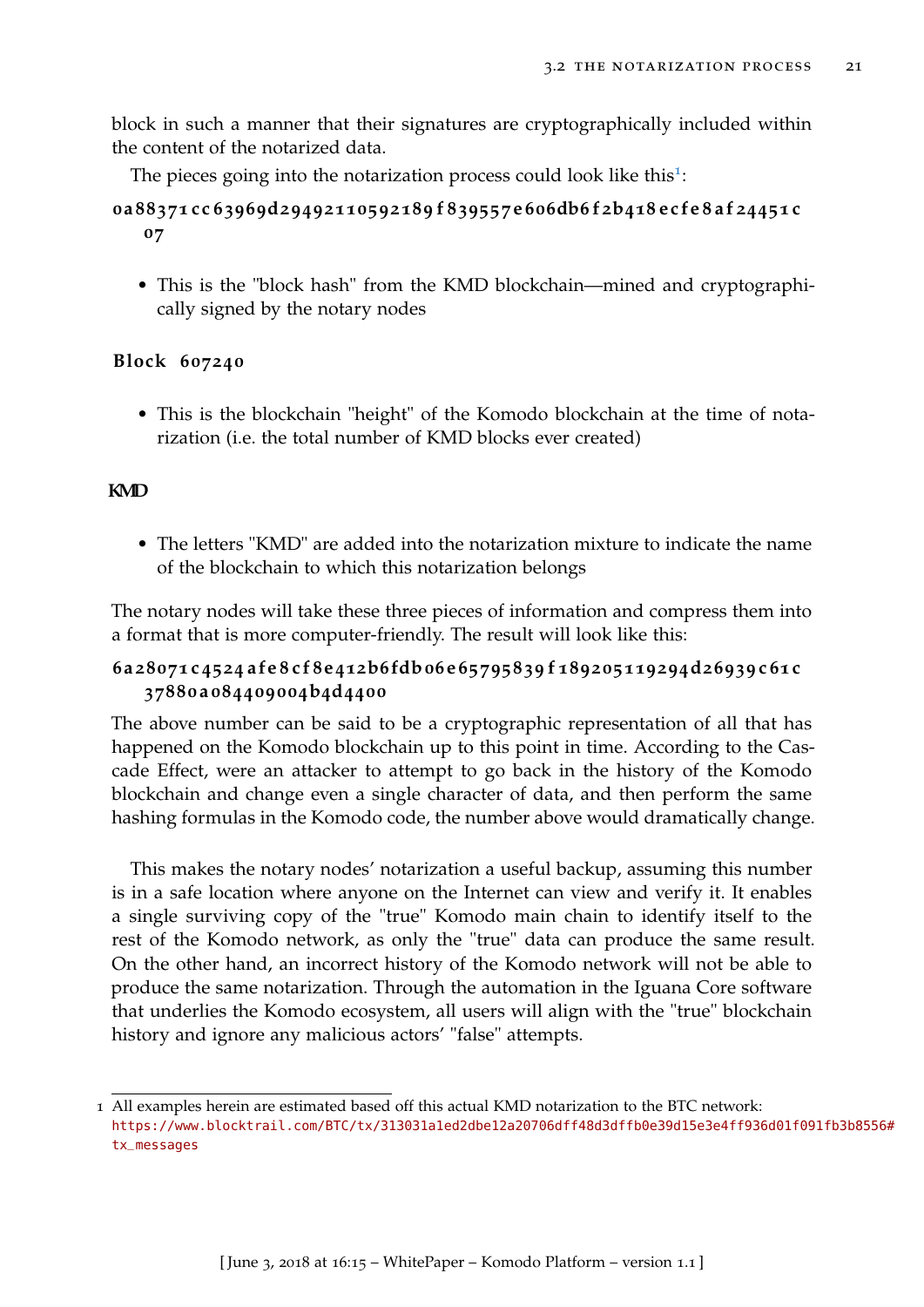### *Step Two: Notarizing the Data to a Secure Location*

Naturally, for security purposes this number cannot simply be saved to one person's local computer, or be written down on a piece of paper. Were the number to be in such a centralized location, a would-be attacker could simply destroy the backup, or replace it with a "false" version. For the number to be useful, it must be placed in a secure and decentralized location. Here is where Komodo adopts security from another network: Komodo will perform a simple transaction in which it writes the above number into the data history of the strongest PoW blockchain (currently Bitcoin). This location is as secure as the miners' hash rate makes it, and the location is decentralized, by nature.

To place this information in the accompanying PoW network, the notary nodes will use a feature that exists at the core of the Bitcoin protocol when making a transaction. The feature is called "OP\_RETURN," and it allows for a message to be added to the blockchain, permanently, as a part of performing a transaction.

A notable use of the ability to write messages to a PoW blockchain is found in the first actions of Satoshi Nakamoto himself (themselves). In the first Bitcoin block ever mined, Satoshi used a feature like OP\_RETURN<sup>[2](#page-28-0)</sup> to include this message:

0[3](#page-28-1)-Jan-2009 Chancellor on brink of second bailout for banks<sup>3</sup>

Readers who have downloaded the Bitcoin blockchain to their local computer, and who possess the knowledge necessary to inspect the raw Bitcoin data, can discover these very words written to their own hard drive. The important thing to understand for our discussion is that any message written to a secure and decentralized PoW blockchain is viewable and verifiable to all.

The permanence and security of OP\_RETURN messages are a core aspect of dPoW's security. In the event of a powerful attack on the Komodo network, there need be no argument over the correct notarized marker upon which the ecosystem members should rely. The Iguana Core code running at the heart of each user's Komodo software can continue securing, decentralizing, and distributing the accurate version of the Komodo history as though the attack never occurred.

#### *Step Three: Notarizing the PoW Network Information Back to the KMD Main Chain*

One final step remains to complete the loop of security between the KMD main chain and the chosen PoW network. The KMD blockchain must record within its own records the specific location where it placed this backup into the PoW blockchain. This enables the Iguana Core software to identify the location of the most recent notarization.

<span id="page-28-0"></span><sup>2</sup> Nakamoto used a feature called "coinbase," which is similar to OP\_RETURN. A primary difference between coinbase and OP\_RETURN is that coinbase is used by miners when mining a block, whereas OP\_RETURN can be used when performing transactions.

<span id="page-28-1"></span><sup>3</sup> [https://en.bitcoin.it/wiki/Genesis\\_block](https://en.bitcoin.it/wiki/Genesis_block)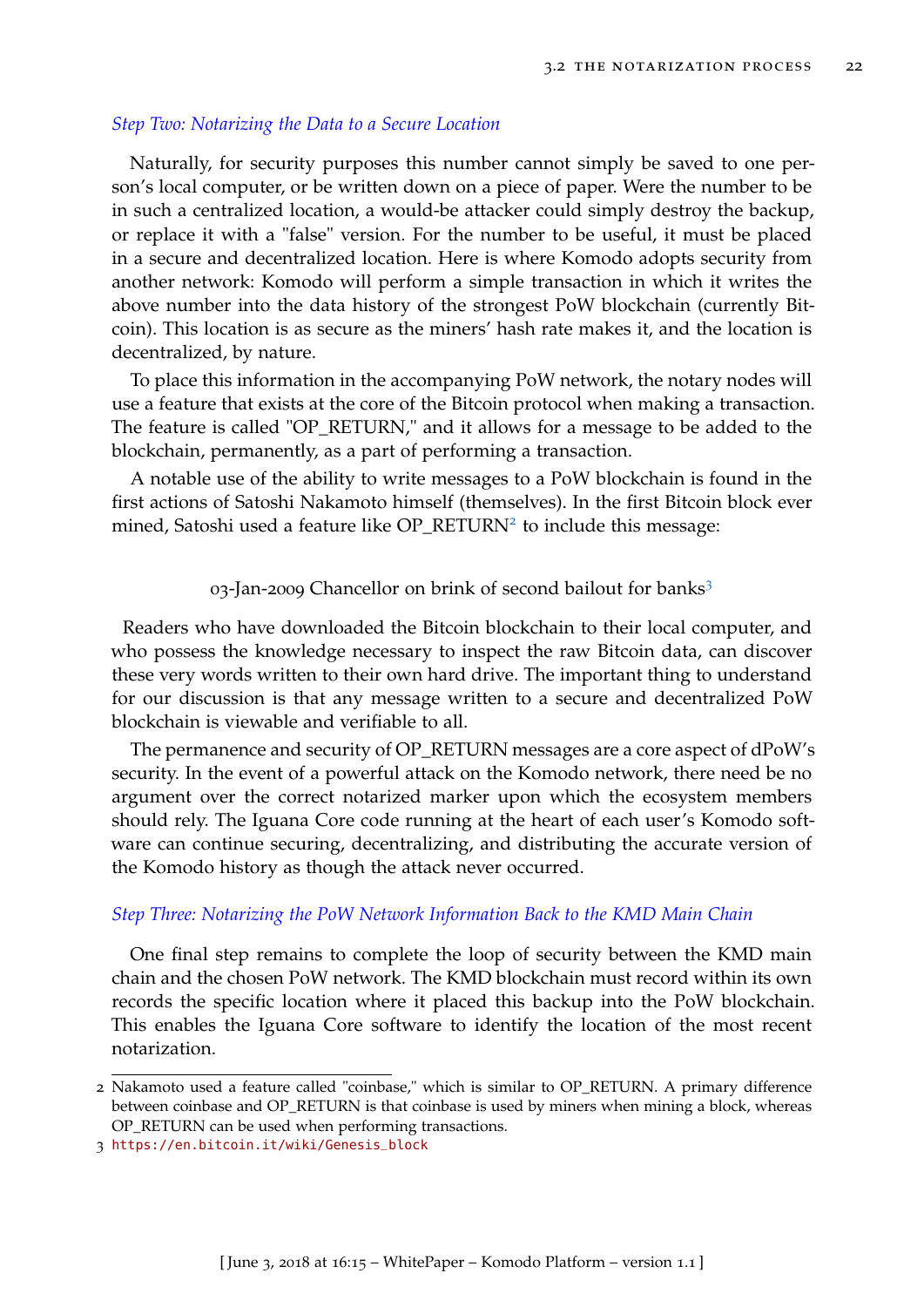To create this reminder, the notary nodes will now gather one more piece of information, this time drawn from the accompanying PoW network: the transaction hash (txid) identifying the location of the first notarization. This information could look like this:

### 313031a1ed2dbe12a20706dff48d3dffb0e39d15e3e4ff936d01f091fb3b **8556**

The notary nodes will combine it with all the information that has come before. The result will be transformed, again, into a computer-friendly version:

## 6a28071c4524afe8cf8e412b6fdb06e65795839f189205119294d26939c61c 37880a0844090056853bfb91f0016d93ffe4e3159de3b0ff3d8df4df0607 **a212be2deda13130314b4d4400**

This number is a compressed cryptographic representation of everything that has happened in the Komodo ecosystem up to this point in time. The notarization is placed as a transaction message directly into the KMD main chain itself. It enables the Komodo ecosystem to know how to find a reference of its own history.

As each notarization is built upon all the notarizations that came before, Iguana Core does not need to monitor each notarization. Rather, it only needs to observe the most recent iteration. This is favorable for Komodo security, as there is always a possibility that the chosen PoW network (Bitcoin) could fail. In this event, the notary nodes would place their next notarization in a competing PoW network (such as Bitcoin Cash) and the entire Komodo ecosystem would remain secure. The notarizations in the failing PoW network would no longer be required to verify ecosystem accuracy.

# <span id="page-29-0"></span>*Understanding Security and Economic Incentives in the Komodo dPoW Network*

The nature of mining in the Komodo ecosystem serves as an incentive to motivate the notary nodes to perform their job well. This setup is also a principle method by which the Komodo ecosystem dramatically reduces the overhead costs necessary for it to function. Portions of the mining rewards are available not just to the notary nodes, but also to all members of the Komodo ecosystem, through various means.

The Komodo network on a surface-level is a minable network, like other PoW networks. Any technically savvy user can activate a device capable of mining the Komodo network, and thereby process users' transactions, mine blocks, and receive rewards. For these miners, the Komodo protocol functions in almost the exact same manner as the Bitcoin blockchain's mining rewards function.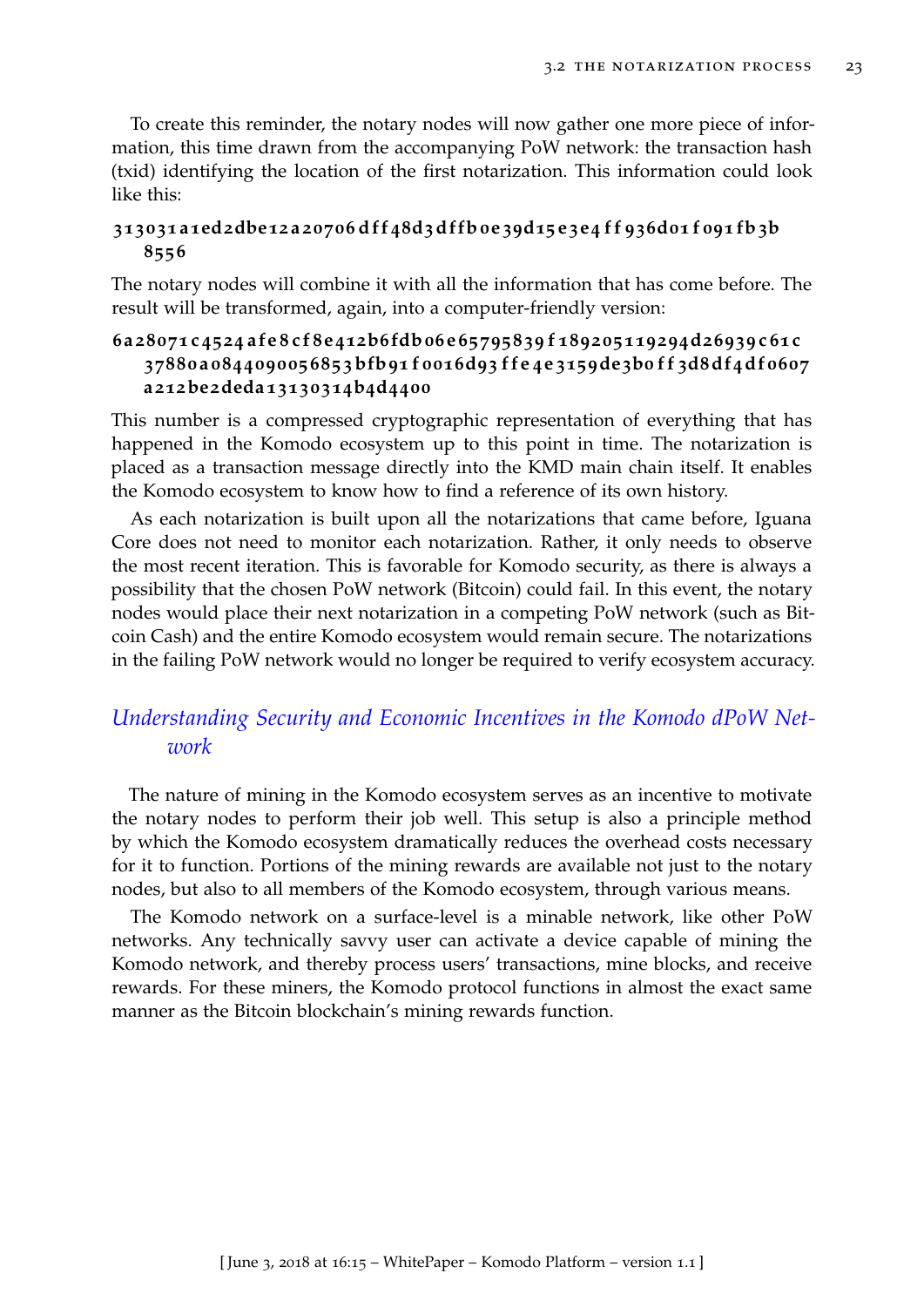Understanding the similarities will explain to the reader the motivations for the notary nodes and other Komodo miners to secure the Komodo network. The differences, on the other hand, are explained in Part V of this paper<sup>[4](#page-30-0)</sup>.

### *"Easy Difficulty" in dPoW: The Key to Notary Nodes' Financial Incentives*

The foundational similarity to understand is that with each block header, clues are provided for miners to find the next valid block hash. The specific clue, "difficulty," changes with each block header.

Under normal circumstances on a PoW blockchain, with each block header the difficulty level can change. The Bitcoin protocol itself decides what the difficulty for the next valid block should be. The difficulty is decided based on the amount of overall hash power mining the network. If many miners are active, then the hash rate is high, and the Bitcoin protocol sets the difficulty to a higher number. On the other hand, if the hash rate is low, then the protocol sets the difficulty to a lower number.

Recall that the "difficulty" level determines the number of zeros at the beginning of the next valid block hash. The more zeros at the beginning of a valid block hash, the more unlikely each attempt at finding a valid block hash will be.

When the Bitcoin protocol was in its infancy, the difficulty setting was easy. In fact, the block hash we used earlier as an example is, in truth, the very first block hash ever created—by Satoshi Nakamoto himself (themselves).

### 000000000019d6689c085ae165831e934ff763ae46a2a6c172b3f1b60a8ce **26 f**

He (they) designed the difficulty setting to encourage the network to find new block hashes once every ten minutes, on average.

For a computer, to guess within ten minutes a nonce that will produce a block hash beginning with ten zeros is relatively easy. It is so simple, in fact, no special computer is required. Early Bitcoin miners could use nothing more than the average desktop machine, having the CPU—the small heart of the computer—performing the calculations.

As more miners joined the network, however, the Bitcoin protocol automatically increased the difficulty. This maintained the speed at which the pool of all miners discovered new blocks, despite the increased size of the pool. Stabilizing the speed created several benefits, including an amount of economic predictability upon which users can rely.

Today, at Bitcoin's current level of overall hash power, a valid block hash requires a much higher level of difficulty. Here is a recent successful block hash:

### **0000000000000000002d08398d6 f 21 f 038019600266b419bad5ab88add5b 638d**

<span id="page-30-0"></span><sup>4</sup> See the section regarding the 5.1% rewards allocated to all users who hold at least 10 KMD in their wallet address. This 5.1% reward is given to users out of the funds that would normally be given to a Bitcoin miner as a method of minting new Bitcoin coins.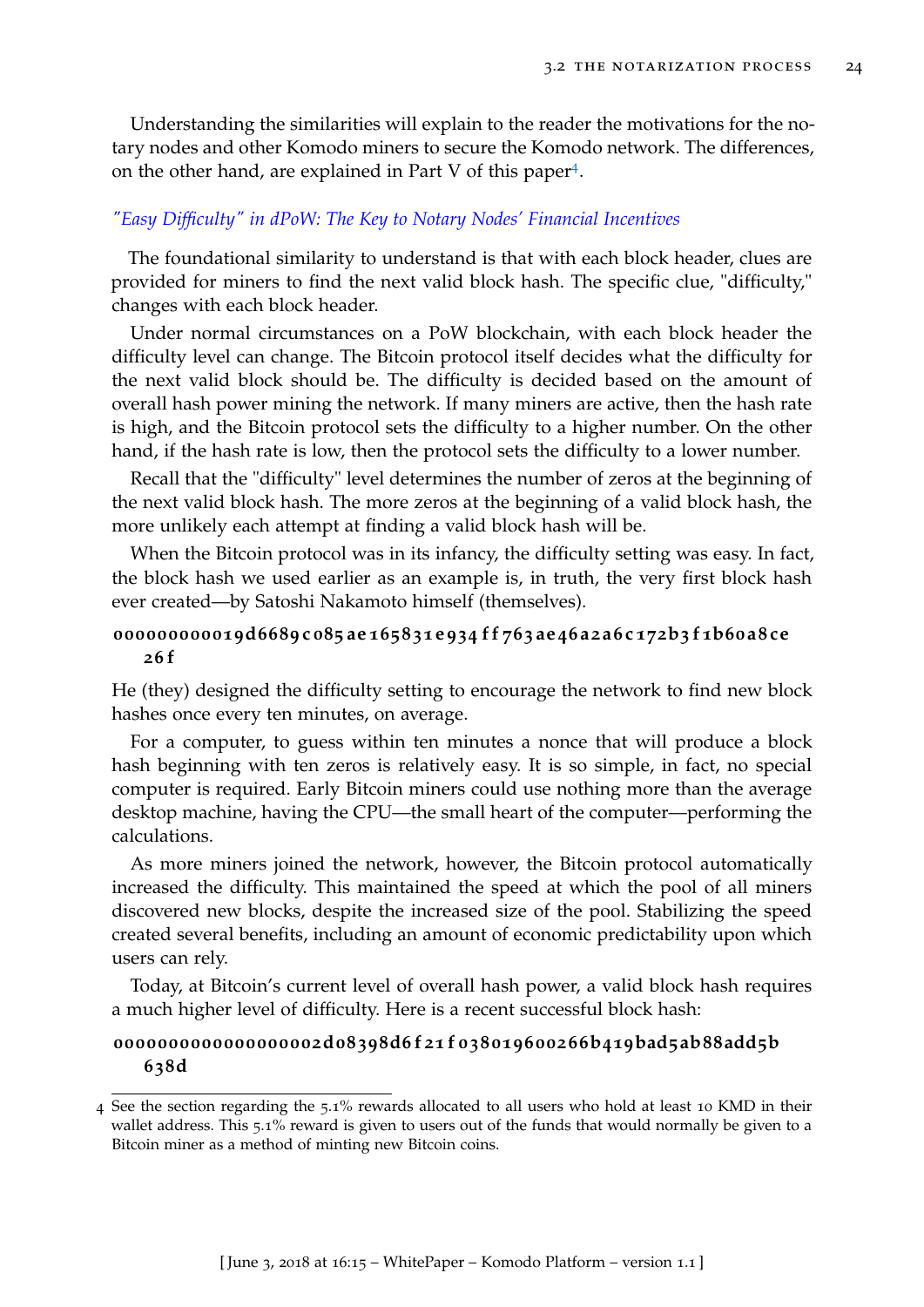There are seventeen zeros, and to find a valid block hash at this level requires a prodigious effort.

In the race to win blockchain rewards, miners all over the world have built entire farms of specialized equipment for mining. The small CPU of a desktop is no longer useful, and the time of "easy difficulty" on Bitcoin has passed.

### *The dPoW System has Sixty-Four Elected Notary Nodes*

Here is where our dPoW consensus mechanism diverges from the Bitcoin protocol's limitations. In addition to performing the notarizations of the Komodo ecosystem, notary nodes are also a special type of blockchain miner. They have a certain feature in their underlying code that both enables them to maintain an effective and cost-efficient blockchain ecosystem and provides the notary nodes with a financial incentive. The combination of benefits prevents the Komodo ecosystem from falling into the trap of directly competing with other PoW networks for hash-rate security status.

### *Each Notary Node Gets One Chance Per Every Sixty-Five Blocks to Mine on Easy*

Each individual node periodically receives the privilege to mine a block on "easy difficulty." In other words, while the rest of the miners in the Komodo ecosystem are mining at a calculated difficulty level, the notary nodes occasionally receive the chance to mine as though they are alone on the network.

The notary nodes' "easy difficulty" setting operates in a cyclical manner, with each notary node on its own cycle. At the start of the cycle the notary node holds the "easy difficulty" ability until it mines one "easy" block. Then the Iguana Core code removes the ability for the next sixty-four blocks. After the sixty-four-block period passes, the notary node can once again attempt to capture a block on "easy difficulty."

Therefore, while everyone else on the network mines at an adjustable level of difficulty according to the normal PoW consensus mechanism (which keeps the overall speed of the Komodo network stable) the notary nodes have a chance to step outside the normal rules. For every sixty-five-block period on the Komodo blockchain[5](#page-31-0) , the odds that a block will be mined by a notary node, as opposed to a normal miner, are essentially 3:1.

Since the rest of the miners have an adjustable difficulty ratio, it does not matter how many more miners attempt to mine Komodo. Most of the valid blocks will always be found by the sixty-four elected notary nodes, even were the entire hash power of the Bitcoin network to somehow switch all its attention to mining Komodo.

The mining rewards that a notary node receives through this feature are  $\sim$ 50 KMD per day. This reward occurs regardless of KMD's popularity, market value, or even of the competition from normal KMD miners. The reward notary nodes receive creates

<span id="page-31-0"></span><sup>5</sup> See following section of the Free-for-All Period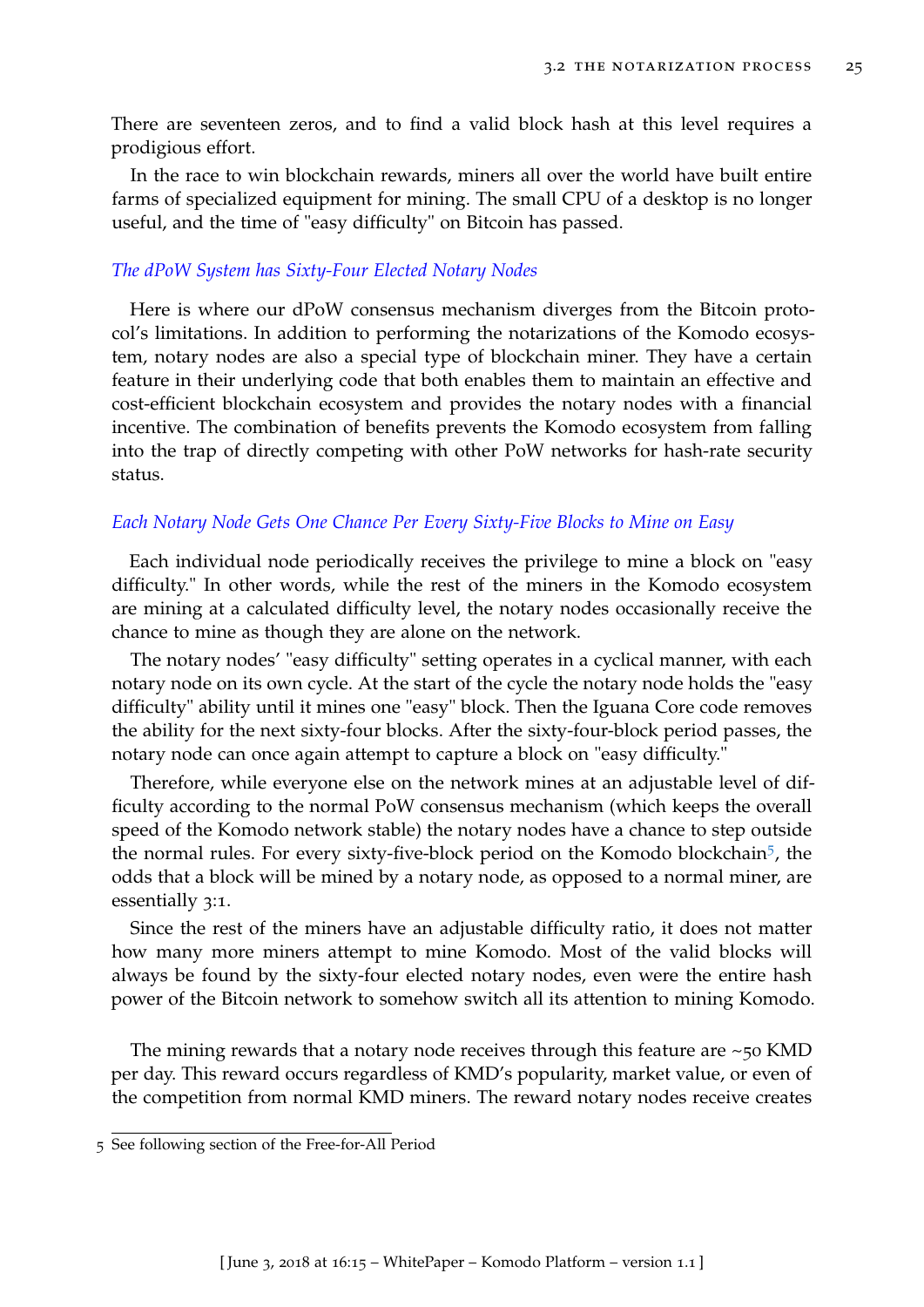an economic incentive for each party controlling a notary node to support and protect the Komodo ecosystem, and to increase the relative value of this daily  $\sim$ 50 KMD reward.

### *The Free-for-All Period*

Every 2000 blocks, the Iguana Core code removes the easy-difficulty mining ability from all notary nodes for a sixty-four-block period. This gives the entire ecosystem the chance to freely mine the Komodo blockchain. The primary purpose of the Free-for-All period is to recalibrate the difficulty level of all miners on the Komodo network. It also gives a fair chance to all members of the Komodo ecosystem to capture mining rewards.

The notary nodes continue the notarization process itself throughout the Free-for-All mining period. When the Free-for-All period concludes, the notary nodes regain their abilities and resume mining the current chain.

# <span id="page-32-0"></span>komodo's protective measures in action

There are myriad ways that an attacker can assail a blockchain project, and the Komodo ecosystem is well prepared. In this foundational paper, we only discuss two of the most crucial attacks—the 51% Attack and the Genesis Attack.

In a separate technical white paper, written by our lead developer, we provide several more discussions on how Komodo responds to many other forms of attack<sup>[6](#page-32-2)</sup>. Some mentioned therein include the Sybil Attack, the Eclipse Attack, and more. We encourage any reader searching for information about the deepest levels of Komodo security not only to read the accompanying white paper, but also to reach out to our team directly.

# <span id="page-32-1"></span>*Notarizations Provide a Defense Against Both the 51% Attack and the Genesis Attack*

By relying on the notarizations in the chosen PoW network's hash rate (Bitcoin), users in the Komodo ecosystem are well protected from both the 51% Attack and the Genesis Attack. Recall that in a 51% Attack, the attacker first makes a transaction and then erases it by providing 51% of the total hash rate to a "false" blockchain where the transaction never occurred. In the Genesis Attack, the attacker recreates the genesis block of a blockchain and mines an entirely false history. For either of these attacks to play any part in the Komodo ecosystem, the successful attack would have to destroy every transaction at every level it is recorded.

<span id="page-32-2"></span><sup>6</sup> Some of this earlier paper is now deprecated, and therefore it has been removed from most locations on our website. There remain relevant sections regarding Komodo's protections against various other attacks. Please reach out to our team directly for a copy of this white paper, if interested.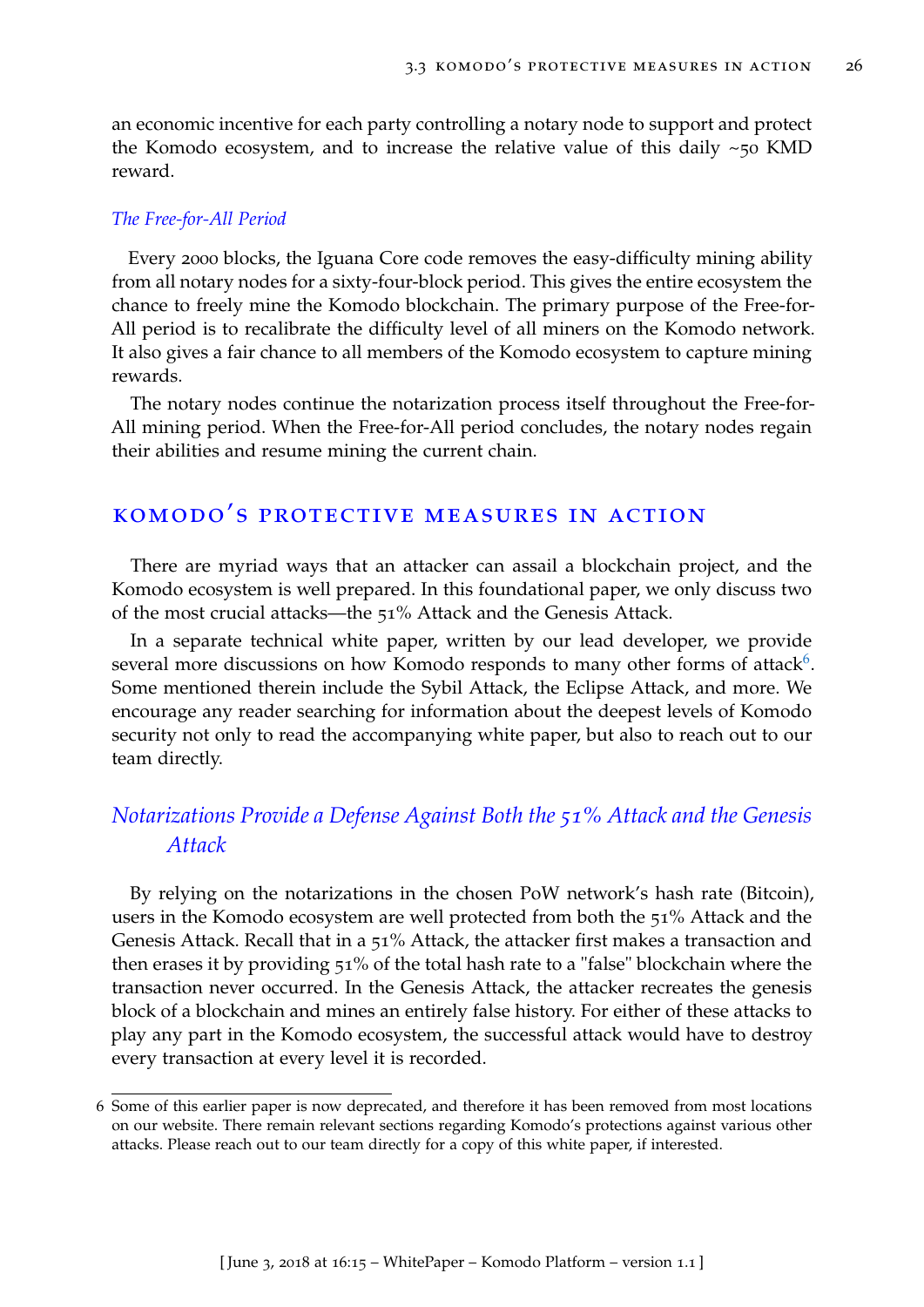First, let us consider the implications of the notarization process provided against the Genesis Attack. Once an independent blockchain has even just a single transaction pushed through the notarization process into the chosen PoW network, that notarization protects against the Genesis Attack. To successfully complete a Genesis Attack against a Komodo-built blockchain, the attacker would have to destroy the chosen PoW network's records from that moment going forward. The attacker would also have to destroy the KMD main chain from that moment forward, and the entire independent asset chain. The likelihood of achieving this task is effectively as probable as performing a Genesis Attack on the chosen PoW network itself.

The Komodo ecosystem is also well protected against the 51% Attack, so long as users wait for a desirable number of notarizations. Consider a transaction that is recently performed on an asset chain in the Komodo ecosystem. While the notary nodes have not yet notarized the transaction into the KMD main chain, then it is plausible that during this approximately ten-minute period an attacker could successfully perform a 51% Attack on this transaction. The attacker would simply make a transaction, and then provide 51% of the total hash rate to a "false" version of the independent asset chain to erase the transaction. Therefore, users should always wait until they receive at least one notarization to the KMD main chain before considering any transaction final.

There are methods and resources available for developers and entrepreneurs who wish to securely alleviate any wait time a user might experience during this tenminute period. The Trust API (briefly explained in Part III of this white paper), our forthcoming CHIPS technology, and our Crypto Conditions and MoM smart-contract technology (currently in beta and alpha stages) can serve these purposes. The Speed Mode setting on BarterDEX is a demonstration of the Trust API feature. It allows users to have a certain amount of high-speed transaction bandwidth available, without having to wait for any notarizations. Development on these features is currently a top priority, and progress is proceeding quickly. Please reach out to our team for more details, if these features are of interest.

Once the transaction reaches the KMD main chain, at this point, the attacker would have to successfully perform the 51% Attack against both the KMD main chain and the independent asset chain. This is already quite difficult to achieve, as it would require overcoming the notary nodes and other KMD miners, while simultaneously attacking the independent chain. Entrepreneurs, developers, and users should decide for themselves how much trust they wish to place in the system at this point of the notarization process.

When considering large sums of money, the need for protection grows. A large sum of money can be both a single large transaction, or it can be the collective value of many small and normal-sized transactions that build up over hours, days, and years. These transaction histories need protection against the sophisticated blockchain attacker. It is for this reason that the notarization process exists.

Once the notary nodes have pushed the most recent version of the Komodo ecosystem's history into the chosen PoW network (Bitcoin), the entire ecosystem relies only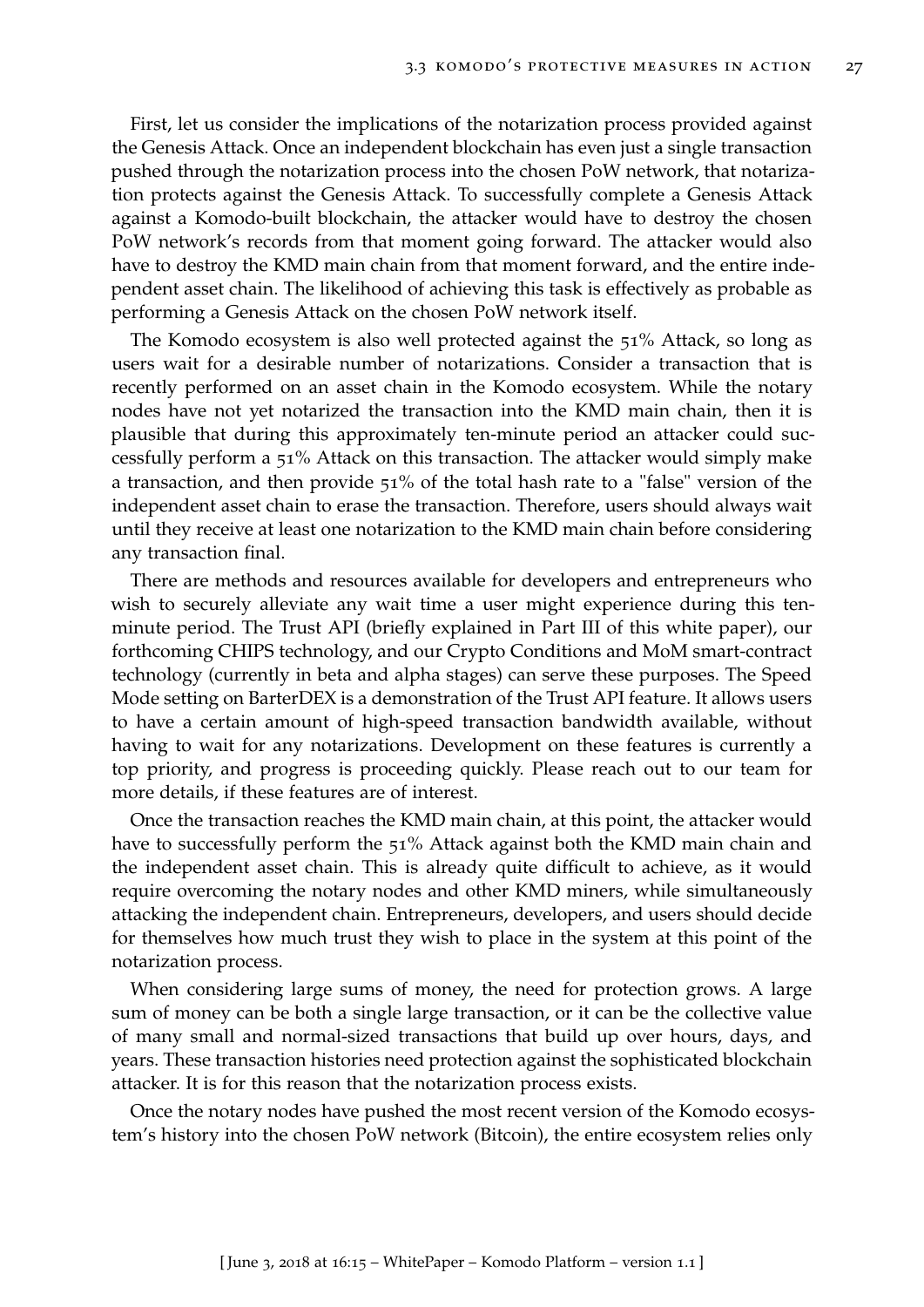on that notarization as the arbiter of truth. All transaction records that have been pushed into the chosen PoW network can only be rescinded by altering the chosen PoW network itself (while simultaneously altering the histories of the KMD main chain and the independent asset chain). Accomplishing such a task is highly improbable (though we warn the reader never to consider any attack impossible).

Therefore, any record that has been on the Komodo main chain for at least one notarization has a fortress of hash rate and other security measures at its guard. So long as users and developers are mindful to wait for the desired number of notarizations to secure their payments, both the 51% Attack and the Genesis Attack are highly unlikely either to be successful, or to provide economic value to the would-be malicious actor. Nevertheless, we remind all users of our ecosystem to consider their own vigilance and mindfulness as the most effective protection against the would-be attacker. Users, entrepreneurs, and developers utilize all aspects of the Komodo network at their own risk.

#### *Considering an Attack on the Notarization Process*

To create a notarization for the KMD main chain, the minimum number of notary nodes required is 13. If the notary nodes themselves come under attack and must work to maintain access to the Internet, just 13 of the full 64 are required for the Komodo ecosystem to continue its operations.

In the possible event of a disconnect from the minimum number of notary nodes, chains in the Komodo ecosystem should simply be on the alert. Users, developers, and entrepreneurs would simply need to wait for the notary nodes to regain access to the Internet and resume the notarization process before considering any transaction final.

For this reason, the position of a notary node is held with high importance, and the parties which gain these positions are measured foremost by their Information Technology experience and capabilities. Komodo stakeholders are responsible to vote for candidates that are the most qualified to perform in the notary-node duties.

# <span id="page-34-0"></span>the dpow consensus mechanism is inherent in all komodo asset chains

These security features extend to any asset chain relying on the notarization process. The primary difference between an asset chain and the main chain is that the main chain notarizes to an exterior PoW network (Bitcoin), whereas the asset chain notarizes to the KMD main chain.

The notarization for the asset chain is performed by the notary nodes as a service to the independent developer and entrepreneur. Notary nodes create a notarization of the asset chain and write it into the KMD main chain. Then they write their actions into the asset chain itself. This allows Iguana Core (running at the heart of the asset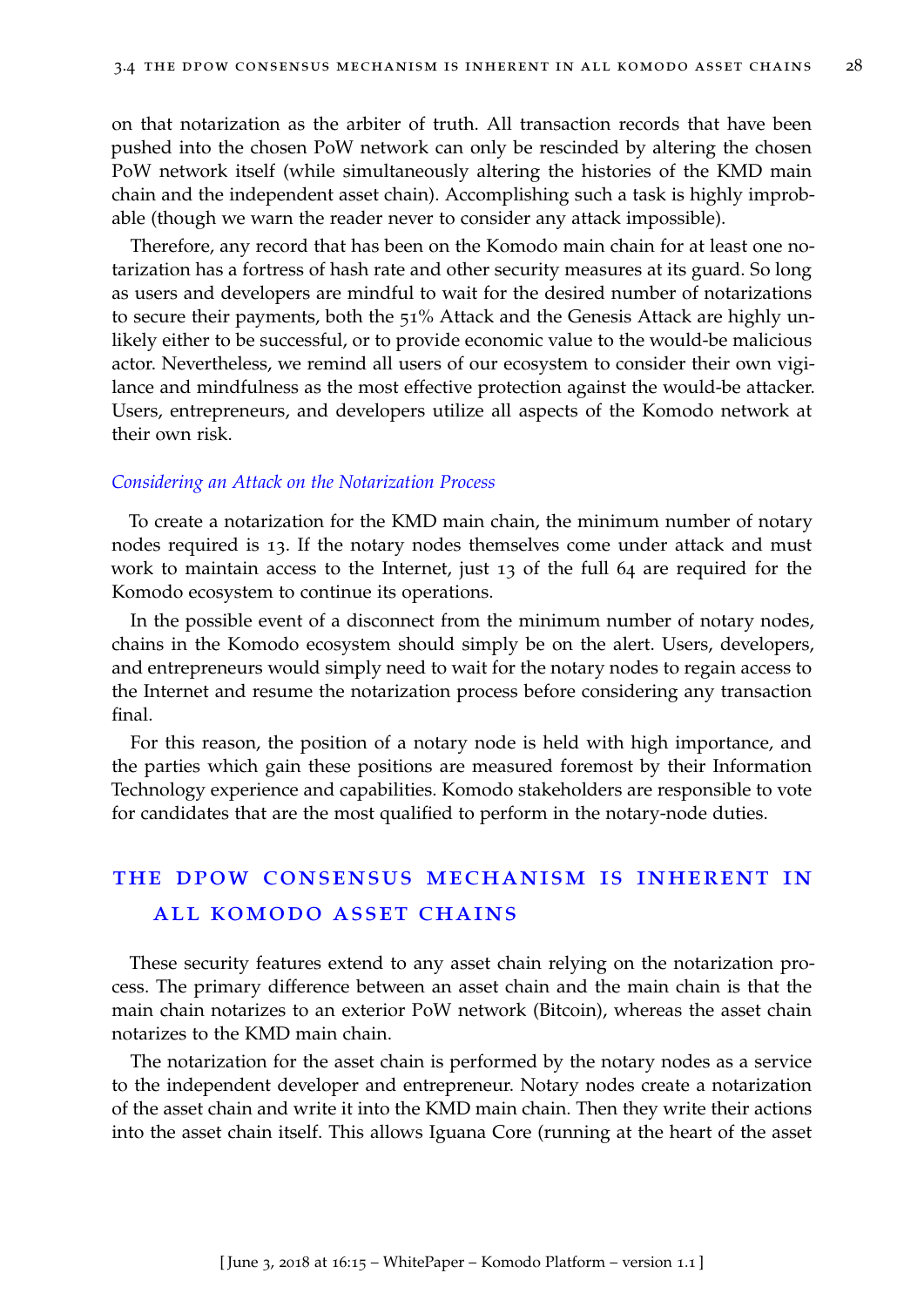chain) to identify where its most recent notarization can be found. The notarization process cycles every ten minutes, assuming the asset chain's network is consistently active. If the network has periods of inactivity, the notary nodes halt the process (to save against unnecessary notarization costs) and reactivate as soon as new transaction activity appears on the asset chain's network.

There is also a difference in the number of notary nodes required to notarize an asset chain as compared to the KMD main chain. Whereas with the KMD main chain 13 notary nodes are required, only 11 notary nodes are required to notarize an asset chain. This difference is based on the underlying math that ensures that the number of asset chains in the Komodo ecosystem can scale into the tens of thousands.

(We invite the reader to consider the fact as each asset chain can support thousands of transactions per minute, this makes the combined ecosystem capable of supporting millions of transactions per minute. This includes cross-blockchain interoperability, via our atomic-swap powered technology, as explained in Part III. This makes Komodo among the most scalable of financial-technology solutions in existence, and capable of competing with the transaction volumes of fiat networks.)

Naturally, as each level of notarization takes time to perform, there is an additional delay for asset chains as compared to the KMD main chain. An asset chain's history is notarized into the KMD main chain approximately every ten minutes, assuming constant activity. This notarization will then be pushed through the notarization process into the chosen PoW network (Bitcoin). We estimate that a transaction performed on an asset chain will receive the KMD main chain's protection within approximately ten minutes, and the Bitcoin hash rate's protection in approximately twenty to thirty minutes.

Another difference between the KMD main chain and an asset chain is that the notary nodes only mine the KMD main chain. Asset-chain developers are responsible to create any required network of miners to process the asset chain's transactions. This does not need to be a full network of mining farms, such as those in Bitcoin. Rather, it only needs to be enough computing power to process transactions, and to provide any desired level of hash-rate security to cover the ten-minute waiting period. For a smallbusiness with intermittent periods of transaction activity, a single, dedicated, full-time server may be enough. Larger businesses can scale as desired and can also work to attract a network of freelance miners.

It is also possible that a network of freelance miners will naturally arise within the Komodo ecosystem, to observe and manage transaction-processing services wherever and whenever they are required, through automation.

This setup dramatically reduces the overhead costs and effort the entrepreneur and developer would otherwise have to allocate to a network of high-hash rate miners. These freed resources of the entrepreneur and developer can therefore be allocated to other uses in their business models.

The total yearly cost for the Komodo notary nodes to notarize the KMD main chain into the currently chosen PoW chain, Bitcoin, is approximately  $\sim$ 180 BTC/year (a value of  $\sim$ \$1.5M USD at the time of the writing of this paper). Funding for the notary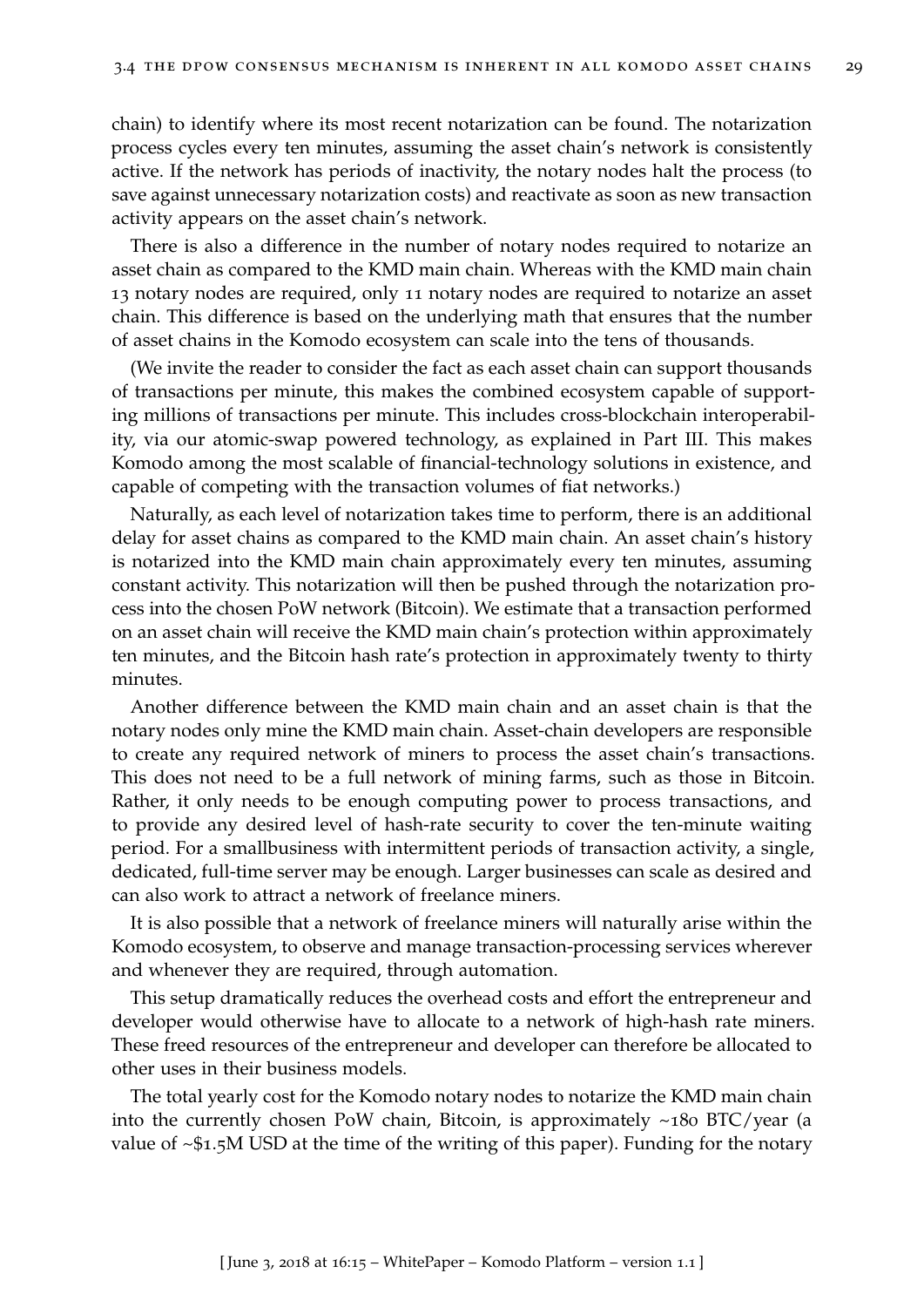nodes to perform this service was raised during the Komodo ICO, and current BTC holdings give us many years to come before we will be required to implement any business models to replenish our BTC funds.

On the other hand, the total cost for the asset chain developer to notarize their independent chain into the KMD main chain is but a fraction of the cost. We have not yet finalized the details, so please check with our team for the most recent information. In general, to notarize into the KMD main chain, the notary nodes require a payment of ~333 KMD for a little over one year's worth of notarization. They also require ~333 of the entrepreneur's coin, and any additional startup fees necessary to cover the required ecosystem services (including a block explorer website, developer integration into our multi-coin wallet, etc.).

The payments for notarization services are not designed to generate a profit for the notary nodes. Rather, the payments merely cover operating costs for the notarization process. (Recall that each notarization is a transaction, and transactions must have a financial cost.) The notary nodes instead make their profits through their ability to mine the KMD main chain at the dedicated "easy difficulty" level.

Thus, an entrepreneur in our ecosystem can have their own independent blockchain that is backed up by the hash rate of the Bitcoin mining network, at only a fraction of the cost. In the following section, Part II, we begin our discussion of an entrepreneur's formation and distribution of a Komodo asset chain. In Part III, we discuss in detail our method of distribution and trading, using our atomic-swap technology. Part IV discusses how with each of these components, users have the option of zero- knowledge privacy. In Part V, we mention our smart-contract technology (our current development focus).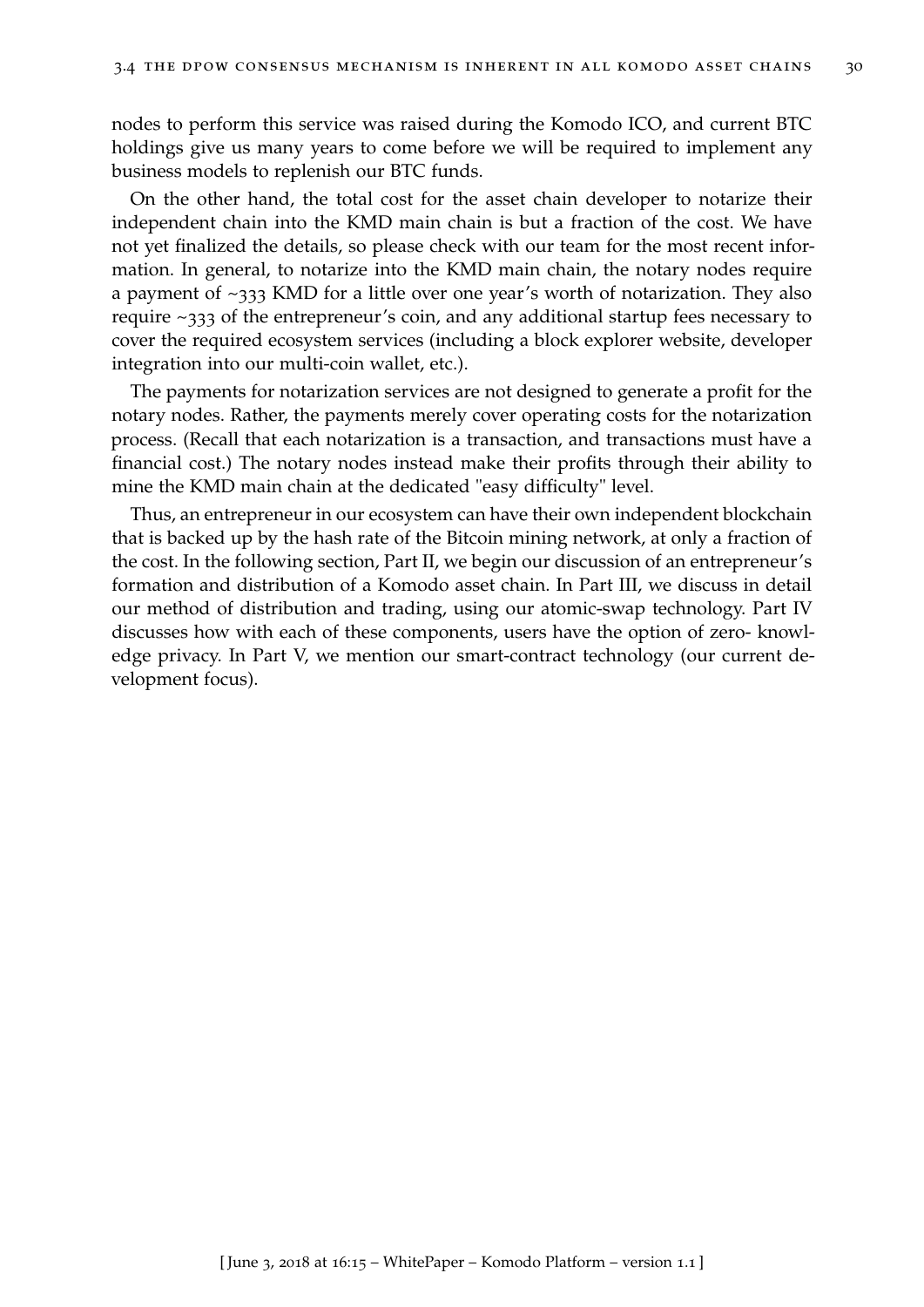# Part II

# THE DECENTRALIZED INITIAL COIN OFFERING(DICO)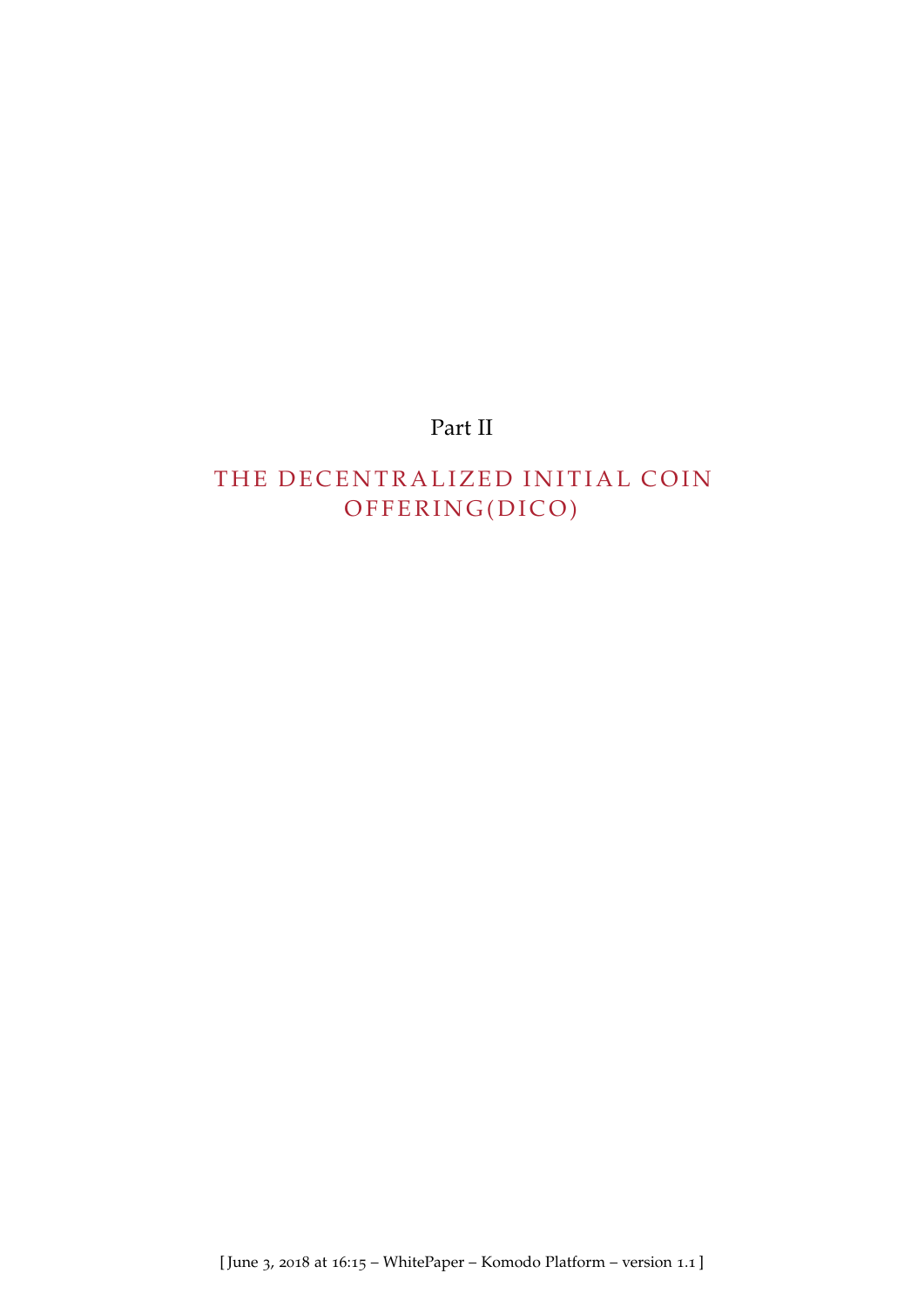# 4

# ABSTRACT OF THE DECENTRALIZED INITIAL COIN **OFFERING**

There lies a great power in the idea that any person, regardless of nationality, creed, or background, can obtain funding to innovate and prosper. An integral tenet of blockchain technology is "decentralization." By decentralizing systems, we reduce the number of control points that can be compromised and manipulated. Decentralization plays a more common role in our new cryptocurrency economy, but there is one area of the market that remains centralized and vulnerable: the initial coin offering (ICO). The cryptocurrency industry needs a solution, and Komodo presents an answer with our decentralized initial coin offering (dICO).

In today's common ICO model, the high level of centralization creates many problems. Third-parties can block or manipulate entrepreneurs' efforts to innovate and prosper. The centralized location of releasing the ICO blockchain product is vulnerable, allowing whales, hackers, and human error to corrupt or destroy an entrepreneur's efforts. The negative experience of users in these situations can also impact the perception and adoption of cryptocurrency. Furthermore, the traceable nature of an ICO prevents society from crowdsourcing and purchasing within our inherent right to barter in private.

The dICO model, as created by the Komodo project, overcomes these challenges. It provides the necessary technology to create and release a blockchain product to the world with the full power of decentralization.

Entrepreneurs building on our platform begin by creating an asset chain, and our technology simplifies this process. One need only install the necessary software, execute a few commands on a command prompt, and then establish a connection between two or more Komodo-enabled devices. Komodo's core technology will do the rest of the work necessary to create a fully independent blockchain, empowered with an array of Komodo features.

Our dPoW technology is a key feature, as explained in Part I. dPoW provides the necessary security to protect the integrity of the blockchain. Use of dPoW is optional, and since asset chains in the Komodo ecosystem are independent by nature, entrepreneurs can discontinue dPoW services at will.

Having thus created the blockchain, the entrepreneur then uses our decentralized exchange to release the project to the world in a decentralized manner. Our decentralized exchange is called, BarterDEX, and it is thoroughly explained in Part III of this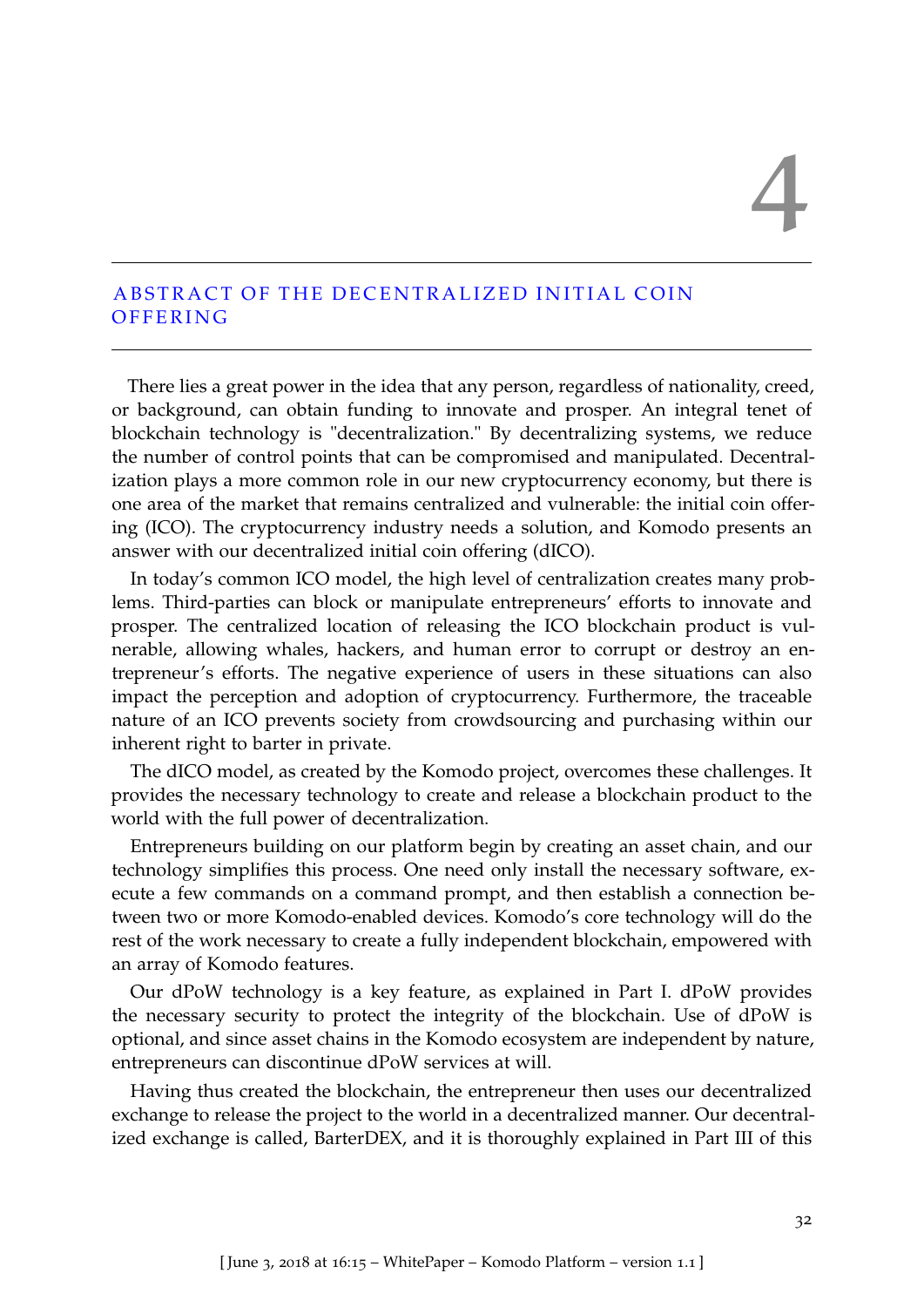paper. Because BarterDEX is a decentralized exchange, and through our atomic-swap technology (also explained in Part III), no third-party manipulators can prevent the entrepreneur from their crowdsourcing and innovative endeavors.

Through our privacy technology, Jumblr, dICO participants can purchase the product within their inherent right to barter in private. A detailed explanation of Jumblr and its method of providing privacy is provided in Part IV of this paper.

# the challenges in current ico platforms

# *Specific Weaknesses in the Centralized ICO Model*

There are many weaknesses present in today's Initial Coin Offering (ICO) process. Several notable weaknesses include third-party discrimination, "whale" manipulation, the vulnerability to theft and human error, and a lack of privacy.

### *Third-Party Discrimination*

An entrepreneur seeking to serve their intended audience may experience adverse intervention from a third party. The antagonists may display personal and malicious intent, regardless of the value of the entrepreneur's innovation.

### *Centralization of Technology: "Whale" Manipulation, Theft, and Human Error*

During the initial stages of a blockchain's release to the public, users who are wealthy and tech-savvy (often referred to as "whales") have an unequal advantage: they can rapidly purchase a majority of the coin supply while it is inexpensive. Thereafter, they can manipulate the market price at the expense of less established ICO participants.

Furthermore, today's ICOs are generally conducted in escrow, where the purchasers must transfer money to one node for holding. This typically occurs through a single website, and the cryptocurrency funds are held on a single server. They must then wait while the ICO administrators first verify the transactions and distribute the coins. During this time the funding is centralized, and therefore vulnerable to thieves and human error.

### *Lack of Privacy*

Because ICO transactions are highly traceable it is difficult, if not impossible, to perform ICOs within our right to barter in private.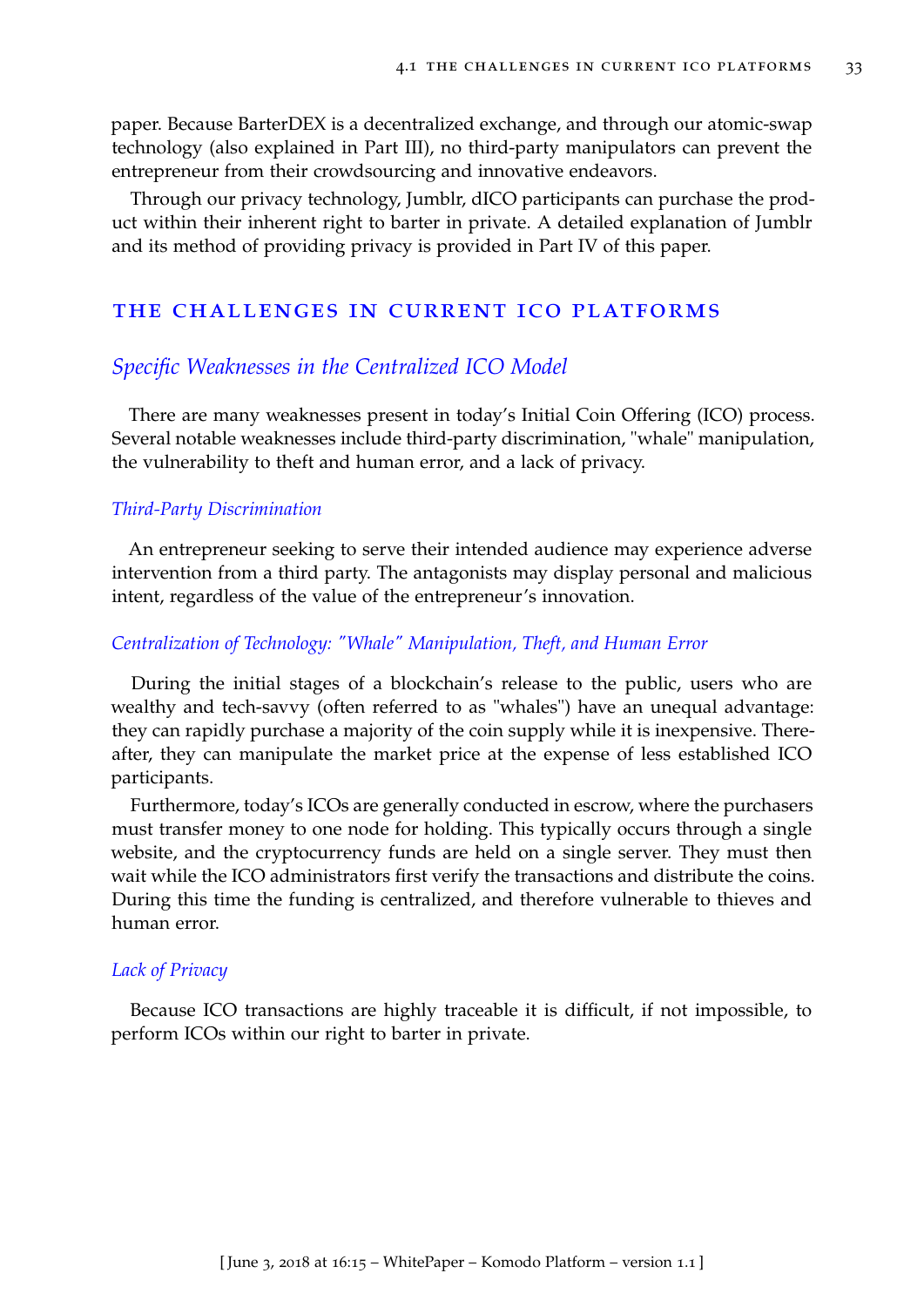# *Third-Party Discrimination via the Centralized ICO*

One weakness of the ICO process is, paradoxically, rooted in a great strength of blockchain technology: its borderless nature. A key power of any blockchain is that any human capable of accessing the technology can activate the blockchain, regardless of their geographical location or social status. Thus, anyone can provide yet another verifiable record of the transaction history, and this decentralization provides a crucial element of security to the blockchain.

An ICO innovator, therefore, may prefer to use a blockchain platform that transcends man-made barriers, to protect their innovation. Circumventing man-made barriers could be integral to the blockchain's survival, because the element of decentralization prevents malicious actors from creating subjective borders around the blockchain records and then using authority to falsify and manipulate.

This creates a conundrum, however. As a human race, we also find strength and empowerment in subjectively defining our own demographics for various reasons, whether they be to form companies, cultures, communities, etc. While we find the ability to create subjective demographics useful, it contrasts with the borderless nature of blockchain technology. Members of one demographic may desire to participate in a specific ICO, but another demographic may find this unfavorable. Therefore, the second party might try to forestall progress. The paradox lies in the fact that for the underlying blockchain product to maintain its integrity, it must serve both communities without regard to any man- made barrier between them.

The problem compounds even further as we observe that on a decentralized blockchain platform, a new ICO product is capable of functioning anywhere there is access to the underlying technology. Therefore, on a decentralized platform, once a new blockchain product is released any person from either demographic is now able to utilize it regardless of the overall sentiment of either demographic. The problem becomes most pronounced if members of a competing group attempt to even maliciouslyprevent an innovation out of selfish reasons. Thus, it is imperative that the innovator have the option of protection against would-be malicious competitors.

The overall centralized nature of today's ICO process, therefore, presents a problem. Entrepreneurs who are not able to navigate the adverse effects of an inhibiting third party may be unable to realize their creative potential.

## *Centralization of ICO Technology: Whales, Hackers, and Human Error*

Yet another issue plaguing ICOs is that the technology upon which an ICO is released is also centralized. This presents a vulnerability to human foibles.

### *The Manipulative Behavior of Whales*

The centralization of the point of purchase creates an unequal playing field in favor of wealthy, tech- savvy users (referred to as "whales" in the cryptocurrency commu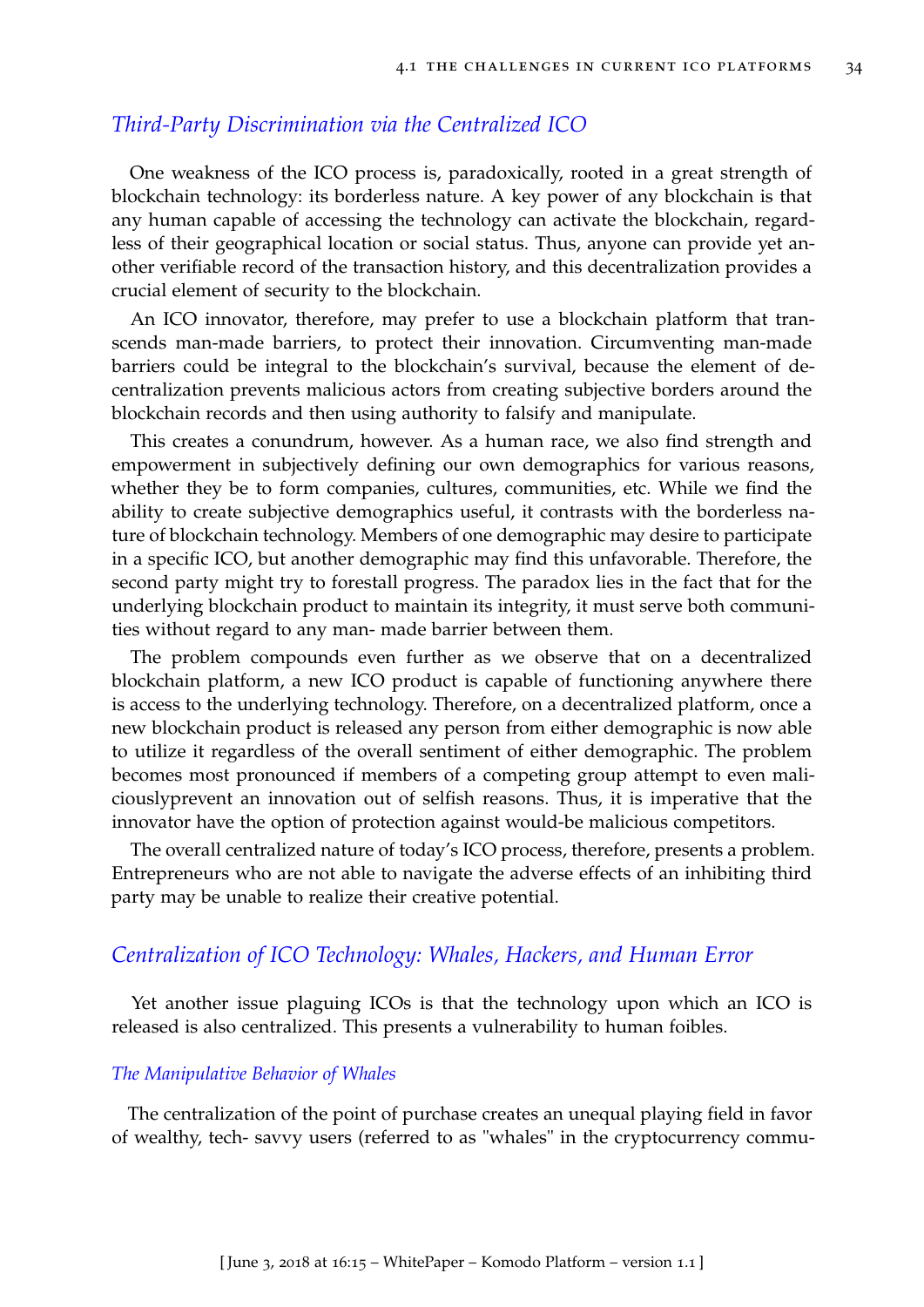nity). To understand this problem, one must comprehend that "nodes" (computer devices which compute the buying and selling of cryptocurrencies) take orders from ICO purchasers one-by-one. Presently, ICOs are released on only one node — for example, the purchase could take place through a single website, wherein the gathered funds are held on a single server.

Because the node can only process one transaction at a time, the person whose order arrives first will receive an advantage over the coin's future value. If the initial purchaser is both wealthy and able to program sophisticated "bots" (custom-designed programs that automate the trading of cryptocurrencies), the whale can buy a controlling interest in the supply before less wealthy or less technologically savvy people have a chance to participate.

In our current market, often the people who would most benefit from an ICO are unable to participate before the supply evaporates. Meanwhile, this whale now has sufficient control on the overall supply to act as a centralized market manipulator. Buying and selling in large quantities forces fluctuations in the whale's favor.

## *Hackers and Human Error*

Because all coins of an ICO typically process through one node during the purchasing period, the entire supply is vulnerable to any person with access to the node. Therefore, both malicious and clumsy human agents can destroy an ICO. The data holding the cryptocurrency can be damaged, stolen, or simply lost through incompetence.

An entrepreneur can also consider that in today's ICO model both the funding provided by the purchasers, as well as the actual ICO coins that the entrepreneur intends to sell, remain on the centralized node for a long period of time. It is not just one side of the crowdsourcing endeavor that is at risk, but both.

This central point of failure can be catastrophic for all participants.

### *The Right to Barter in Private*

Finally, the lack of current privacy options in the ICO process inhibits blockchain participants from purchasing within our right to barter in private. This right to privately exchange goods and servicesextends further into history than the written word. We have, as a species, utilized this right to organize into communities, institutions, and even nations.

Many of humanity's most meaningful advancements in art, technology, and other human endeavors began in situations where the creator had the security of privacy in which to explore, to discover, to make mistakes, and to learn thereby.

The right to barter in private, however, is under modern threat as the recent monumental and historical phenomenon, "The Internet of Information," permits many kinds of people to quietly and without inhibition; monitor other people's shopping and bartering behavior. This is a dangerous development, as it destroys the privacy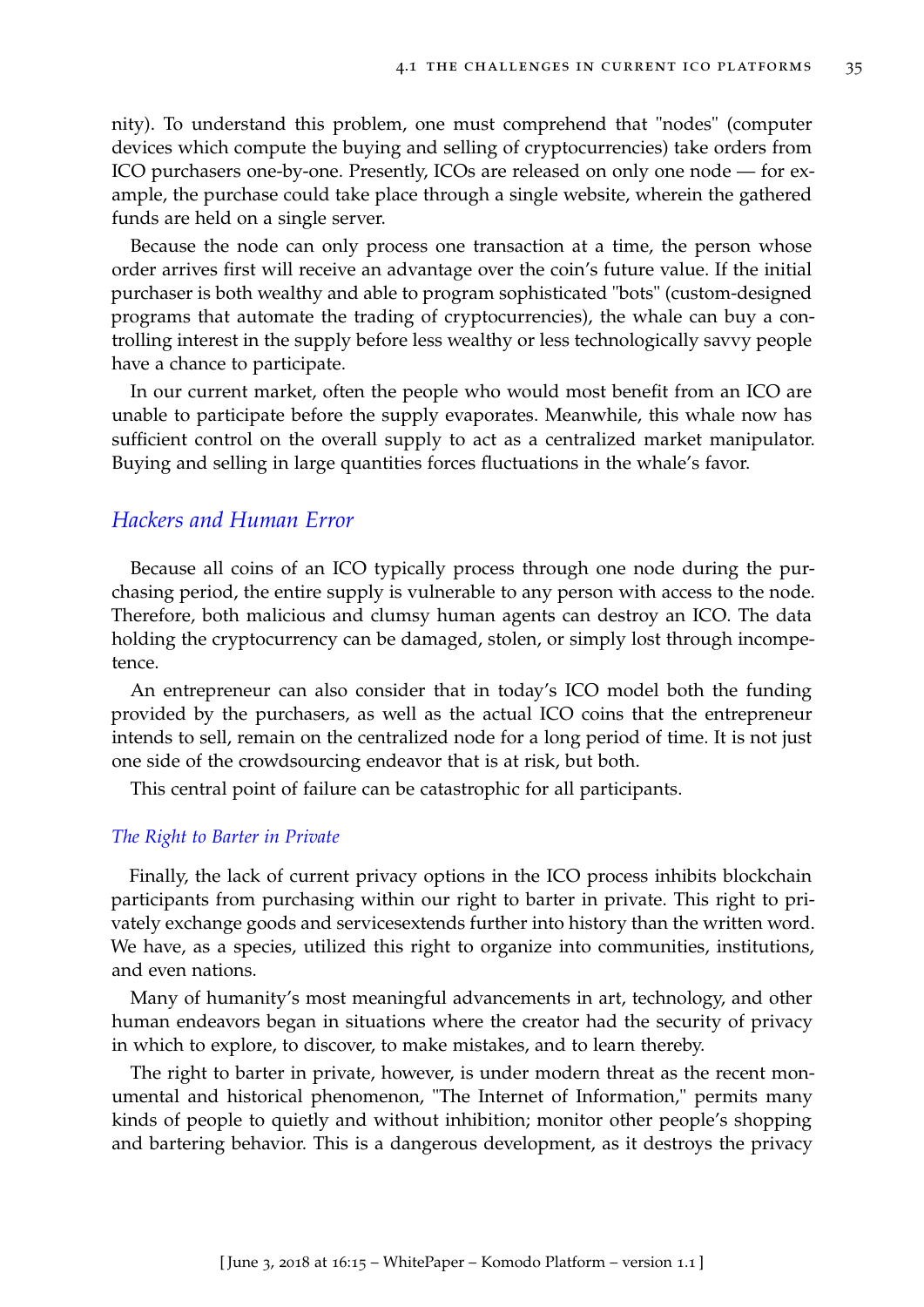that empowers much of humanity's personal growth. We must reserve our right to barter in private, for we observe that there are myriad ways in which a common person may explore personal growth in an economic environment.

Yet, the highly traceable nature of today's centralized ICO model is in direct contradiction to this human need.

### *The Blockchain Industry Needs a Solution, and Komodo Presents an Answer*

Together, these issues show that the current state of the ICO market is plagued with limitations that inhibit freedom, security, entrepreneurship, and even human growth. The cryptocurrency industry needs a solution to these problems, and Komodo presents an answer.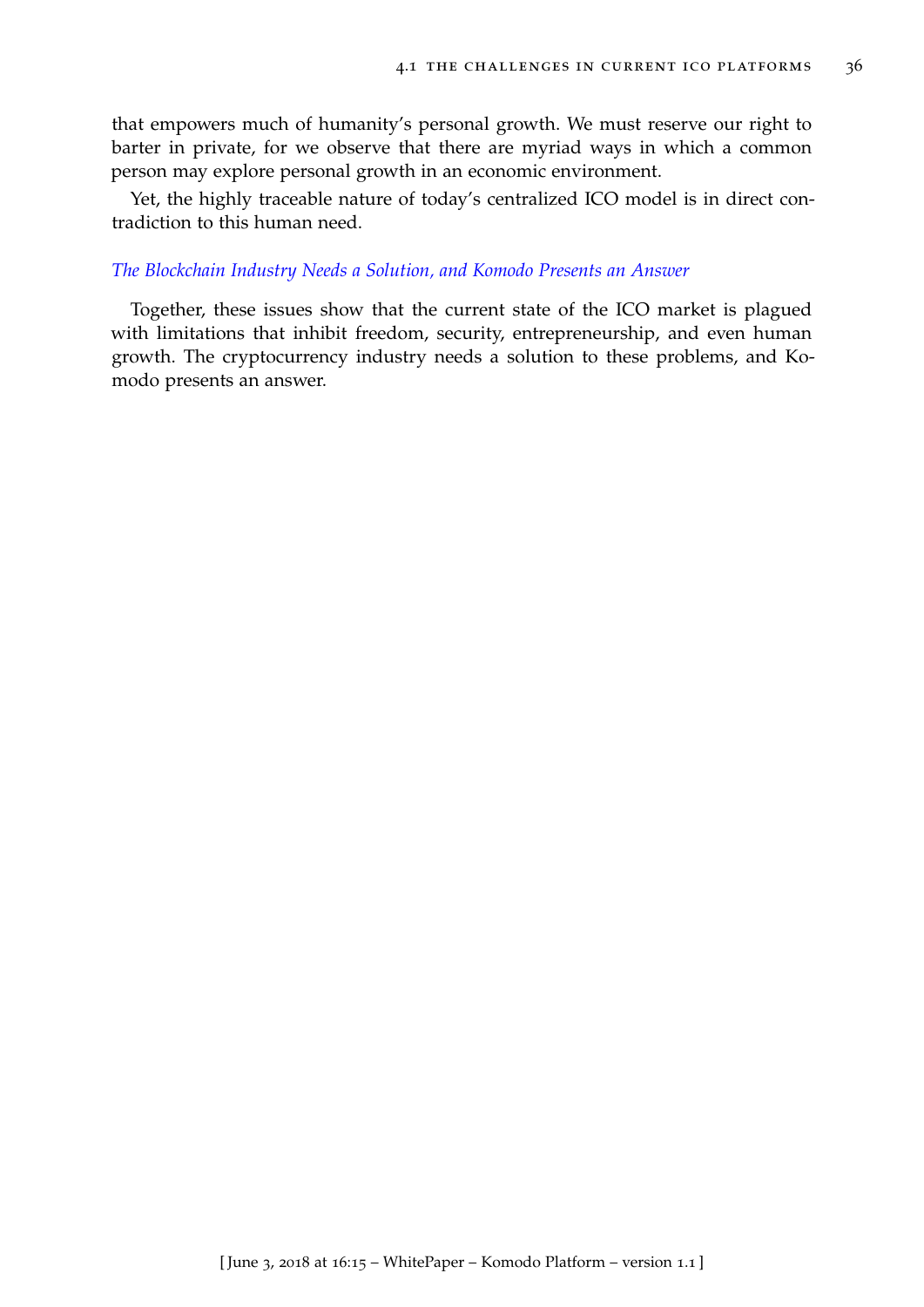### THE KOMODO SOLUTION

### the decentralized initial coin offering

The Komodo ecosystem presents a solution, the decentralized the initial coin offering (dICO), that solves these issues and even adds new possibilities to the cryptocurrency market. The decentralized nature of the dICO enables the entrepreneur to release a blockchain product beyond the reach of a malicious third-party influencer. Furthermore, through our decentralized exchange, BarterDEX, the dICO allows an entrepreneur to release their product in a manner that mitigates and even eliminates many of the issues regarding whales, hackers, and human error. With the advantage of Komodo's privacy technology, Jumblr, the participants in a dICO are empowered with their right to barter in private.

Our decentralized exchange, BarterDEX, is explained in detail in part III. An indepth discussion of our privacy technology, Jumblr, is provided in Part IV.

# the process of creating a new blockchain in the komodo ecosystem

*Note: If you are interested in performing your own dICO to become a part of the Komodo ecosystem, please reach out to our team directly on our website,* <komodoplatform.com>*. We are actively seeking new partnerships.*

Formerly, coding and generating the blockchain itself were a most difficult aspect of the development process. Now, the Komodo team has simplified the process into easy steps. Through Komodo's Iguana Core technology (introduced in Part I), the entrepreneur can create a new independent blockchain by entering just two simple commands in the command prompt of their computer.

The following steps rely on one of Komodo's underlying software processes that run in the background on a user's computer. The name of this software is the "Komodo daemon," or Komodod, for short. Komodod is rooted in Iguana Core technology.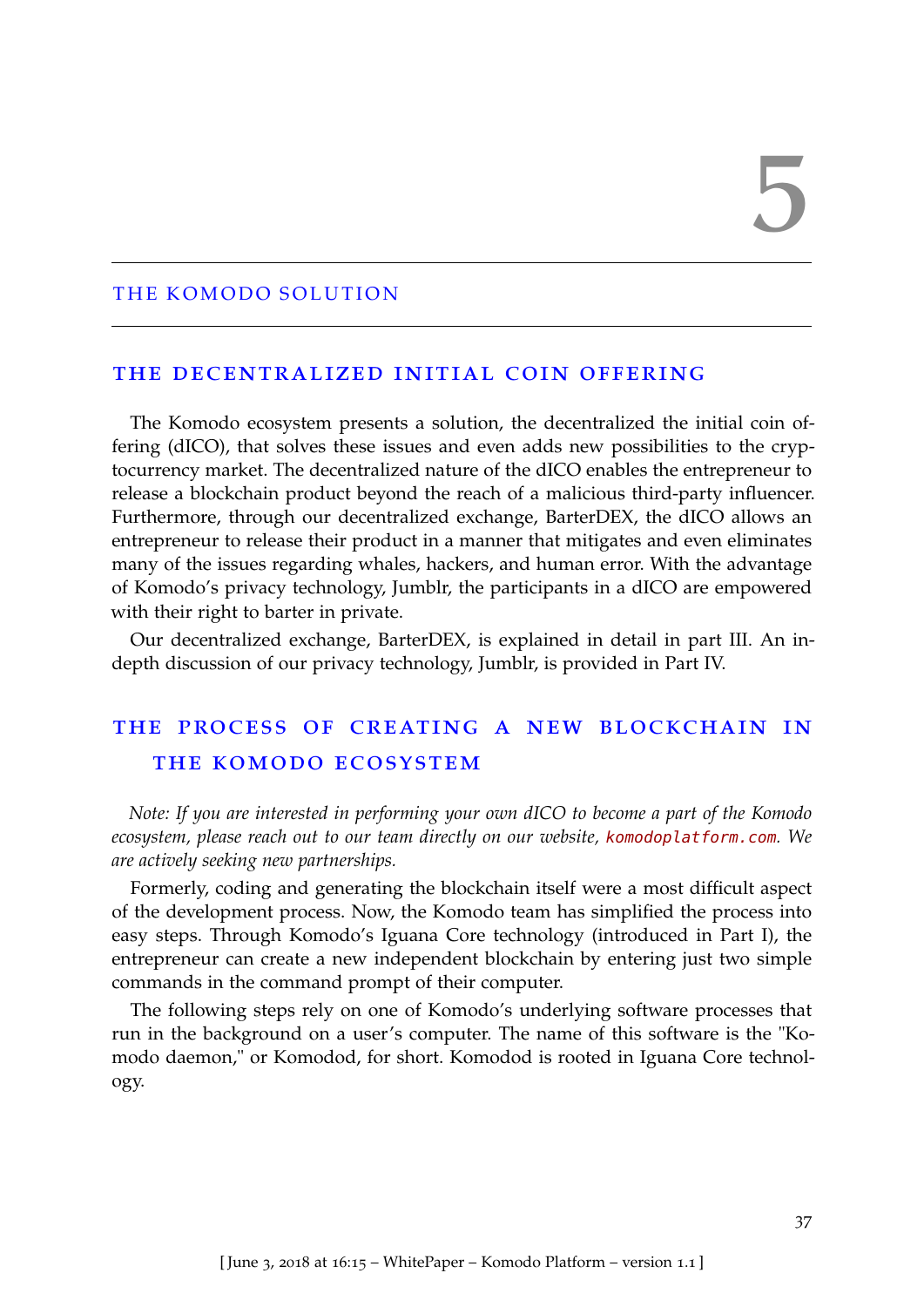# *The First Command to Create a New Coin*

# **. / komodod** −**ac \_name= [ENTREPRENEUR' S COIN]** −**ac \_ supply = [TOTAL COIN SUPPLY ]** −**gen**

The first part of the command, [./komodod], initiates a new instance of Komodod.

By default, the initial [./komodod] command executed alone would launch the Komodo main chain, KMD, on the user's computer. However, the next part of the command tells Komodod to behave differently.

### −**ac \_name= [ENTREPRENEUR' S COIN]**

This command tells Komodod to look for a coin with the inserted name.

### −**ac \_ supply = [TOTAL COIN SUPPLY ]**

This tells Komodod how many total coins there should be in this chain.

### −**gen**

This tells Komodod that the user desires to mine this network.

The underlying code of Iguana Core can now make several decisions. First, it will check its connection to the Komodo ecosystem to see if there is a coin by the name of \*ENTREPRENEUR'S COIN+, having a coin supply of [TOTAL COIN SUPPLY]. If the coin name and total supply are not found, Komodod will assume that the user is attempting to create a new coin, and the [-gen] command tells Komodod that the user wants to mine it.

Komodod now begins the automated process of creating a new asset chain in the Komodo ecosystem. Komodod will first make a fresh and empty clone of the KMD main chain (though it will not yet generate the actual coins), with only a few differences to the underlying nature of the chain.

### THE FEATURES OF THE NEW ASSET CHAIN

There are several primary differences between an asset chain and the main Komodo chain. For example, the asset chain will not automatically generate 5.1% rewards for all wallet addresses holding coins, unlike the main chain. Furthermore, the asset chain's dPoW consensus mechanism is built to notarize to the KMD main chain (as explained in Part I).

Some of the differences reveal strong advantages held by members of the Komodo ecosystem. By design, this asset chain is capable of automatically adopting any updates that the Komodo core development team add to the framework. The asset chain also has a built-in capacity within the framework to allow the entrepreneur to code new rules.

For example, the entrepreneur may decide not to use a PoW consensus mechanism, but may instead prefer PoS (discussed in Part I). Other changes can also be made,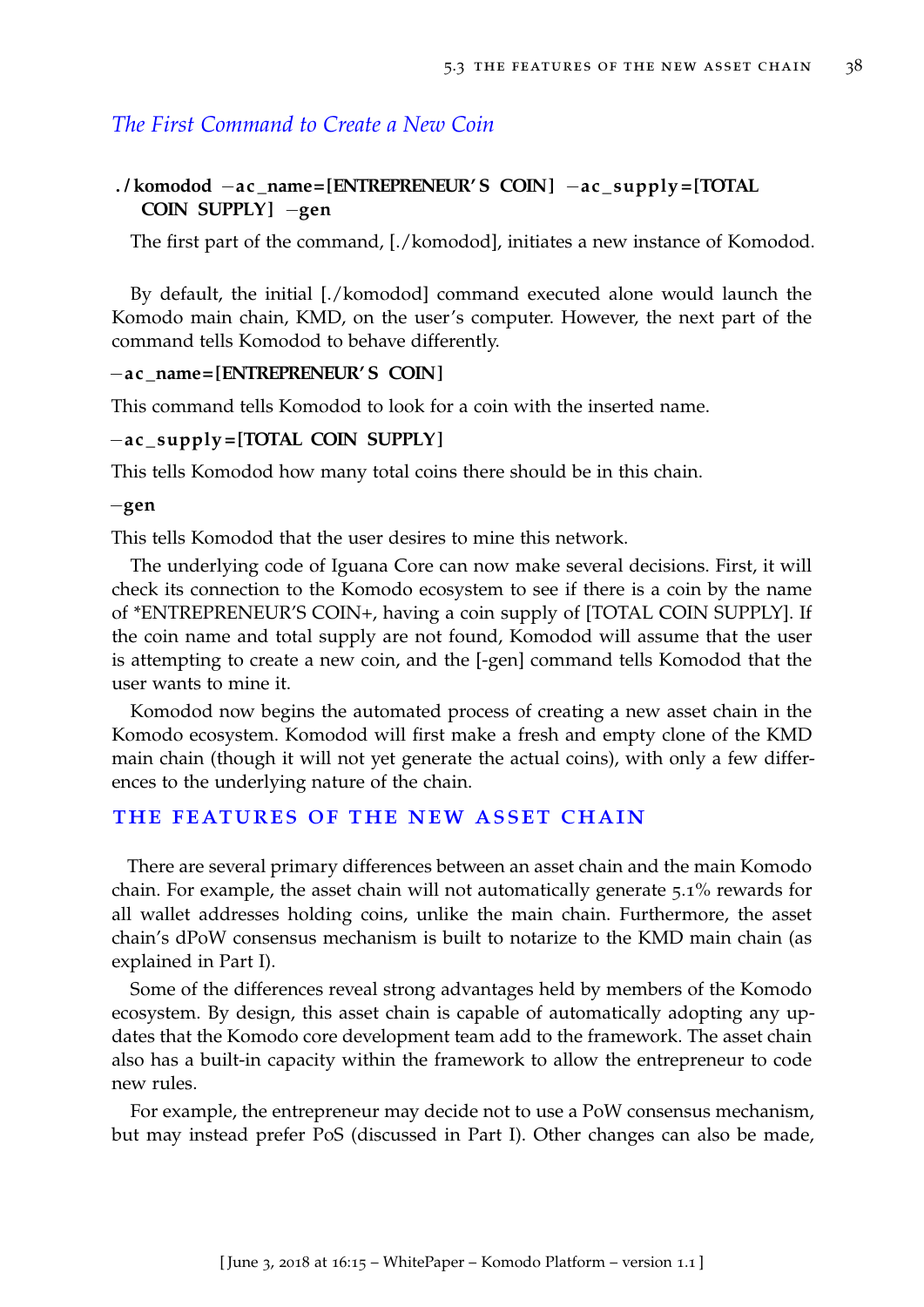according to the entrepreneur's imagination and developer knowledge. So long as the new code that the entrepreneur adds to the asset chain does not interfere with the overall framework, the asset chain will smoothly integrate with the rest of the Komodo ecosystem. We provide more details on this topic in Part V's section regarding smart contracts.

For the purposes of our discussion, this new asset chain is otherwise the same as the Komodo main chain, including the features to communicate natively with other blockchains via BarterDEX. The reader may note that this new Komodo asset chain is not a colored-token running on top of a parent blockchain, as is often the case in other blockchain ecosystems (consider the ERC20 token of the Ethereum platform). Instead, this asset chain is an entirely unique and independent blockchain unto itself.

This empowers the entrepreneur with significant advantages over other blockchain ecosystems. The asset chain can run on its own nodes, act according to whatever rules the entrepreneur can imagine, and can scale according to its own audience. Should an asset chain in the Komodo network experience a sudden explosion of activity, the sudden change will not negatively impact the overall Komodo ecosystem. This independence grants a significant competitive advantage in the form of overall security, speed, and ease of use.

Consider the advantage of developing an entrepreneurial product as a fully independent blockchain. Should the entrepreneur desire at a future point to leave the Komodo ecosystem for any reason, they are free to take their blockchain product with them.

### generating and mining the new coins

Let us return now to the moment after the entrepreneur executes the first command in the command prompt, and Komodod creates a fresh and empty clone of the Komodo main chain. While the instance of the Komodod program (running on the entrepreneur's local computer device) will create the necessary code for the new asset chain, Komodod will not yet generate the coin supply itself. Komodod instead will wait for the next few steps to occur.

The reason for the wait is that a blockchain's essence depends upon existing not in isolation, but in a network of multiple devices connected. This is the nature of decentralization. Komodod will wait until it receives a signal from another device, thus indicating that it has a peer with which to form the asset- chain network.

# *The Entire Coin Supply is Distributed in the Genesis Block*

It is imperative to note that in the Komodod process, the entire coin supply is created and distributed immediately to the device that mines the first block, the Genesis Block. The code performs this distribution as a one-time reward for discovering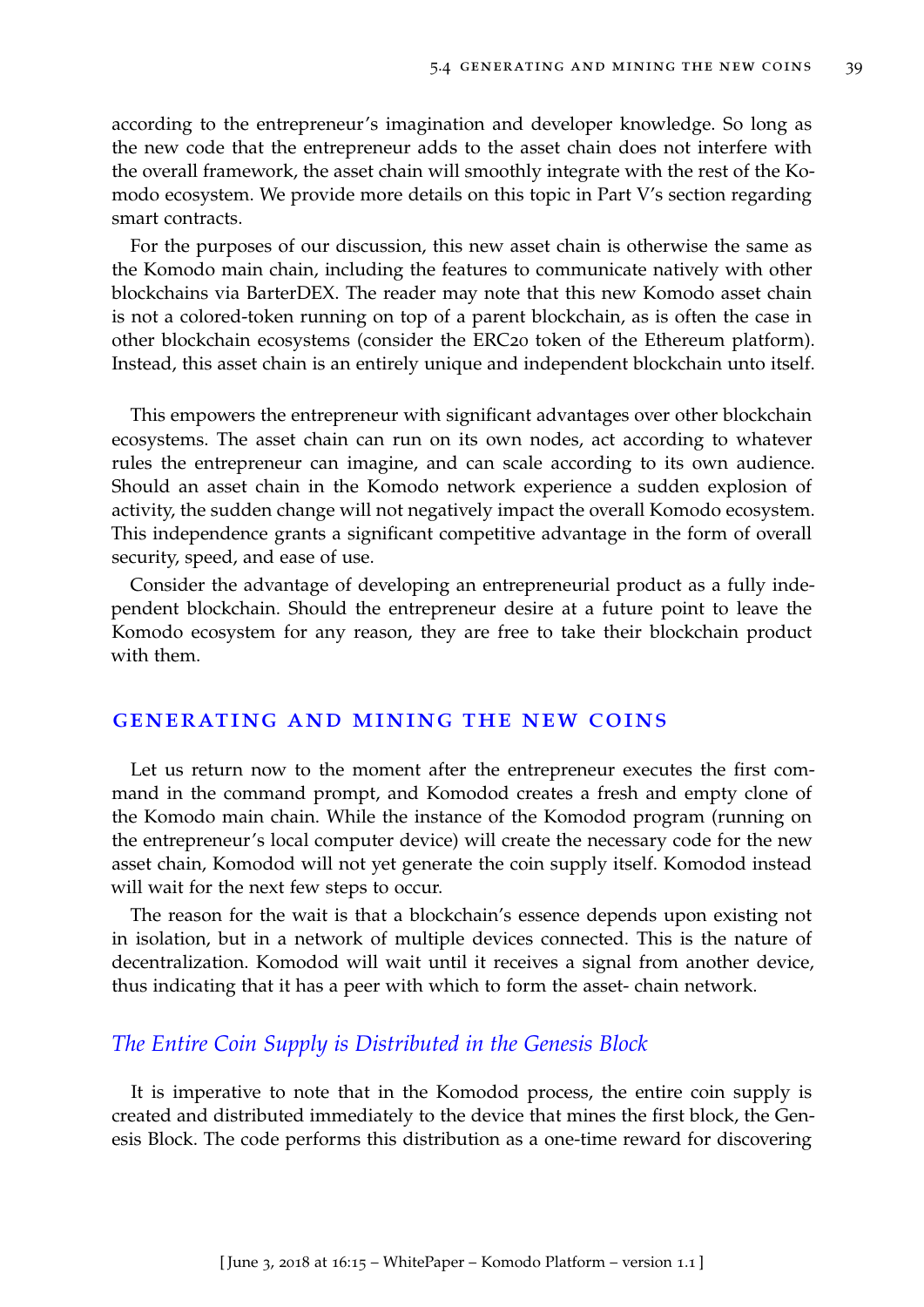the first valid block hash (as explained in Part I). Due to the sensitive nature of this step, we recommend that the entrepreneur use a Virtual Private Server (VPS) service. This allows two secure devices to connect to each other with little, if any, risk of a third-party actor mining the first block (which would thus enable a would-be thief to acquire the entire coin supply before distribution).

Having established a secure connection with a second device, the entrepreneur will enter the following command on the second device.

# **. / komodod** −**ac \_name= [ENTREPRENUER' S COIN]** −**ac \_ supply = [TOTAL COIN SUPPLY ]** −**addnode= [INSERT IP ADDRESS OF FIRST DEVICE ]**

# Note that the first three elements of the command, [./komodod], [-ac\_name], and [-ac\_supply], are the same. It is important that the parameters inserted into these commands match exactly. Otherwise, the instances of Komodod running on the separate devices will ignore each other, and the coin will not be mined.

*Note also that the [-gen] command is not present. In this circumstance, we are assuming that the entrepreneur wants to capture the entire coin supply on the first device. Technically speaking, assuming the entrepreneur has ownership over both devices, it does not matter if both devices initiate the [-gen] command. Both devices will attempt to mine the first block and the superior device will receive the coin supply.*

There is one key difference in the command.

## −**addnode= [INSERT IP ADDRESS OF FIRST DEVICE ]**

An "IP address" can be compared to a human being's home mailing address, where the IP address is designed for computers to be able to geographically find each other.

With the execution of the IP address command, the second device knows to look across the available connection (the Internet, VPS service, etc.) for the first device, which is already running an instance of Komodod and the new coin. The command here simply tells the computer the proper IP address of the first device.

As soon as these two devices connect, having all the proper Komodod software running and set in place, the mining begins. One of the devices will mine the first block and instantly receive the total coin supply of the entire blockchain into the user's chosen wallet.

Both devices sync this information to each other, and the \*ENTREPRENEUR'S COIN+ now exists in the world. The entrepreneur can also add more and more devices to the network.

## notarizing to the komodo main chain

To receive the security of the dPoW consensus mechanism, the entrepreneur simply needs to have the elected notary nodes add the \*ENTREPENEUR'S COIN+ to their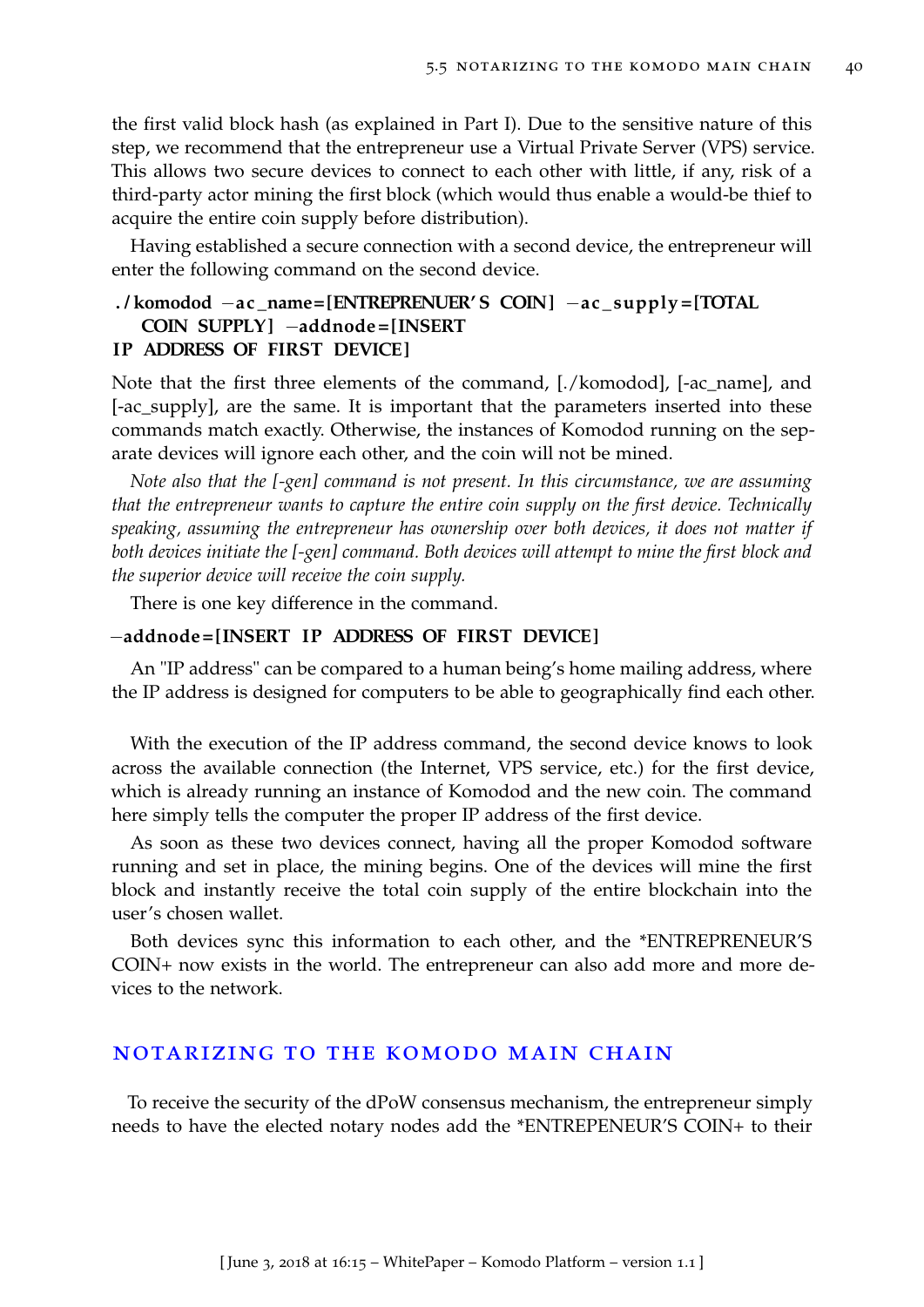internal list of coins to notarize. This will empower the entrepreneur's product with the same verifiable and decentralized security of the Komodo parent chain.

The process of adding a new notarization service can be executed by the notary nodes with just a simple command. While we are at this early stage of development, this sign-up process for new dICO products is not yet automated. In the future, we intend to automate as much of this process as possible.

There is a fee for receiving notarization services. This helps to cover the business costs associated with notarization (recall that all notarizations are financial transactions, by nature).

We already have over fifteen partners successfully notarizing to the Komodo main chain. We are actively seeking more partners, and we encourage the reader to reach out to our team directly with inquiries.

Entrepreneurs are thus able to use the asset chain's native dPoW consensus mechanism to notarize to the Komodo main chain to create a secure backup of the coin's history. Even in the event of an attack at this early state of existence the entrepreneur can rest assured that their product will survive, so long as one copy of the blockchain's history exists.

Everything is set on the backend for the entrepreneur, and they are now fully prepared to begin the dICO process. Naturally, we understand that for many potential entrepreneurs in the Komodo ecosystem, this process is unfamiliar territory. We encourage interested entrepreneurs to reach out to our team for guidance during development.

## the distribution of coins

## *The Trials and Travails of the Centralized ICO Method*

Previously, the entrepreneur at this point would have been required to go through a centralized ICO process.

This could have required several cumbersome and possibly dangerous steps. For example, the entrepreneur would begin gathering cryptocurrencies from their audience to personally hold in escrow while the process of matching purchases to the new blockchain coin were verified.

To distribute these coins, the entrepreneur had two primary options. They could have created and distributed a digital software wallet capable of holding the entrepreneur's coins. This would requiretheir audience to download the software. The entrepreneur would then have to send all the appropriate coins to each wallet address, according to the process they established during their ICO.

Or, the entrepreneur would have to make formal arrangements with another service to manage this process, such as with a centralized exchange. This would require a successful negotiation with this third party, likely paying fees as a part of the agreement.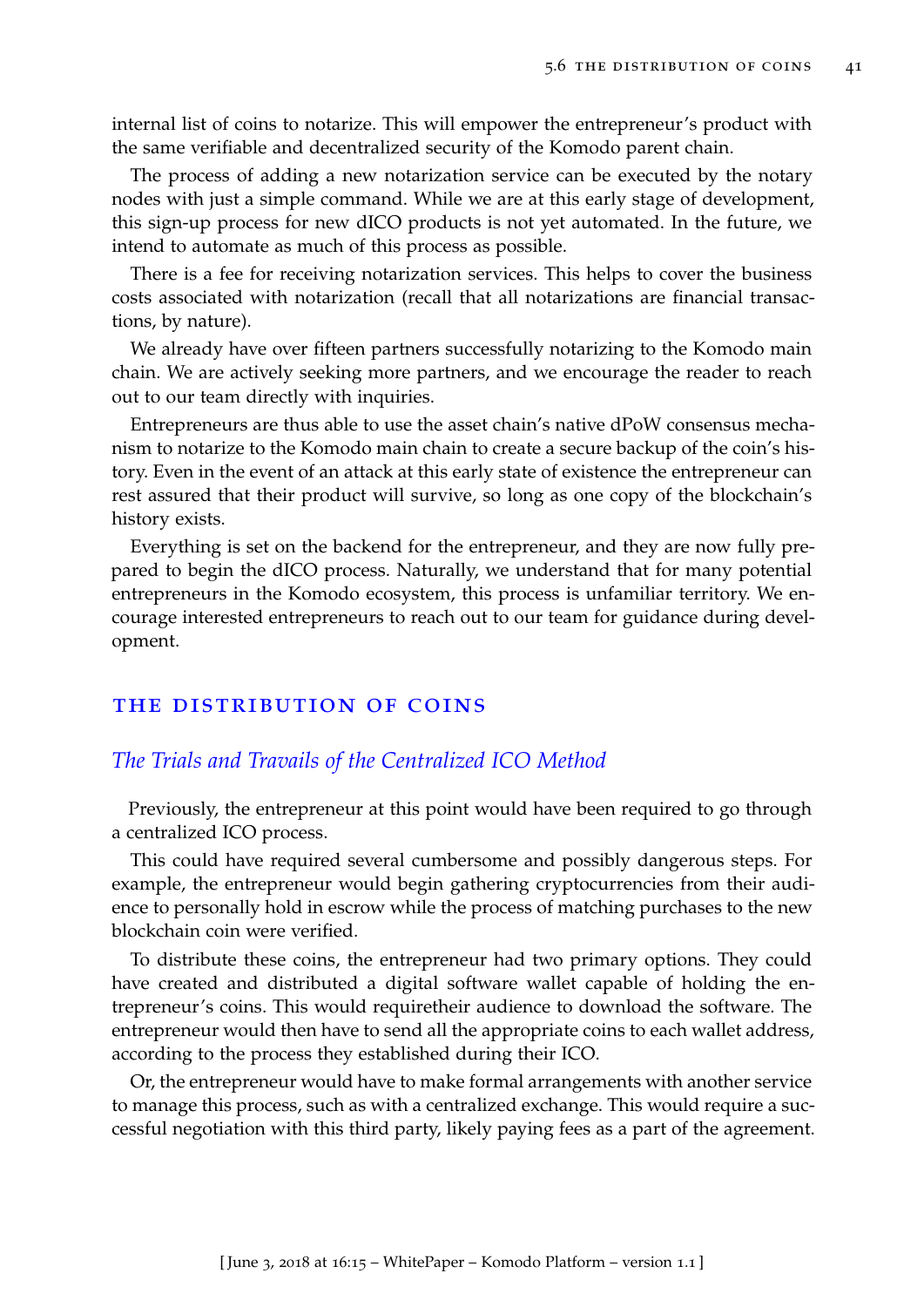The entrepreneur would then be required to act within the centralized exchange's arbitrary framework.

The centralized ICO process can be arduous and, at times, disastrous.

### **ENTER THE DICO**

# *Powered by Komodo's BarterDEX & Jumblr Technology*

The Komodo dICO model is an extension of Komodo's BarterDEX technology. BarterDEX is an atomic- swap powered, decentralized exchange. It enables users to directly exchange cryptocurrencies from one person to another without third-party involvement (i.e. no centralized exchanges, escrow services, vouchers, etc.). Furthermore, as the dICO model is entirely decentralized, anyone can use it at will. There are no centralized authority figures capable of creating artificial control points that can be manipulated at the expense of the users. Please turn to Part III for more details.

To begin the distribution process, the entrepreneur first chooses how many nodes they would like to use for the distribution. Nodes can be any type of machine capable of connecting to BarterDEX. Typically, a small-business entrepreneur may choose to use server machines. Server capacity can be rented online, and the servers can be distributed geographically throughout the world, if desired.

While renting a multiplicity of servers may be the method of choice for an established small-business, it is not a requirement. An owner of an even smaller business, operating on a low budget, can simply use their own computer(s), geographically stationed nearby for convenience. On the other hand, a large corporation could use the server capacity they already own. The number and strength of the machines is a choice made by the entrepreneur.

Having decided the method of distribution, the entrepreneur will then prepare the total supply of coins. (We are assuming the coins are still located on the first device that mined the entrepreneur's genesis block.) The entrepreneur will first break down the total collection of coins into smaller digital pouches. These small bags of coins are ultimately what will be traded on BarterDEX with their audience. The size of the bags is chosen by the entrepreneur, and therefore the entrepreneur can choose a size that is agreeable to their outlook on any KYC legal requirements. For a detailed explanation of the process of breaking down the total collection into smaller bags of coins, we also recommend reading about UTXO technology in Part III of this paper.

Having created these bags of coins, the entrepreneur then sends them to all chosen nodes throughout the BarterDEX network. Coins are distributed to each node's wallet(s) by a normal transaction.

With the coins distributed as desired, the entrepreneur sets the time and date when each bag of coins will be available for purchase. When a bag of coins becomes available on BarterDEX for trading, members of the Komodo ecosystem simply purchase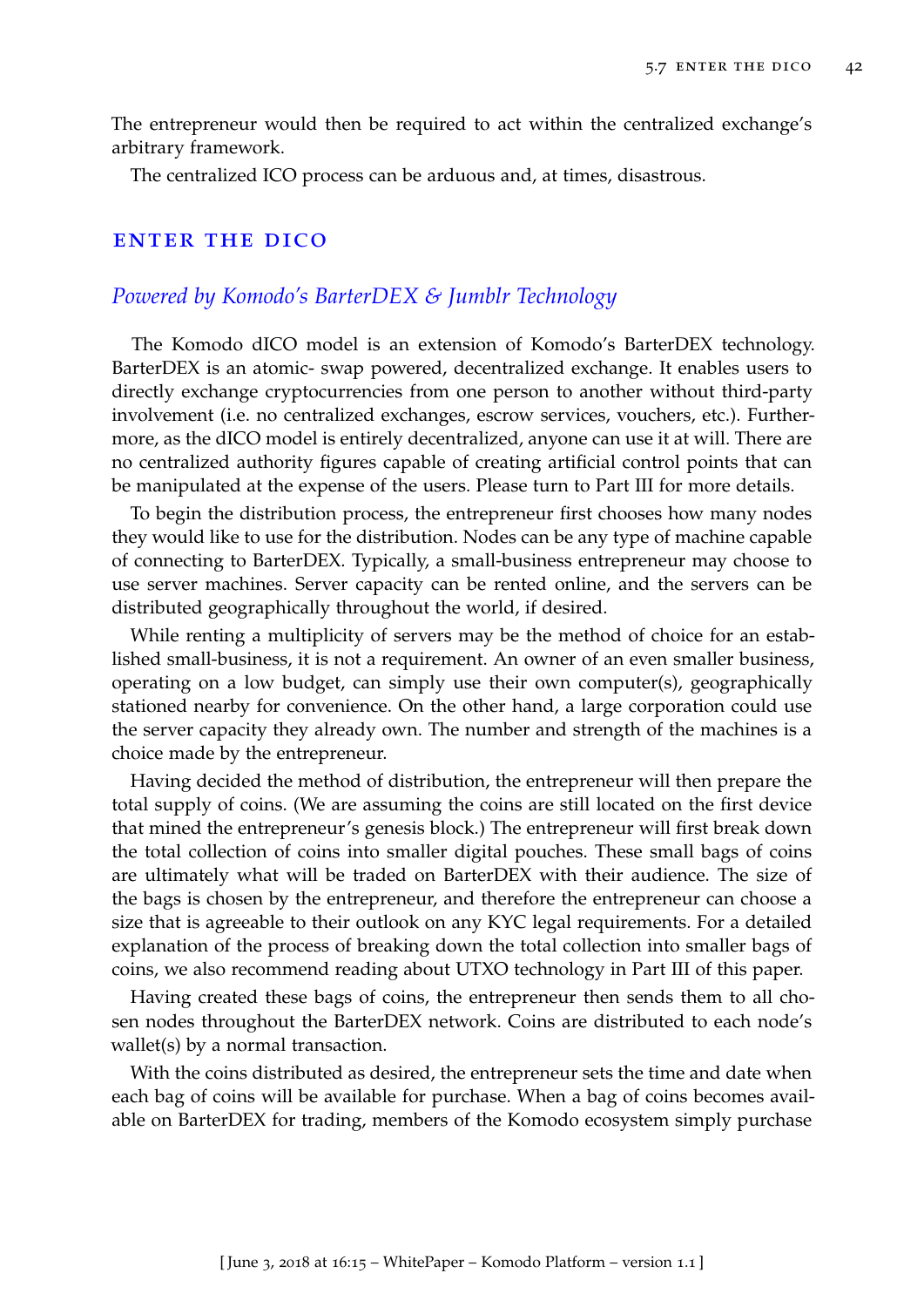the coins. Please see our discussion on atomic- swap technology in Part III for more details.

# *The Many Solutions of the dICO Model: Security, Privacy, Decentralization, and Freedom*

This method of conducting a decentralized initial coin offering mitigates and circumvents the issues found in a centralized ICO. The entire process is conducted in a decentralized manner. The dICO entrepreneur has direct access to their audience, as there are no centralized human authorities acting as middlemen.

Because the bags of coins can be distributed across a vast range of nodes, and because the entrepreneur can program the time at which each bag of coins becomes available, it is possible to prevent a "whale" from seizing a majority control in one swooping moment of the dICO. The whale will have to compete to purchase their desired amount one transaction at a time, just like the other members of the ecosystem.

Furthermore, BarterDEX has advanced trading features that provide additional whale resistance. For example, BarterDEX can perform ten to twenty trades at once, unlike a normal node in the typical ICO model. Therefore, even if the whale were able to place large orders on every node of a dICO, BarterDEX would still be performing orders simultaneously for other members of the Komodo ecosystem.

Concerning theft, the dICO provides solutions to both methods of theft in the centralized ICO. Unlike the centralized ICO, once the distribution of the bags takes place the effect of their distribution adds a layer of security from a would-be hacker. The hacker can only steal funds at the node they manage to penetrate. Were the hacker to steal coins before the actual dICO, the entrepreneur would have the option to simply create a \*NEW ENTREPRENEUR'S COIN+ again, without losing any personal wealth.

Furthermore, since the trades happen instantaneously with each bag available for sale, the entrepreneur is only in possession of either their own \*ENTREPRENEUR'S COIN+, or the cryptocurrency funds provided by the dICO participants—but not both. The entrepreneur is never at risk of losing both their own funds and the funds of their audience, which is a strong advantage over today's ICO model.

Regarding human error, should one of the node's databases be corrupted by accident or hardware failure, only one node's coin supply is lost.

Since the coins are immediately available on the BarterDEX exchange for trading, the entrepreneur's audience has an immediate trading market. This stands in contrast to today's ICO model, where users often wait weeks or even months before liquidity for their ICO product arises in a centralized exchange.

Finally, through Jumblr technology, participants have the option of privacy when purchasing the dICO product. This enables them to support the crowdsourcing efforts of the entrepreneur within their inherent right to barter in private.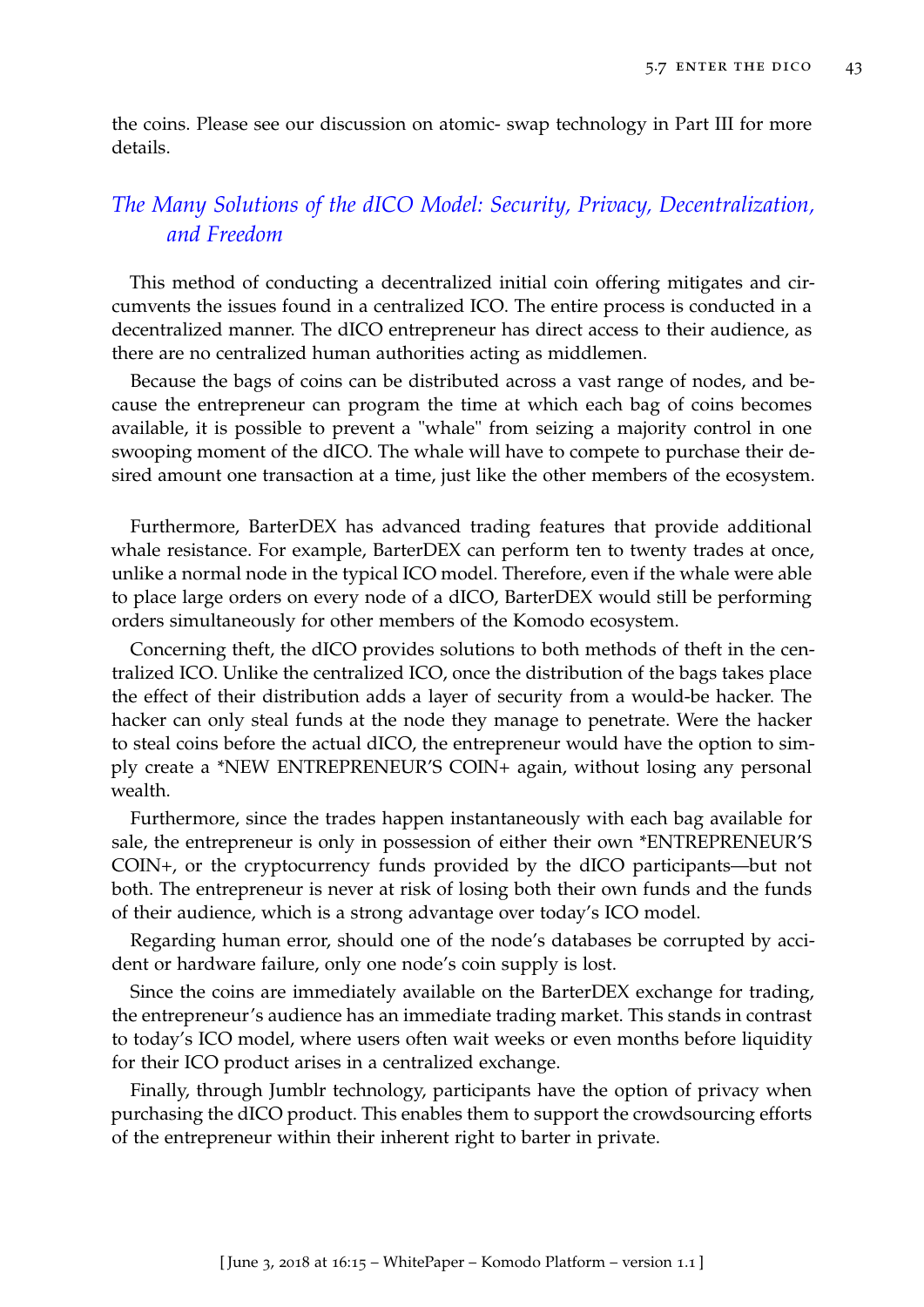Upon conclusion of the distribution of the dICO coin supply the entrepreneur has successfully and immediately completed all the crowdsourcing-related steps that could have taken months in today's typical ICO model.

Komodo's dICO model is significantly easier, freer from manipulation, more flexible, and more secure.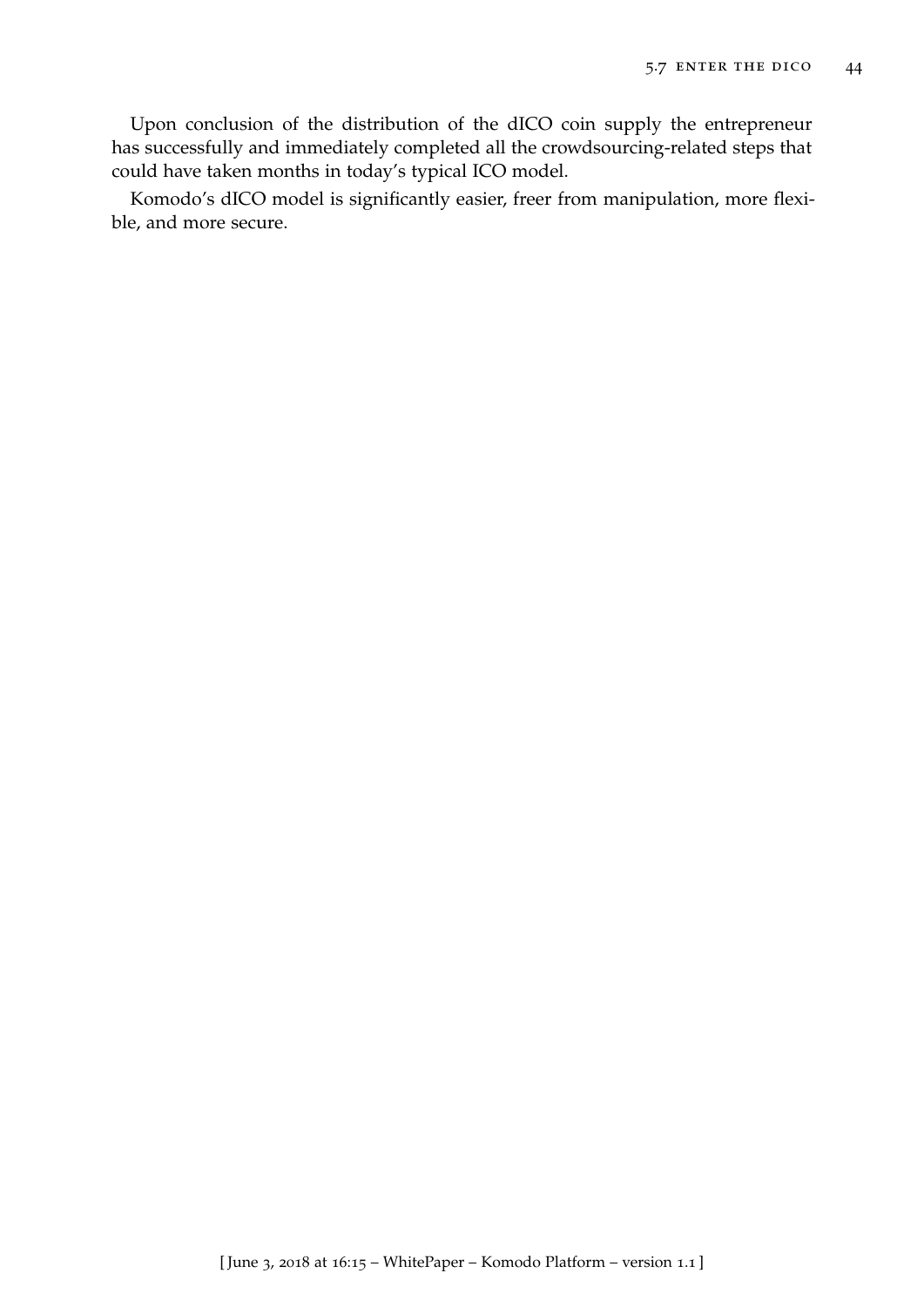# Part III

# KOMODO'S ATOMIC-SWAP POWERED, D E CENTRALIZED EXCHANGE: BARTERDEX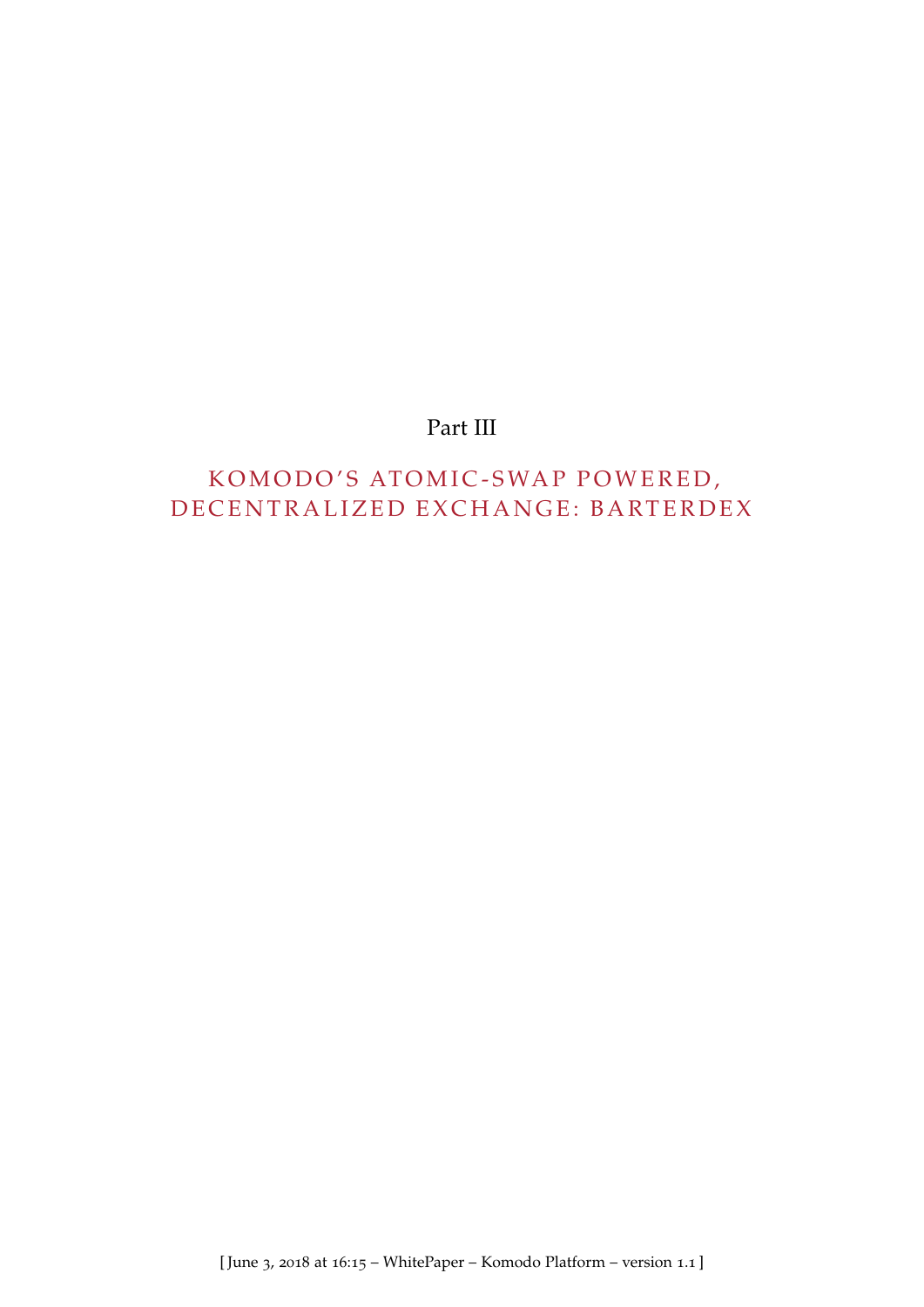# 6

# A B S T R A C T ( B A R T E R D E X )

Komodo's decentralized exchange, BarterDEX, allows people to trade cryptocurrency coins without a counterparty risk. The protocol is open-source and trading is available for any coin that any developers choose to connect to BarterDEX. The parent project, Komodo, freely provides BarterDEX technology through open-source philosophy. Our service fully realizes decentralized order matching, trade clearing, and settlement. The order-matching aspect uses a low-level pubkey-to-pubkey messaging protocol, and the final settlement is executed through an atomic cross-chain protocol. Like any exchange, our decentralized alternative requires liquidity, and we provide methods and incentives therein.

### **INTRODUCTION**

The current, most practical method for cryptocurrency exchange requires the use of centralized exchange services. Such centralized solutions require vouchers to perform the exchange. Among many dangers present in this system, end-users are under the constant risk of their assets being stolen either by an inside theft or an outside hack. Furthermore, the operators of centralized exchanges an exhibit bias in how they facilitate trading among their users. They can also create fake levels of volume on their exchange. To eliminate such dangers and limitations requires the creation of a decentralized-exchange alternative.

Among all the centralized exchanges, trading tends to coalesce around a few of the most popular. There is a reason for this behavior. Trading via vouchers is fast; a central exchange can swap internal vouchers instantaneously, whereas trading actual cryptocurrencies through human-to-human coordination requires communication from both parties. It requires waiting for blockchain miners to calculate transaction confirmations.

The speed advantage of a centralized exchange, therefore, creates a compounding effect on the centralization of traders. The faster processing time of vouchers attracts more people: the increased presence of traders creates higher liquidity: with more liquidity, the exchange can feature better prices: the higher quality of prices in turn attracts a larger community, and the cycle repeats. This is a classic Network Effect, and it is the reason that a few centralized exchanges dominate with high-volume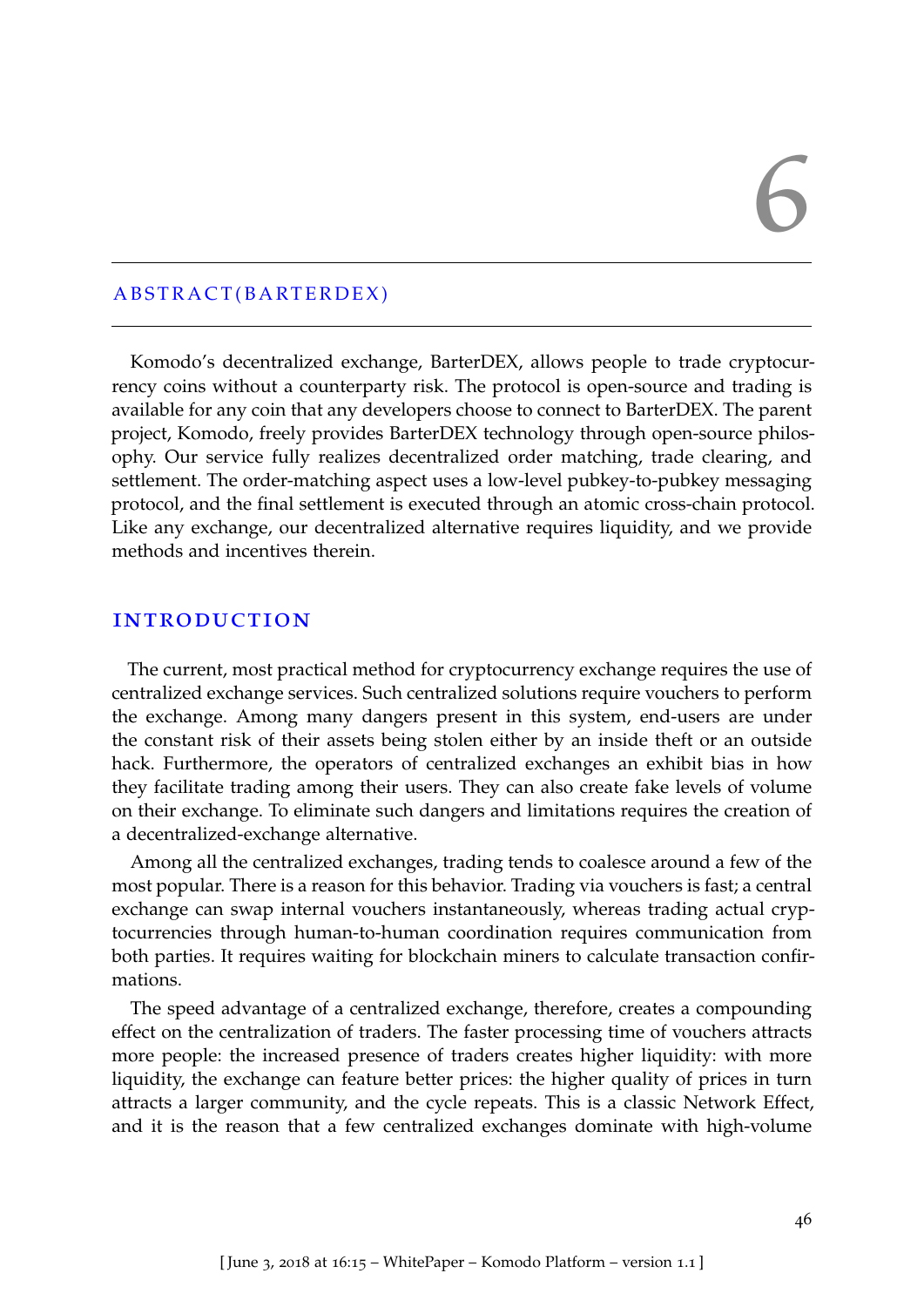trading, while smaller exchanges—both centralized and decentralized—suffer from a lack of liquidity.

# *The Beginnings and Travails of Decentralized Exchanges*

In 2014 a project called The MultiGateway created one of the first decentralized resources for trading cryptocurrencies. The MultiGateway relied on a separate, though related, blockchain project called the NXT Asset Exchange. The latter facilitated the decentralized exchange of blockchain coins by using proxy tokens (as opposed to vouchers), and these proxy tokens represented external cryptocurrencies (such as Bitcoin).

The underlying technology of this solution is still in use by many blockchain platforms, but the proxy- token protocol is too limited to compete with centralized exchanges. Because trading by the means of proxy tokens requires trading on an actual blockchain, the trading process loses the speed of a centralized exchange. Also, a proxy-token decentralized exchange must still have a storage center to hold the external cryptocurrencies represented by the proxy tokens. At best, this storage center is only distributed, and therefore end-users are under the same counterparty risk that exists in centralized exchanges. Furthermore, the process of trading on proxy-token platforms requires using a set ofgateways (i.e. "The MultiGateway") to convert external native coins (such as Bitcoin) to and from the affiliated proxy tokens. Together, these many problems make the proxy-token method of decentralized trading an impractical solution.

Therefore, a decentralized exchange alternative that seeks to successfully remove the threats and limitations of centralized exchanges must feature the same speed, liquidity, and convenience of a centralized exchange. As of today, no decentralized exchange has successfully replaced any of their centralized counterparts.

# *BarterDEX: A Complete Solution*

We now present a fully functional, new decentralized technology that makes a competitive decentralized exchange possible. We call our technology BarterDEX, and it allows people to freely and safely exchange cryptocurrency coins from one person to another.

The BarterDEX decentralized exchange creates a competitive method for bartering cryptocurrencies, combining three key components: order matching, trade clearing, and liquidity provision. These components are combined into a single integrated system that allows users to make a request to trade their coins, find a suitable trading partner, and complete the trade using an atomic cross-chain protocol. Additionally, BarterDEX provides a layer of privacy during the order-matching process, enabling two nodes to perform a peer-to-peer atomic swap without any direct IP contact.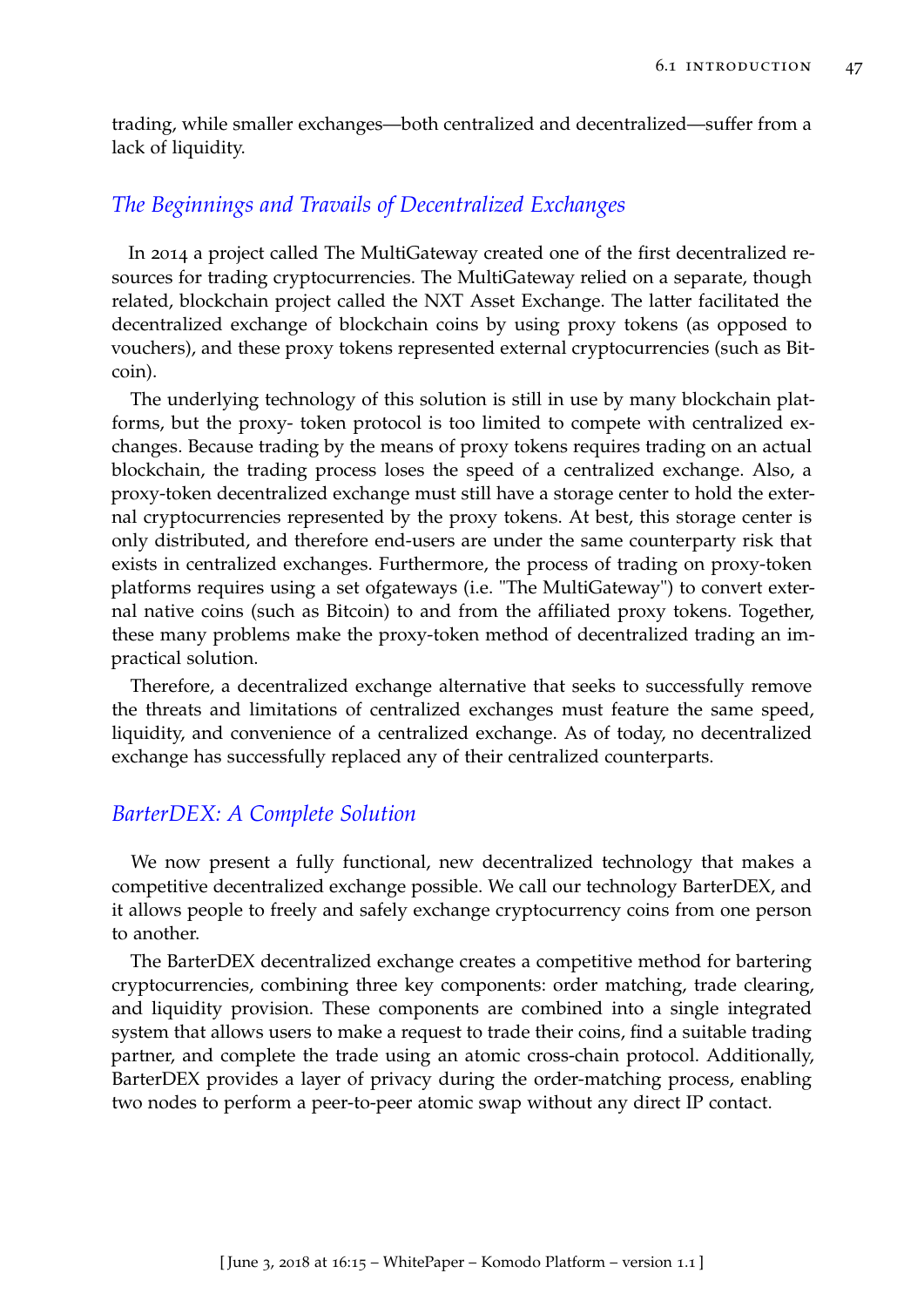The "order matching" component is the process of pairing an end-user's offer to buy with another end- user's offer to sell. This component is not the actual trade itself, but is only a digitally created promise between end-users stating that they will perform their parts of the trade.

The order-matching process is achieved by algorithms that define how the orders are paired, and in which order they are fulfilled.

After a successful order-matching execution, the next component is the "clearing" aspect of the trade, wherein end-users must fulfill their promises. This is the process wherein the assets are swapped between the trading parties. BarterDEX facilitates this process and assures the safety of the users therein.

Recall that in previous decentralized exchanges there lies a problem when an exchange has low liquidity. BarterDEX solves this problem by creating Liquidity Provider Nodes (LP nodes). LP's are trading parties that act as market-makers, buying and selling assets. They provide liquidity to the exchange, and make their profit from the spread between bid and ask orders. LP's bring price stability to the market, and facilitate end-users in making fast and efficient trades.

## *Recent Improvements in BarterDEX*

BarterDEX is the result of years of development and iterated versions, with each iteration adding the next layer of required functionality to achieve our eventual goal of large-scale adoption.

BarterDEX holds support for [SPV Electrum-based](https://en.bitcoin.it/wiki/Electrum) coins (removing the need to download a coin's blockchain), all Bitcoin-protocol based coins running native-coin daemons, Ethereum, and Ethereum- based ERC20 tokens. The BarterDEX API is built to handle the nature of the SPV requirements, providing additional functionality to developers.

BarterDEX also enables a feature known as Liquidity Multiplication, a protocol that allows the same funds to be used in multiple requests on BarterDEX "orderbooks." The first request to fill completes the trade, and all outstanding requests are immediately cancelled. This feature is available to the user when providing liquidity to the exchange (called a "Bob-side" trade); it is not necessary to establish a full LP node to engage in Liquidity Multiplication.

Liquidity Multiplication therefore allows an initial amount of funding to create an exponentially higher amount of liquidity on the exchange. This also provides a special advantage for traders that like to wait for below-market dumps. While this feature is something that any other exchange could implement, few do. On BarterDEX, all orderbook entries are 100% backed by real funds, as opposed to a centralized exchange's vouchers, which are not as reliable and therefore would present yet another danger for their end-users.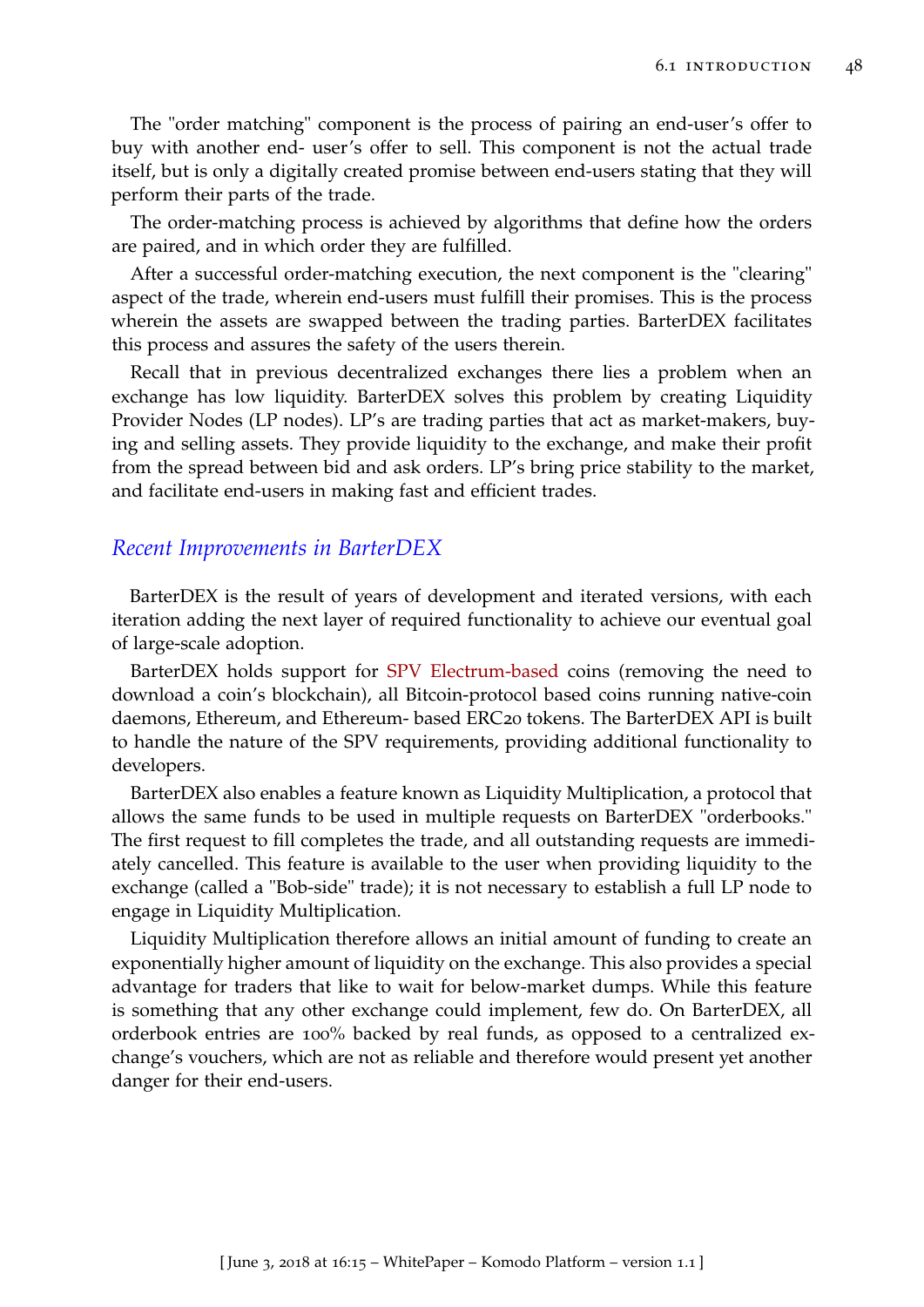### barterdex technology

Before we get into details regarding the nature of atomic swaps, there are several aspects of BarterDEX that are critical to understand.

### *Order Matching*

The first is the decentralized orderbook. The orderbook is the collection of bids and offers that end- users place on the network. To create our orderbook, BarterDEX creates a custom peer-to-peer network that employs two separate types of nodes: a full-relay node and a non-relay node.

## *Order Matching with Full-Relay and Non-Relay Nodes*

The difference between a full-relay node and a non-relay node is that the former is typically a high- volume trader who provides liquidity to the network in exchange for being a trading hub on the network. This puts him in the position of being able to complete trades more quickly than his trading competitors. The latter type of node (non-relay) is the more common user, who engages with BarterDEX when trading one cryptocurrency for another, given the user's daily motivations.

There are no requirements or payments necessary to become either type of node, and so anyone desiring to become a high-volume full-relay node will find no restrictions. To be successful as a full-relay node, however, one must be able to carry out transactions on the network with a competitive Internet connection and high-capacity bandwidth.

There are several incentives encouraging users to become full-relay nodes, as these types of nodes are necessary to build the backbone of the BarterDEX network. One incentive to run a full-relay node is that by being at the center of a wide network of non-relay nodes, the full-relay node has better connectivity and thus a higher chance of being the first to complete a trade.

A non-relay node has all the same available trading options—including the option to be liquidity providers, and thus use liquidity multiplication. Non-relay nodes are only limited, naturally, in terms of the total number of connections they maintain to other users. We expect that most nodes joining the network will be non-relay nodes.

In theory, roughly 100 full-relay nodes should be able to support thousands (if not tens of thousands) of non-relay nodes, thus providing a large and high-volume network. We are in the process of achievingreal-world implementation. As of the writing of this white paper, the public Komodo community has performed almost 100,000 atomic-swap trades on BarterDEX.

When limitations do arise in the scaling process, we have various contingencies in place, one of which is the creation of clusters. It is possible to create clusters of BarterDEX nodes that are separate from other clusters on the network. To achieve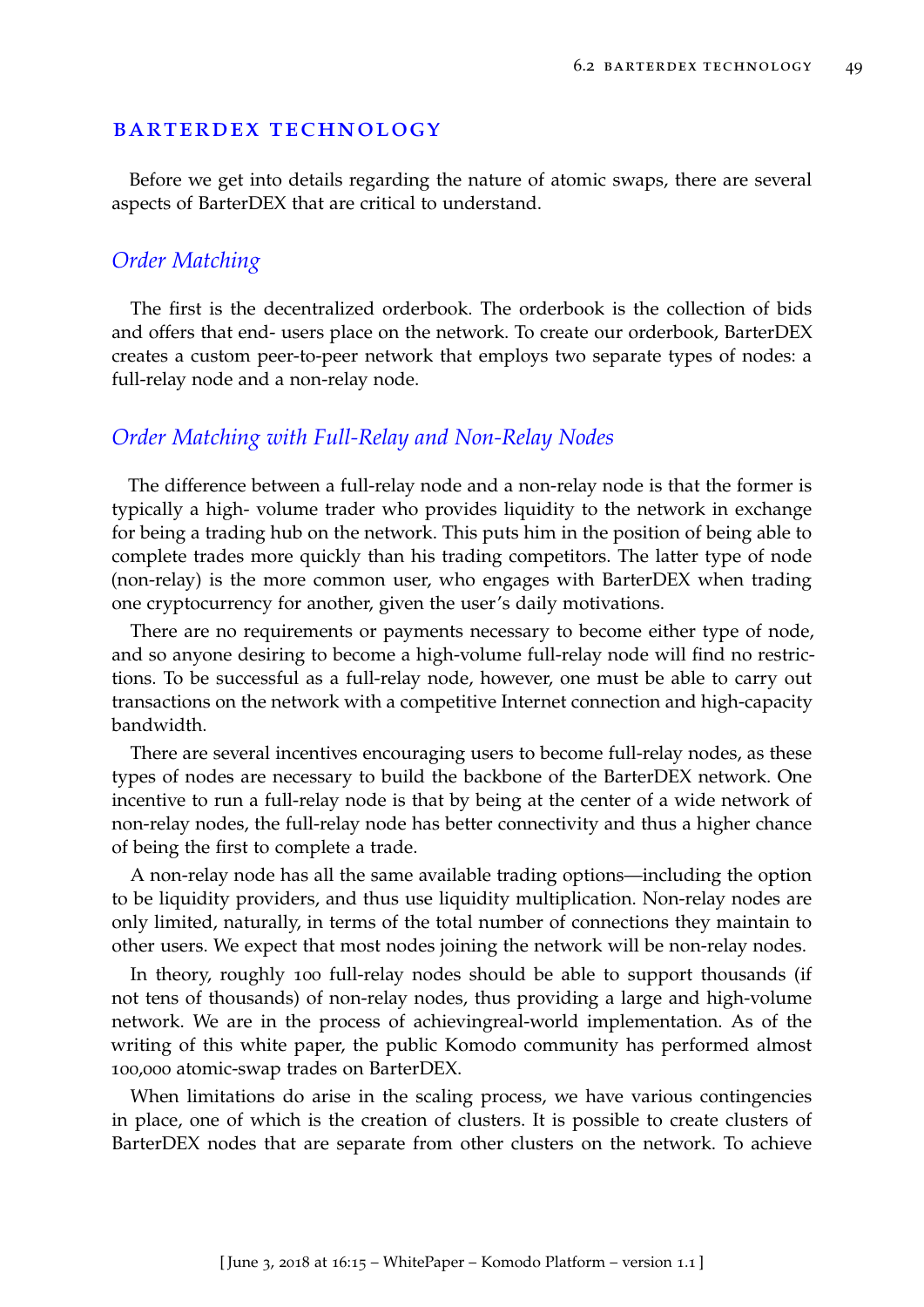this, when one cluster approaches a level of user load that is overcapacity, users can opt to seed a new cluster by creating an independent set of seed nodes. This feature amplifies the scalability of the BarterDEX network, as it allows clusters of users to form in accordance with user desires. We assume that at large scales there will be sufficient inventory in the orderbooks for clusters to provide ample asset liquidity, especially if the act of partitioning into a new cluster is based on trading a coin that is overcrowded.

Furthermore, as we continue to develop this new technology, we may also create a protocol that will allow these separate clusters to share their order boards via bridge nodes, which in theory can act to cross-pollinate desired orders from one cluster to another.

To optimize the network load, we minimize the hierarchical transmission of the orderbooks and the fetching of data. There are also several different methods of obtaining data by which we can maximize the number of nodes that can fully connect to the BarterDEX network.

# *Jumblr Technology Adds Privacy*

While BarterDEX does not require non-relaying nodes to publicly share their IP addresses, it is important to note that BarterDEX itself is not private. Instead, we use Jumblr, an accompanying Komodo technology, to provide privacy options.

Users should assume that if privacy is important for their given trading activity, they need to employ Komodo's additional privacy technology, Jumblr. On the surface, non-relaying nodes perform addressing via a <curve25519> pubkey, and the IP address of one non-relaying node is normally not directly shared with their accompanying non-relaying trading partner. However, full-relay nodes are capable of monitoring IP addresses at the lower levels of the network, and therefore a malicious actor would be able to link IP addresses of non-relay nodes to pubkeys, thus uncovering the most crucial aspects of their privacy.

## *Iguana Core Provides the Foundation for Our "Smart Address" Feature*

BarterDEX itself is a fork of one our earliest codebase experiments, Iguana Core, which we briefly encounter in each part of this paper. All BarterDEX transactions that use the atomic-swap protocol are created and signed in a format that is managed by the Iguana Core codebase. This enables a powerful combination of features.

The following page is a high-level discussion of one method that Iguana Core supports the fluidity of the Komodo ecosystem. Newcomers to the cryptocurrency industry and those who are not familiar with developer language may find this section too challenging to understand. We welcome the reader to simply read the two warnings below, and then to skip to the next section.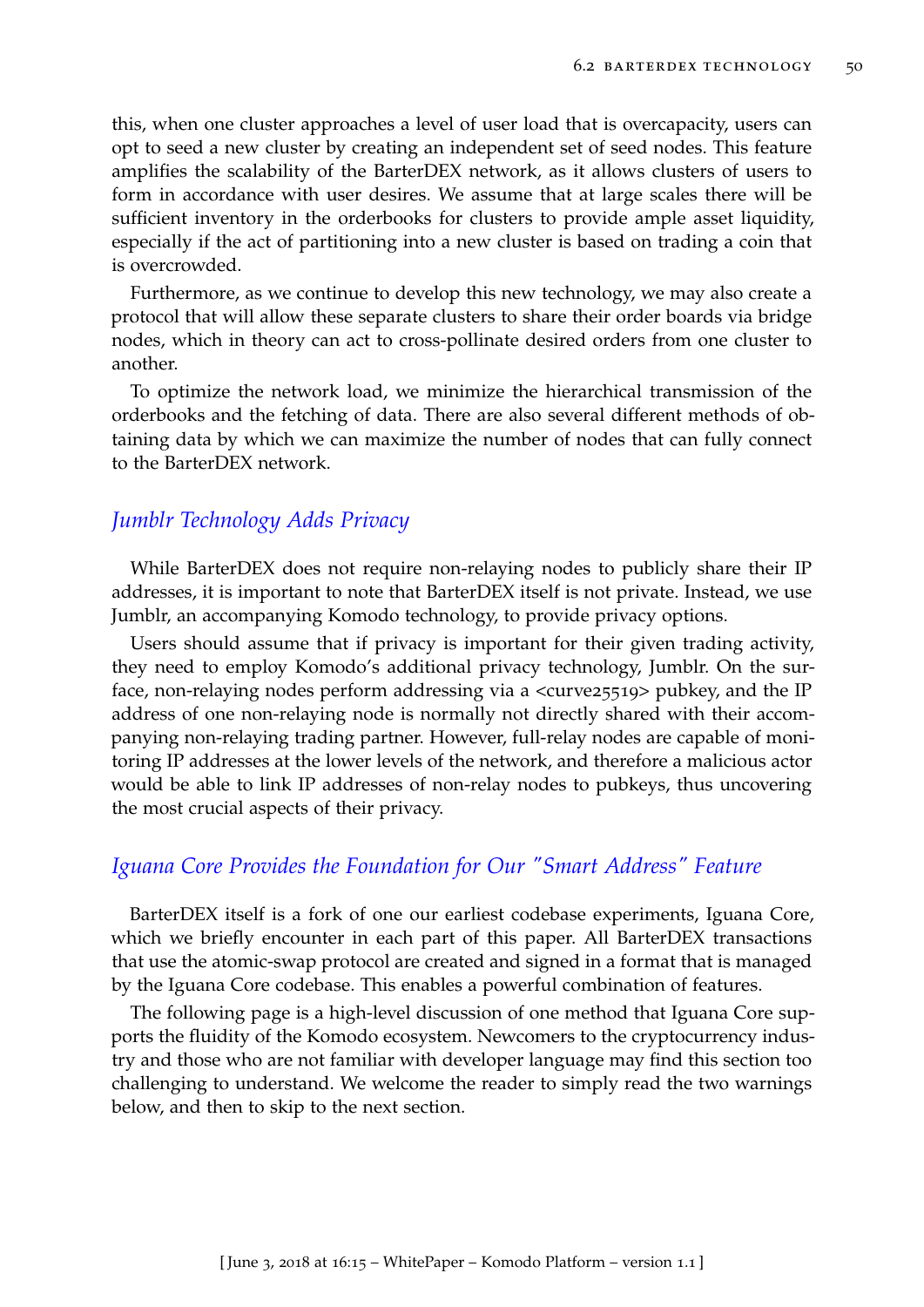*First Warning: Some of the features that Iguana Core enables are highly advanced, and therefore users interacting with BarterDEX and other Iguana-compatible GUI software applications should always perform proper research and exercise caution.*

*Second Warning: The important thing for users to understand is that they should be careful not to spend the same funding in two different standalone apps. In other words, if they are trading with funds in a BarterDEX GUI, they should not also try to spend those funds in their Agama Wallet (or another Iguana- compatible wallet). Instead, they should wait for both apps to be in sync before moving forward.*

One specific feature is a specialty wallet that can manage and trade among a multiplicity of different blockchain coins. To explain the significance of this multi-coin wallet feature, let us observe how a standalone GUI app formerly interacted with cryptocurrencies.

Previously, for a GUI software application to manage cryptocurrencies, the software application usually required the creation of a wallet.dat file, which is locally stored on the user's computer. This wallet.dat file held the privkeys—passwords that unlock funds on a blockchain—and other encryption-enabled protocols necessary for the user to manage funds. There are many limitations in the wallet.dat method. For instance, typically only one software application should access the wallet.dat file at a time, to prevent data conflict and corruption.

The Iguana Core codebase enables the user to interact with their funds on the blockchain(s) without requiring a wallet.dat file. Because the Iguana Core codebase works with raw transaction data, the codebase allows a user to first create and then manage a public blockchain "smart address" that can be accessed from anywhere, by any compatible standalone GUI, simply with a passphrase that unlocks their privkey.

To maintain control over their funds without requiring a wallet.dat file, users need only create a smart address and then retain a copy of the accompanying passphrase (typically a collection of 12 to 24 common dictionary words arranged in a specific order) that is provided at the moment of creation. By entering this passphrase into an Iguana Core compatible standalone GUI app, Iguana Core then activates their <privkey>, which then enables users to manage their funds.

Furthermore, the smart address created by Iguana Core can manage and maintain multiple types of coins and other blockchain assets. When a user activates any compatible coin using the Iguana-Core passphrase, Iguana Core can store these coins in a separate address that is compatible with the appropriate blockchain and link this sub-address to the other addresses unlocked by the Iguana-Core passphrase.

Therefore, in the underlying Iguana code, each of the unique coins gets an address that is compatible with its own blockchain, but the Iguana-Core passphrase enables the user to access these coins all at once. Therefore, a BarterDEX GUI app can use this passphrase to enable users to actively trade between a multiplicity of coins.

One key function of the Iguana codebase that makes this possible is the <withdraw> command in the Iguana Core API. It is this command that allows individual GUI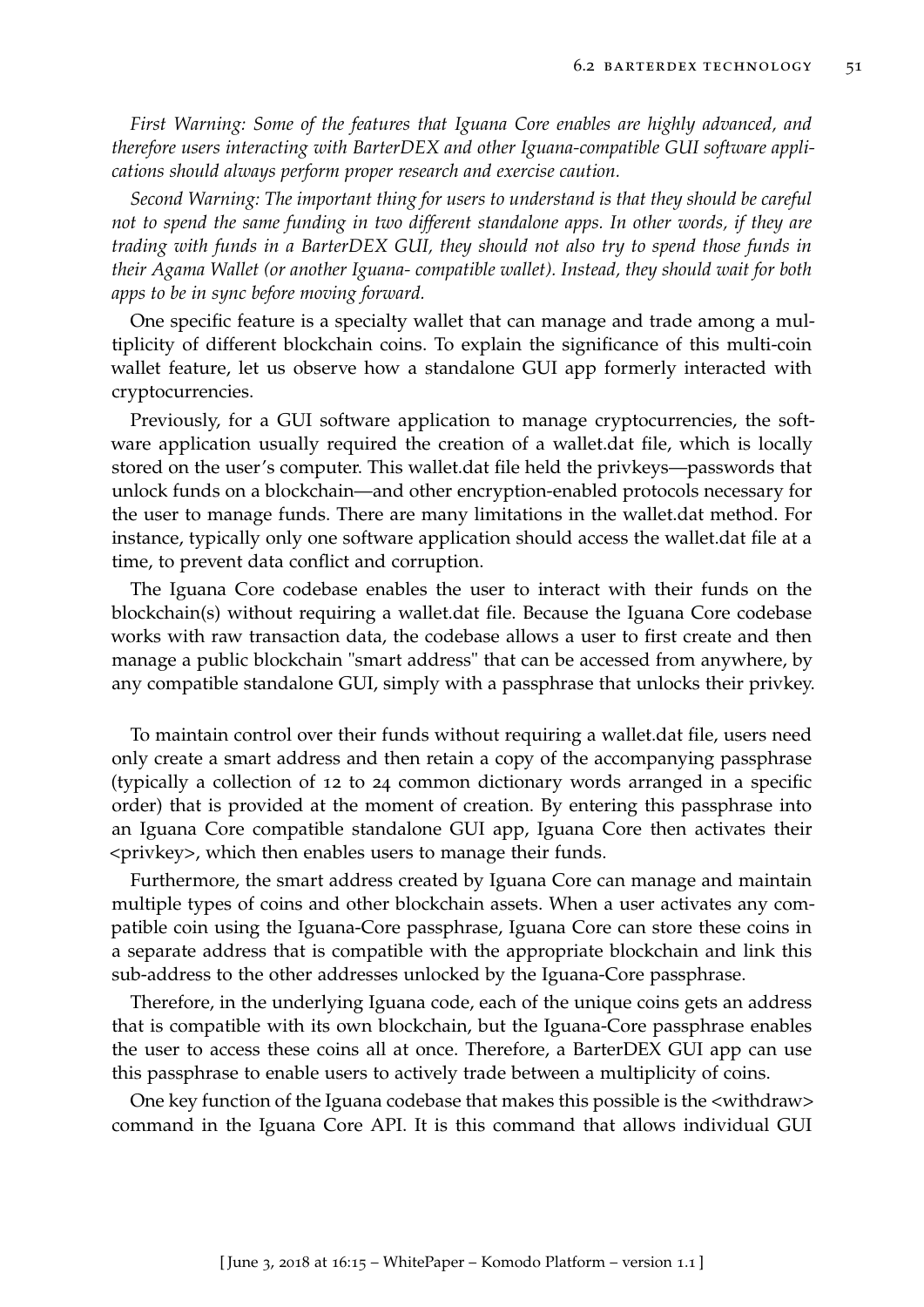apps, such as a standalone BarterDEX GUI app, to work with the underlying funds in the user's addresses.

Notice several of the freedoms this provides to the user. All the funds are only spendable by the user with the passphrase. Because there is no need for a wallet.dat file to be stored locally, there is less danger (though users should exercise caution) of data corruption between different standalone software applications that are accessing these funds.

Therefore, an end-user can have a standalone BarterDEX GUI app running on their local machine, which they use to trade, and can also have a separate standalone GUI wallet app that is managing their long- term cryptocurrency holdings.

This also allows standalone GUI applications that are Iguana-Core compatible to support each other. For instance, while a BarterDEX GUI can function without any native-coin daemon process running in the background simply by relying on Iguana Core and public Electrum SPV servers (which remove the need to download blockchain data), the BarterDEX GUI can also work with a native wallet's coin daemon background process to coordinate blockchain synchronization.

For instance, a Komodo user may run the Komodo Agama wallet, which runs a native Komodo coin daemon (and has a local wallet.dat file), alongside a BarterDEX GUI app. Iguana Core can then enable the BarterDEX GUI to rely on the native coin daemon running in the background of the Komodo Agama wallet, which speeds up the trading process for an end-user, as they do not have to wait for the public Electrum servers to update. The native Komodo coin daemon is the software we encountered in Part II, Komodod.

### the utxo: an elusive, yet fundamental concept

BarterDEX relies heavily on a rarely understood technology called the "UTXO," short for Unspent Transaction, which was invented in the original Bitcoin protocol. This technology is fundamental to the operations of any blockchain project that utilizes the original Bitcoin protocol. However, even the most active of cryptocurrency users rarely know what UTXOs are or why they exist.

Because UTXOs play an important part in BarterDEX, and to provide a pleasant user experience, it is essential we adequately explain the UTXO concept. In the future, as the technology surrounding BarterDEX iterates, and as the cryptocurrency community continues to learn, we hope that the concept of UTXOs will be less taxing on a user's learning curve.

To begin our explanation of UTXOs, let us first examine the language of a common user when describing how much cryptocurrency money they have and how they perceive those funds. We will therefore need to understand the concept of "satoshis," the way a blockchain handles the collection and distribution of funds, and how we utilize these core technologies when trading on BarterDEX.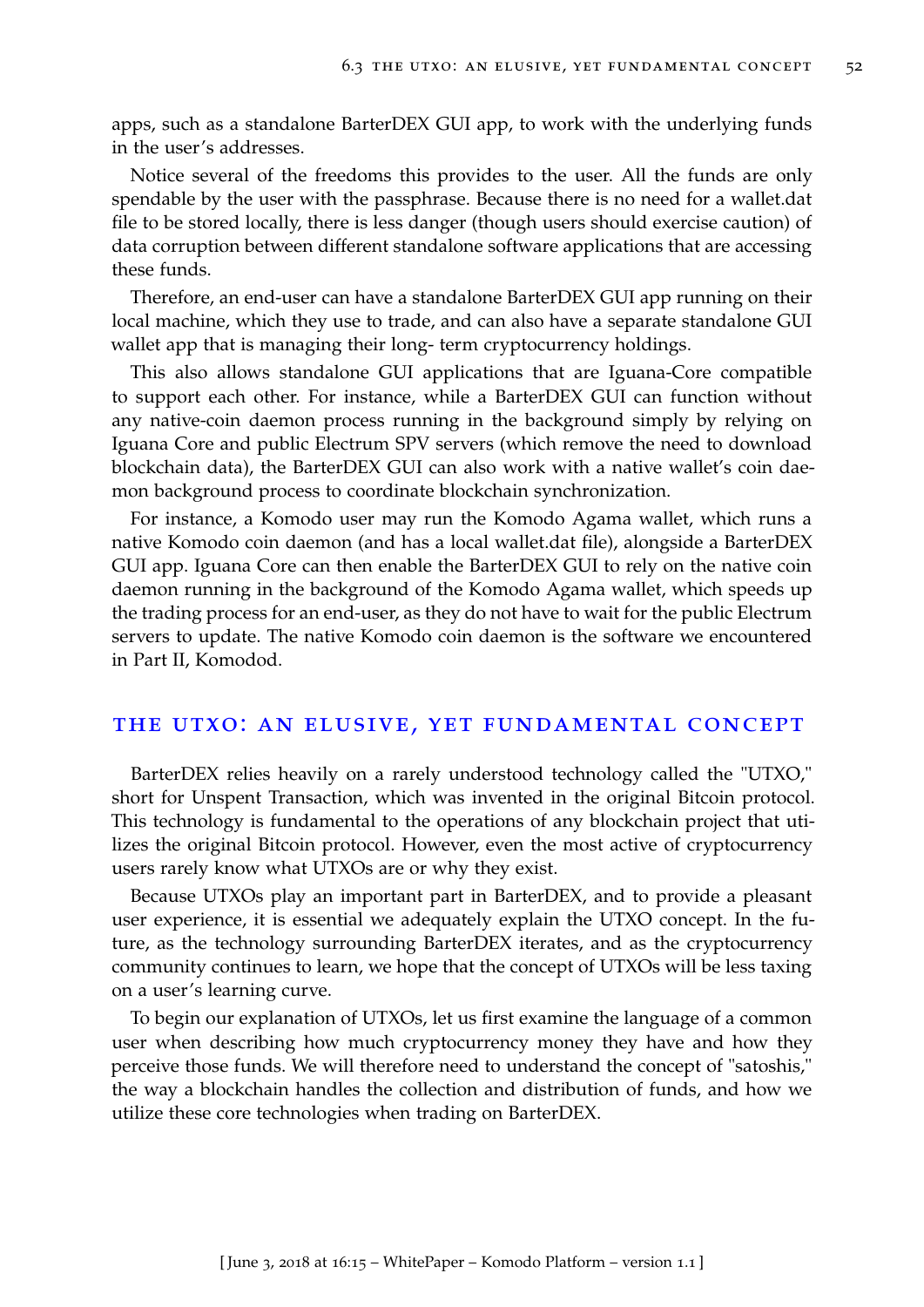## *Comparing the UTXO to Fiat Money*

Let us assume a cryptocurrency user, whom we name Charlie, has \$10,000 in his physical wallet. Naturally, when Charlie thinks about the amount of physical (or "fiat") money he has, he says to himself, "I have \$10,000."

However, there is no such thing as a \$10,000-dollar bill. Instead, Charlie actually has a collection of smaller bills stacked together. For instance, he could have a stack of \$100-dollar bills, the total of which equals \$10,000 dollars.

If Charlie goes to purchase an item that costs \$1, and he only has \$100-dollar bills in his wallet, to make his purchase he will take out a single \$100-dollar bill and give it to the cashier. The cashier then breaks that \$100-dollar bill down into a series of smaller bills. The cost for the item, \$1, remains with the cashier, and the cashier then provides change—perhaps in the form of one \$50-dollar bill, two \$20- dollar bills, one \$5-dollar bill, and four \$1-dollar bills.

Charlie now thinks to himself, "I have \$9,999." Specifically, however, he has ninetynine \$100-dollar bills, a \$50-dollar bill, two \$20-dollar bills, one \$5-dollar bill, and four \$1-dollar bills.

We emphasize that not only does he not have ten thousand \$1-dollar bills, he also does not have one million pennies (\$0.01). Furthermore, because pennies are the smallest divisible unit of value in Charlie's wallet, we could point out that each bill is a collection of its respective units of pennies. For instance, a \$1-dollar bill in Charlie's wallet we could describe as, "a bill that represents a collection of one hundred pennies and their value."

### *Understanding Cryptocurrencies and Their UTXOs*

### *A Satoshi is The Smallest Divisible Unit of a Cryptocurrency*

Continuing with our explanation of UTXOs, we next need to understand the concept of "satoshis." The name "satoshi" is derived in honor of Satoshi Nakamoto, author of the original Bitcoin white paper. By convention in the cryptocurrency community, one satoshi is equal to one unit of a coin at the smallest divisible level. For instance, 1 satoshi of Bitcoin is equal to 0.00000001 BTC.

Let us suppose now that Charlie has 9.99000999 BTC (Bitcoin) in his digital wallet. Assuming Charlie correctly understands the concept of satoshis, Charlie could say to himself, "I have nine hundred and ninety-nine million, nine hundred and ninety-nine satoshis of bitcoin."

This is how Charlie might mentally perceive the collection of money that exists in his digital wallet, like he perceives the \$9,999 in his fiat wallet.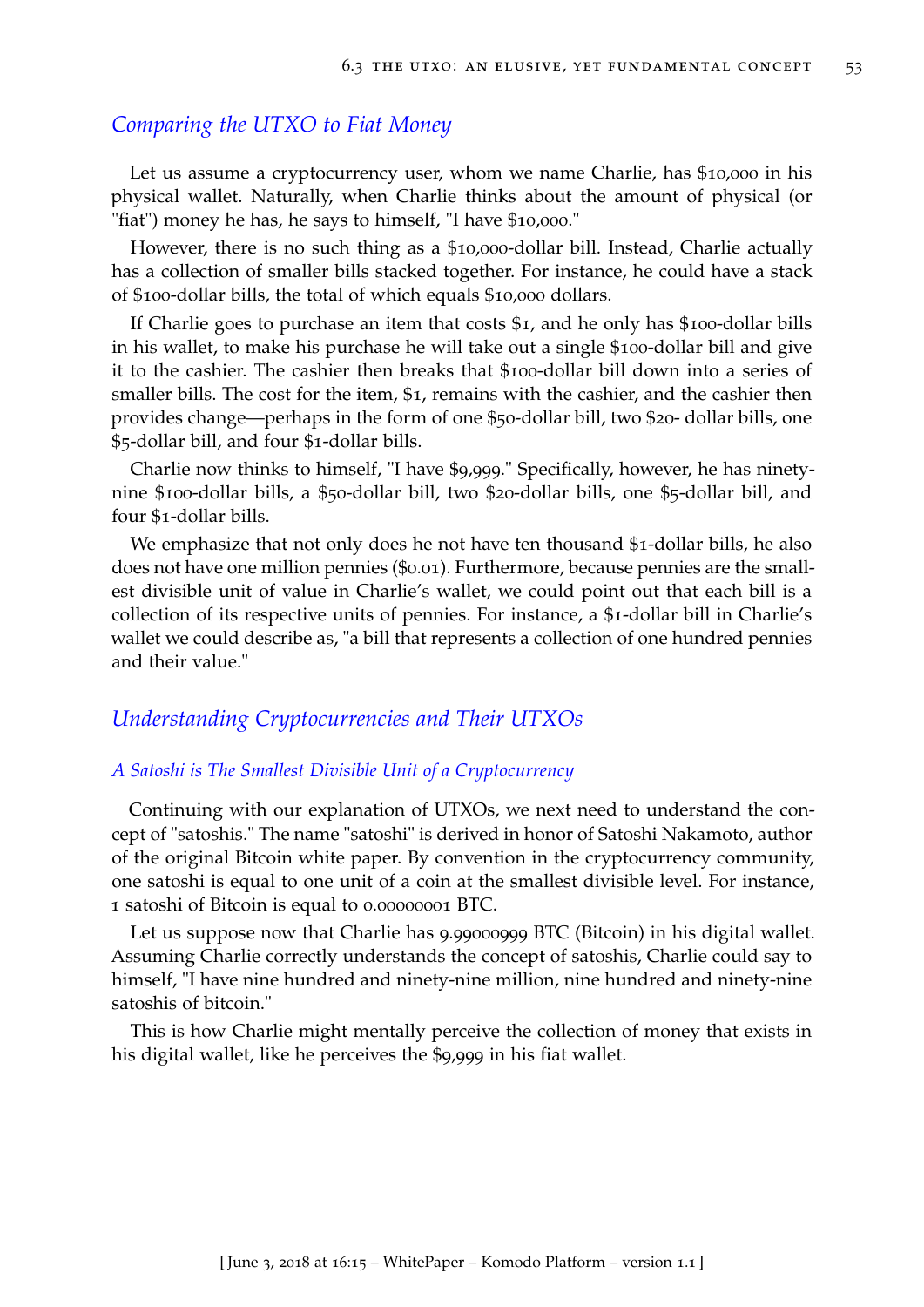### *A UTXO is a Packet of Satoshis, just as a Fiat Dollar Bill is a Packet of Pennies*

Recall now that with fiat money, Charlie did not think about how his original \$10,000 was comprised of smaller individual \$100-dollar bills. Similarly, Charlie also does not think about how his 9.99000999 BTC could be comprised of smaller collections of satoshis.

Furthermore, just as Charlie did not carry around fiat money as a collection of pennies, he also is not carrying around a raft of satoshis. Were he to try to carry a million pennies in his physical wallet, the weight of the wallet would be unmanageable. Similarly, if the Bitcoin protocol were to attempt to manage nine hundred and ninety-nine million, nine-hundred and ninety-nine satoshis, the "data weight" would be so heavy, the Bitcoin protocol would be enormous and unmanageable.

To optimize "data weight," the Bitcoin protocol therefore bundles up the satoshis into something that is like the example of dollar bills earlier, but with one important difference. In fact, here is where the Bitcoin protocol exercises a superiority over fiat money by deviating from the limitations fiat money must obey when bundling smaller values into larger values.

In fiat money, one hundred pennies are bundled into a one-dollar bill, which can then be bundled into a larger bill, and so on. All the sizes of fiat money are preset and predetermined by the issuer of the fiat money when they print their bills and coins.

The Bitcoin protocol, however, does not need to pre-plan the sizes of "bills" (i.e. the collections of satoshis) in the owner's wallet. Bitcoin is freer in this sense; it can shift and change the sizes of its "bills" at will because there is no need to accommodate for the printing of physical coins and paper.

Instead, the Bitcoin protocol allows for the developer of digital wallets to write code that can optimize how bitcoin satoshis are packaged into "bills," and thus the community of developers can work together to keep the data weight of the blockchain manageable. The better the digital-wallet developer, the more efficient the size of the "bills" (a.k.a. the packets of satoshis).

The Bitcoin protocol does have one limitation, however: It must keep track of how these satoshis are being collected into larger "bills" in everyone's digital wallets. After all, the very idea of Bitcoin stands in the idea that everything happens under the public eye, where it can be verified. Because the Bitcoin blockchain must keep track of the sizes of these packets of satoshis, the only time the packets can be assembled or disassembled into larger and smaller sizes is at the moment when the user is spending money on the public blockchain. It is at this time that the user is under the public eye, and therefore his actions can be verified.

To compare this limitation to fiat money, consider the effect created were Charlie to cut a \$100-dollar bill into smaller pieces. The \$100-dollar bill would no longer be respected as a valid form of currency.

As the word, "UTXO," is not a sonorous word, some users in the Komodo ecosystem simply refer to UTXOs as "bills." The concept is effectively the same. However, as the rest of the blockchain industry primarily uses the word "UTXO," we frequently must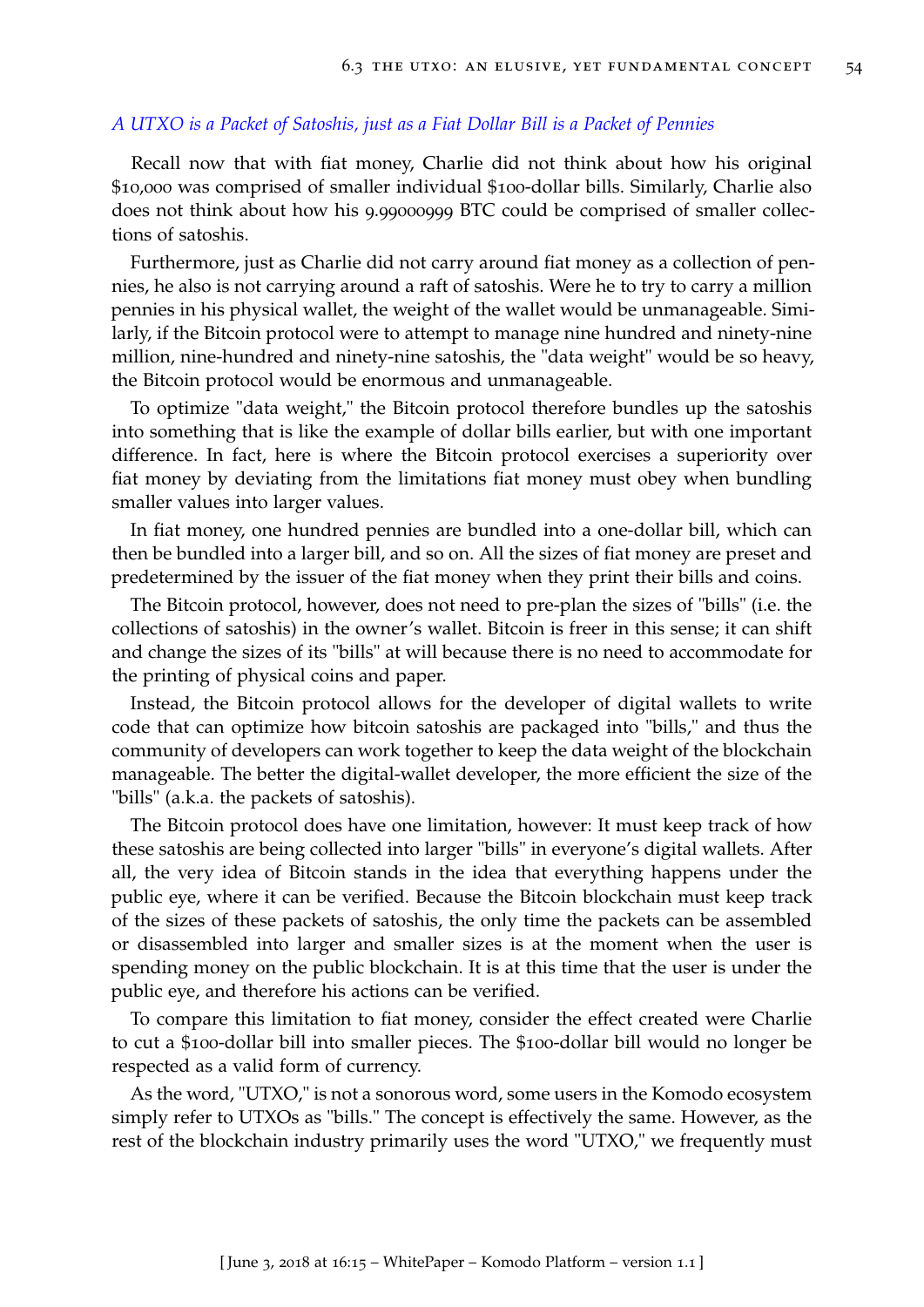use this word to maintain a common line of communication. The word UTXO will be used throughout the rest of this white paper, to keep in line with industry practices.

The UTXO packet can be any size, and the developer of the GUI software decides on this process. Most importantly, and to reiterate, a UTXO can only be resized during the process of spending, as this is the moment when the user interacts with the public blockchain.

To further clarify this, let us return to Charlie's example with fiat money. Recall that when Charlie went to purchase a \$1-dollar item, he only had \$100-dollar bills in his wallet. He had to give out one \$100- dollar bill, and then receive a broken-down collection of dollar bills in return.

This is exactly how it works with UTXOs. Charlie has a collection of UTXOs in his digital wallet. When he goes to buy something, he will give out UTXOs until he surpasses how much he owes, and then the extra change from the last UTXO used will be broken down and returned to him.

For example, let us suppose that Charlie's 9.99000999 BTC is comprised of three UTXOs worth the following values:

| $UTXO #1$ :  | 0.50000000 BTC |
|--------------|----------------|
| $UTXO \#2:$  | 0.49000999 BTC |
| $UTXO \#3$ : | 9.00000000 BTC |
| Total        | 9.99000999 BTC |

Table 6.1: UTXOs in Charlie's Wallet

Charlie now desires to purchase an item that costs 0.60000000 BTC. He will have to hand out enough UTXOs from his wallet until he covers the costs of this transaction, just as he would if he were using fiat money. The Bitcoin protocol calculates the change from the transaction and then returns his change to him.

Remember that there is a fee when spending money on a blockchain. Since we are using Bitcoin in this example, the fee would be paid to cryptocurrency miners. Let us imagine that the fee the miners charge Charlie is 999 satoshis.

We begin by looking at how Charlie would see the process of making the purchase, assuming he does not understand the concept of UTXOs. For now, Charlie only understands how much is in his wallet at the satoshi level as he conducts his transaction: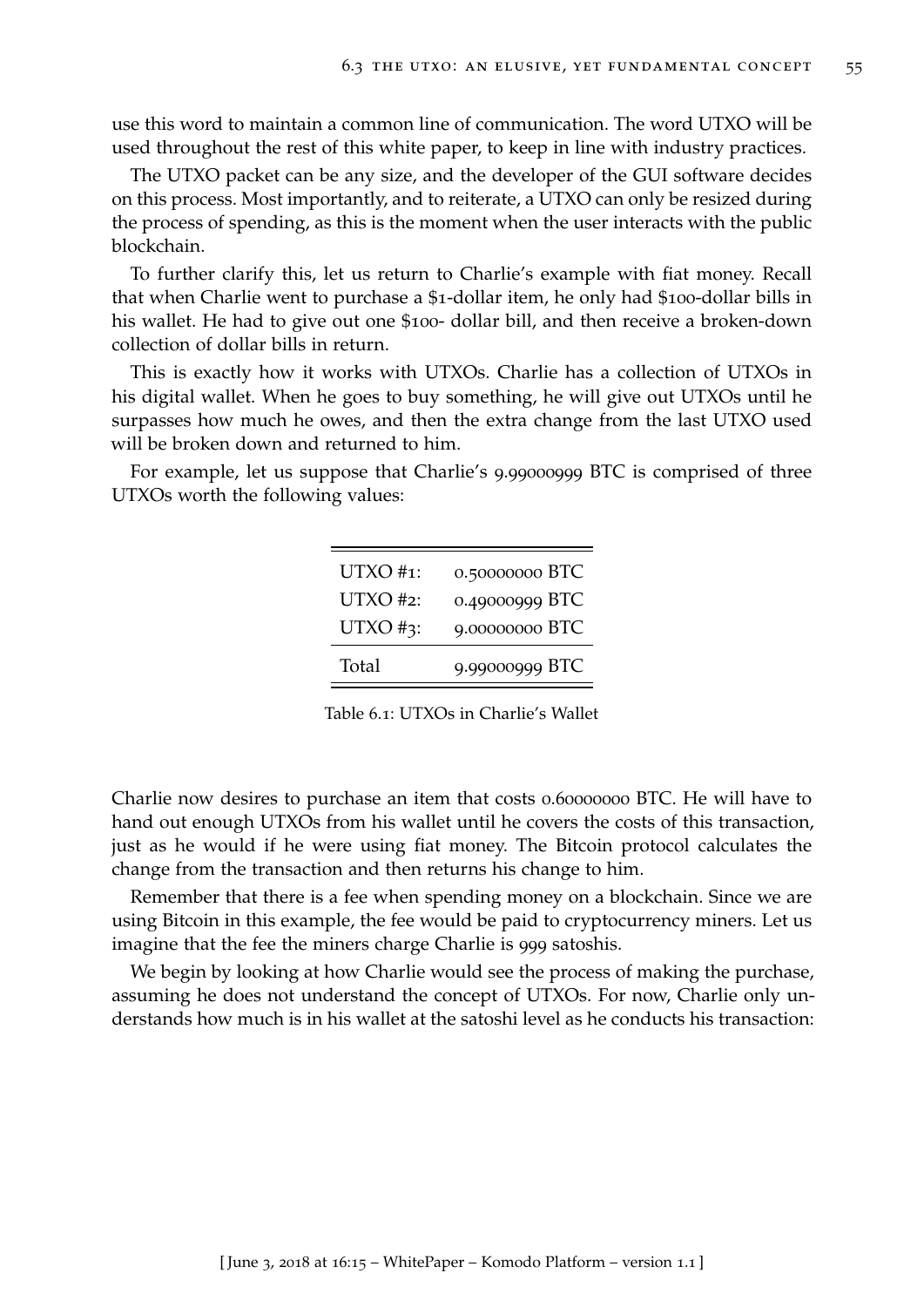| 9.99000999 BTC | - The amount Charlie initially owns                                        |
|----------------|----------------------------------------------------------------------------|
|                | - 0.60000000 BTC - The amount Charlie sends to the digital cashier for his |
|                | purchase                                                                   |
|                | - 0.00000999 BTC - The network fee paid to miners                          |
| 9.39000000 BTC | - The amount left in his wallet                                            |

This deduction for his purchase all appears very simple to Charlie—a testament to the Bitcoin protocol's effective design.

In the background, however, the digital wallet handles the UTXOs and the change process in a manner as determined by the programmer. In Charlie's example, let us assume that it proceeds this way:

| $0.60000999$ BTC  | - The total amount that Charlie owes to the cashier and<br>network     |
|-------------------|------------------------------------------------------------------------|
| $-0.50000000$ BTC | - The wallet sends the full value of UTXO #1 to the digital<br>cashier |
| 0.10000999 BTC    | - This is the remaining total amount that Charlie still<br>owes        |

The wallet now brings out UTXO #2, which is worth 0.49000999 BTC:

This UTXO is broken down or shattered into smaller pieces.

| 0.49000999 BTC    | - The size of Charlie's <b>UTXO</b> #2, now in the process<br>of change |
|-------------------|-------------------------------------------------------------------------|
| $-0.10000000BTC$  | - This shatter of UTXO #2 goes to the cashier<br>(payment fulfilled)    |
| $-0.00000999$ BTC | - This shatter of UTXO #2 pays the network fee<br>to the miners         |
| 0.39000000 BTC    | - This last shatter now returns to Charlie's wallet<br>as a new UTXO    |

Charlie now has one new UTXO in his wallet, and it is worth 0.39000000 BTC: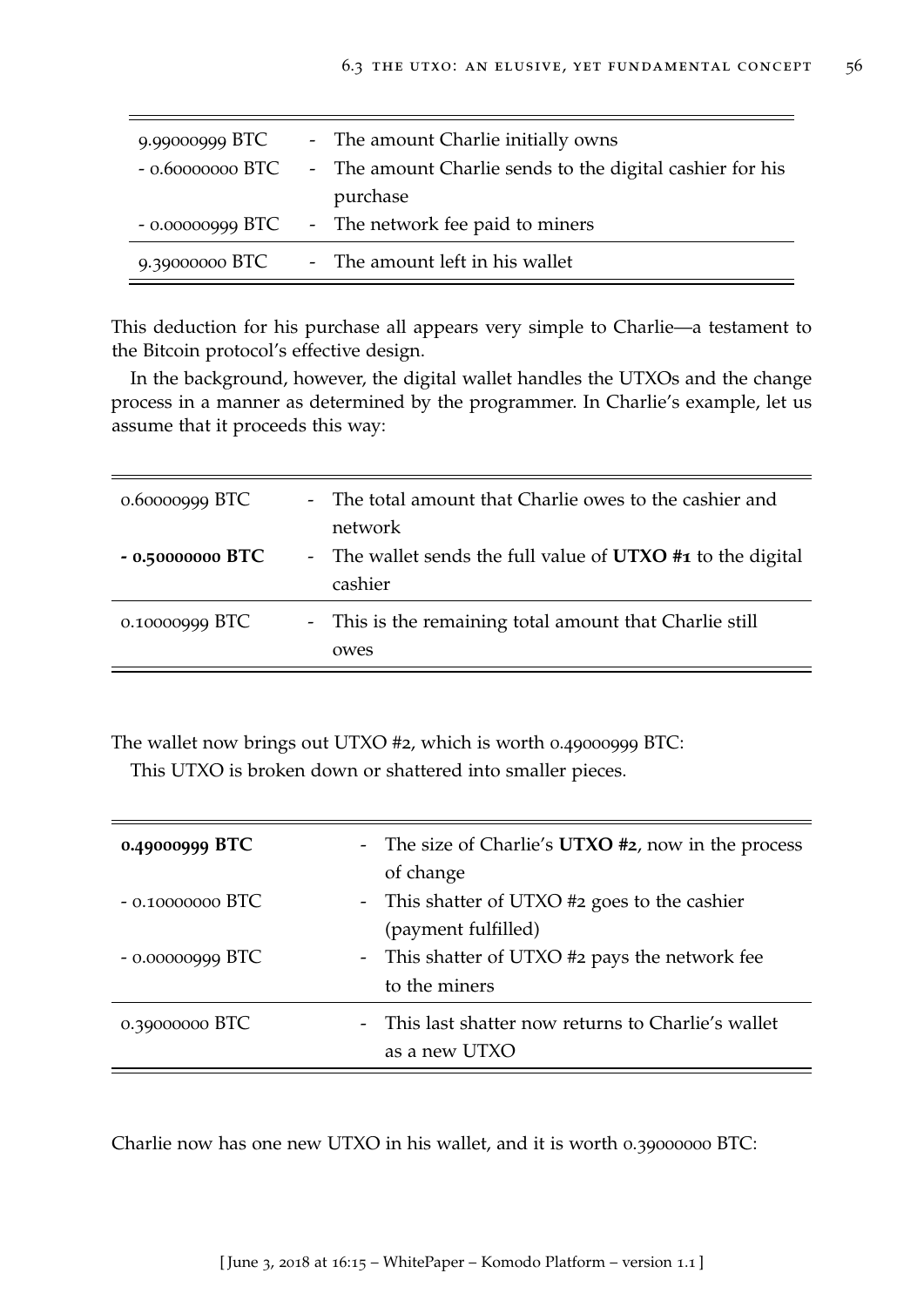| $UTXO \#3$ : | 9.00000000 BTC |
|--------------|----------------|
| UTXO $#4$ :  | 0.39000000 BTC |
| Total        | 9.39000000 BTC |

Table 6.2: Charlie's New Wallet State

If Charlie wants to buy something later, these UTXOs will have to be broken up once more, according to the costs and programming of the digital wallet. Again, whatever is left over from his last UTXO comes back to his own wallet as a new UTXO.

Now let us suppose that Charlie receives 0.4 BTC from someone else. In Charlie's wallet, he will see a total of 9.79 BTC. However, in his wallet there are now actually three UTXOs:

| $UTXO \#3$ : | 9.00000000 BTC |
|--------------|----------------|
| UTXO $#4$ :  | 0.39000000 BTC |
| $UTXO \#5$ : | 0.4000000 BTC  |
| Total        | 9.79000000 BTC |

Table 6.3: Charlie's New Wallet State

As a result, the number and sizes of UTXOs in Charlie's wallet will vary over time. He may have many smaller UTXOs that make up his full balance, or sometimes he might just have one large UTXO that comprises all of it. For Charlie, it is normally possible to ignore this since the wallet developer could handle everything automatically.

However, understanding the nature of BarterDEX currently encourages users to understand UTXOs, as the process relies on their UTXO inventory during trading, as explained below.

### trading on barterdex

From our point of view as developers, the most difficult aspect of creating Barter-DEX was in matching the inventory of UTXOs between trading partners.

To illustrate this complexity, let us briefly return to the example of Charlie and fiat currency. Let us suppose that Charlie has only a \$50-dollar bill in his wallet and wants to spend \$35 dollars at a videoarcade. He needs to trade \$35 for the equivalent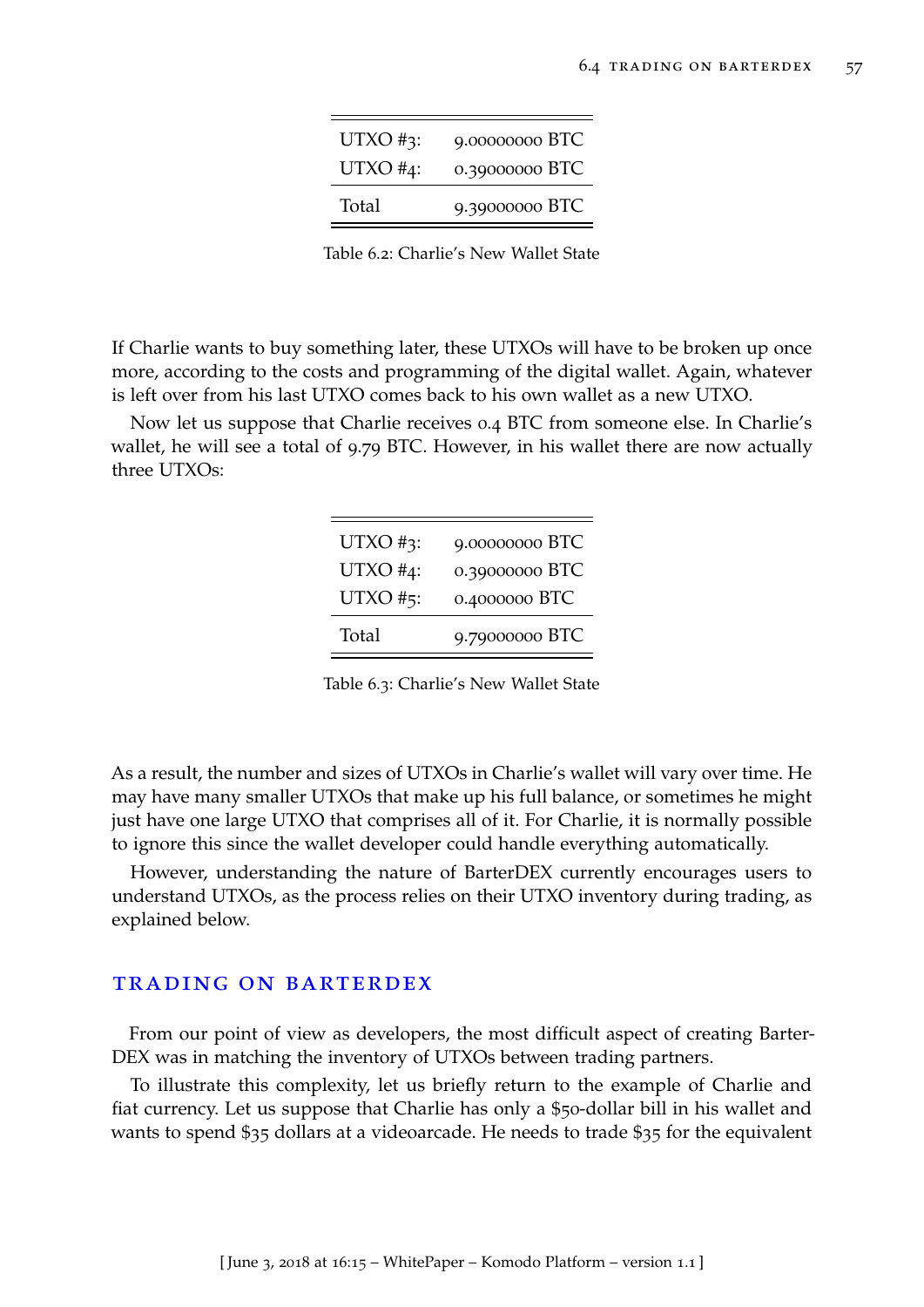number of video-game tokens. However, he can only work with the bill that is in his wallet to trade for the tokens.

In a typical arcade, this process is simple. There are just two currencies—his dollars and the video game tokens—and he will have a human cashier available to manage the trade. He gives the \$50-dollar bill to the human cashier, and the cashier returns \$15 dollars in dollar bills, and \$35 dollars' worth of video- game tokens.

In creating BarterDEX, however, our goal is to decentralize all points of control. (The "cashier," in this sense, is a centralized authority who could be corrupted or could commit human error). That means that we cannot have a human cashier present in BarterDEX to trade Charlie's three UTXOs into their appropriate sizes when he wants to swap for other currencies.

A further challenge lies in the number of currencies. For BarterDEX there are not just two coins, but many coins, with myriad users, each having a variety of unique UTXO sizes in their wallets. In addition, the trading happens in real-time, through automation, on a decentralized peer-to-peer network, supporting a countless number of separate blockchain projects, while providing a speed and (eventually) liquidity comparable to that of a centralized exchange. All of this must be accomplished while maintaining a level of security and safety that only decentralization can provide.

Finally, imagine if there were no cashier to break down Charlie's \$50-dollar bill. What if instead, he had to approach other arcade customers to barter for their tokens? This would create a difficult scenario for Charlie.

In its current iteration (continuing the use of the \$50-dollar metaphor as applied to UTXOs), we limit BarterDEX's capability to only perform a trade for Charlie's \$50-dollar bill in exchange for the currency that another customer holds. BarterDEX does not provide a service whereby Charlie can break down his \$50-dollar bill into a convenient set of \$10-dollar and \$5-dollar bills for trading. He must give up his full \$50-dollar bill for whatever he wants in return.

The process of breaking down UTXO inventory, therefore, is both in the hands of the user and in those of the developers creating the standalone GUI apps. We are working with our community to simplify this process. Naturally, it is complex and will take time. Therefore, we recommend that users who engage with BarterDEX have a basic understanding of their UTXO inventory and how they are bartering with other users before using it.

# *How BarterDEX Deals with Order Offers and UTXOs*

When a BarterDEX user offers a trade to the network, the BarterDEX protocol itself does not prioritize the total number of satoshis that the user offers. Instead, Barter-DEX simply looks through the user's inventory for the largest-sized UTXO that is below the amount the user offered.

For example, let us suppose that Charlie has 100.01287001 KMD (Komodo coin) in his wallet. It is comprised of three UTXOs: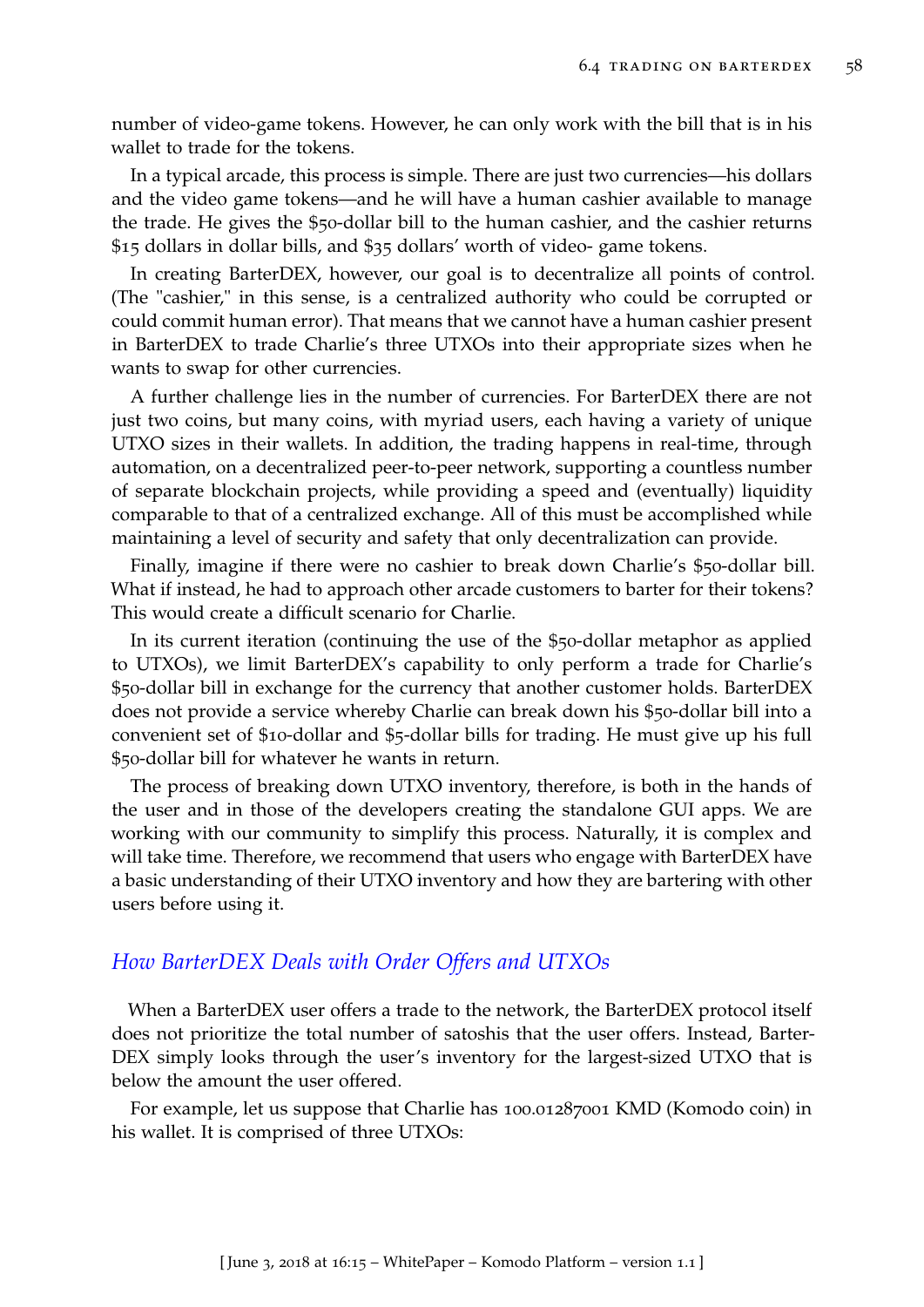| $UTXO \#1$ : | 90.00000000 KMD  |
|--------------|------------------|
| UTXO #2:     | 00.01287001 KMD  |
| $UTXO \#3$ : | 10.00000000 KMD  |
| Total        | 100.01287001 KMD |

Table 6.4: Charlie's Initial Wallet State

Charlie wants to trade 50.00 KMD on the BarterDEX network. He puts out an order for an alternate cryptocurrency called DOGE (Doge Coin), and he wants to exchange in a 1:1 ratio.

BarterDEX itself will not attempt to manage for Charlie's misunderstanding of his UTXO inventory. (The developer of Charlie's standalone software could try to help him, but that is a separate matter.) Rather, BarterDEX will simply look through his inventory for the largest UTXO that is below the total amount he offered. In this example, BarterDEX will select his UTXO #3, worth 10 KMD. BarterDEX will then calculate the necessary fee, which so happens to be exactly equal to the amount of UTXO #2: 0.01287001 KMD.

BarterDEX can then take these two UTXOs and facilitate a trade for DOGE in a 1:1 price ratio. Charlie's final wallet appears as so:

| $UTXO \#1$ : | 90.00000000 KMD                     |
|--------------|-------------------------------------|
| $UTXO \#3$ : | 10.00000000 KMD                     |
| Total        | 90.00000000 KMD<br>10.00000000 DOGE |

Table 6.5: Charlie's Final Wallet State

It is up to Charlie, or to the creators of any standalone GUI wallet, to manage the UTXOs. BarterDEX only manages the matching of the UTXOs once they are created.

### detailed explanations of the barterdex process

With an understanding of the specifics of what BarterDEX is actually trading, we can now approach an explanation of how the trading procedure occurs.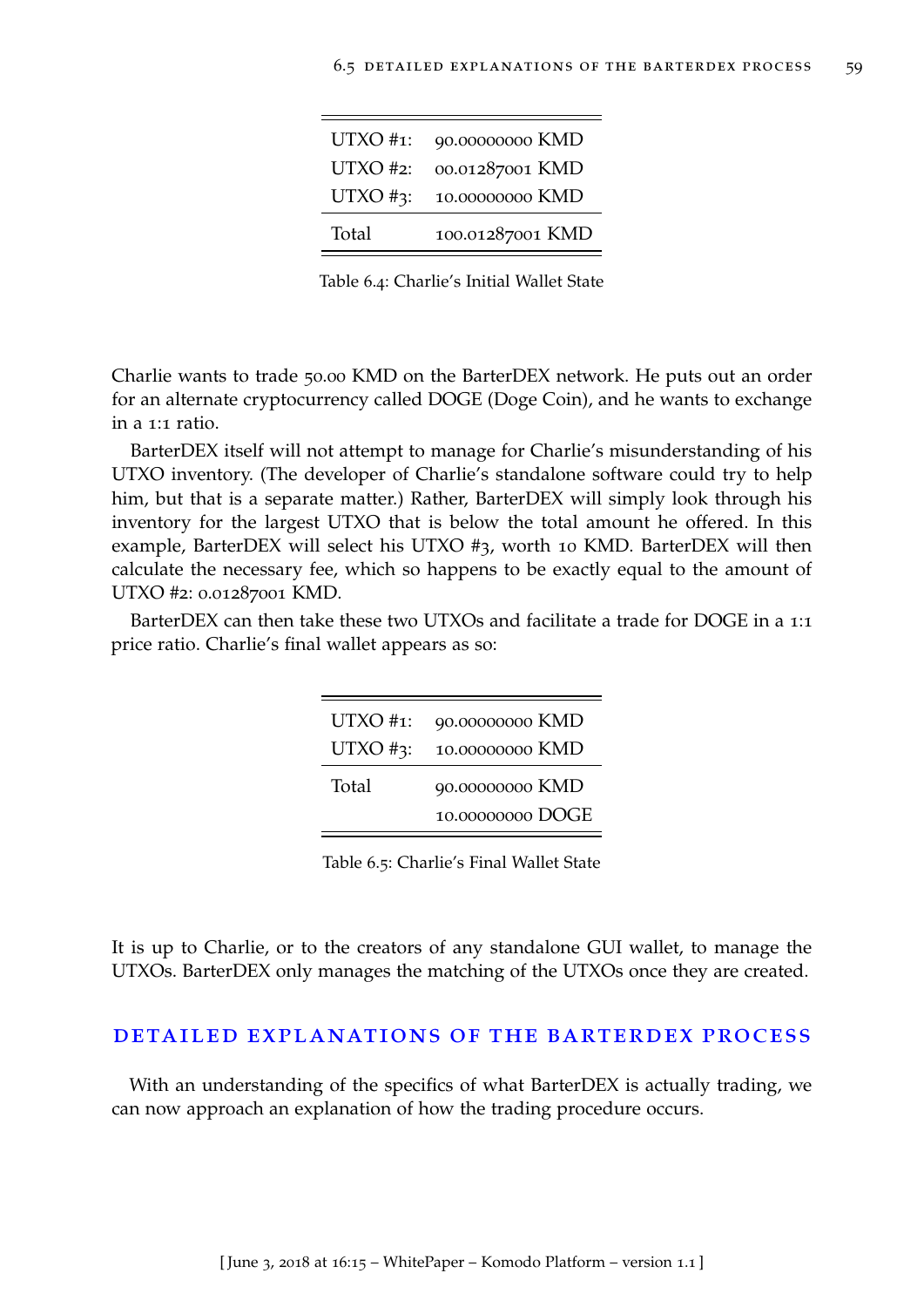## *Atomic Swaps on The Komodo BarterDEX*

To facilitate trading among users, BarterDEX implements [a variation of the atomic](https://bitcointalk.org/index.php?topic=1364951)[swap protocol, as described by Tier Nolan on BitcoinTalk.org.](https://bitcointalk.org/index.php?topic=1364951) The original concept provided by Tier Nolan can be said to be "ahead of its time," as it is both complex and relies conceptually on technology that yet does not exist. Therefore, to create our variation of the atomic-swap protocol, we adapted for the current technology. A thorough study of Nolan's original exposition can provide a solid background into the tradeoffs that we made as we selected our final version of our atomic-swap protocol.

We emphasize to the reader that the key aspect that we maintained from the original concept is that at each step there are both incentives to proceed to the next step in the proper manner, and disincentives to avoid abandoning the procedure. With this structure in place, regardless of where the protocol stops, each party receives their proper reward. If a party attempts to deviate from the proper path, their funding is penalized to the point of eliminating any potential rewards a user could gain by acting maliciously. These incentives and disincentives create the foundation for the requisite trustless nature of our atomic-swap protocol.

# *Introducing, Alice and Bob*

To understand why the atomic-swap protocol is necessary, it is first important to recall that computer code is executed in linear fashion. Even if we were to assume that both parties in a trade may be honest, on a computer the process of taking money from each digital wallet and pulling the money into the open must happen one wallet at a time. Therefore, one person must send out their money first. The atomic- swap protocol protects that person from vulnerability. Without the atomic swap, any malicious party involved (whether it be a full-relay node, trading partner, or other external agent) would be able to destroy the fairness of the trade.

There are two parties in an atomic swap: the liquidity provider and the liquidity receiver. Once the process of an atomic swap begins, the behavior of each party's public trading profile is recorded and added to their reputation on the BarterDEX network.

The process of an atomic swap begins with the person who makes the initial request—this is the liquidity receiver. By convention, we call this person, "Alice." Alice will need two UTXOs to perform her swap. One UTXO will cover the protocol fee, which is roughly  $1/777$ th the size of her desired order. We call this fee the <dexfee>, and its primary purpose is to serve as a disincentive to Alice from spamming the network with rapid requests.

The second UTXO required of Alice is the actual amount she intends to swap. BarterDEX first verifies that she has these funds, but for the moment she retains these funds in the safety of her own digital wallet.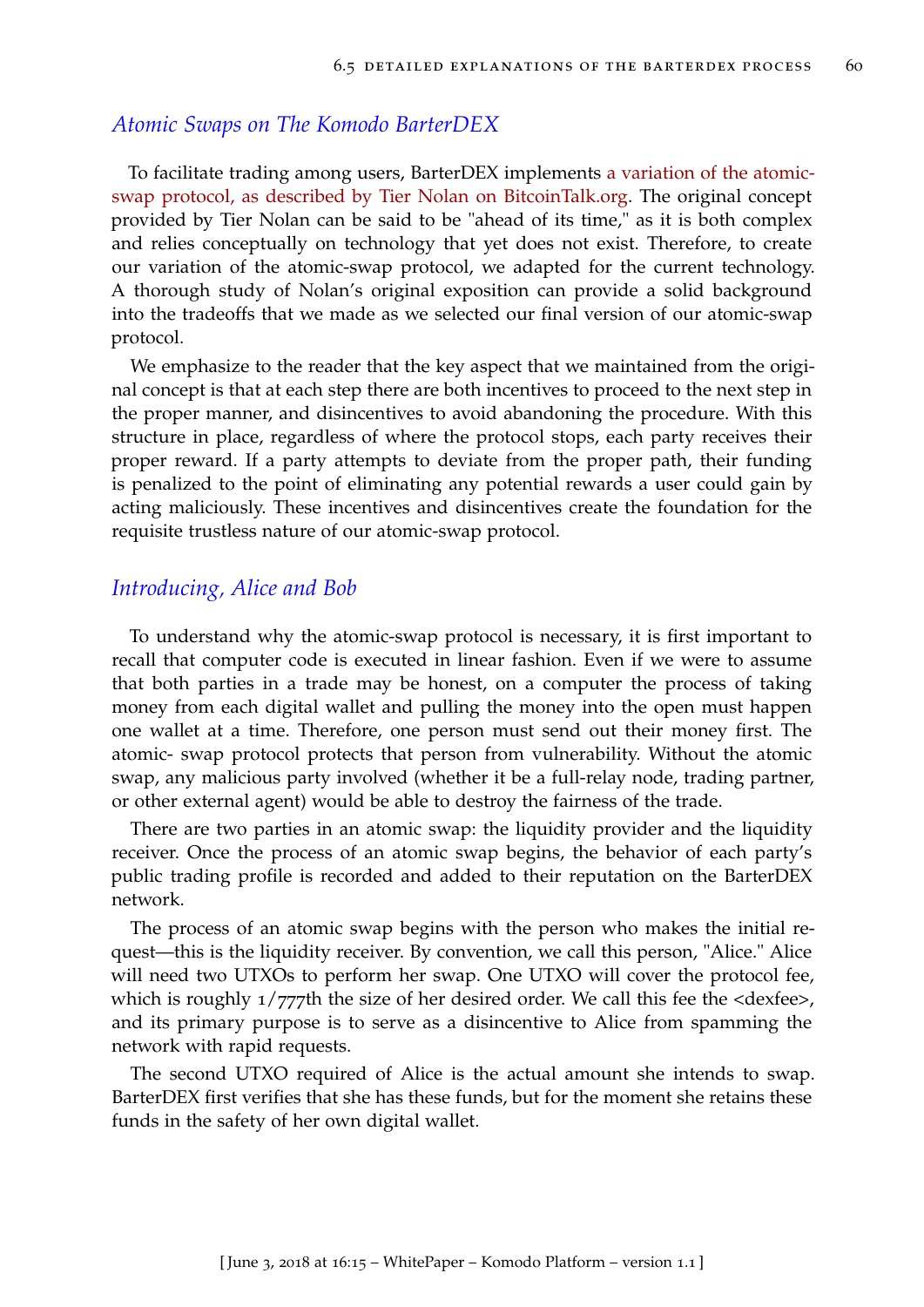On the other side of the atomic swap, we have the liquidity provider—we call this person, "Bob." Bob sees the request on the network for Alice's atomic swap and decides to accept the trade. Now his part of the process begins.

To complete the trade, he must also have two UTXOs, but with one important difference: the first UTXO is equal to 112.5% of the amount that Alice requested; the second UTXO is exactly equal to the amount that Alice intends to swap. In other words, Bob must provide liquidity of 212.5% of the total amount of the currency that Alice requests.

The first UTXO (112.5%) Bob now sends out as a security deposit, placed on the BarterDEX network. The network's encryption holds the deposit safely in view, but untouchable. We call this UTXO, <br/>bobdeposit>. It will remain there until his side of the bargain completes in full, or until Alice's request for a swap times out. Assuming Bob keeps his promises and stays alert, these funds will be automatically returned to him at the appropriate moment.

The second UTXO (100%) he retains within the safety of his own wallet for the moment.Performing a successful connection between Bob and Alice, and verifying their requisite UTXOs, is the most complex and difficult aspect of creating the BarterDEX network. Myriad factors are involved in a successful attempt for Bob and Alice to connect: human motivation; the experience level of the users; economics; connection technology; user hardware setups; normal variations within Internet connections; etc.

We emphasize to users here that the process of performing these actions over a peer-to-peer network has almost an artistic element to it. An attempt to successfully connect Bob and Alice can be thought of more like fishing, where we must simply cast and recast our line until we successfully connect with our target. If a user attempts a trade and no response returns from the network, the user should slightly adjust the parameters of their offer and try again. As BarterDEX continues to iterate and improve, and as the number of users increases, we expect any required effort to lessen for users, the network, and the BarterDEX GUI apps.

# *Alice and Bob Make a Deal*

Assuming Alice and Bob are successfully connected, the process from this point forward becomes quite simple:

*(Note: in some cases, it is possible to perform an atomic swap with fewer steps, but for the sake of brevity we will focus only on this scenario.)*

A summary of the procedure:

- 1. Alice requests a swap and sends the <dexfee> to the BarterDEX full-relay nodes.
	- a) The full-relay nodes receive her request and publish it to the network
- 2. Bob sees the request on the network, accepts it, and sends out <br/>bobdeposit>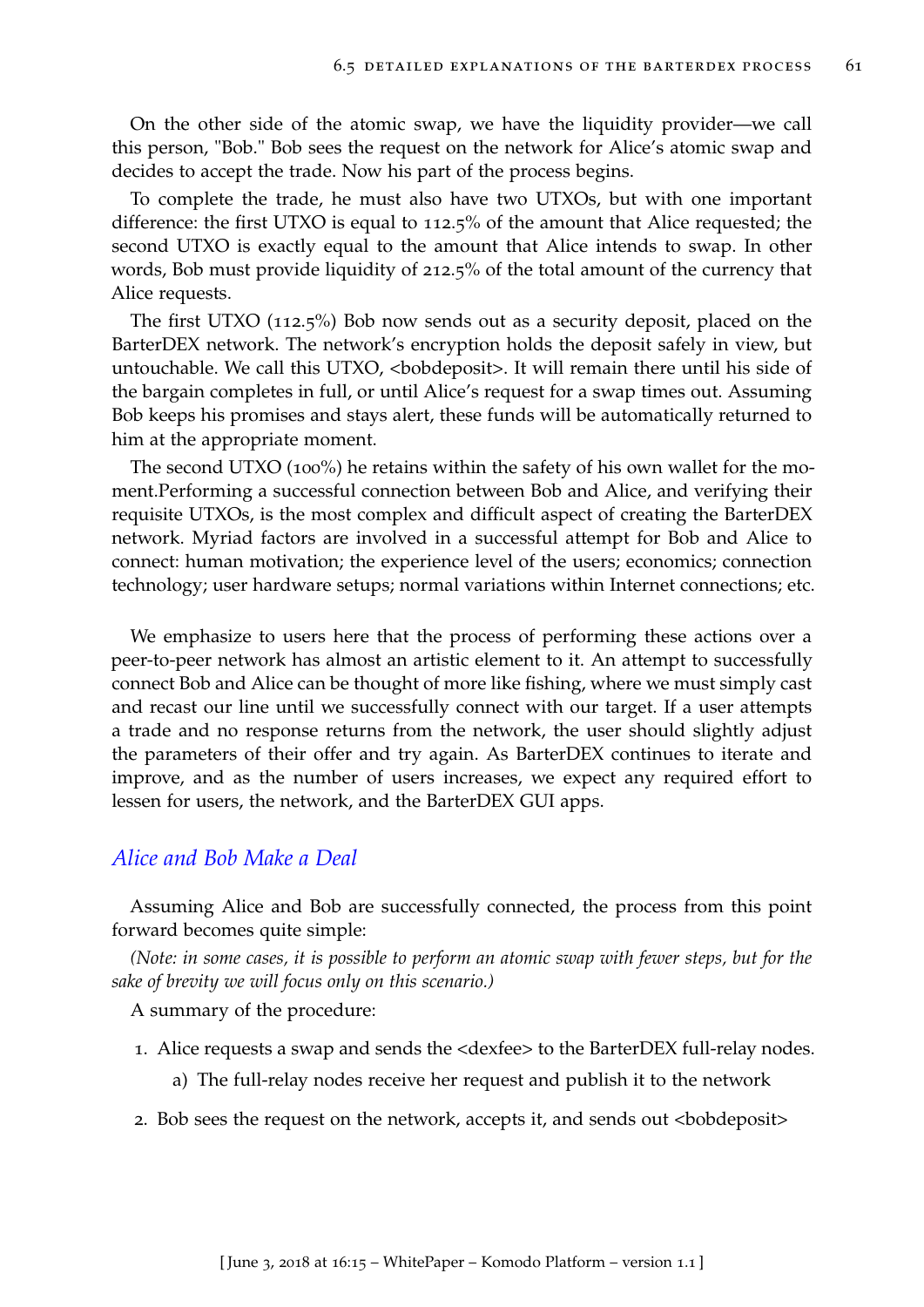- a) <br/>bobdeposit> enters a state of limbo on the BarterDEX network, held safely by encryption, awaiting either Alice to proceed, or for the swap to time out
	- i. If the latter occurs, <bobdeposit> is automatically refunded to Bob via the BarterDEX protocol
- 3. Alice now sends her <alicepayment> to Bob
	- a) She does not send the payment to Bob directly, but rather into a temporary holding wallet on the BarterDEX exchange, which is encrypted and protected by his private keys
		- i. Only Bob has access to this wallet, via the set of privkeys that only he owns
		- ii. However, the BarterDEX code does not yet allow Bob to unlock this temporary holding wallet; he must continue his end of the bargain first
		- iii. The <alicepayment> will remain in Bob's temporary holding wallet for a limited amount of time, giving him the opportunity to proceed
- 4. Bob now sends his <bobpayment> to Alice
	- a) Again, this is not sent to Alice directly, but rather into yet another temporary holding wallet
	- b) Likewise, only Alice has access to the necessary privkeys for this wallet
	- c) The <bobpayment> will automatically be refunded if she does not complete her part of the process
- 5. Alice now "spends" the <bobpayment>
	- a) By the word "spends," we simply mean that she activates her privkeys and moves all the funds to another wallet—most likely to her smart address
	- b) BarterDEX registers that Alice's temporary holding wallet successfully "spent" the funds
- 6. Bob "spends" the <alicepayment>
	- a) Likewise, Bob simply moves the entirety of the  $\alpha$  alicepayment into a wallet of his own—again, it will most typically be his own smart address
	- b) BarterDEX now knows that Bob also successfully received his money
- 7. Seeing both temporary holding wallets now empty, the BarterDEX protocol recognizes that the atomic swap was a complete success.
	- a) BarterDEX now refunds <bobdeposit> back to Bob and the process is complete.

While it may seem inefficient to have seven transactions for a swap that could be done with two, the complexity of this process provides us with the requisite "trustless-ness" to maintain user safety.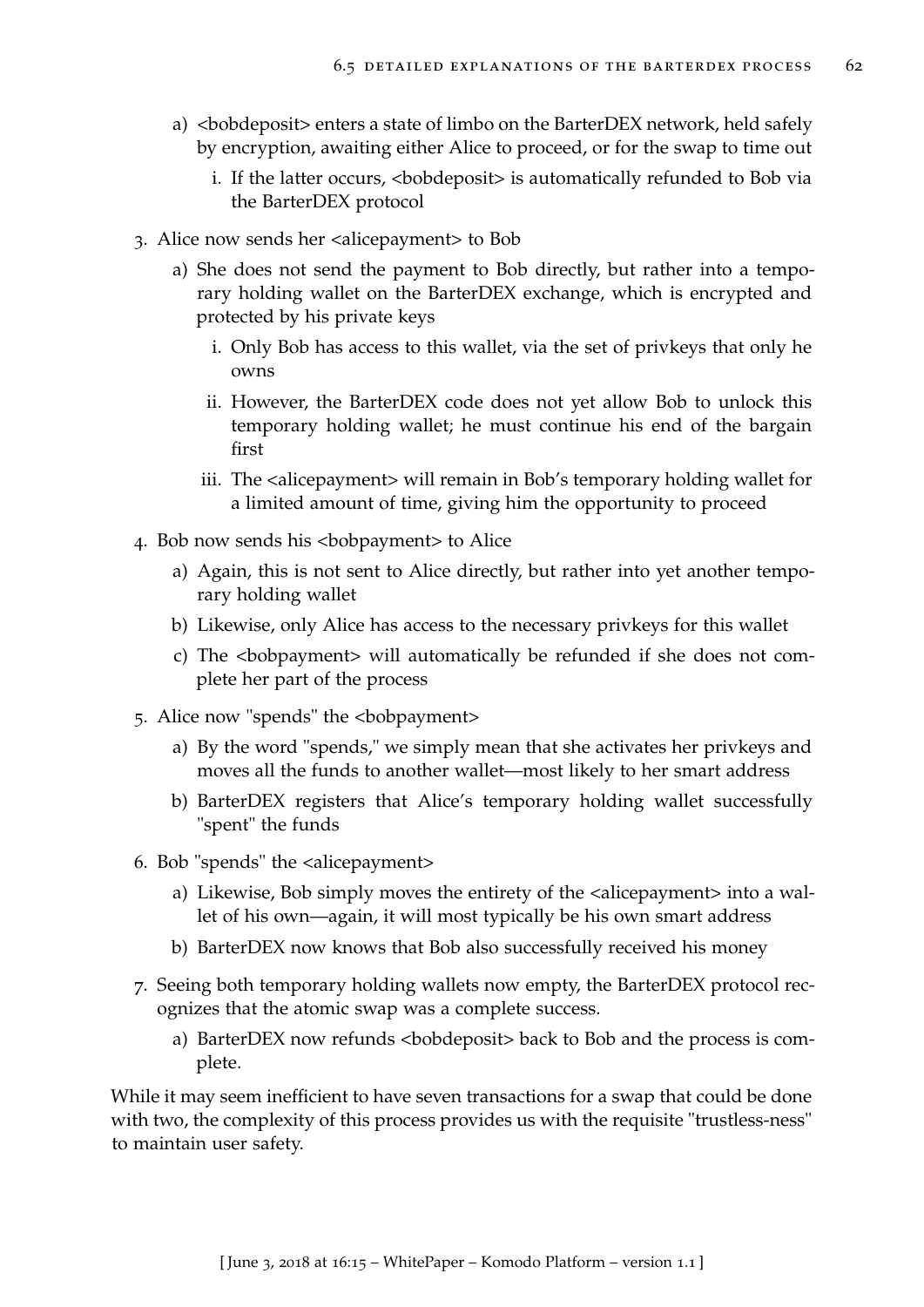# *Incentives and Disincentives to Maintain Good Behavior*

As we will now explain, at every step along the way there are incentives for each side to proceed, and there are various financial protections in place should one side fail. Also, because payments are sent to these "temporary holding wallets" that exist within the BarterDEX protocol, the protocol itself can assist in the process of moving money at the appropriate steps. Let us now examine what is happening at each step.

### *1 - Alice Sends <dexfee>*

If Bob accepts the offer to trade, but does not send <br/>bobdeposit>, Alice only stands to lose her <dexfee> UTXO. This is only 1/777th of the entire transaction amount, so she loses very little. Bob, on the other hand, stands to lose more. Since Bob did not follow through with his end of the bargain, the BarterDEX network indicates on his public BarterDEX trading profile that he failed in a commitment, thus decreasing his profile's reputation. If Bob continues this behavior as a habit, he may find it difficult to discover trading partners.

So long as the frequency of "Bobs" failing is low, the occasional extra <dexfee> paid by an Alice is a minor issue. However, if there is a sudden spike in misbehavior, the BarterDEX code has in-built contingency plans which can provide refunds to Alice(s), should a particular Alice node(s) experience a large loss via <dexfee>s.

### *2 - Bob Successfully Sends <bobdeposit>*

If Alice does not follow with her next step, the <alicepayment>, then Alice loses not only the <dexfee>, but she also receives a mark on her public BarterDEX profile. She gains nothing, and Bob has no reason to fear as <bobdeposit> will automatically return to him via the BarterDEX protocol.

### *3 - Alice Successfully Sends <alicepayment>*

If Bob does not proceed with his next step, the  $\langle \rangle$ bobpayment  $\rangle$ , then after 4 hours Alice can simply activate a BarterDEX protocol that will allow her to claim <br/>bobdeposit>. Recall that <br/>bobdeposit> is  $112.5%$  of the original intended trade; Bob has every incentive therefore to continue with his end of the bargain, and Alice has nothing to fear should Bob fail. She even stands to gain a 12.5% bonus, at Bob's expense.

### *4 - Bob Sends <bobpayment>*

Now, if Alice does not follow by "spending" the <bobpayment> (i.e. taking the money out of the temporary holding wallet and into her own smart address), then after 2 hours Bob can activate a BarterDEX protocol that allows him to reclaim his <bobpayment> immediately. Furthermore, four hours later Bob may activate a refund of <bobdeposit>; Bob is safe from Alice, should she fail. For Alice, the BarterDEX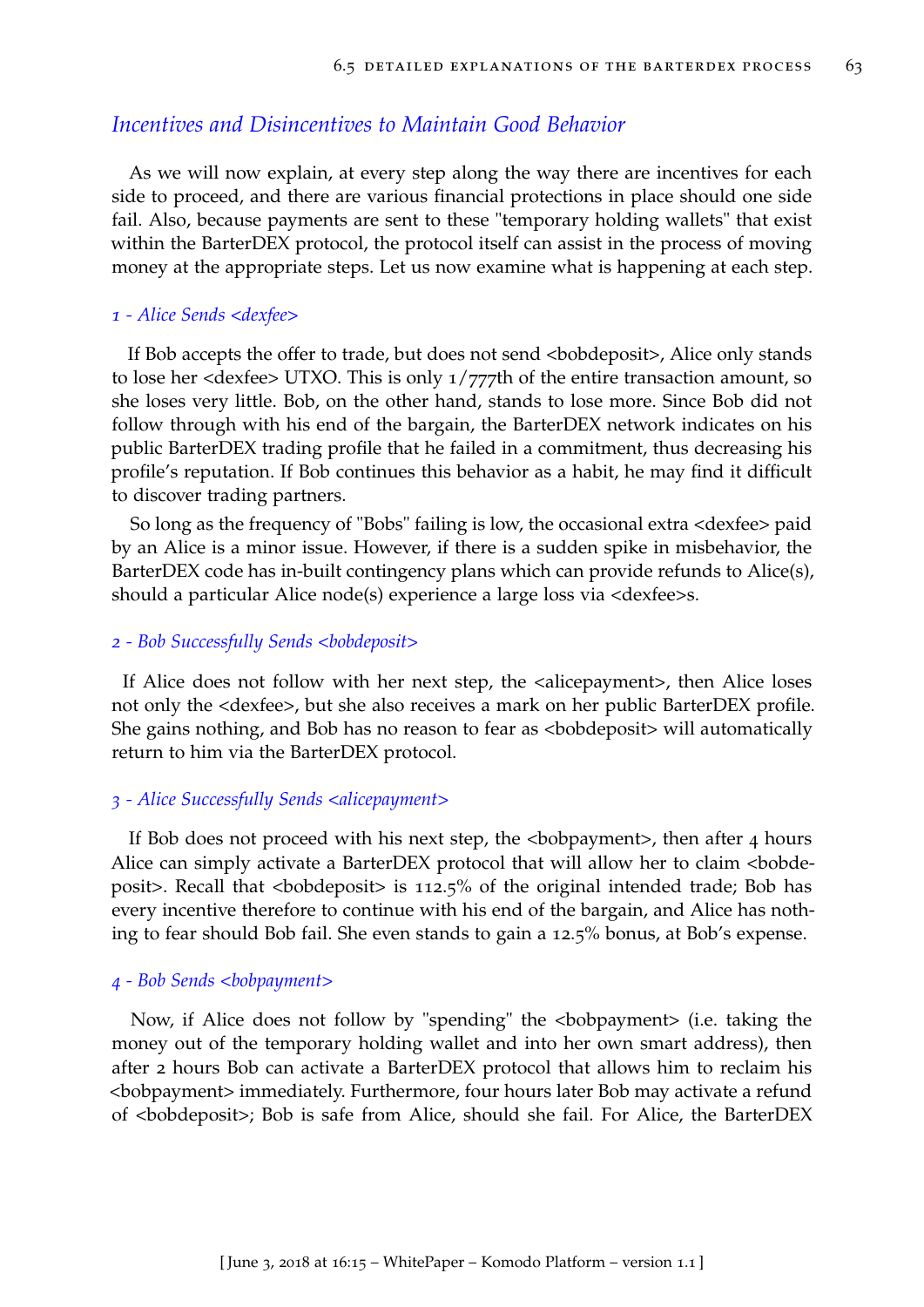protocol allows Alice to reclaim her <alicepayment> after Bob reclaims both of his payments.

Everything herein is recorded to the respective users' BarterDEX trading profiles, ensuring their reputations are on the line. Recall also that the BarterDEX protocol requires each step to be performed in the proper order, thus ensuring that neither party can take any funds before the users' appropriate moment.

Thus, at this integral stage of the process, every step of the path is intricately interconnected and maintains various levels of protection.

### *5 - Alice Spends <bobpayment>*

At this point, Alice is entirely through with any risk to her reputation, her <dexfee> payment, or of the loss of her time.

If Bob does not follow by also "spending" the <alicepayment>, it is of no concern to Alice because she has already received her funds. If Bob is simply sleeping and forgets to spend the <alicepayment>, he can only hurt himself.

Naturally, for Bob this is slightly dangerous. Bob's best course of action is to remain alert and spend the <alicepayment> once it is received.

If after four hours, Bob is still sleeping, Alice can still activate the protocol that allows her to claim <br/>bobdeposit>. In this scenario, she receives both the <br/>bobpayment> and <br/>bobdeposit>, at only the costs of the <alicepayment> and <dexfee>.

Bob can still make a later claim for the <alicepayment> when he regains his awareness.

#### *6 - Bob Spends <alicepayment>*

Assuming all has gone according to plan, and having spent the  $\alpha$  alicepayment >, Bob may now reclaim <bobdeposit>. Just as before, if Bob does not refund his own deposit, it is his loss; in four hours Alice will be able to activate a claim on <bobdeposit>.

#### *7 - Bob Reclaims <bobdeposit>*

The process is complete. Alice received the  $\langle$ bobpayment>: Bob received the  $\langle$ alicepayment>: Bob has <bobdeposit> back in his own possession. The entire process only cost Alice the original <dexfee>. At each step along the way, the side that needs to take the next step is motivated to do so, with greater and greater urgency until the process is complete.

### *Additional BarterDEX Atomic Swap Details*

The BarterDEX implements the above series of commands in a cross-platform manner, enabling users to atomic-swap trade with coins of many types, including both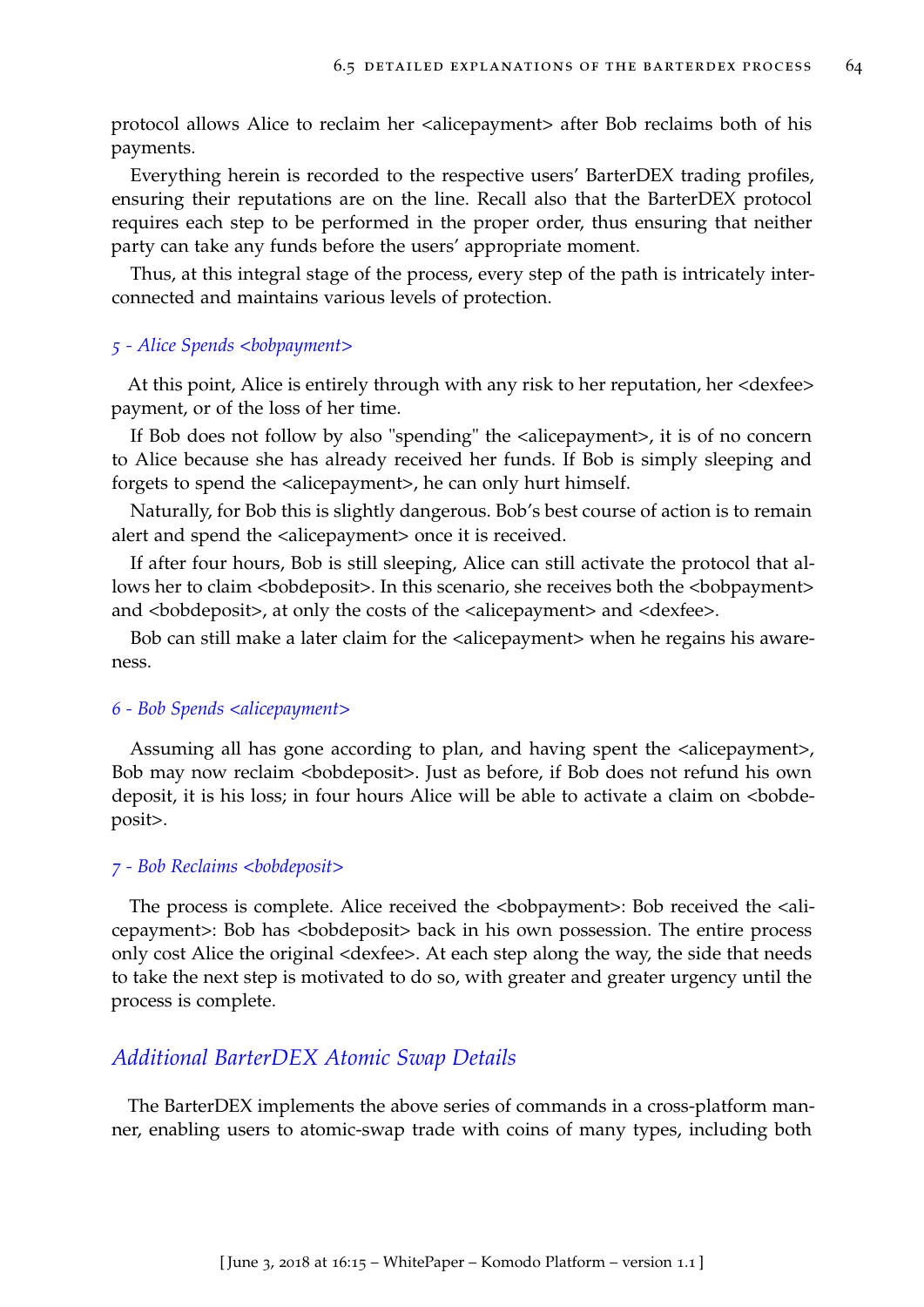native coin daemon's and those that run on SPV Electrum servers. A swap that is not completed immediately can carry on while the time has not expired within the BarterDEX protocol.

Naturally, users must understand that outside forces can disable the process and thereby damage one of the users. For instance, an Internet outage for Bob could be particularly dangerous. Therefore, users are advised only to trade manageable sums that they are willing to put at risk, and only with nodes that have reliable reputations.

This atomic-swap protocol, with all its cryptographic validations and intricate key exchanges, is less than half of the difficulty Komodo experienced in creating Barter-DEX. Relatively speaking, it is "easy" to do an atomic swap in isolation between two test nodes, using UTXOs that are carefully prepared for the test.

It is an entirely different matter to open this up to the public at large, including the enabling of our orderbooks and order-matching features. Due to the peer-to-peer nature of The BarterDEX, on a live network it is impossible to guarantee that a user that indicates they would like to begin a swap will receive a successful reply.

For instance, a Bob may see a potential swap that he would like to make, but by the time his attempt to accept the swap crosses the expanse of the Internet, someone else could have already accepted the swap, thus leaving Bob in his original position. There are legion scenarios wherein the initial connection can fail. Once the connection is made, however, the rest of the process maintains reliability and user safety.

Failed attempts at establishing a connection only result in the loss of a few seconds of the user's time, and there is no cost associated with the failure. The <dexfee> paid by an Alice never occurs, and BarterDEX disregards Bob's attempt to send <bobdeposit>.

Therefore, while we cannot guarantee that BarterDEX will always form a valid connection for each attempt at a trade, we can offer comfort in knowing that the users' losses in these scenarios are insubstantial.

# a more detailed explanation of the atomicswap connection process

The following is a brief explanation of the complex process by which BarterDEX establishes a connection between Alice and Bob.

For BarterDEX to accept a request to begin an atomic swap, the code first needs to register and create all the necessary backend elements for the <dexfee>, <AlicePayment>, <BobDeposit>, and <BobPayment>. All four must be specified before Barter-DEX can indicate to Alice and Bob that it can successfully support this atomic swap.

This is more complicated than it appears. As we explained earlier, most users do not understand the true nature of how funds operate in a cryptocurrency. Rather,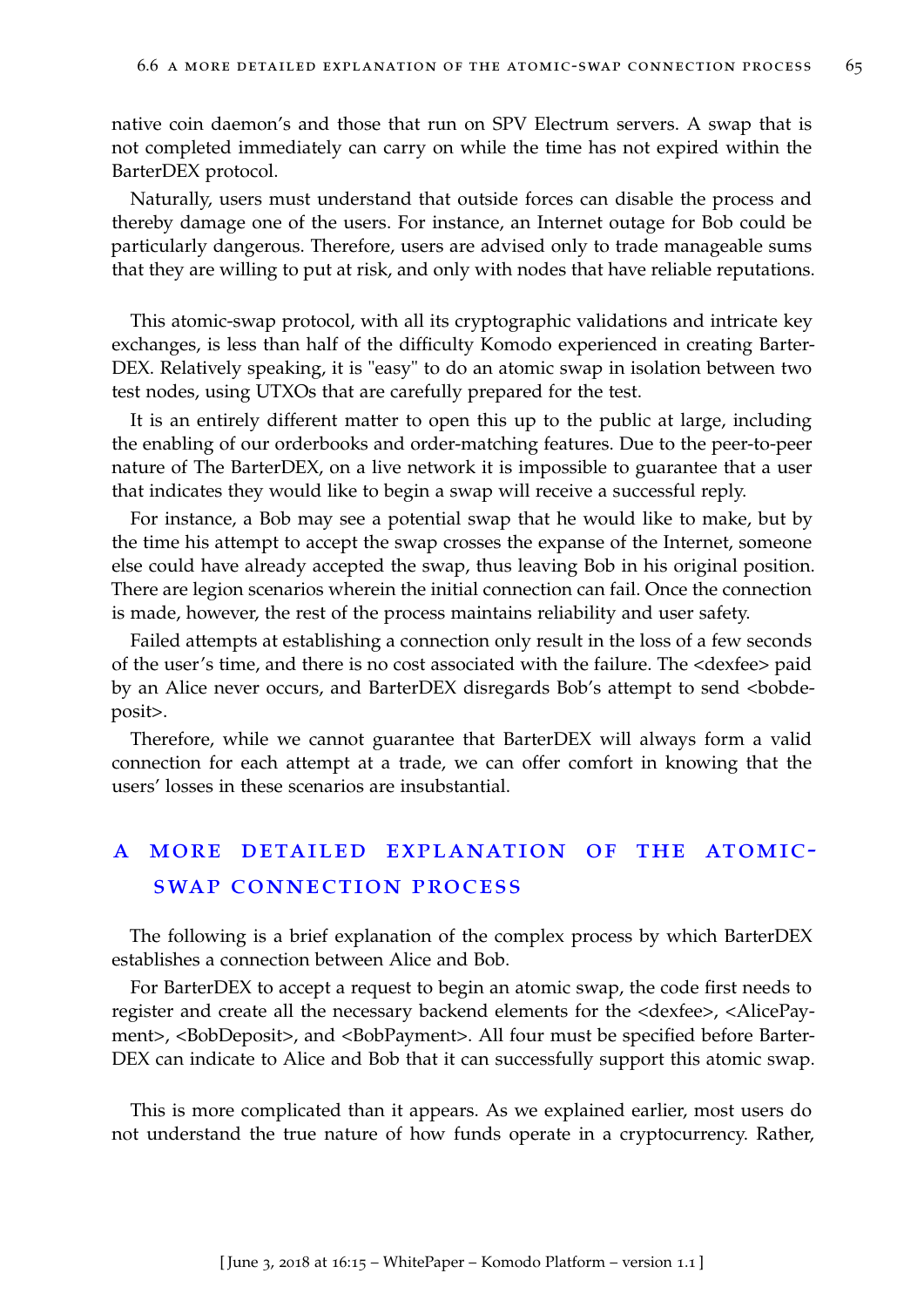most simply view their balance as a single conglomerate of coins that they can spend at the "satoshi level." This misperception is important to correct to understand how BarterDEX performs an atomic swap.

Naturally, because users have varying sizes of UTXOs in their wallets, the true challenge in creating BarterDEX was to create a method of maintaining a network that would coordinate each user's list of UTXOs in their wallets, and to allow them to match with other users in trading pairs. In addition, BarterDEX also automatically calculates the appropriate mining and transaction fees for the blockchains involved, according to a speed that maintains an optimized atomic-swap process.

As we created the necessary code to make the atomic swap possible for the public, we found that it is not practical to have the user specify which UTXO pair they have sitting in their wallet when choosing to make a swap. This would also not be intuitive for the user. Furthermore, we did not even want to code a way for an Alice to know the UTXOs a Bob has available at the moment of negotiating a trade.

Instead, here is how BarterDEX deals with the complexity of matching these unbroken and mismatching UTXOs to process an atomic swap. It is important to note that users are not required to have a sophisticated understanding of the backend UTXO process, and may simply trade using either a minimal understanding of UTXO inventories, or at least rely on the support of a cleverly coded standalone BarterDEX GUI app.

Assuming Alice has already indicated she desires to perform an atomic swap, BarterDEX calculates out the proper divisions of her UTXOs, defines how they will be appropriated during the process, and sends an "Alice Request" to Bob with information regarding her pair of UTXOs (which are the <dexfee> and the <AlicePayment>). Also, BarterDEX verifies her desired price and volume.

Bob, the human user (or an artificial-intelligence bot acting on his behalf), indicates that he is willing to accept the trade. The automation of the BarterDEX Bob-side protocol now takes over in the background. It validates the "Alice Request" to make sure the UTXO pair is valid, and then the Bob-side protocol scans through Bob's UTXO inventory for the most efficient way to create both the <BobPayment> and <BobDeposit> UTXOs.

The Bob-side protocol understands that the UTXOs will not perfectly match, and it will therefore calculate the most efficient method of making any "spare change" UTXOs as needed. An additional constraint the protocol needs to consider is that the result must match the price and volume Alice wants to pay. Finally, it accounts for the requirement that <bobdeposit> be at least 12.5"Alice Request." (Note that BarterDEX is directly involved with managing Bob's UTXOs, but is not involved with managing Alice's UTXO offers.)

Once BarterDEX verifies all these conditions, the Bob-side protocol sends back a data packet, labeled "reserved," to the Alice-side protocol to indicate that all is in order. All of this is optimized andconducted in a manner that prevents the human Bob from having his funds frozen in an unnecessary deposit duty, should the human Alice find another "Bob" in the interim.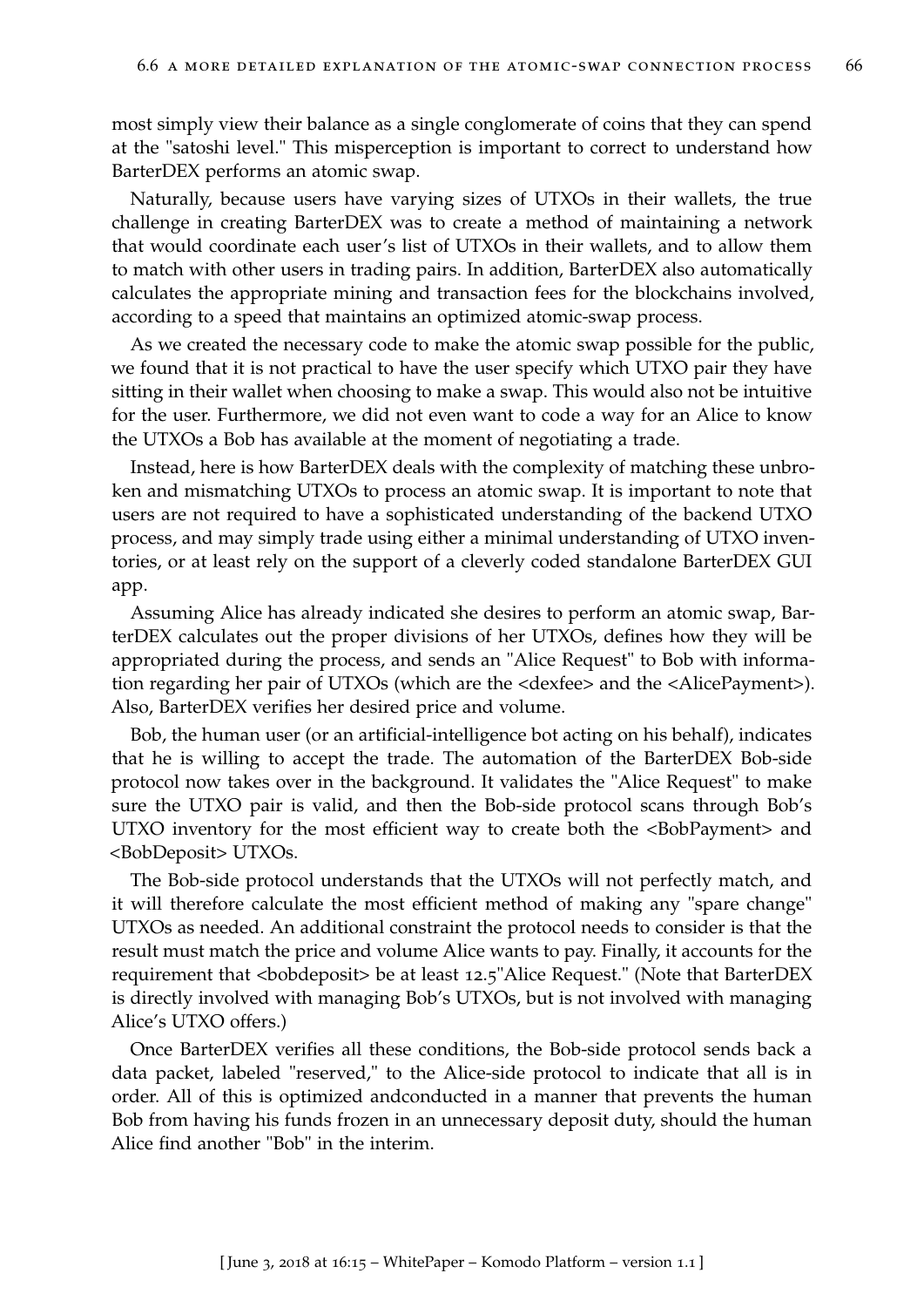Next, the Alice-side protocol validates the "reserved" packet from the Bob-side protocol, making sure all the UTXOs are valid, and the protocol verifies that the price and volumes are acceptable according to the original intent.

Assuming everything successfully validates, the Alice-side protocol sends a "connect" packet back to the Bob-side protocol with the same parameters, indicating that her funds are now "reserved" as well.

Between the "request" being sent and the "reserved" packet being received there is a 10-second timeout which prevents Alice from making further trade requests. This gives BarterDEX the time necessary to perform all the calculations.

*Note: This 10-second timeout also provides a contribution to what we call "whale resistance" during the Komodo dICO process. Whale resistance is a way Komodo and BarterDEX resist "whales" from purchasing an entire coin supply and thus forcing an artificial market scarcity.*

The Bob-side protocol now validates Alice's "connect" packet and, assuming everything is in order, the protocol starts a new Bob-side thread of code, thus beginning the actual atomic swap. The Alice-side protocol also receives the "connect" packet, verifies, and then starts an Alice-side thread of code.

There is one more "negotiation" step that is needed between the Alice-side and Bobside protocols: in the event the two sides to the protocol do not achieve consensus, the entire atomic swap aborts without any payments sent from either party (i.e. "no harm, no foul").

*(This final negotiation could have been included earlier, but due to the way the atomic swap organically developed during our creation process, it ended up inside the atomic-swap protocol itself.)*

The Alice-side and Bob-side protocols have now properly performed their duties, and thus completed the most challenging aspect of the atomic-swap protocol. BarterDEX returns control to the humans (or bots acting on their behalf) to send their respective payments.

## *The DEX Fee: <dexfee>*

People will notice that there is a small <dexfee> required as part of the BarterDEX protocol. This is  $1/777$  of the transaction amount and it is calibrated to make spam attacks impractical. By forcing a would-be attacker to spend real money, attacking the network becomes costly. Without this spam prevention, the BarterDEX could otherwise be attacked at the protocol level by any person performing a plethora of trade requests.

The  $1/777$  fee ends up being equal to 0.1287% of the <alicepayment>; this is already far less than the fees paid on an average centralized exchange. Also, centralized exchanges charge both sides of the trade, so even if they charge you 0.2%, they are actually harvesting 0.4% in total fees between both parties.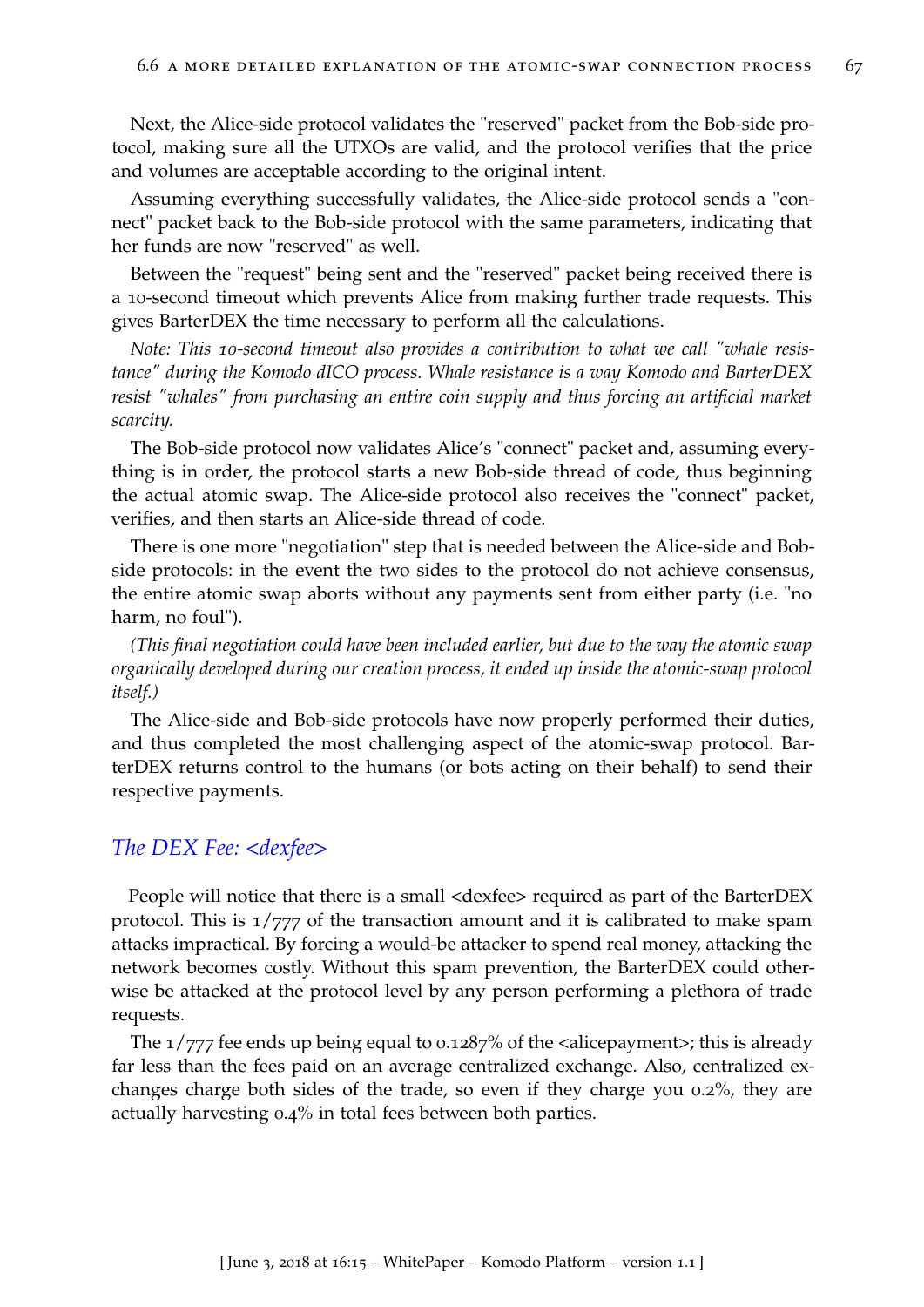Furthermore, they often have fees and limitations for withdrawing funds, as well as a lengthy, challenging, or invasive registration processes. BarterDEX has none of these things. Users need only record the passphrase they create when first entering the BarterDEX software, and they are prepared to trade.

It is possible that some atomic swaps can initiate, and then fail to complete, which raises questions about what happens to the <dexfee>. The <dexfee> is the first charge in the protocol; in this sense, there is a <dexfee> charged for these failed atomic swaps.

However, this failure should not be looked upon in isolation. The BarterDEX protocol is based on statistics. Statistically speaking, there will be some percentage of atomic swaps that start and will not complete. Let us suppose a 15% failure rate at this stage of the atomic swap (15% is three times higher than the rate of failure we currently observe in our testing). Even in this scenario, the effective <dexfee> cost is still only 0.15% to all Alice-side requests across the entire network.

Therefore, if you experience the loss of a <dexfee> transaction for an atomic swap that fails to complete (which would be due to a failure to receive a response from Bob), know that this is all part of the statistical process. If you find yourself paying more than 0.15% of your completed trades in <dexfee>'s, please let us know. This would be a highly unusual statistical outlier, and we will therefore want to investigate.

As an organization, when speaking generally to our audience online, we state that the <dexfee> is just 0.15%. In this manner, we hope to create the expectation that 0.15% is normal; if the network performs perfectly, on the other hand, users will get a blessing in the form of a lower fee, 0.1287%.

#### *Dealing with Confirmations*

Since BarterDEX is trading permanently on blockchains (as opposed to updating an internal database of vouchers, or managing a proxy-token account balance), both sides of the trading pair need to wait and watch as miners on the respective blockchains calculate transaction confirmations.

Because the payments that occur on one blockchain will proceed regardless of the actions on the other blockchain (i.e. a confirmation failure on one chain will not stop with the other blockchain performing its duties as normal), it is therefore important that the BarterDEX protocol observe and adjust as necessary. Each side of the Barter-DEX protocol (Bob-side and Alice-side) watches and attempts to provide a level of protection for the human users.

BarterDEX achieves this protection by an array of <setconfirms> API calls, which gives each side the option to specify how many confirmations they expect before the automated process should be satisfied on behalf of the human users' interests. The setting for the <setconfirms> feature must be decided before the atomic swap begins, as the number of confirmations the users choose will persist until the process completes. If the users have differing preferences for the total <numconfirms> they prefer, the BarterDEX protocol automatically sets the larger of the two preferences as the re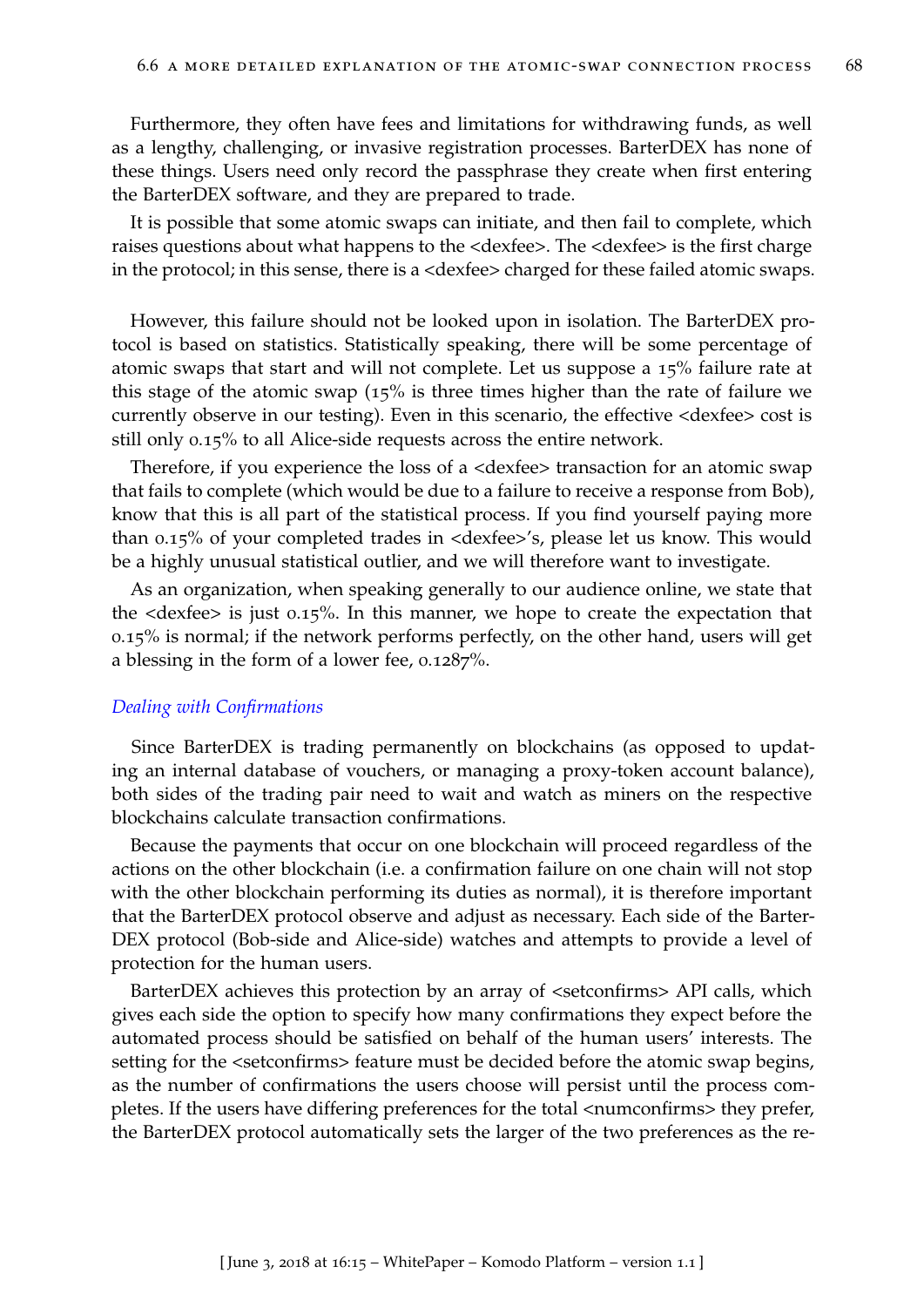quirement for both parties. Furthermore, this feature also includes a <maxconfirms> value to prevent one side from specifying an unreasonable or malicious number of required confirmations.

#### *Zero Confirmations*

BarterDEX also supports a high-speed trading mode. Using this feature, a user can activate an extremely fast mode of trading: <zeroconf>. This initiates a form of atomic-swap trading that does not wait for any confirmations at all. When using this feature, atomic swaps can be completed in as little as three seconds. This is a high-risk endeavor, naturally, and users should exercise extreme caution when implementing it.

One potential application for the <zeroconf> feature is to allow groups of individuals to form their own organizations where they decide personal trust levels, and work together to correct any mistakes that are made in their accounting endeavors.

BarterDEX also features a special Trust API that users can enable for themselves and groups that they form to indicate how much they trust different traders. By default, the Trust API is set to neutral for all users. A group of users can form their own organization and develop a trusted network for trading, using the Trust API to set each other's trader profile to Trust = Positive. In such cases, if a user, or a group of users, tells the Trust API to set another trader profile to Trust = Negative, that trader's <pubkey> is blacklisted for any of the participating individuals or groups.

#### *Speed Mode: An Experimental Feature Using Time-Locked Deposits*

Using the  $\leq$ zeroconf> protocol, we developed a new feature for the BarterDEX network that is functional, but still experimental. It is called "Speed Mode," and it adds one additional step to the Alice and Bob process.

Alice places a one-time security deposit of an amount equal to or greater than the amount she would like to actively trade without waiting for confirmations. This security deposit is sent to a conditional p2sh wallet address (presently controlled by the Komodo team). Alice indicates within her security-deposit transaction the amount of time the deposit should remain in the wallet. The p2sh wallet will lock the funds from Alice's end until the completion of the expiration date, though the wallet will allow the Komodo team to access the funds if necessary. This is called a "time-locked deposit." After her chosen date of expiration, she can reclaim her security at any time. Note that her KMD funds continue to be eligible for earning 5.1% rewards.

This enables Alice to participate in our experimental Speed Mode feature, a fully automated protocol that tracks users' trading activities and monitors their unconfirmed swaps against their time-locked deposits. While using Speed Mode, Alice can trade funds of amounts smaller than her time-locked deposit. (The Bob that accepts her request must also be willing to engage in the Speed Mode feature.)

Her trading partners dynamically decrease her trust level as she trades, monitoring the amount of her unconfirmed transactions against her total security deposit. Should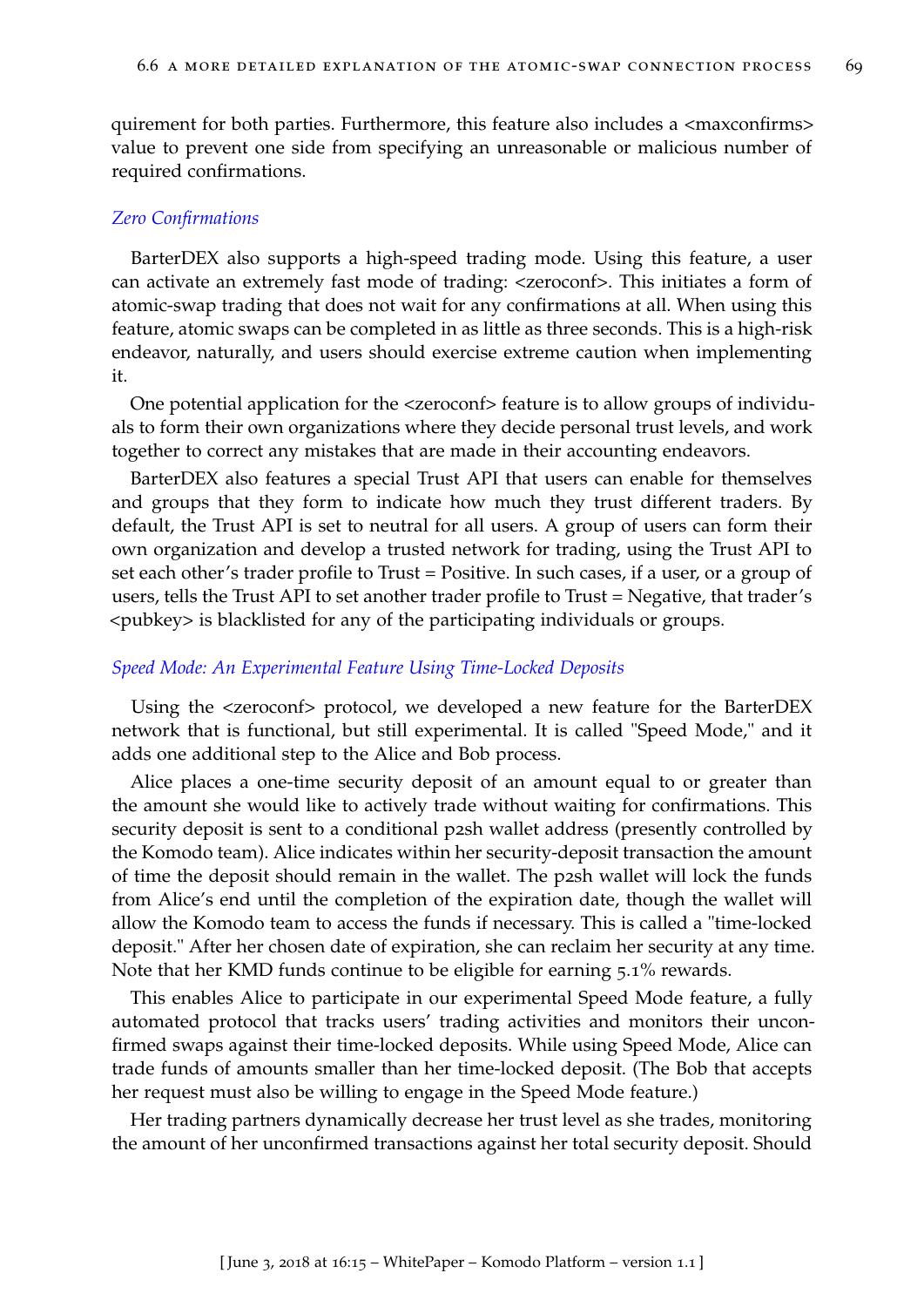she reach an unconfirmed trading capacity that is roughly equal to the amount in her deposit, the protocol blocks her from participating in the Speed Mode feature until her funds obtain more clearance through notarization on their respective networks.

Should Alice attempt to cheat during any period of zero confirmations, the Komodo team can activate the p2sh wallet security deposit and deduct the amount of her offense, and a penalty fee, from her security deposit to compensate the affected parties. The remainder will be available for her to reclaim at the date of the original expiration, at the latest.

With the security deposit in place, Alice can use the Speed Mode feature to complete a trade in as little as three to five seconds. Note that this feature is new, highly experimental, and we recommend users exercise extreme caution when participating. If a user cannot activate Speed Mode, BarterDEX defaults to the normal, non- <zeroconf> atomic-swap trading method.

#### *Realtime Metrics*

Nodes on BarterDEX use Realtime metrics (RTmetrics) to filter the possible candidates for atomic-swap matching. All nodes track global stats via a <stats.log> file. This log file allows each node to self-update the list of pending swaps on the network. By nature, the BarterDEX protocol has filters that give less priority to nodes that are already occupied. Additionally, the Alice-side protocol gives less preference to Bobside protocols that do not have enough UTXO sizes visible in the orderbook. This is a new feature, and we expect to optimize and enhance it in future iterations.

#### *Orderbook Propagation*

When considering how prices compare between two cryptocurrencies, BarterDEX uses the convention of "base/rel," which can be translated as "base currency to relevant currency." The price is calculated by determining (base currency)/(relevant currency). The relevant currency is the cryptocurrency Alice is using to make the initial purchase, and the base is the currency Alice intends to buy.

To construct a public orderbook, a node needs to have price information. Since BarterDEX communicates primarily by means of pubkeys, the price for each currency must naturally be obtained from a pubkey. In the long run, for orderbook performance, we will need a specific <txid>/<vout> for each node, as each individual node could have hundreds of UTXOs. Currently, propagating all this information globally would use an excessive amount of bandwidth, so we therefore use a different solution. BarterDEX instead uses a hierarchical orderbook, where the skeleton of the orderbook is simply the (pubkey)/(price) for any (base)/(relevant) pair.

*Note: this means that purchasing a cryptocurrency at the (base)/(relevant) price is directly comparable to selling the cryptocurrency using (relevant)/(base) at a ratio of 1/(price).*

Using the (pubkey)/(price) pairing, all that is needed to populate the orderbook skeleton is for nodes to broadcast their pubkey and price for any (base)/(rel) pair. Nodes that are running a local coin daemon therefore broadcast their lists of UTXOs,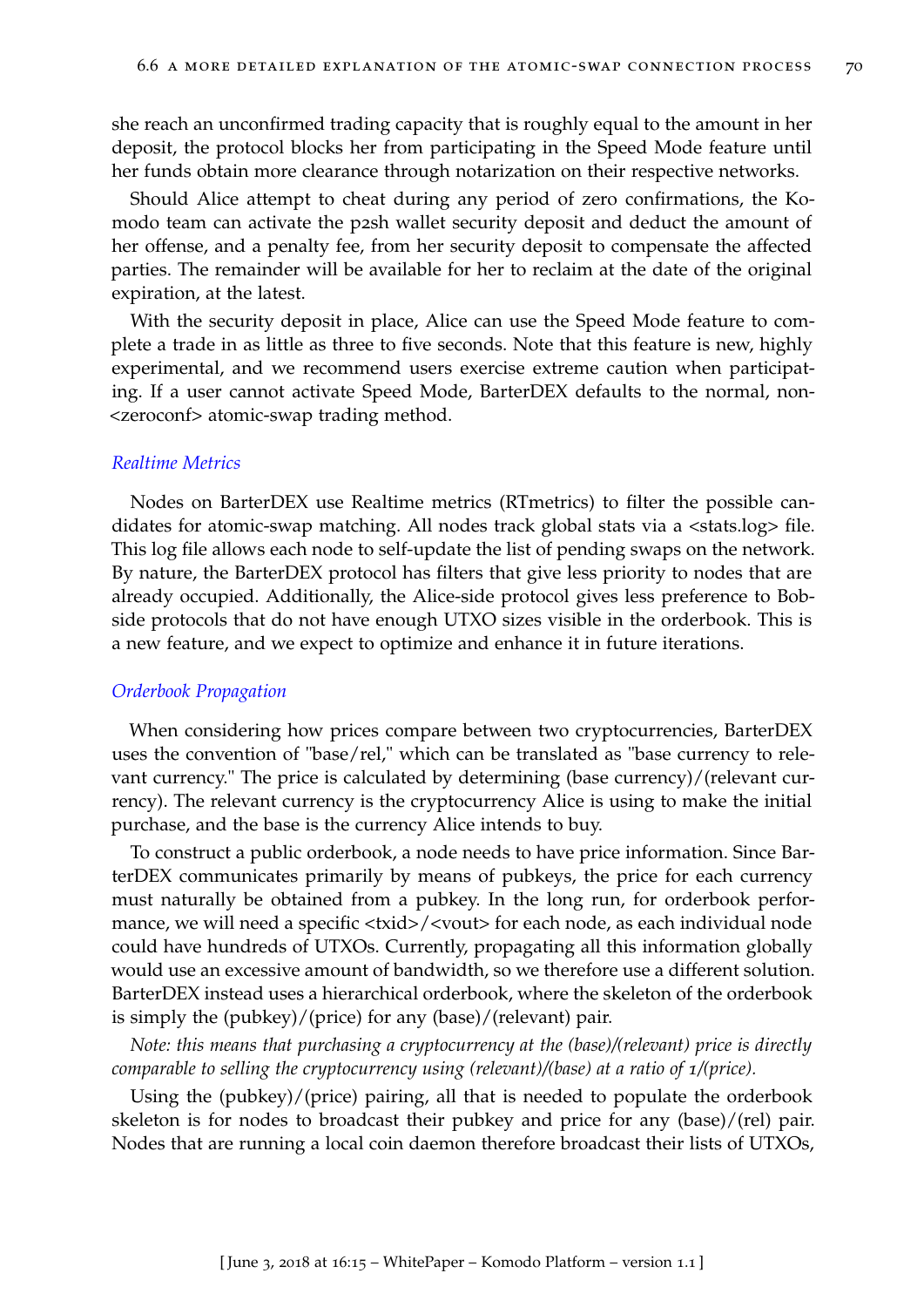which helps to propagate the orderbook. All of this is done in the background, ondemand.

Critical information is broadcast with fully signed encryption to prevent spoofing. Thus, all nodes can verify the smart address associated with a pubkey. In this way, nodes can validate the price broadcasted. (The electrum SPV coins have their own specific SPV-validation process for all UTXOs before they can be approved for trading on BarterDEX.)

While all nodes could broadcast their UTXO lists constantly to keep them updated, this would result in the network rapidly being overrun with congestion. To eliminate this issue, BarterDEX simply relies on the (pubkey)/(prices) as this is all that is necessary to maintain useful orderbooks.

Since there are N\*N possible orderbooks (given N currencies), it is not practical to have BarterDEX configured to update all possible orderbooks constantly. Instead, orderbooks are created on the user end when requested from the raw public data. During orderbook creation, if the top entries in the orderbook do not possess any listunspent data, a request is made to the network to gather this information.

This process ensures that by the time a trade completes, there is already a request for an orderbook, which in turn requests the listunspent data for the most likely pubkeys. The actual order-matchingprocess then iterates through the orderbook, scanning all the locally known UTXOs to find a high- probability counterparty to whom BarterDEX can then propose a "request" offer. In practice, early users on BarterDEX can currently experience nearly instantaneous responses, assuming all the parameters are properly met.

## *The BarterDEX API*

We created an API model that is the same for all coins—with the obvious exceptions of the electrum-API call itself, and within some of the returned JSON files that have different calls, such as "listunspent."

Furthermore, the underlying technology of BarterDEX enables the API to treat all bitcoin-protocol compatible coins with a universal-coin model. Therefore, when working with the BarterDEX API, an independent developer working to feature their coin on BarterDEX need only use the API "coin" symbol to receive the full set of BarterDEX features.

There are several feature requirements in the core code of the blockchain coin, and if these features are not included in the core there may be some limitations. For example, a coin that is not built on the Bitcoin-protocol [Check Lock-Time Verify](https://en.bitcoin.it/wiki/Timelock#CheckLockTimeVerify) (CLTV) feature can still take advantage of the liquidity-taker side of the BarterDEX API. For a coin to work in native mode, it must also have a <gettxout> RPC call.

If the coin has the CLTV OP\_CODE, it can be both the liquidity provider and the liquidity taker. For coins using SPV, BarterDEX only supports the liquidity-taking side (for overall network-performance reasons). Also, we assume that any trader with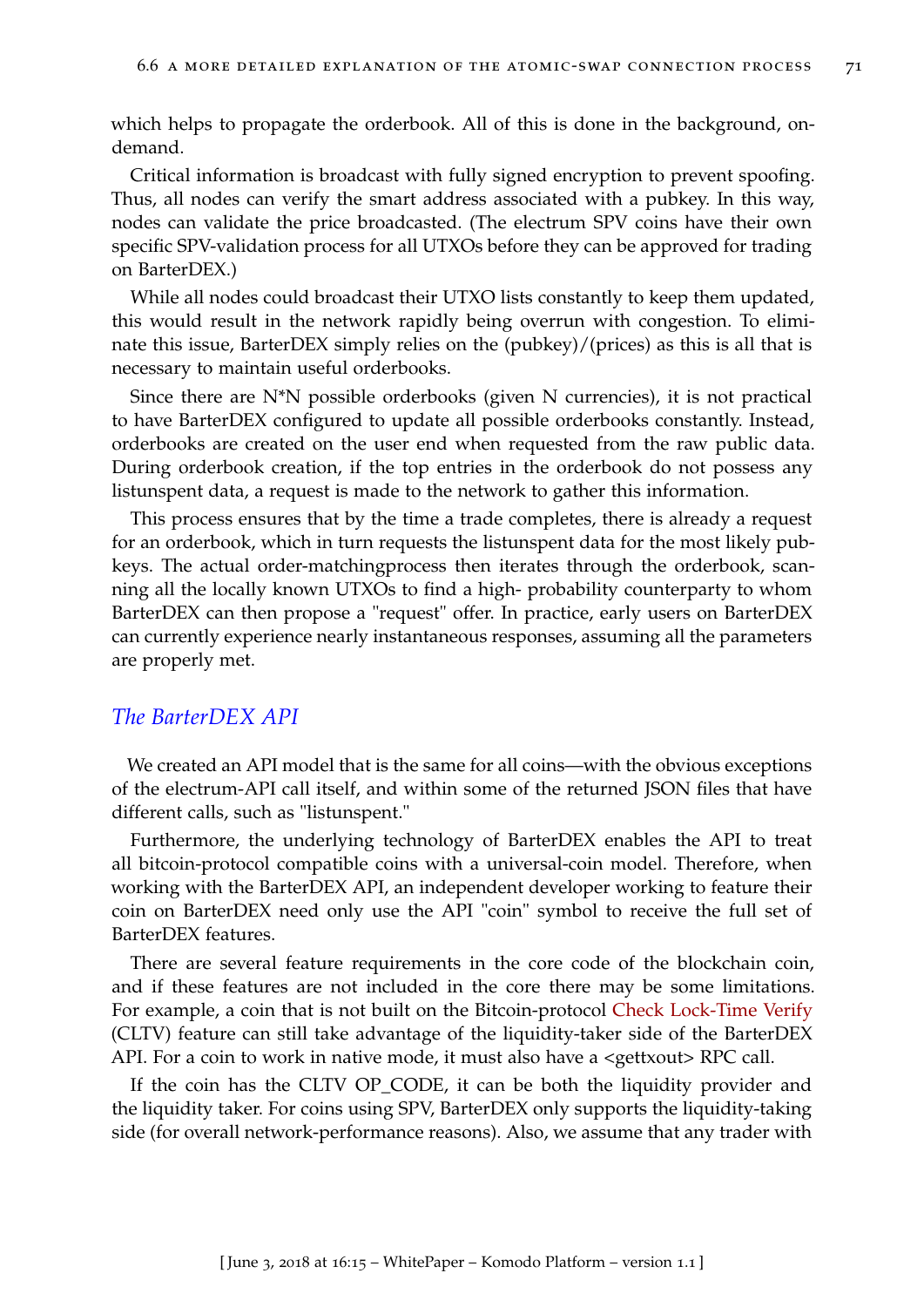ambitions of being a serious liquidity provider should also be serious enough to install the coin daemon for the coins they are trading, as this will increase their speed of processing.

## *A Brief Discussion on the Future of BarterDEX*

This concludes a high-level summary of the BarterDEX protocol as created by the Komodo organization. It is now fully functioning and live, and with the support of our community, we have successfully completed roughly one-hundred thousand atomic swaps.

We should warn our readers, nevertheless. Every element of the Komodo ecosystem is still considered to be highly experimental. We provide no investment advice, nor any guarantees of any funds utilized on our network. Use our products only at your own risk.

Looking past our upcoming immediate dICOs, BarterDEX will continue to evolve. The current iteration has already identified several areas of improvement for the next iteration. Several different GUI systems are also under construction by various community members, all of which are utilizing the BarterDEX 1.0 API. As we develop the BarterDEX API, we are making sure that future iterations are backwards compatible for developer ease-of-use. Improving the user experience and user interface of a leading GUI app is a top priority.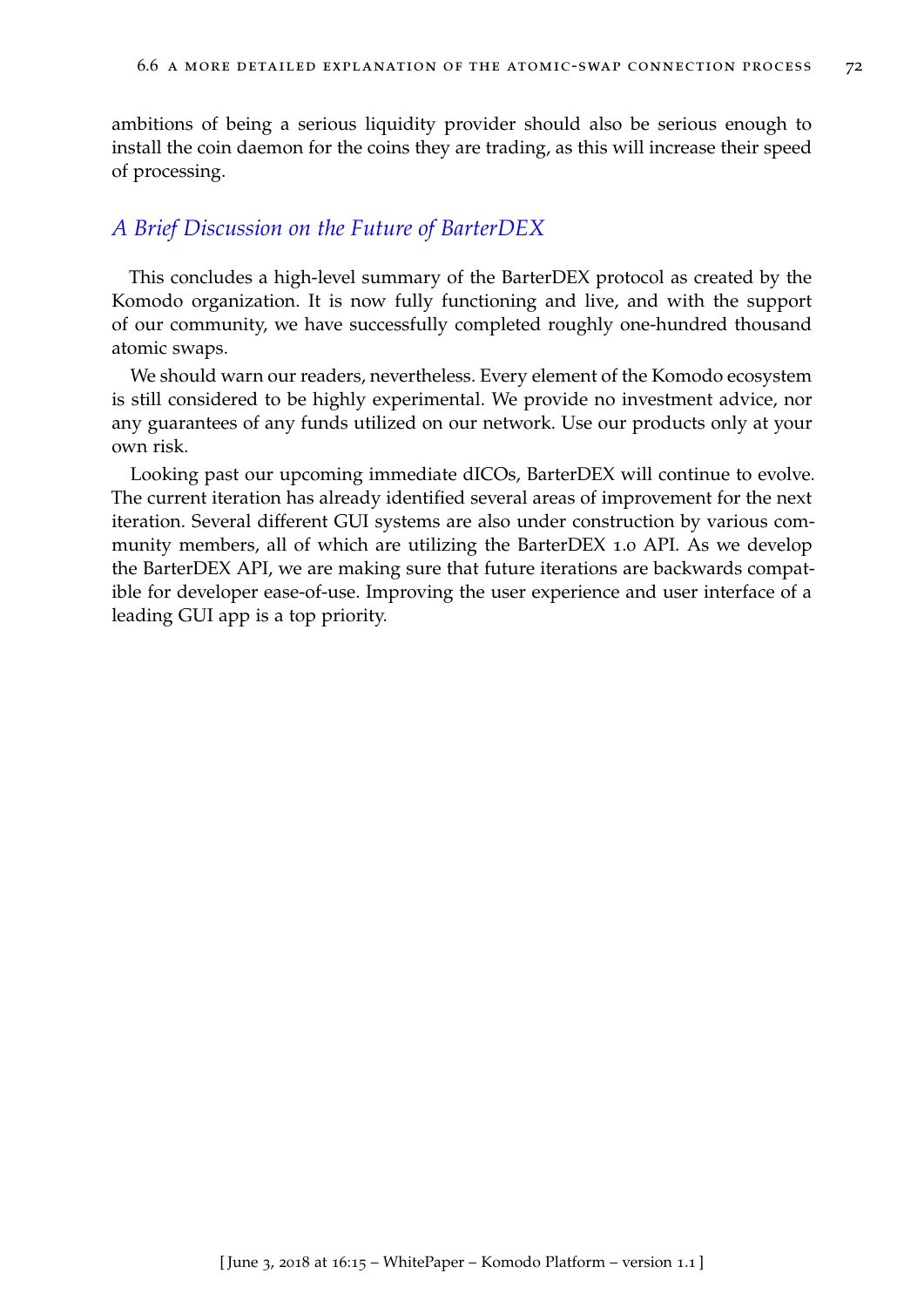Part IV

# KOMODO'S NATIVE PRIVACY FEATURE: JUMBLR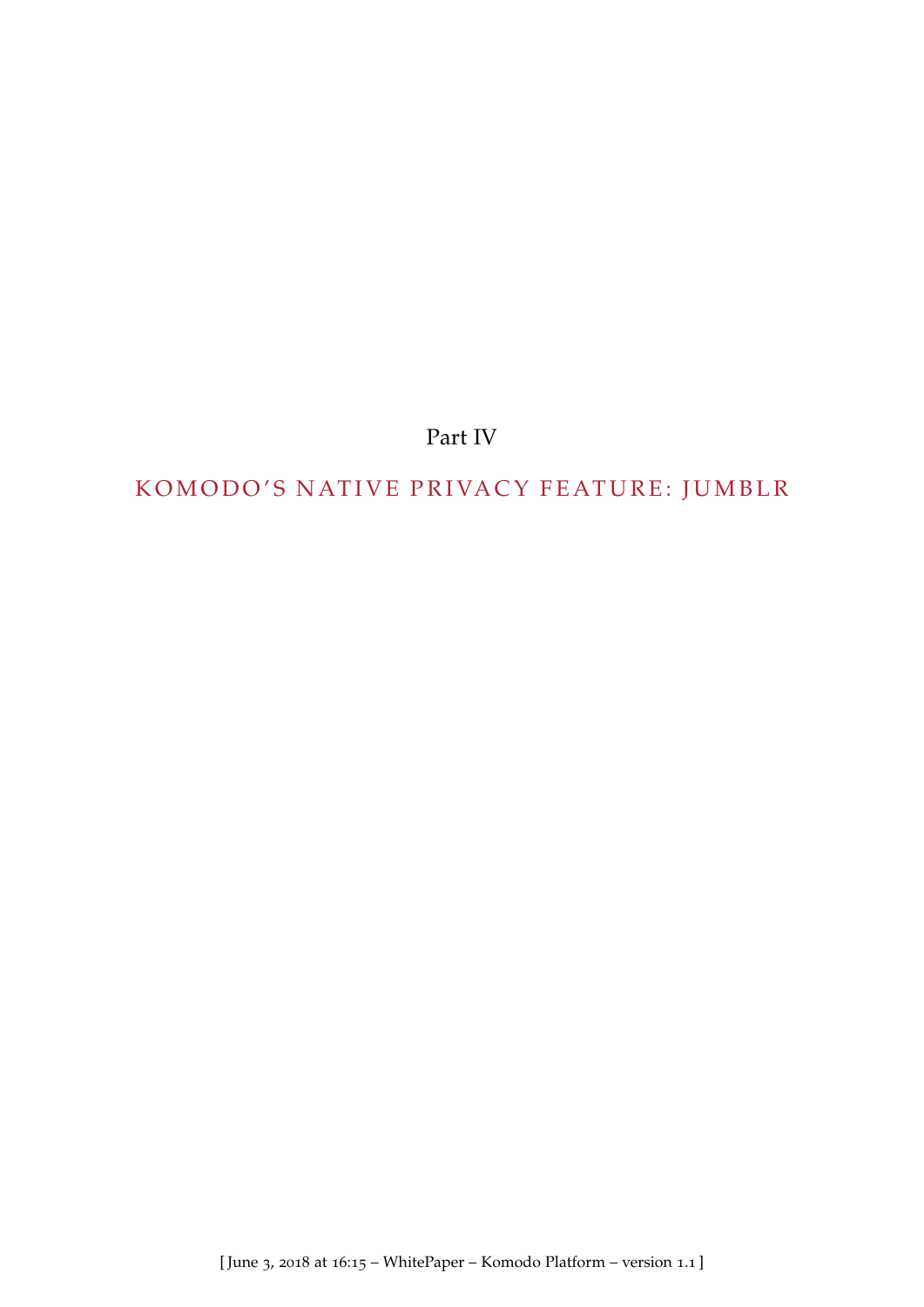# 7

## A BSTRACT(JUMBLR)

Jumblr is a Komodo technology that enables users to anonymize their cryptocurrencies. At its foundational level, Jumblr takes non-private funds from a transparent (non-private) address, moves the funds through a series of private and non-traceable zk-SNARK addresses—which disconnects the currency trail and anonymizes the funds—and then returns the funds to a new transparent address of the user's choosing. Through a connected Komodo technology, BarterDEX, Jumblr can provide this service not only for Komodo's native coin, KMD, but also for any cryptocurrency connected to the Komodo ecosystem.

## **INTRODUCTION**

## *The Option of Privacy is Essential to the Komodo Ecosystem*

One primary goal of the Komodo ecosystem is to provide our users with the highest levels of security. The option to enable oneself with privacy is an inherent part of a strong security system. Privacy empowers users with the ability to make choices without being directly controlled or observed by a third-party actor.

Many of humanity's most meaningful advancements in art, technology, and other human endeavors began in situations where the creator had the security of privacy in which to explore, to discover, to make mistakes, and to learn thereby.

The roots of the Komodo ecosystem stem from the seminal work of Satoshi Nakamoto and his Bitcoin protocol<sup>[1](#page-80-0)</sup>. One of the key challenges in this technology is that the original protocol does not make any account for privacy. Therefore, in advancing blockchain technology, we created Jumblr to empower Komodo-ecosystem members with this necessary security.

## *Challenges for Privacy-centric Systems and the Komodo Solution*

Current pathways to obtain privacy in the blockchain industry have many problems.

<span id="page-80-0"></span><sup>1</sup> <https://bitcoin.org/bitcoin.pdf>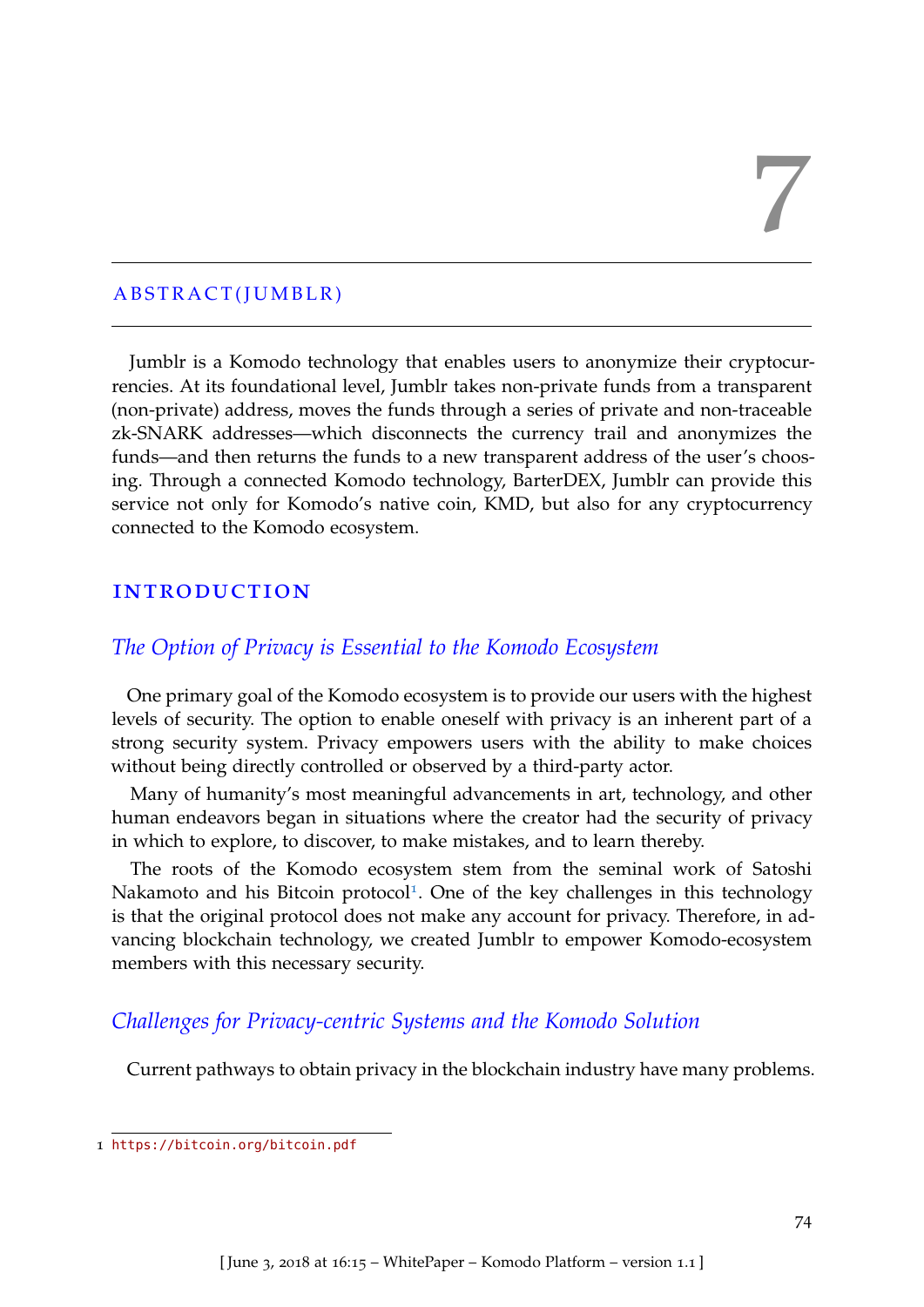One of the most popular methods to obtain privacy is the use of a centralized mixing service. In this process, users send their cryptocurrencies to service providers, who then mix all the participants' coins together, and return the coins according to the relevant contributions. With this method, the most dangerous issue, among many, is that for the duration of the mixing period users lose control over their currency. The funds, therefore, are subject to theft and human error.

Other decentralized coin-mixing methods, such as the coin shuffle  $2$ , require coordinating with other human parties. This also introduces the potential for the same issues of theft and human error, and adds yet another risk: the coordination between human parties can result in the disclosure of a user's privacy.

Some cryptocurrencies support mixing as a part of the normal transaction process out of a desire to provide constant anonymization. Varying methods for randomizing these transaction-mixing patterns exist among the many different brands of relevant cryptocurrencies. The most popular is Monero.

## the komodo solution

## *An Introduction to Jumblr*

Our Jumblr technology solves these issues through a two-layered approach, relying on connected technologies in the Komodo ecosystem—BarterDEX, our native Komodo coin (KMD), and the upstream Zcash parameters. The Jumblr process is managed locally on the user's machine and requires no third parties, human coordination, or other mixing services.

## *A Brief Explanation of the Two Foundational Technologies*

#### *Komodo Coin(KMD)*

KMD is a cryptocurrency that enables users to conduct both transparent and private transactions. In developing the Komodo ecosystem, we use KMD as the native cryptocurrency for many connecting technologies. KMD thereby continually gains usefulness as more Komodo tools are built upon it, including Jumblr.

#### *KMD Began as a Fork of Zcash*

This coin began as a fork of the popular privacy coin, Zcash<sup>[3](#page-81-1)</sup>. As such, KMD retains the same inherent privacy features. Notable among these features are the

<span id="page-81-0"></span><sup>2</sup> [https://bitcoinmagazine.com/articles/shuffling-coins-to-protect-privacy-and-fungibility%](https://bitcoinmagazine.com/articles/shuffling-coins-to-protect-privacy-and-fungibility%2Da%2Dnew%2Dtake%2Don%2Dtraditional%2Dmixing%2D1465934826/) [2Da%2Dnew%2Dtake%2Don%2Dtraditional%2Dmixing%2D1465934826/](https://bitcoinmagazine.com/articles/shuffling-coins-to-protect-privacy-and-fungibility%2Da%2Dnew%2Dtake%2Don%2Dtraditional%2Dmixing%2D1465934826/)

<span id="page-81-1"></span><sup>3</sup> <https://z.cash/>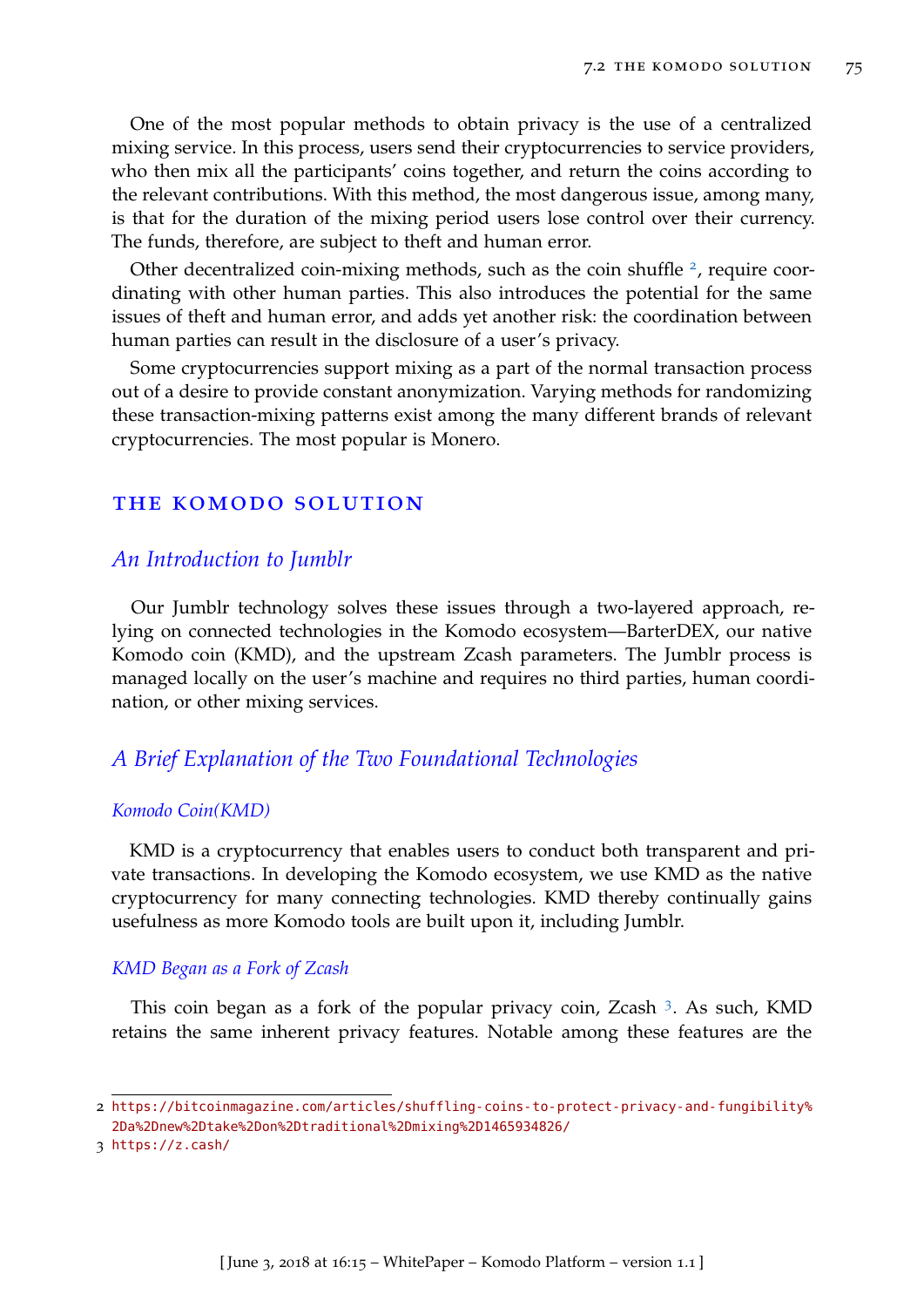Zcash parameters and zk-SNARK technology. These enable users to move funds on a public blockchain without leaving a data trail for later analysis.

This is one of the most powerful forms of blockchain privacy in existence, as the provided privacy is effectively permanent. The Zcash parameters and zk-SNARK technology provide the initial foundation for users to take transparent KMD funding and make it anonymous (with the assistance of Komodo's Jumblr technology) without leaving behind a cryptocurrency trail.

The Zcash project itself is a fork of Bitcoin. Thus, all the features designed by Satoshi Nakamoto in the Bitcoin protocol are also available in Komodo.

#### *BarterDEX*

BarterDEX is an open-source protocol designed and pioneered by the Komodo team. It allows people to trade cryptocurrency coins without a counterparty risk. The protocol is open-source and trading is available for any coin that developers choose to connect to BarterDEX.

An in-depth discussion of BarterDEX is provided in the previous Part III section of this paper.

#### *Iguana Core*

A core Komodo technology, called Iguana Core, is fundamental to the overall functionality of the Komodo ecosystem. It is at the center of nearly all Komodo projects, and Jumblr is no exception. For more information on Iguana Core, [please see our Ko](https://github.com/jl777/komodo)[modo GitHub repository.](https://github.com/jl777/komodo) There is also more detail provided in the BarterDEX section of this whitepaper.

#### *Komodod*

Komodod is the name of the background software (also called a daemon) that runs behind the scenes of essentially all Komodo-related software. There is more information provided on Komodod in the dICO part of this paper.

#### the jumblr process

Jumblr enables users to anonymize their funds. The Jumblr process is rooted in our native Komodo coin (KMD), and the privacy features can extend thereby to any blockchain project connected to the Komodo ecosystem.

#### *Anonymizing Native Komodo Coin (KMD)*

At its most simple level, Jumblr takes non-private KMD funds from a transparent (non-private) address, moves the funds through a series of private and non-traceable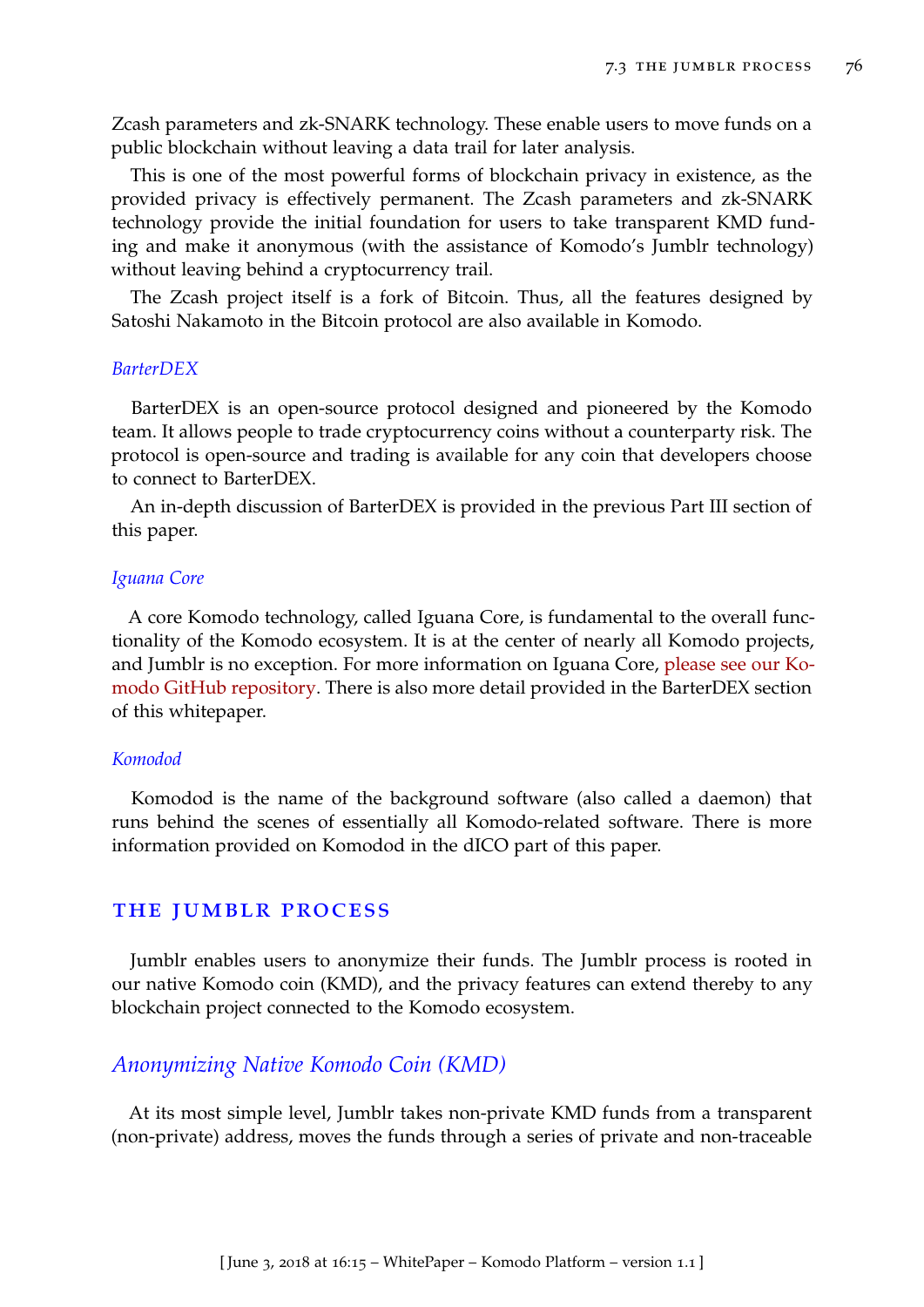zk-SNARK addresses—which disconnects the currency trail and anonymizes the funds—and then returns the funds to a new transparent address of the user's choosing.

The entirety of the anonymization process is conducted through the user's local machine(s), with one exception—that of sending the data to the network for mining. Therefore, Jumblr eliminates many dangers, including the issues of theft, human error, the disclosure of user privacy through human coordination, and the unraveling of privacy by ever-increasing nature of computer processing power.

## *User Actions*

The commands that initiate Jumblr exist within Komodo's foundational program on the user's local machine, Komodod. This program is included in a typical Komodo installation, and, under normal circumstances, Komodod is natively connected to the same KMD addresses accessed by the user.

Therefore, users in the Komodo ecosystem have access to Jumblr's privacy technology without any further effort. Developers of standalone GUI applications for the Komodo ecosystem can integrate Jumblr commands into user interfaces in any desired manner.

There are two main commands, or API calls, available:

- jumblr\_deposit <KMDaddress>
- jumblr\_secret <secretKMDaddress>

## *jumblr\_deposit <KMDaddress>*

This command initiates the anonymization of KMD.

Before executing the command, the user prepares the funds by placing them within the chosen <KMDaddress>. So long as Komodod has access to the private keys of the <KMDaddress>, nothingfurther is required. The user simply executes the command "jumblr\_deposit <KMDaddress>" and Jumblr begins watching for and processing any funds in the <KMDaddress>.

*Note: We call a transparent address a "T address." These are fully accessible to the user, and they are the means of conducting normal transactions. All currency entering and leaving a T address is fully visible to the network.*

*On the other hand, we call a privacy-enabled address a "Z address," as they utilize the Zcash parameters and zk-SNARK technology. Z addresses are internal to the Jumblr process and a user typically does not directly interact with them.*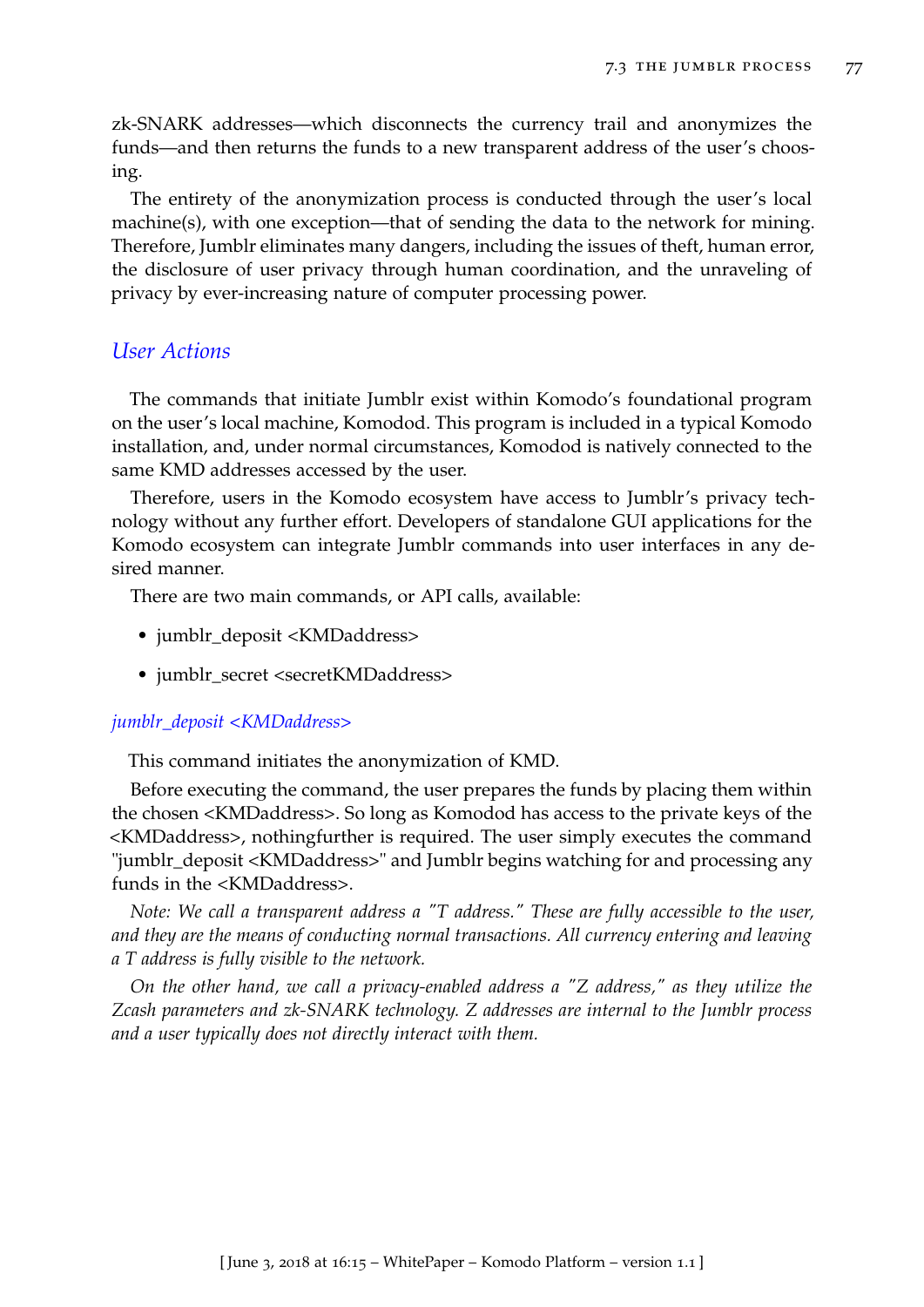The first step Jumblr takes is to move the user's funds from a T address to a Z address.

The First Step of the Jumblr Anonymization Process Moving the funds from a transparent address to a privacy-enabled address.  $T \rightarrow Z$ 

Naturally, as the T address is fully public, an outside observer can see the funds as they leave for the respective Z address. Therefore, to fully disconnect the currency trail, Jumblr then moves the funds from the initial Z address to yet another Z address.

Jumblr creates a new Z address for each individual lot.

The Second Step of the Jumblr Anonymization Process Moving the funds from one unique and untraceable Z address to another  $Z \rightarrow Z$ 

Through the technology of the Zcash parameters, zk-SNARKs, and Jumblr, the specific whereabouts of the funds are known only to the user. The user does not need to follow the movements of  $T \rightarrow Z$  and  $Z \rightarrow Z$ . However, for the advanced user, there are Jumblr commands available that allow for more active interaction at these stages (see the Komodo wiki for further details). One command to mention here is z\_gettotalbalance. This reveals to the user the total balance they hold within all their Z addresses.

Upon executing the command [jumblr deposit <KMDaddress>], Jumblr begins continually observing the <KMDaddress>. Should the user send more funds into their <KMDaddress> while Jumblr is already processing the previous amount, Jumblr will simply take these new funds into account, perform any necessary actions to properly adopt them into the process, and continue its course.

Jumblr includes two subcommands that allow the user to pause Jumblr manually:  $\le$ jumblr pause> and  $\le$ jumblr resume>. The user can also halt Jumblr by shutting down Komodod (and any relevant standalone GUI applications).

Once the funds have reached their final Z address(es), they lay dormant, awaiting the user's next command.

## *jumblr\_secret <secretKMDaddress>*

The user executes this command to complete the Jumblr process. Jumblr will extract all the user's hidden currency from each Z address and place the funds in a new T address, which we call the <secretKMDaddress>. This makes the funds spendable again.

The Third and Final Step of the Jumblr Anonymization Process Moving the funds from one unique and untraceable Z address to another  $Z \rightarrow T$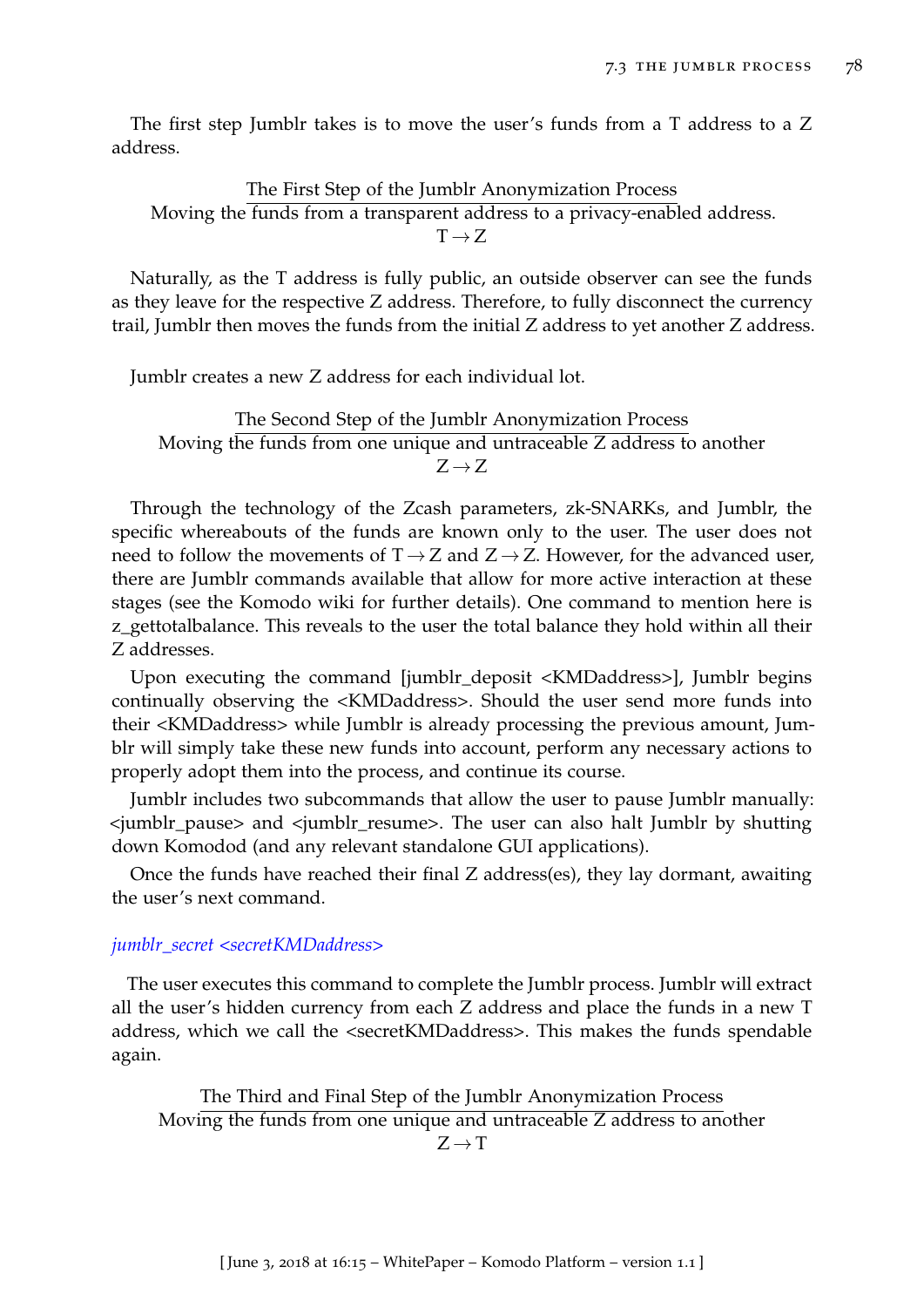We recommend that you keep these private addresses primarily for storage. You should never share with anyone any information regarding your <secretKMDaddress>'s. Treat all relevant information like a password.

When you are prepared to spend from your private funds, we recommend that you repeat the Jumblr process again on the amount that you desire to spend. This will keep the bulk of your stored funds within a privacy "air gap," as it were. For maximum privacy, we also suggest that after emptying the public node of all funds, the user delete and destroy the wallet.dat file in which the initial privacy- creation process took place. This destroys the last remnants of the cryptocurrency trail.

## additional security layers

## *Jumblr's Process of Breaking Down Funds*

The method by which Jumblr breaks down and processes the funds provides yet another layer of privacy. Jumblr begins by taking the total amount in the <KMDaddress> and, if necessary, splitting it until the largest quantities are all equal to  $\sim$ 7770 KMD. It then breaks down the remainder into quantities of  $\sim$ 100 KMD, and then the remainder thereafter into quantities of ~10 KMD. Any final remainder (which would be anything less than ~10 KMD) is ignored.

*Note that Jumblr also automatically extracts its 0.3% overall fee during the Jumblr process.*

Therefore, the total amount is broken down into lot sizes of  $\sim$ 7770 KMD,  $\sim$ 100 KMD, and ~10 KMD.

## *Jumblr's Process of Moving the Individual Lots into a Private Address*

Jumblr does not immediately move each lot into a Z address. Instead, it performs its actions in a randomized pattern to optimize anonymity, using the collective of all Jumblr users in the Komodo ecosystem to blend the transactions of the crowd together.

First, all Jumblr actions throughout the ecosystem are programmed to cluster around block numbers that are multiples of ten (i.e. blockchain height  $=$  XXXXX0). This gathers all Jumblr requests from all users for the given time into one large group, clustered together every ten minutes (a single block generates every minute, and therefore the tenth block occurs every tenth minute).

At the moment of activity, Jumblr does one of two things: it either performs the next action in the process of anonymization, or it chooses to do nothing.

#### *Option 1: Jumblr performs the next action*

When Jumblr looks at the next action, it can perform one of three possible steps: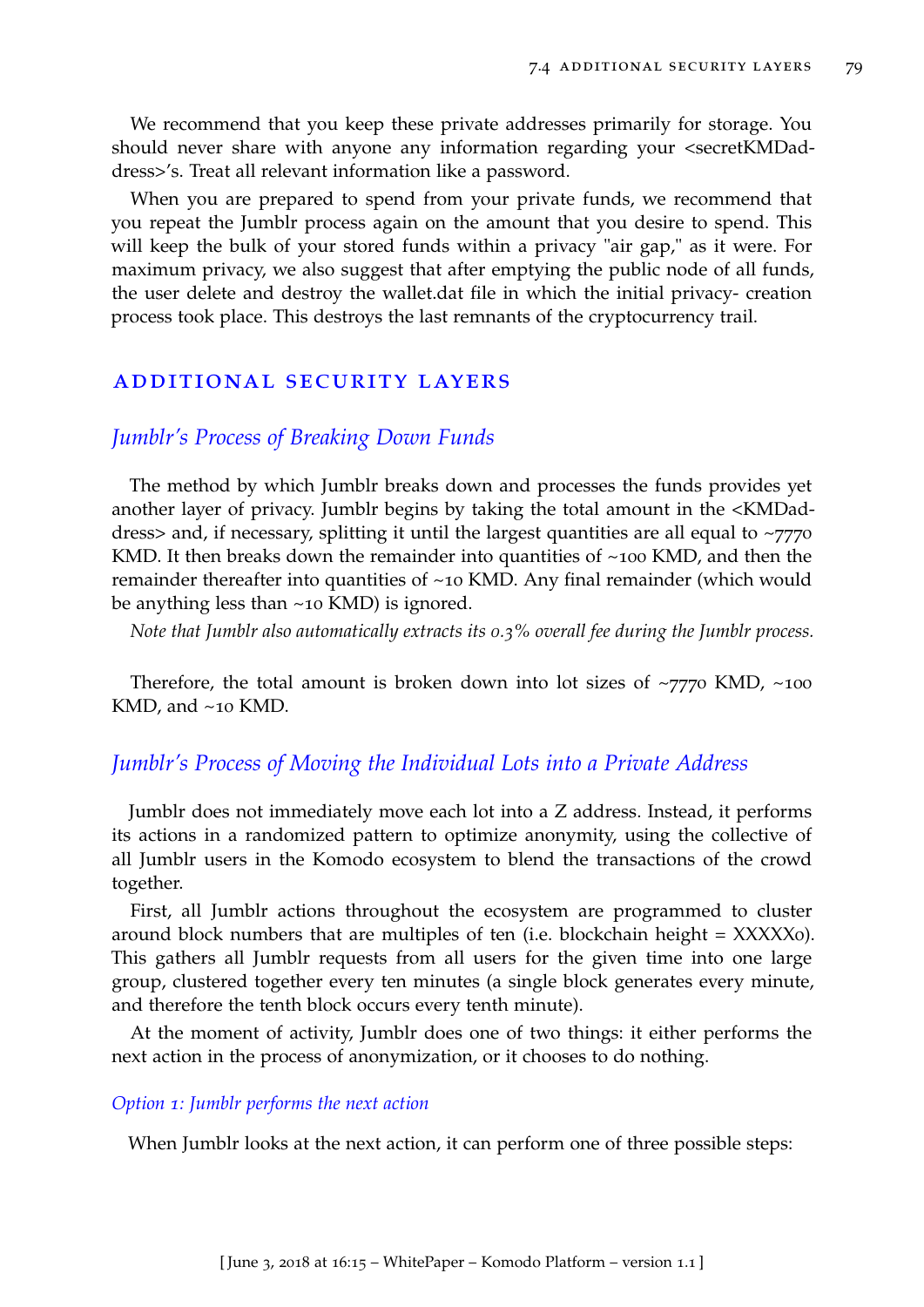- $T \rightarrow Z$  If the lot has yet to be moved out of the <KMDaddress>, Jumblr can move it from the first T address to the first Z address.
- $Z \rightarrow Z$  Assuming the lot is now in the first Z address, Jumblr can move it to the final Z address.
- $Z \rightarrow T$  Assuming the  $\langle$ jumblr\_secret> API call is activated, Jumblr can move the lot from the final Z address to the final T address: <secretKMDaddress>.

## *Option 2: does nothing*

• At each turn, instead of performing any of the above steps, Jumblr can simply abstain from any action. This happens approximately half of the time.

Through these actions, Jumblr adds a layer of obfuscation on top of the Zcash parameters and zk-SNARK technology by adding privacy to the timing and movements of each step for each user.

## additional privacy considerations

Although the KMD anonymization process provides a measure of privacy and may appear to be sufficient, there are still more precautions a user must take. Two main attacks are available to a would- be sleuth.

## *The Timing Attack*

In this attack, the sleuth simply studies the time the funds disappear from the <KMDaddress> and looks for funds to appear in a T address soon thereafter. If the privacy-user persistently chooses predictable timing for initiating and completing the Jumblr commands, a determined sleuth might deduce a user's <secretKMDaddress>.

The aforementioned process of grouping and randomizing the timing of movements provides one layer of security against The Timing Attack. Users thus blend the timing of their movements together, using the power of the collective to obscure their transactions from the sleuth.

However, The Timing Attack remains an issue if the user is the only person employing Jumblr for the duration of the anonymization of their funds. In this event, effectively no anonymization takes place. The sleuth can clearly see the funds leave from the <KMDaddress> and return to the<secretKMDaddress> later. Therefore, to be effective, Jumblr requires more than one user and gains strength with higher levels of adoption. Given the growing size of the Komodo community, we anticipate that users will easily be able to overcome the Timing Attack.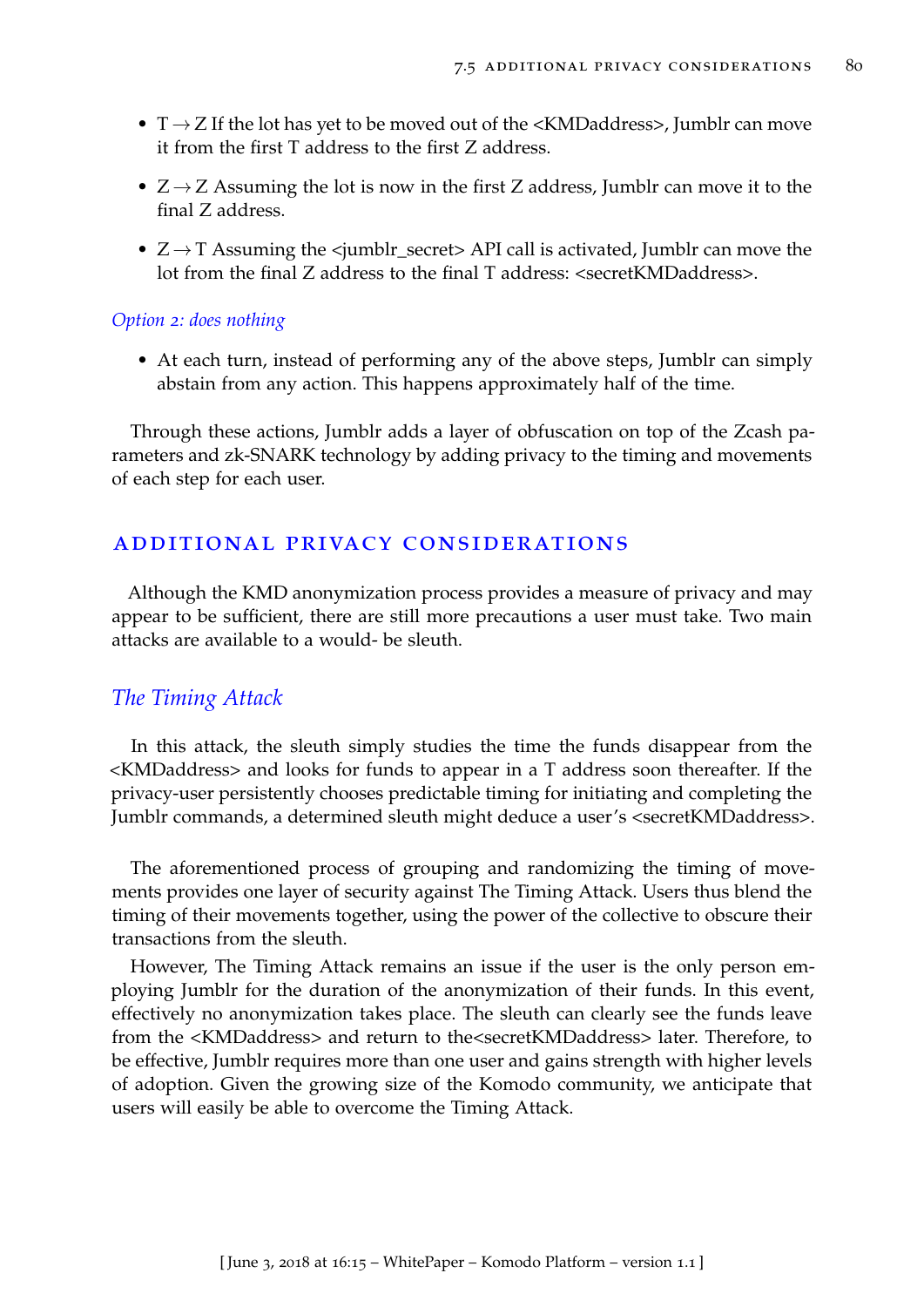#### *The Knapsack Attack*

The Knapsack Attack is somewhat like the Timing Attack, but as applied to amounts. For example, if there is only one KMD address that entered ~1000000 KMD into Jumblr, and ~1000000 KMD later emerges elsewhere, the sleuth can easily discern the user's <secretKMDaddress>.

The process of breaking down the total amount into three equal sized lots  $(\sim 7770)$ ,  $\sim$ 100,  $\sim$ 10 KMD) for all users provides one layer of security against the Knapsack Attack. Users again can blend their transactions together, using the power of the collective to obfuscate their movements.

Jumblr has another feature, Multiple Secret Addresses, that also protects against this attack. This feature is explained in the following section.

## *Further Security Enhancements to Combat the Timing and Knapsack Attacks*

#### *More Defense Against the Knapsack Attack: Multiple Secret Addresses*

As another layer of security, users can create multiple secret KMD addresses (<secretKMDaddress>'s) and actively use them in the Jumblr process.

When using multiple <secretKMDaddress>'s, whenever Jumblr reaches the stage of  $Z \rightarrow T$  for any given lot of KMD, Jumblr will randomly choose one of the  $\leq$ secretK-MDaddress>'s for this lot's final T address. This enables the user to split their initial funding into many different <secretKMDaddress>'s, thus providing another layer of security against the Knapsack Attack.

Jumblr manages up to 777 <secretKMDaddress>'s at one time.

#### *Further Enhancements Against the Timing Attack*

The simplest and strongest defense against the Timing Attack is in the hands of the users. Recall that a user chooses the times they execute the commands <jumblr\_deposit> and <jumblr\_secret>. The longer a user maintains their currency within the shielded Z address(es), the more security they have against the Timing Attack. This is because the Jumblr actions of other users during the interim obfuscate the trail. We therefore encourage users who are mindful for protection against this attack to delay the period of execution between the two commands.

We also developed Jumblr to have additional inherent protections against the Timing Attack for cases where users desire a more immediate transfer. Assuming Jumblr is activated on the user's local computer, as soon as Jumblr detects a new deposit in the <KMDaddress>, it can begin the anonymization process. However, Jumblr deliberately delays its own progress to provide a layer of security against The Timing Attack.

Recall that all user actions are clustered around block numbers that are multiples of ten, and half the time, Jumblr decides to do nothing. Therefore, in statistical terms,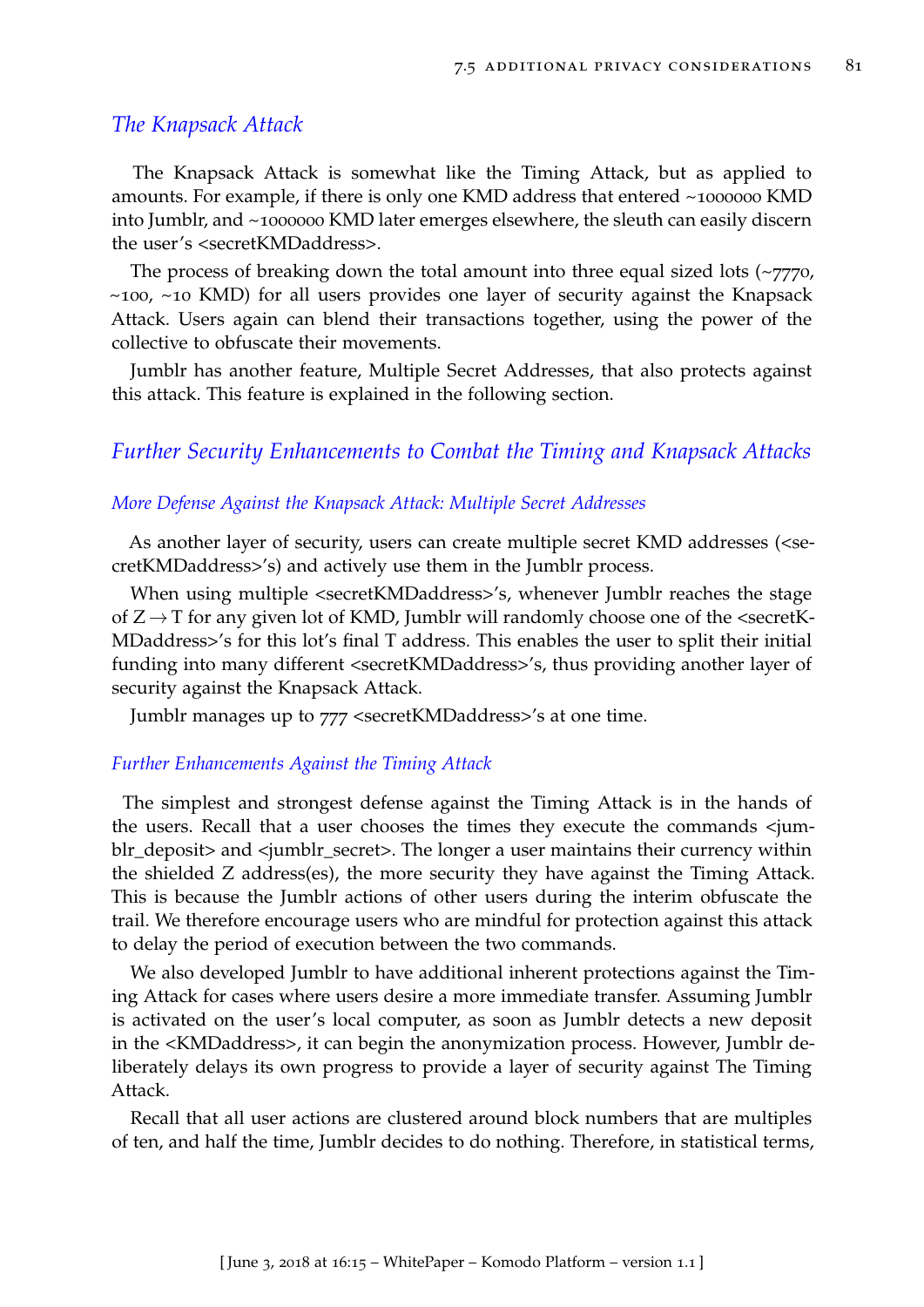although the Jumblr background process may be constantly running in Komodod, Jumblr only activates to check for pending tasks every tenth minute, and only performs tasks every twentieth minute. Thus, each hour has roughly three different moments when Jumblr will perform one of the three available actions:  $T \rightarrow Z$ ,  $Z \rightarrow Z$ , and  $Z \rightarrow T$ . This program randomizes the amount of time it takes to complete the Jumblr process.

Assuming during a given period of activity Jumblr decides to perform the action of  $T \rightarrow Z$ , it begins by working through the different sizes of lots from largest to smallest—thus beginning with a 7770-KMD lot until they are all allocated, then to the 100-KMD lots, and finally to the 10-KMD lots. During any individual period of activity, Jumblr will perform the  $T \rightarrow Z$  movement for no more than a single lot, and then stop.

However, when Jumblr performs either of the other two actions  $(Z \rightarrow Z \text{ and } Z \rightarrow T)$ it will make the transfers for all lots that are in play.

Through these additional securities, therefore, Jumblr defeats the Timing Attack and the Knapsack Attack, relying on the power of the Zcash parameters and zk-SNARK technology. The more participants in Jumblr, the more privacy users gain. For those who use Jumblr on a consistent basis, the 0.3% cost of utilizing Jumblr is offset by the 5.1% rewards that can be earned with the Komodo coin (KMD). Thus, for a small fee, Jumblr users can provide both themselves and their community with privacy.

#### offering privacy to other cryptocurrencies

Jumblr can provide privacy to any cryptocurrency that is connected to the Komodo ecosystem, as BarterDEX is natively integrated. Currently, the user is required to perform the first and final steps of trading in the Jumblr process of non-KMD cryptocurrencies. In the long term, however, Jumblr is capable of fully automating the process. We await larger adoption to complete the non-KMD automation features.

## *The Current Jumblr Process: Manual non-KMD to KMD Trading on Barter-DEX*

Overall, to provide privacy to a non-KMD cryptocurrency in the Komodo ecosystem, that currency must first be traded on BarterDEX into KMD. Once the underlying value is held as KMD in a <KMDaddress>, Jumblr can complete its work. Upon completion, the anonymized KMD is then exchanged on BarterDEX again for the relevant non-KMD cryptocurrency and returned to a secret address of the user's choosing.

At present, while BarterDEX is in its early stages, we are focusing our energies on increasing overall BarterDEX usability.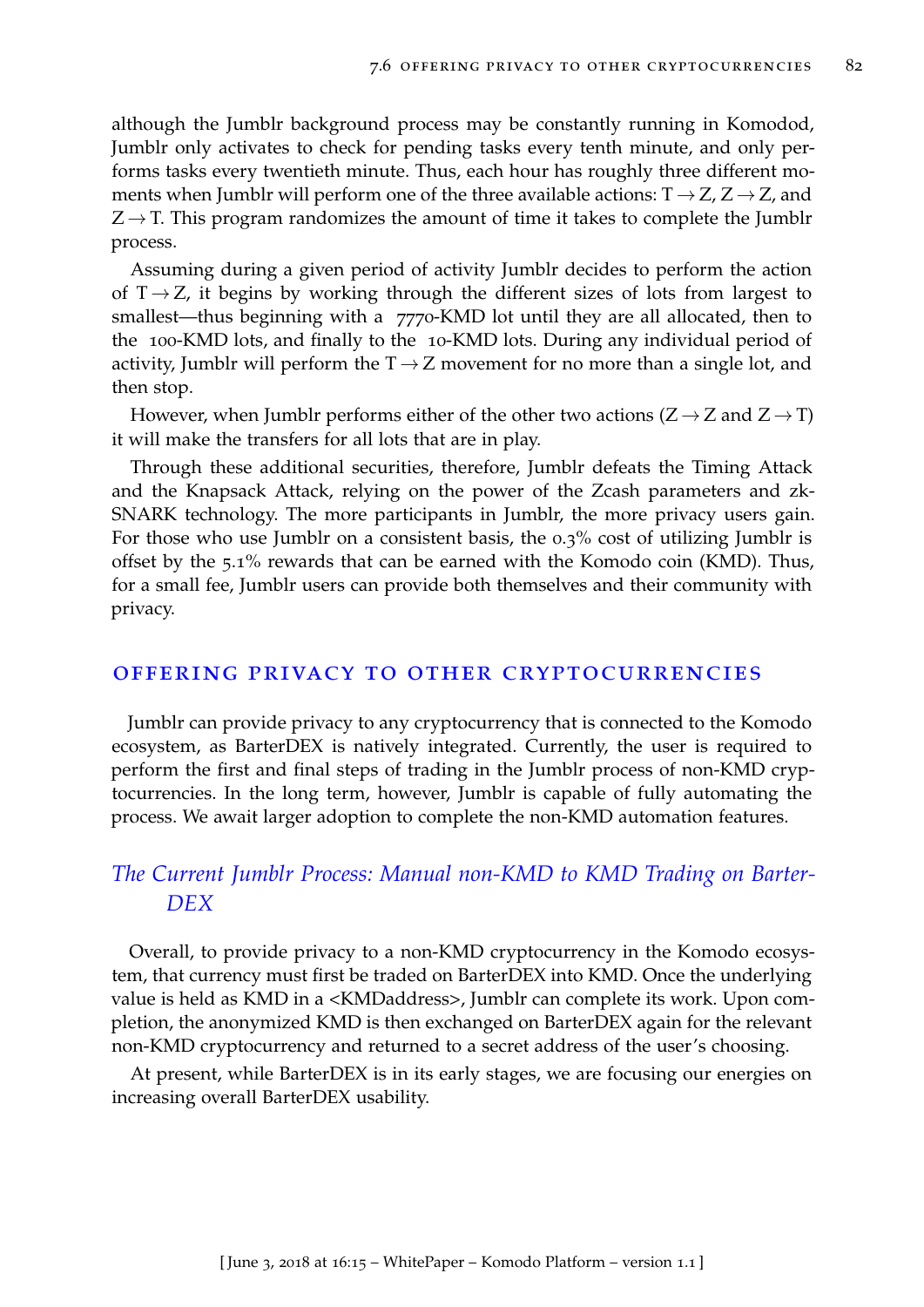## *Future Capabilities: Jumblr Automates the BarterDEX Trading Process for the User*

In the future, Jumblr will simply be a client of the BarterDEX service when providing privacy to non-KMD cryptocurrencies.

When a user activates Jumblr for a non-KMD coin, Jumblr will instruct BarterDEX to trade the non-KMD coin into transparent KMD according to the current prices. The underlying value now being in KMD, the Jumblr protocol performs the entirety of the process previously described. With the underlying value made private, Jumblr will direct BarterDEX to exchange the value back to the user's chosen cryptocurrency. Finally, Jumblr will return the final sum to a new cryptocurrency address, provided by the user at the outset of the process.

Due to market fluctuations, depending on liquidity, it is possible that a user will experience slippage in the underlying value of their non-KMD cryptocurrency. While it would be possible to prearrange the trade on BarterDEX (thereby eliminating any slippage), there is no available method to make such an arrangement without leaking privacy information. The party performing the second half of the trade onBarterDEX would be a central point of failure. Therefore, the most private method for non-KMD privacy creation is to simply rely on the active BarterDEX liquidity providers.

## a word on risks inherent in jumblr and the komodo ecosystem

The Komodo coin (KMD), and therefore Jumblr by association, both rely on the Zcash parameters as put forth by the Zcash team. The Zcash parameters are a "zeroknowledge" form of technology. This is a powerful form of privacy, and arguably superior to other forms as it is effectively permanent. Relying on the Zcash parameters allows us to turn our creative resources to other blockchain-technology challenges, while still empowering members of the Komodo ecosystem with the option of privacy.

To create the Zcash parameters, the original Zcash developers had to create a series of keys that, when combined, created a master key that could unlock and lock the parameters. After using the master key to create the parameters, the team destroyed every individual key. The team conducted this endeavor in a public manner. We encourage interested readers to view the "Zcash Ceremony" explanation, and to search for other viewpoints as well.

To briefly summarize the security measures, the Zcash team used several layers of protection including: multi-party computation, air-gapped compute nodes, hard-copy evidence trails, a uniquely crafted distribution of the Linux operating system, and the physical destruction of each piece of hardware that held an individual key. The resulting layers of defense would be of the highest level of difficulty for an outsider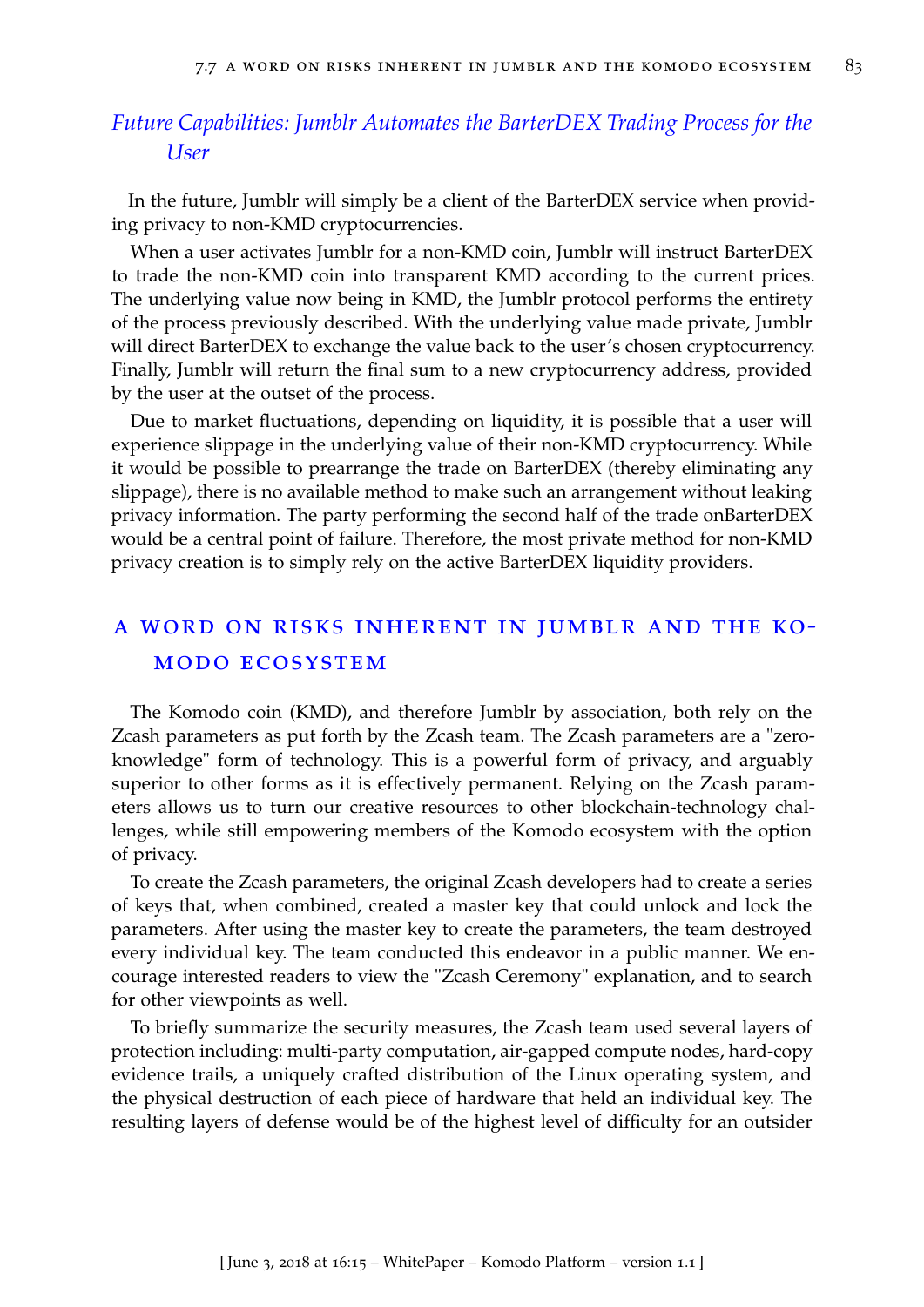to penetrate. Furthermore, the method of creation and destruction ensured that the internal security of the project was faultless, so long as at least one member of the entire Zcash team was honest.

By our observation, the team performed this endeavor with sufficient competence and due diligence. Furthermore, given the nature of the project, the longstanding reputation of the Zcash developers, and the modus operandi of their lives' work, we believe they were properly motivated to perform the creation and destruction in a capable and honest manner.

Nevertheless, there are privacy advocates in the cryptocurrency industry who maintain a degree of suspicion over any project that requires an element of human trust. This suspicion extends to the Zcash parameters. These observers continually scrutinize the Zcash project, searching for more and more processes by which the creation ceremony could have failed. Yet, while various theories have been put forth, no actual failure in the Zcash parameters has been discovered.

In adopting the Zcash parameters, we receive frequent questions regarding how they affect the Komodo coin. The answer is that the privacy in the Komodo ecosystem is permanent, regardless of any potential fault by the Zcash team. Furthermore, we can adopt any updates the Zcash team releases to the parameters.

In the unlikely event that someone was able to retain a complete copy of the master key, the only power the holder would have, would be the ability to create new private money in our system. This holder could then trade that for transparent, spendable money. This could negatively impact the Komodo coin, and we would be required to adapt our platform. If a fault in the Zcash parameters were to be discovered, the Komodo team has various contingency methods at our disposal to remove the Zcash parameters and replace them with a new set of parameters.

Though in Komodo we do not see this as a realistic threat, we nevertheless include the information here in our white paper to provide complete transparency for any user who seeks to invest their resources in the Komodo project.

# jumblr provides the komodo ecosystem with pri-**VACY**

For the Komodo ecosystem to reach its full potential, the option of enhanced privacy must be available to Komodo users. Jumblr fills this demand.

Jumblr relies on BarterDEX, KMD, and Iguana Core to connect to the Komodo ecosystem. The foundational privacy it offers is built upon the KMD coin, the Zcash parameters, and zk-SNARK technology. Additional enhancements are built into the Jumblr process to maximize user privacy, including protections against the Timing Attack and the Knapsack Attack. Through BarterDEX and Iguana Core, these privacy features extend to any cryptocurrency connected to the Komodo ecosystem.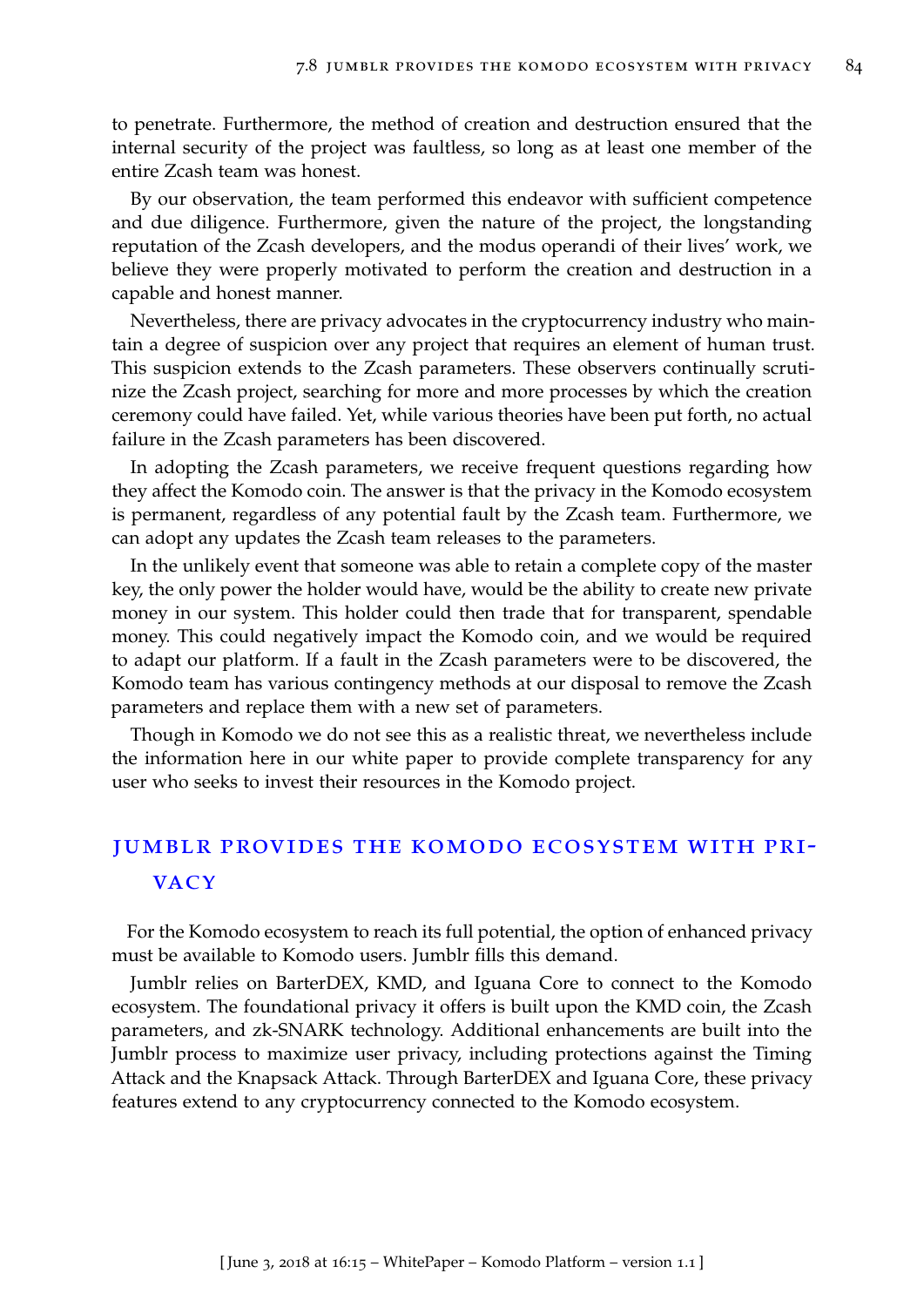As more users become a part of the Komodo ecosystem, they can work together to enhance both their own privacy and the privacy of fellow ecosystem members. As the ecosystem continues to grow, there are various levels of growth the Komodo team can offer to Jumblr, including automating the non-KMD Jumblr process. We look forward to receiving your feedback on this privacy-enhancing technology.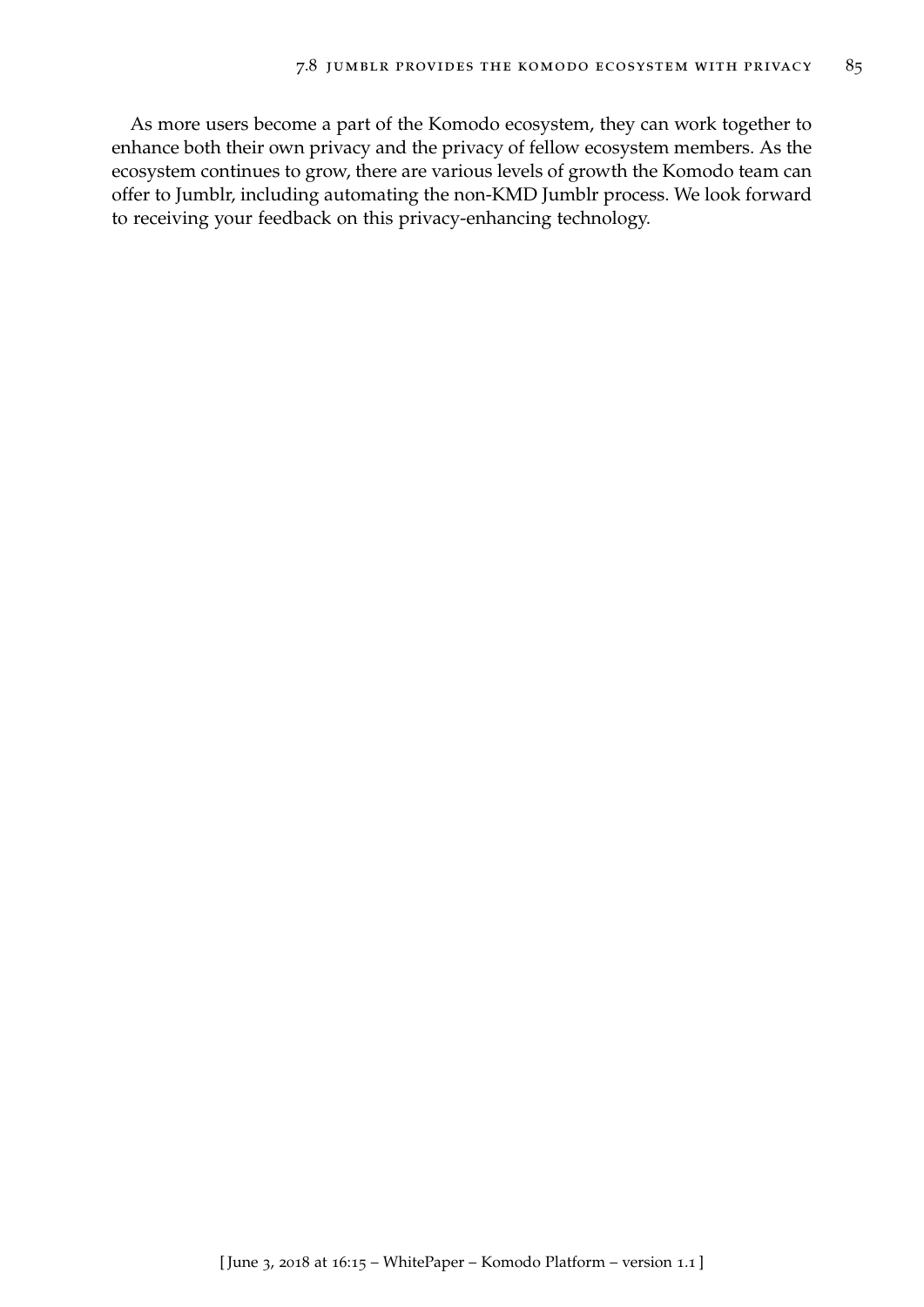# Part V

# A D D I T I O N A L INFORMATION REGARDING THE K O MODO E COSYSTEM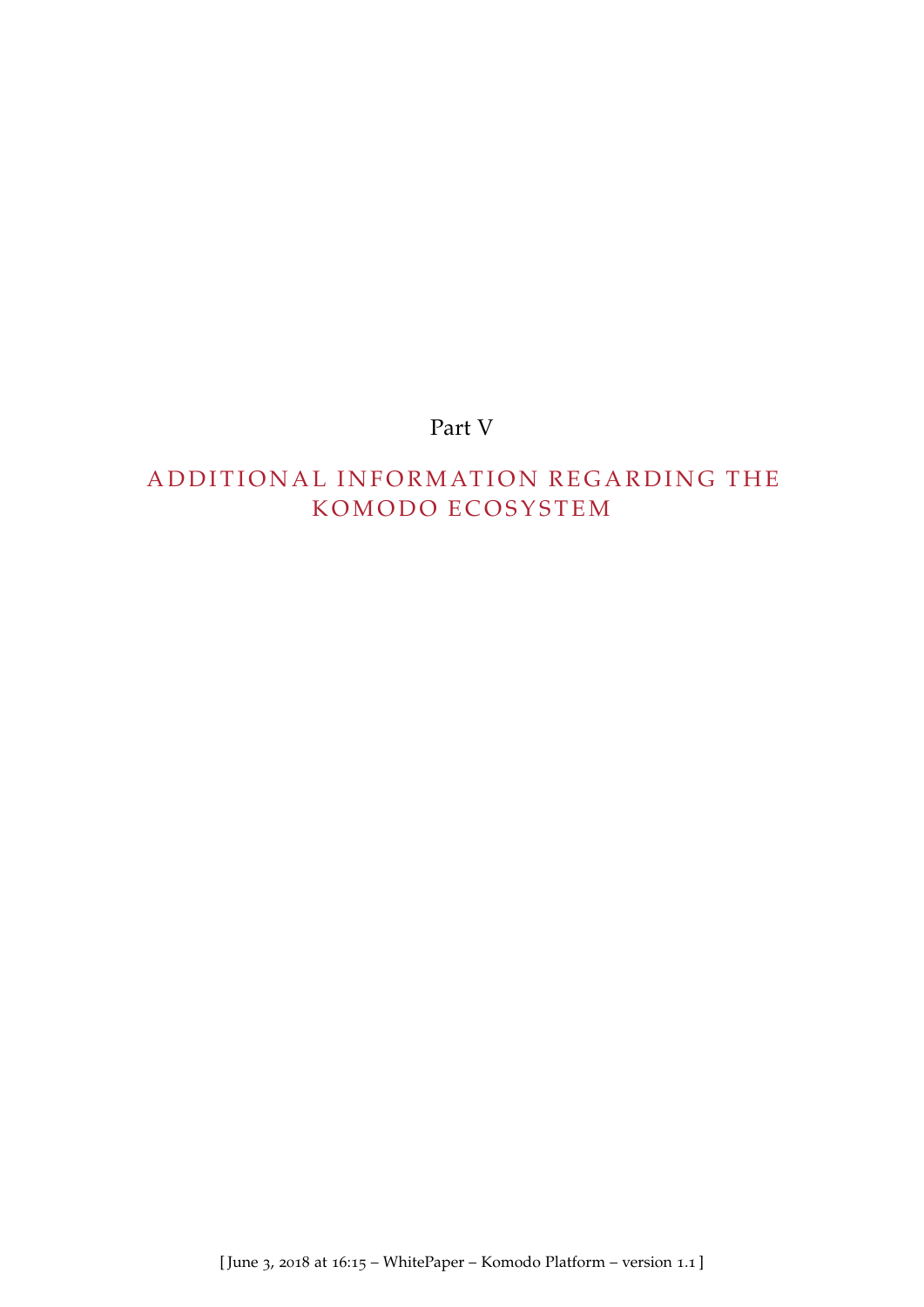## FINAL NOTES REGARDING THE KOMODO PROJECT

There are few final miscellaneous topics to discuss. These include our strategy for fiat-pegged cryptocurrencies (PAX), our outlook for smart-contract technology, and the nature of the main chain in the Komodo ecosystem, KMD.

## fiat-pegged cryptocurrencies

Our strategy towards fiat-pegged cryptocurrencies (PAX) has recently changed. Previously, we featured on our website a white paper that outlined a PAX strategy. That former strategy was created before it was clear whether governments of the world would embrace blockchain technology.

Today, it seems that governments are updating their philosophies and preparing for blockchain adoption. Governments appear to be considering a need to create blockchain-based cryptocurrencies that can be exchanged for their existing fiat currencies.

In many cases, we may be able to directly integrate these government-sponsored fiat-to-blockchain cryptocurrencies natively in BarterDEX. Blockchain projects that properly utilize the core security features of the Bitcoin protocol are capable of properly performing atomic swaps.

As it is possible that government-sponsored cryptocurrencies may natively integrate with BarterDEX, it appears that creating our own PAX technology may be unnecessary. We are putting all PAX endeavors on hold at this time.

## smart contracts on the komodo platform

There are several smart-contract options available in the Komodo ecosystem. The options based on the Bitcoin protocol have been included with our technology, and indeed even with Bitcoin, since the beginning. We also recently released Crypto Conditions, Merkle Root of Merkle Root (MoM) notarizations, and Asset Chain Customizations. These provide enhanced smart-contract and asset-chain functionality. All are still in beta stages.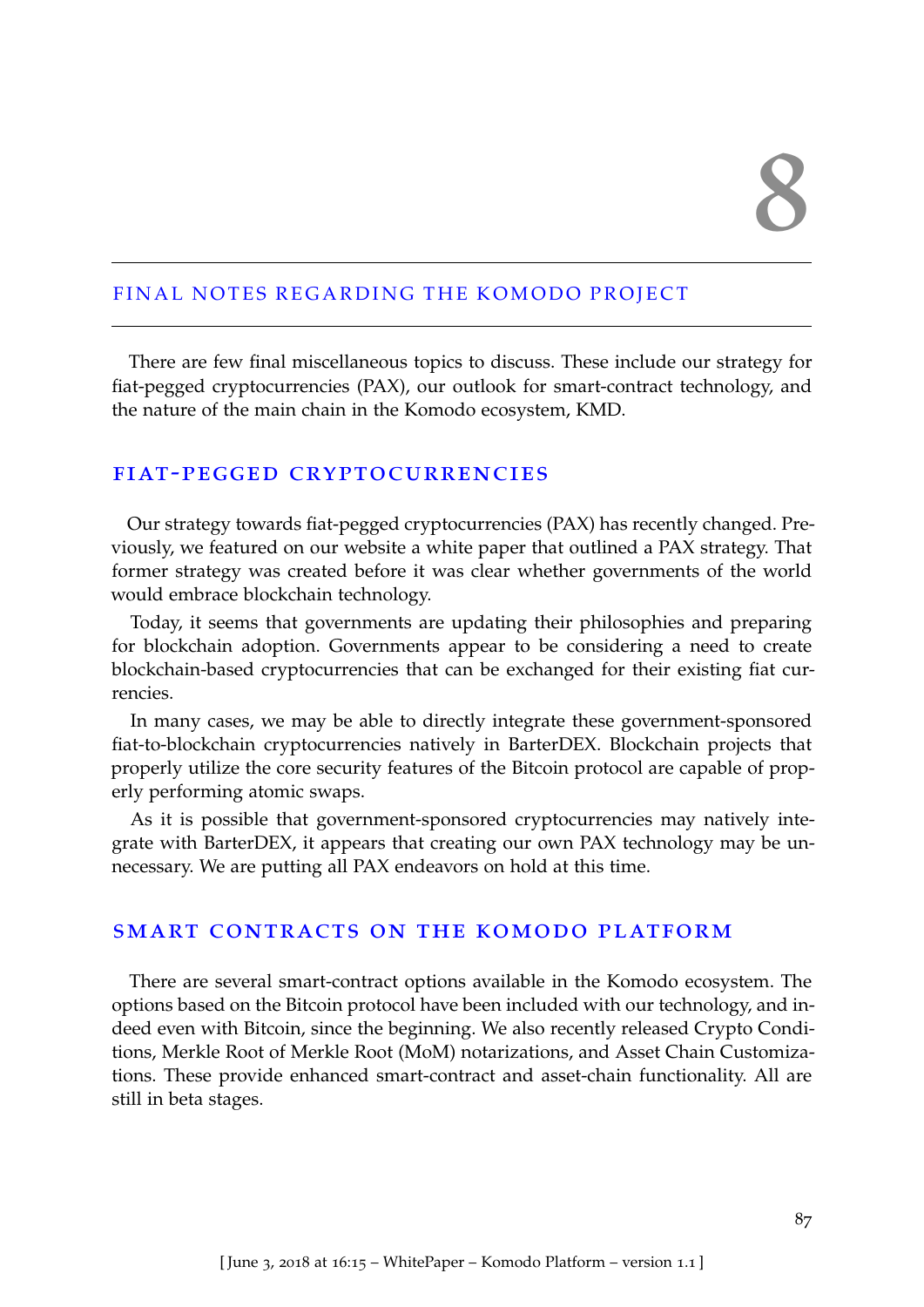## *Bitcoin-protocol Based Smart Contracts*

A rarely known fact in the blockchain industry is that Satoshi Nakamoto included secure and advanced smart-contract technology in the original release of the Bitcoin protocol. Asset chains in the Komodo ecosystem can use the smart-contract capabilities native to the Bitcoin protocol, as Komodo is ultimately a fork of Bitcoin.

Various vendors and developers in the open-source community provide resources to make this easier, though we make no specific endorsements of any product. One example of smart-contract technology native to the Bitcoin protocol is a Conditional Time-Locked Deposit, which our BarterDEX technology utilizes in the trading process.

## *Crypto Conditions, Merkle Root of Merkle Root (MoM), and Customized Asset Chains*

We are also in the process of releasing our own smart-contract technology that greatly enhances the Komodo developer's experience. Our smart-contract technology is geared to be language-agnostic, meaning that any language (JavaScript, Ruby, C#, Python, etc.) can execute smart contracts in theKomodo ecosystem. Furthermore, the MoM technology allows for multi-chain and cross-chain smart- contract interoperability. These many features empower both asset chains as well as the main chain.

As each technology is still in the beta stages, we refrain from including detailed documentation in our white paper. Please visit our communities to find documentation resources and to converse with our developers, if you are interested in building on Komodo. We intend to create thorough educational experiences for these products in due time.

# details regarding the primary chain of the komodo ecosystem: kmd

| Circulating Coin Supply:      | ~10000000        |
|-------------------------------|------------------|
| Total Coin Supply (yr. 2030): | $\sim$ 200000000 |

The foundational coin of the Komodo ecosystem is named after the ecosystem itself, Komodo (KMD).

It is the most versatile coin we are building. Whenever we create new technologies for our ecosystem, we seek to establish a relationship between the functionality of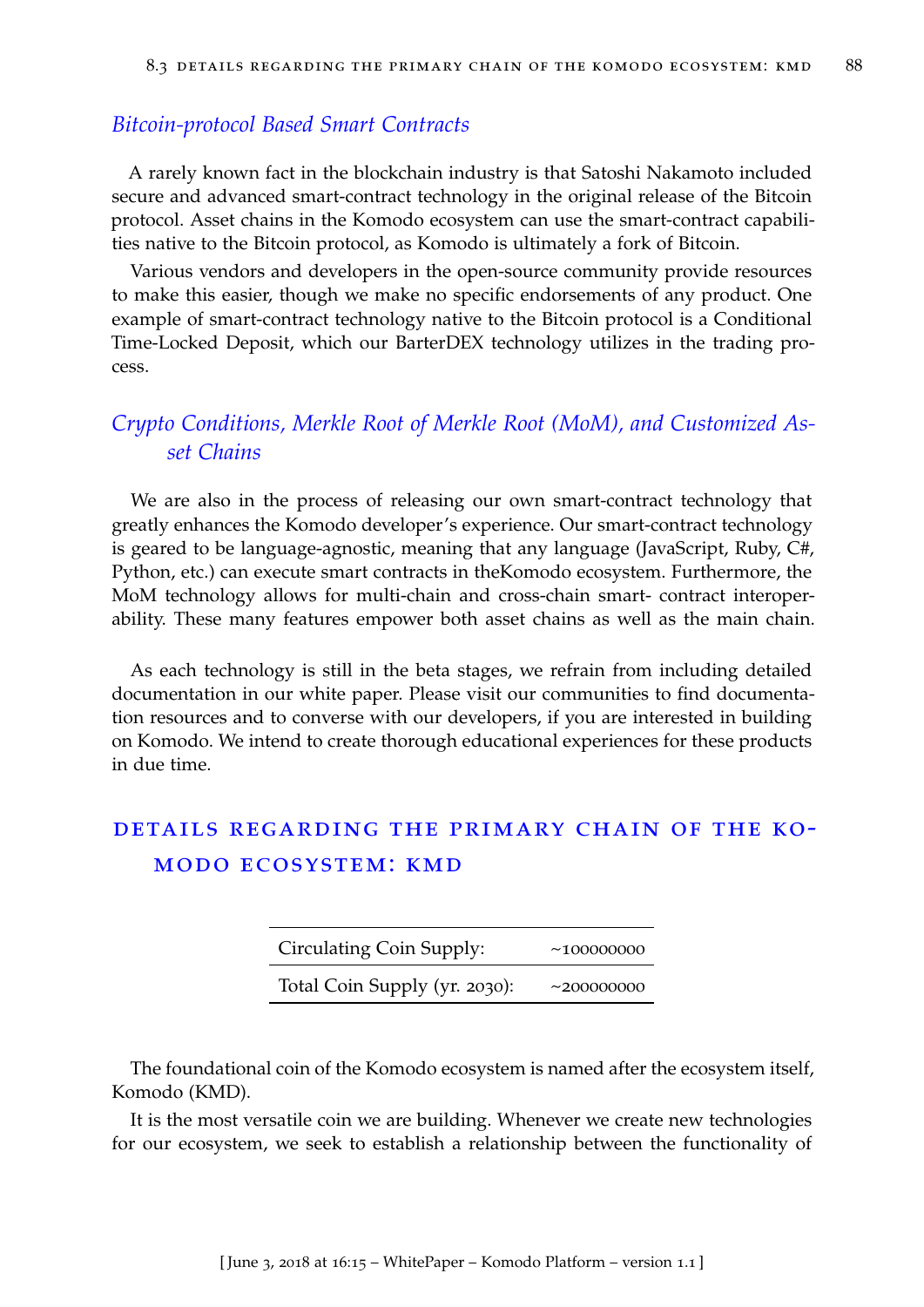the technology and the usefulness of KMD. For instance, KMD is the native cryptocurrency for Jumblr. All other cryptocurrencies in the Komodo ecosystem that seek to utilize Jumblr's privacy must first be traded on BarterDEX for KMD. After the privacy process is complete, the users then exchange KMD on BarterDEX for their desired cryptocurrency. KMD is also the fuel for our smart-contract technology, and MoM smart contracts store their data in the KMD main chain. These are but a few examples of Komodo's usefulness. Readers may discover many more by discussing KMD with members of our community.

Furthermore, those who hold KMD may earn rewards of up to 5.1% annually. Any wallet address that holds at least 10 KMD is eligible. KMD holders must simply move their KMD once a month—even if the funds are sent back to the same address from which they originated—in order to earn their reward. This reward is built into the core code of Komodo.

The reward comes from an opportunity provided by our unique security system, dPoW. The nature of the reward is rooted in the financial incentive that is typically given to miners on a normal PoW chain. On a normal PoW, when a miner mines a new block, the blockchain mints new coins and delivers them to the miner's indicated wallet. For instance, on the Bitcoin blockchain, the reward for mining a new block is currently  $\sim$ 12.5 BTC. In dPoW, we do not need to allocate such a high incentive to miners, as we already maintain access to the hash rate of our chosen PoW network, Bitcoin. Therefore, when we created the KMD main chain, we recoded this coin-minting reward to distribute 5.1% annual rewards to all holders of at least 10 KMD.

To earn rewards in the full amount of 5.1%, users must move their funds on the blockchain at least once per month. The reward is calculated as a part of the UTXO transfer process (see Part III of this paper for details on UTXOs). The KMD code only calculates rewards for UTXOs up to one month, and then stops. By simply sending the full balance of a wallet to the same receiving address, a user can generate a new UTXO. In this manner, the user can claim their current rewards, and continue receiving them for at least one month.

The KMD 5.1% reward will continue for a period of approximately twelve to fourteen years. When Komodo's overall coin supply reaches ~200M, this reward will also discontinue. Specifically, the reward will cease when the KMD chain reaches a block height of 77777777.

It is important to note that no one is forced into using KMD in our ecosystem. We are often asked why we chose this route, as the free nature of the Komodo ecosystem can be in direct contrast to the philosophies of many other ecosystems and exchanges. Other ecosystems often require users use the developer's coin.

The reason why we follow a more open practice is that we strive to adhere to the guiding principles of decentralization and open-source technology. We want to create a blockchain platform where people are free to use whatever is most useful for them in their entrepreneurial endeavors. Keeping KMD as an optional element empowers the members of the Komodo ecosystem with freedom.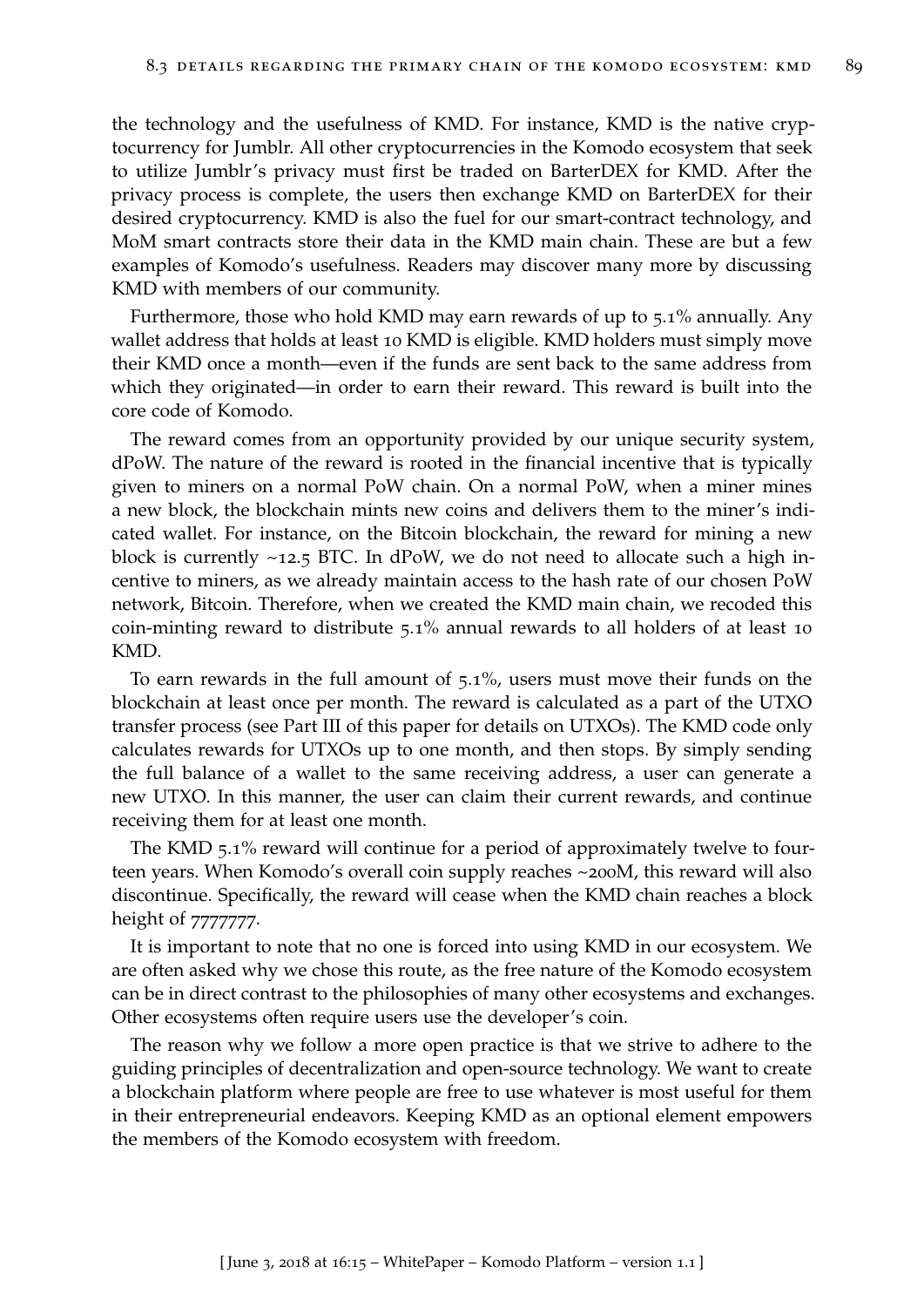#### conclusion

This concludes a thorough explanation of the foundational technologies of the Komodo ecosystem. We are working diligently to improve the user experience. While some may say that the cryptocurrency industry is but a bubble, at Komodo we believe we have not yet begun the fight. We hope that the innovations we provide will be a meaningful contribution to the remarkable advent of blockchain, decentralization, and open-source technologies.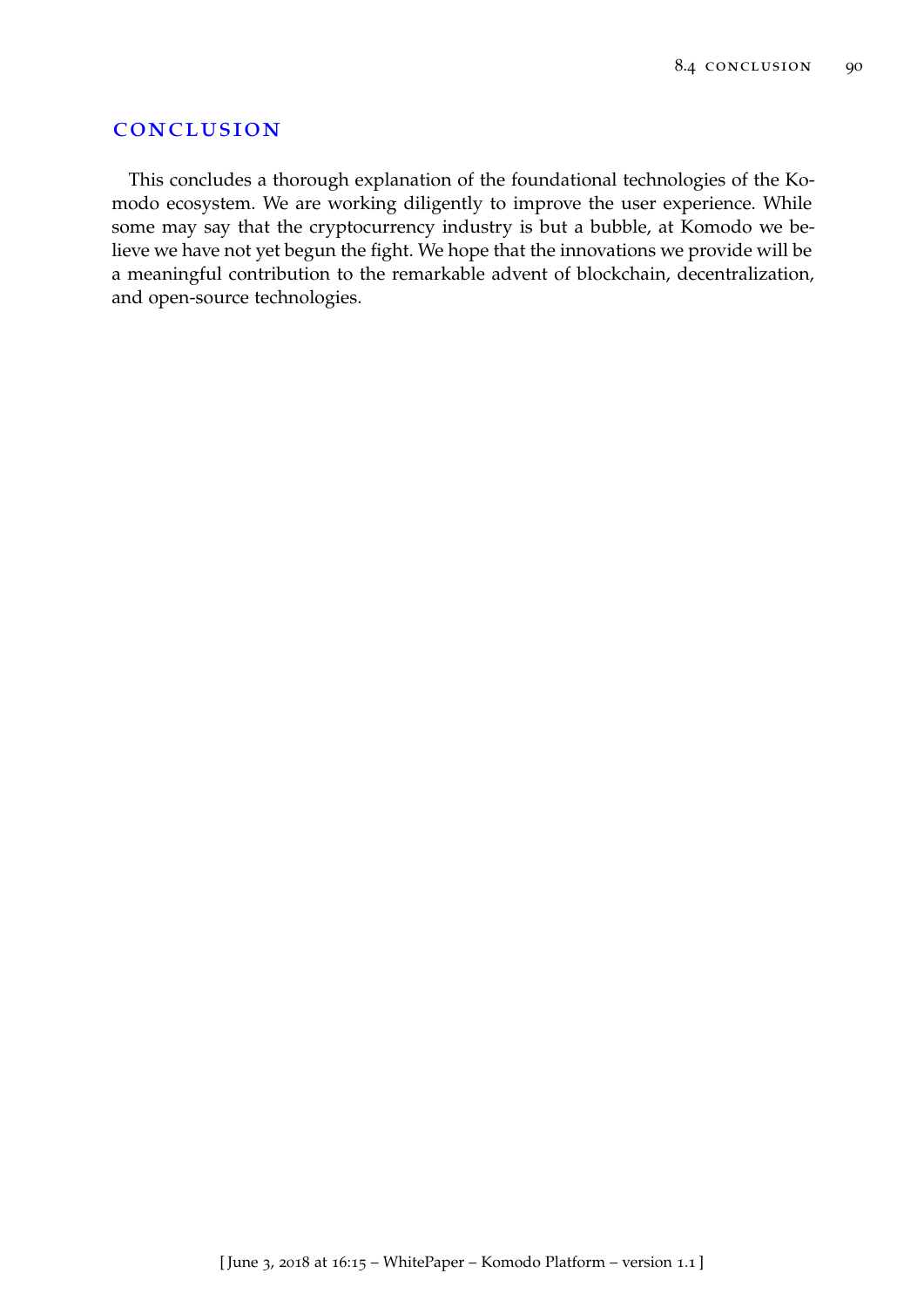## A C K N OW L E D G E M E N T S A N D R E F E R E N C E S

- BarterDEX A Practical Native DEX ([https://github.com/SuperNETorg/](https://github.com/SuperNETorg/komodo/wiki/BarterDEX-%E2%80%93-A-Practical-Native-DEX) [komodo/wiki/BarterDEX-%E2%80%93-A-Practical-Native-DEX](https://github.com/SuperNETorg/komodo/wiki/BarterDEX-%E2%80%93-A-Practical-Native-DEX))
- Nakamoto Satoshi (2008): Bitcoin: A peer-to-peer electronic cash system. ([http:](http://www.bitcoin.org/bitcoin.pdf) [//www.bitcoin.org/bitcoin.pdf](http://www.bitcoin.org/bitcoin.pdf))
- Mtchl (2014): The math of Nxt forging ([https://www.docdroid.net/ahms/](https://www.docdroid.net/ahms/forging0-4-1.pdf.html) [forging0-4-1.pdf.html](https://www.docdroid.net/ahms/forging0-4-1.pdf.html))
- King Sunny, Nadal Scott (2012): PPCoin: Peer-to-Peer Crypto-Currency with Proof-of-Stake (<https://peercoin.net/assets/paper/peercoin-paper.pdf>)
- Delegated Proof-of-Stake Consensus ([https://bitshares.org/technology/](https://bitshares.org/technology/delegated-proof-of-stake-consensus/) [delegated-proof-of-stake-consensus/](https://bitshares.org/technology/delegated-proof-of-stake-consensus/))
- Miers Ian, Garman Christina, Green Matthew, Rubin Aviel: Zerocoin: Anonymous Distributed E-Cash from Bitcoin ([https://isi.jhu.edu/~mgreen/](https://isi.jhu.edu/~mgreen/ZerocoinOakland.pdf) [ZerocoinOakland.pdf](https://isi.jhu.edu/~mgreen/ZerocoinOakland.pdf))
- Ben-Sasson Eli, Chiesa Alessandro, Garman Christina, Green Matthew, Miers Ian, Troer Eran, Virza Madars (2014): Zerocash: Decentralized Anonymous Payments from Bitcoin ([http://zerocash-project.org/media/pdf/](http://zerocash-project.org/media/pdf/zerocash-extended-20140518.pdf) [zerocash-extended-20140518.pdf](http://zerocash-project.org/media/pdf/zerocash-extended-20140518.pdf))
- Ben-Sasson Eli, Chiesa Alessandro, Green Matthew, Tromer Eran, Virza Madars (2015): Secure Sampling of Public Parameters for Succinct Zero Knowledge Proofs ([https://www.ieee-security.org/TC/SP2015/papers-archived/](https://www.ieee-security.org/TC/SP2015/papers-archived/6949a287.pdf) [6949a287.pdf](https://www.ieee-security.org/TC/SP2015/papers-archived/6949a287.pdf))
- NXT Community: NXT White paper ([http://wiki.nxtcrypto.org/wiki/](http://wiki.nxtcrypto.org/wiki/Whitepaper:Nxt) [Whitepaper:Nxt](http://wiki.nxtcrypto.org/wiki/Whitepaper:Nxt))
- Larimer Daniel, Scott Ned, Zavgorodnev Valentine, Johnson Benjamin, Calfee James, Vandeberg
- Michael (March 2016): Steem, An incentivized, blockchain-based social media platform.(<https://steem.io/SteemWhitePaper.pdf>)